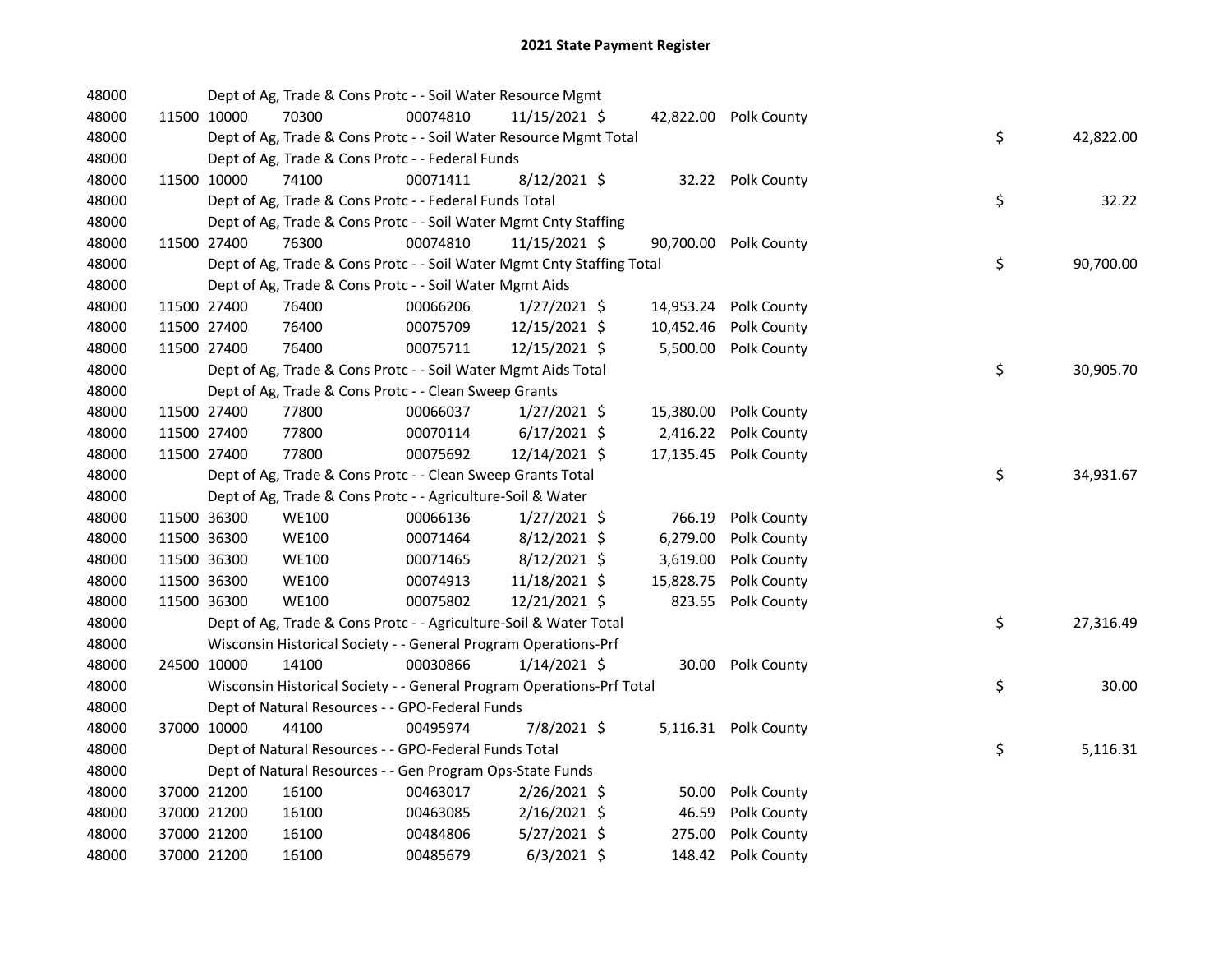| 48000 | 37000 21200 | 16100 | 00486002                                                           | $6/4/2021$ \$  |           | 336.00 Polk County    |    |           |
|-------|-------------|-------|--------------------------------------------------------------------|----------------|-----------|-----------------------|----|-----------|
| 48000 | 37000 21200 | 16100 | 00486003                                                           | $6/4/2021$ \$  | 193.00    | Polk County           |    |           |
| 48000 |             |       | Dept of Natural Resources - - Gen Program Ops-State Funds Total    |                |           |                       | \$ | 1,049.01  |
| 48000 |             |       | Dept of Natural Resources - - General Program Operations --        |                |           |                       |    |           |
| 48000 | 37000 21200 | 25400 | 00460954                                                           | 2/26/2021 \$   |           | 168.75 Polk County    |    |           |
| 48000 | 37000 21200 | 25400 | 00473406                                                           | $4/14/2021$ \$ | 168.75    | Polk County           |    |           |
| 48000 | 37000 21200 | 25400 | 00499037                                                           | 7/23/2021 \$   | 168.75    | Polk County           |    |           |
| 48000 | 37000 21200 | 25400 | 00524422                                                           | 12/16/2021 \$  |           | 168.75 Polk County    |    |           |
| 48000 |             |       | Dept of Natural Resources - - General Program Operations -- Total  |                |           |                       | \$ | 675.00    |
| 48000 |             |       | Dept of Natural Resources - - GPO -Federal Funds                   |                |           |                       |    |           |
| 48000 | 37000 21200 | 38100 | 00466876                                                           | 3/12/2021 \$   | 2,859.39  | Polk County           |    |           |
| 48000 |             |       | Dept of Natural Resources - - GPO -Federal Funds Total             |                |           |                       | \$ | 2,859.39  |
| 48000 |             |       | Dept of Natural Resources - - Ra- Utv Prj Aids, Gas Tax Pymt       |                |           |                       |    |           |
| 48000 | 37000 21200 | 54800 | 00464114                                                           | $2/18/2021$ \$ |           | 16,652.00 Polk County |    |           |
| 48000 |             |       | Dept of Natural Resources - - Ra- Utv Prj Aids, Gas Tax Pymt Total |                |           |                       | \$ | 16,652.00 |
| 48000 |             |       | Dept of Natural Resources - - Venison Processing                   |                |           |                       |    |           |
| 48000 | 37000 21200 | 54900 | 00481288                                                           | 5/19/2021 \$   |           | 400.00 Polk County    |    |           |
| 48000 |             |       | Dept of Natural Resources - - Venison Processing Total             |                |           |                       | \$ | 400.00    |
| 48000 |             |       | Dept of Natural Resources - - Enf A - Boating Enforcement          |                |           |                       |    |           |
| 48000 | 37000 21200 | 55000 | 00466876                                                           | 3/12/2021 \$   |           | 5,890.49 Polk County  |    |           |
| 48000 |             |       | Dept of Natural Resources - - Enf A - Boating Enforcement Total    |                |           |                       | \$ | 5,890.49  |
| 48000 |             |       | Dept of Natural Resources - - Enf A - Atv & Utv Enforcement        |                |           |                       |    |           |
| 48000 | 37000 21200 | 55100 | 00509166                                                           | 9/16/2021 \$   |           | 7,375.51 Polk County  |    |           |
| 48000 |             |       | Dept of Natural Resources - - Enf A - Atv & Utv Enforcement Total  |                |           |                       | \$ | 7,375.51  |
| 48000 |             |       | Dept of Natural Resources - - Enf A - Snow Enforcement             |                |           |                       |    |           |
| 48000 | 37000 21200 | 55200 | 00509629                                                           | $9/20/2021$ \$ |           | 7,701.26 Polk County  |    |           |
| 48000 |             |       | Dept of Natural Resources - - Enf A - Snow Enforcement Total       |                |           |                       | \$ | 7,701.26  |
| 48000 |             |       | Dept of Natural Resources - - Wildlife Damage Claims & Abat        |                |           |                       |    |           |
| 48000 | 37000 21200 | 55300 | 00463716                                                           | $2/16/2021$ \$ |           | 12,747.05 Polk County |    |           |
| 48000 | 37000 21200 | 55300 | 00481288                                                           | $5/19/2021$ \$ | 10,978.04 | Polk County           |    |           |
| 48000 | 37000 21200 | 55300 | 00502748                                                           | 8/27/2021 \$   | 13,577.05 | Polk County           |    |           |
| 48000 | 37000 21200 | 55300 | 00517683                                                           | 11/3/2021 \$   |           | 12,109.92 Polk County |    |           |
| 48000 |             |       | Dept of Natural Resources - - Wildlife Damage Claims & Abat Total  |                |           |                       | \$ | 49,412.06 |
| 48000 |             |       | Dept of Natural Resources - - Resaids - County Cons Aids           |                |           |                       |    |           |
| 48000 | 37000 21200 | 56300 | 00512968                                                           | 10/13/2021 \$  |           | 1,209.33 Polk County  |    |           |
| 48000 |             |       | Dept of Natural Resources - - Resaids - County Cons Aids Total     |                |           |                       | \$ | 1,209.33  |
| 48000 |             |       | Dept of Natural Resources - - Ra- Fish, WI & Forestry              |                |           |                       |    |           |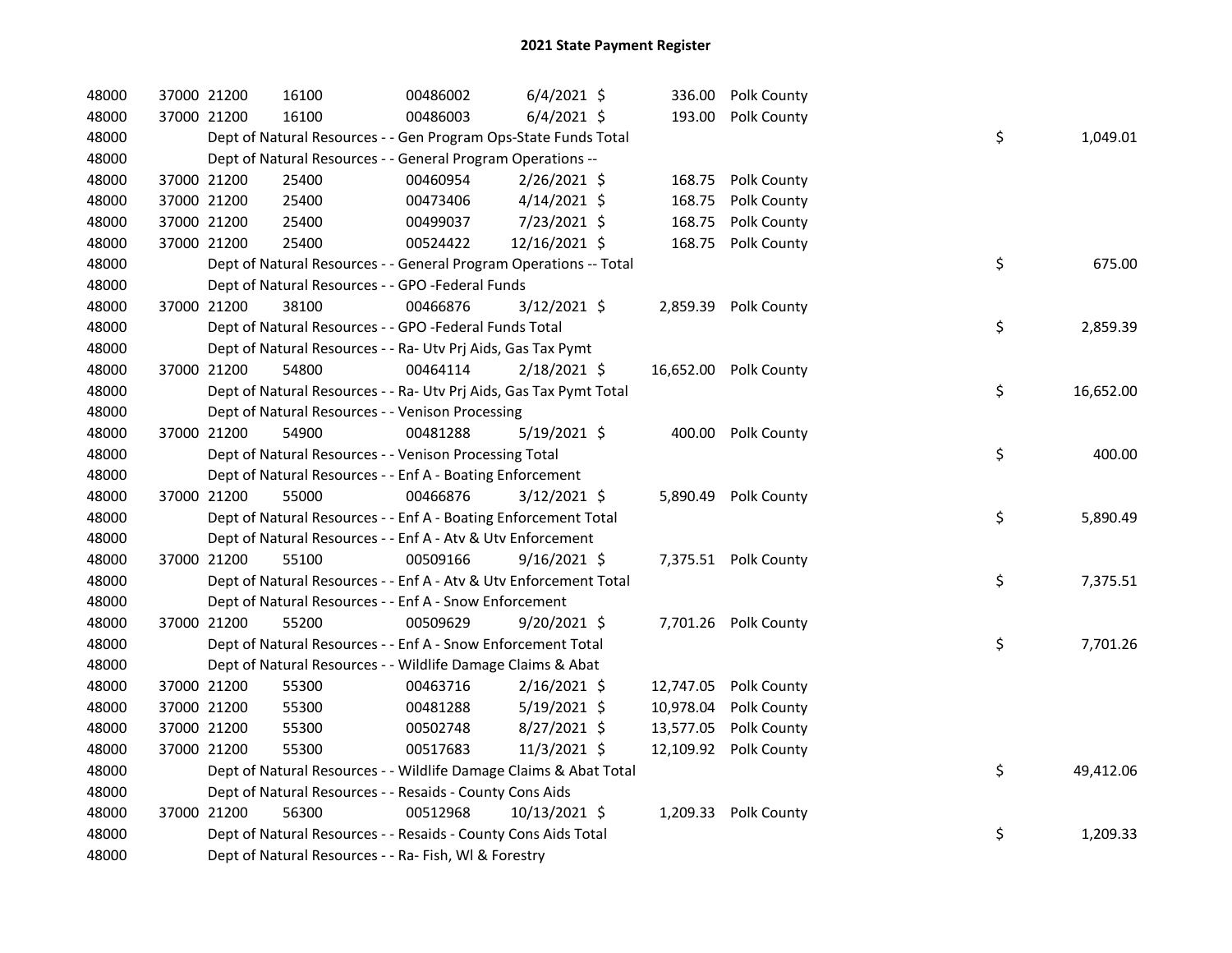| 48000 |             | 37000 21200 | 56400                                                              | 00469782 | 3/25/2021 \$   | 802.58    | Polk County           |    |           |
|-------|-------------|-------------|--------------------------------------------------------------------|----------|----------------|-----------|-----------------------|----|-----------|
| 48000 |             |             | Dept of Natural Resources - - Ra- Fish, WI & Forestry Total        |          |                |           |                       | \$ | 802.58    |
| 48000 |             |             | Dept of Natural Resources - - Resaids - Forest CropInd & Mfl       |          |                |           |                       |    |           |
| 48000 |             | 37000 21200 | 56600                                                              | 00509479 | 9/17/2021 \$   |           | 19,344.87 Polk County |    |           |
| 48000 |             |             | Dept of Natural Resources - - Resaids - Forest CropInd & Mfl Total |          |                |           |                       | \$ | 19,344.87 |
| 48000 |             |             | Dept of Natural Resources - - Resaids - County Forest Loans        |          |                |           |                       |    |           |
| 48000 |             | 37000 21200 | 56700                                                              | 00458563 | $1/26/2021$ \$ |           | 8,231.22 Polk County  |    |           |
| 48000 |             |             | Dept of Natural Resources - - Resaids - County Forest Loans Total  |          |                |           |                       | \$ | 8,231.22  |
| 48000 |             |             | Dept of Natural Resources - - Ra- Suppl Snow Trail Aids            |          |                |           |                       |    |           |
| 48000 |             | 37000 21200 | 56900                                                              | 00490467 | $6/23/2021$ \$ |           | 31,935.94 Polk County |    |           |
| 48000 |             |             | Dept of Natural Resources - - Ra- Suppl Snow Trail Aids Total      |          |                |           |                       | \$ | 31,935.94 |
| 48000 |             |             | Dept of Natural Resources - - Resaids - Cnty Forst & Admin         |          |                |           |                       |    |           |
| 48000 | 37000 21200 |             | 57200                                                              | 00462962 | $2/18/2021$ \$ | 49,045.05 | Polk County           |    |           |
| 48000 |             | 37000 21200 | 57200                                                              | 00517848 | 11/5/2021 \$   | 1,255.08  | Polk County           |    |           |
| 48000 |             | 37000 21200 | 57200                                                              | 00522200 | 11/29/2021 \$  | 7,500.00  | Polk County           |    |           |
| 48000 |             |             | Dept of Natural Resources - - Resaids - Cnty Forst & Admin Total   |          |                |           |                       | \$ | 57,800.13 |
| 48000 |             |             | Dept of Natural Resources - - Ra- Cnty Snow Trail & Area Aid       |          |                |           |                       |    |           |
| 48000 |             | 37000 21200 | 57400                                                              | 00464116 | 2/18/2021 \$   | 32,301.00 | Polk County           |    |           |
| 48000 |             | 37000 21200 | 57400                                                              | 00514479 | 10/13/2021 \$  | 57,135.00 | Polk County           |    |           |
| 48000 |             |             | Dept of Natural Resources - - Ra- Cnty Snow Trail & Area Aid Total |          |                |           |                       | \$ | 89,436.00 |
| 48000 |             |             | Dept of Natural Resources - - Ra- Snowmobile Trail Areas           |          |                |           |                       |    |           |
| 48000 |             | 37000 21200 | 57500                                                              | 00524563 | 12/15/2021 \$  |           | 59,160.00 Polk County |    |           |
| 48000 |             |             | Dept of Natural Resources - - Ra- Snowmobile Trail Areas Total     |          |                |           |                       | \$ | 59,160.00 |
| 48000 |             |             | Dept of Natural Resources - - Ra- Atv Prj Aids, Gas Tax Pymt       |          |                |           |                       |    |           |
| 48000 | 37000 21200 |             | 57600                                                              | 00514477 | 10/13/2021 \$  | 5,320.00  | Polk County           |    |           |
| 48000 |             | 37000 21200 | 57600                                                              | 00515334 | 10/20/2021 \$  | 12,520.00 | Polk County           |    |           |
| 48000 |             | 37000 21200 | 57600                                                              | 00523614 | 12/9/2021 \$   | 5,320.00  | Polk County           |    |           |
| 48000 |             | 37000 21200 | 57600                                                              | 00524565 | 12/15/2021 \$  | 12,520.00 | Polk County           |    |           |
| 48000 |             |             | Dept of Natural Resources - - Ra- Atv Prj Aids, Gas Tax Pymt Total |          |                |           |                       | \$ | 35,680.00 |
| 48000 |             |             | Dept of Natural Resources - - Ra- Atv Project Aids                 |          |                |           |                       |    |           |
| 48000 |             | 37000 21200 | 57700                                                              | 00464114 | $2/18/2021$ \$ | 15,649.00 | Polk County           |    |           |
| 48000 |             |             | Dept of Natural Resources - - Ra- Atv Project Aids Total           |          |                |           |                       | \$ | 15,649.00 |
| 48000 |             |             | Dept of Natural Resources - - Resaids - Pymt In Lieu Tax Fed       |          |                |           |                       |    |           |
| 48000 |             | 37000 21200 | 58400                                                              | 00510765 | 9/28/2021 \$   |           | 9,145.00 Polk County  |    |           |
| 48000 |             |             | Dept of Natural Resources - - Resaids - Pymt In Lieu Tax Fed Total |          |                |           |                       | \$ | 9,145.00  |
| 48000 |             |             | Dept of Natural Resources - - Ea - Lake Protection                 |          |                |           |                       |    |           |
| 48000 |             | 37000 21200 | 66300                                                              | 00490698 | $6/17/2021$ \$ |           | 4,268.09 Polk County  |    |           |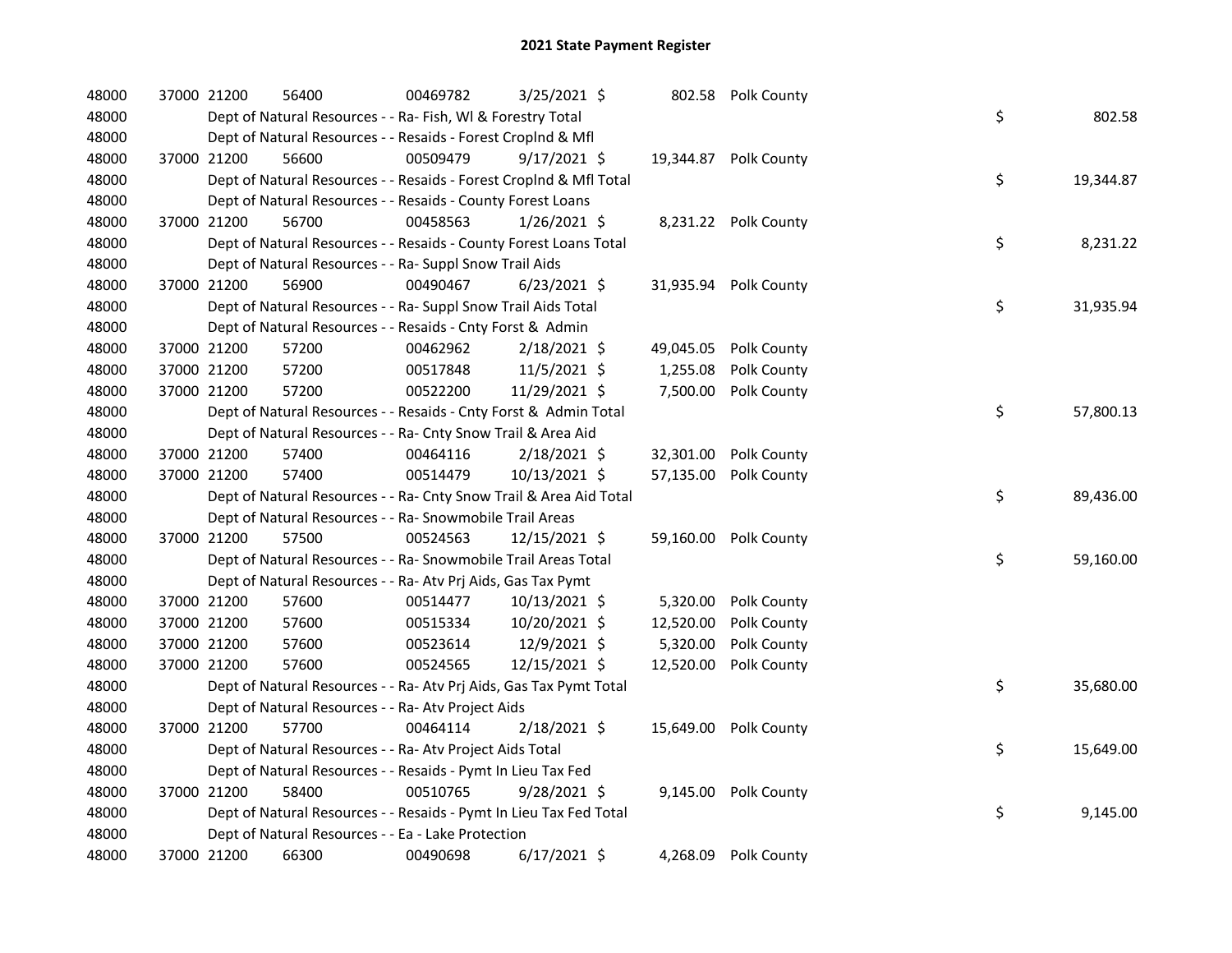| 48000 |             | Dept of Natural Resources - - Ea - Lake Protection Total           |          |                |  |                          |                        |  |    | 4,268.09   |
|-------|-------------|--------------------------------------------------------------------|----------|----------------|--|--------------------------|------------------------|--|----|------------|
| 48000 |             | Dept of Natural Resources - - Ea - Invasive Aqu & Lake Mon         |          |                |  |                          |                        |  |    |            |
| 48000 | 37000 21200 | 67800                                                              | 00526961 | 12/30/2021 \$  |  |                          | 37,496.25 Polk County  |  |    |            |
| 48000 |             | Dept of Natural Resources - - Ea - Invasive Aqu & Lake Mon Total   |          |                |  |                          |                        |  | \$ | 37,496.25  |
| 48000 |             | Dept of Natural Resources - - Fin Asst For Responsible Units       |          |                |  |                          |                        |  |    |            |
| 48000 | 37000 27400 | 67000                                                              | 00483669 | $5/21/2021$ \$ |  |                          | 149,183.06 Polk County |  |    |            |
| 48000 |             | Dept of Natural Resources - - Fin Asst For Responsible Units Total |          |                |  |                          |                        |  | \$ | 149,183.06 |
| 48000 |             | Dept of Natural Resources - - Recycling Consolidation Grants       |          |                |  |                          |                        |  |    |            |
| 48000 | 37000 27400 | 67300                                                              | 00483669 | 5/21/2021 \$   |  |                          | 11,452.18 Polk County  |  |    |            |
| 48000 |             | Dept of Natural Resources - - Recycling Consolidation Grants Total |          |                |  |                          |                        |  | \$ | 11,452.18  |
| 48000 |             | Dept of Natural Resources - - GPO - Sd Water Loan Prog, Fed        |          |                |  |                          |                        |  |    |            |
| 48000 | 37000 57300 | 48200                                                              | 00468698 | $3/31/2021$ \$ |  | 15,378.00                | Polk County            |  |    |            |
| 48000 | 37000 57300 | 48200                                                              | 00491938 | 7/16/2021 \$   |  | 15,378.00                | Polk County            |  |    |            |
| 48000 | 37000 57300 | 48200                                                              | 00515556 | 11/12/2021 \$  |  | 15,378.00                | Polk County            |  |    |            |
| 48000 |             | Dept of Natural Resources - - GPO - Sd Water Loan Prog, Fed Total  |          |                |  |                          |                        |  | \$ | 46,134.00  |
| 48000 |             | WI Dept of Transportation - - Eldly&Disa Co/Aid Sf                 |          |                |  |                          |                        |  |    |            |
| 48000 | 39500 21100 | 16800                                                              | 00650095 | 2/8/2021 \$    |  |                          | 135,343.00 Polk County |  |    |            |
| 48000 |             | WI Dept of Transportation - - Eldly&Disa Co/Aid Sf Total           |          |                |  |                          |                        |  | \$ | 135,343.00 |
| 48000 |             | WI Dept of Transportation - - County Forest Aids                   |          |                |  |                          |                        |  |    |            |
| 48000 | 39500 21100 | 17000                                                              | 00658079 | 3/9/2021 \$    |  |                          | 2,667.31 Polk County   |  |    |            |
| 48000 |             | WI Dept of Transportation - - County Forest Aids Total             |          |                |  |                          |                        |  | \$ | 2,667.31   |
| 48000 |             | WI Dept of Transportation - - Hwy Sfty Loc Aid Ffd                 |          |                |  |                          |                        |  |    |            |
| 48000 | 39500 21100 | 18500                                                              | 00640422 | $1/15/2021$ \$ |  | 1,109.44                 | Polk County            |  |    |            |
| 48000 | 39500 21100 | 18500                                                              | 00654781 | $2/17/2021$ \$ |  | 2,187.00                 | Polk County            |  |    |            |
| 48000 | 39500 21100 | 18500                                                              | 00667241 | $3/23/2021$ \$ |  | 1,428.46                 | Polk County            |  |    |            |
| 48000 | 39500 21100 | 18500                                                              | 00681650 | $4/20/2021$ \$ |  | 518.92                   | Polk County            |  |    |            |
| 48000 | 39500 21100 | 18500                                                              | 00701737 | $6/3/2021$ \$  |  | 1,455.68                 | Polk County            |  |    |            |
| 48000 | 39500 21100 | 18500                                                              | 00723574 | 7/21/2021 \$   |  |                          | 1,866.72 Polk County   |  |    |            |
| 48000 | 39500 21100 | 18500                                                              | 00724594 | 7/23/2021 \$   |  | 1,029.96                 | Polk County            |  |    |            |
| 48000 | 39500 21100 | 18500                                                              | 00736980 | 8/20/2021 \$   |  | 814.60                   | Polk County            |  |    |            |
| 48000 | 39500 21100 | 18500                                                              | 00750455 | $9/24/2021$ \$ |  | 601.08                   | Polk County            |  |    |            |
| 48000 | 39500 21100 | 18500                                                              | 00766567 | 10/27/2021 \$  |  | 919.20                   | Polk County            |  |    |            |
| 48000 |             | WI Dept of Transportation - - Hwy Sfty Loc Aid Ffd Total           |          |                |  |                          |                        |  | \$ | 11,931.06  |
| 48000 |             | WI Dept of Transportation - - Trans Aids To Co.-Sf                 |          |                |  |                          |                        |  |    |            |
| 48000 | 39500 21100 | 19000                                                              | 00631647 | $1/4/2021$ \$  |  | 507,742.27               | Polk County            |  |    |            |
| 48000 | 39500 21100 | 19000                                                              | 00710742 | $7/6/2021$ \$  |  | 1,015,484.54 Polk County |                        |  |    |            |
| 48000 | 39500 21100 | 19000                                                              | 00751301 | 10/4/2021 \$   |  |                          | 507,742.27 Polk County |  |    |            |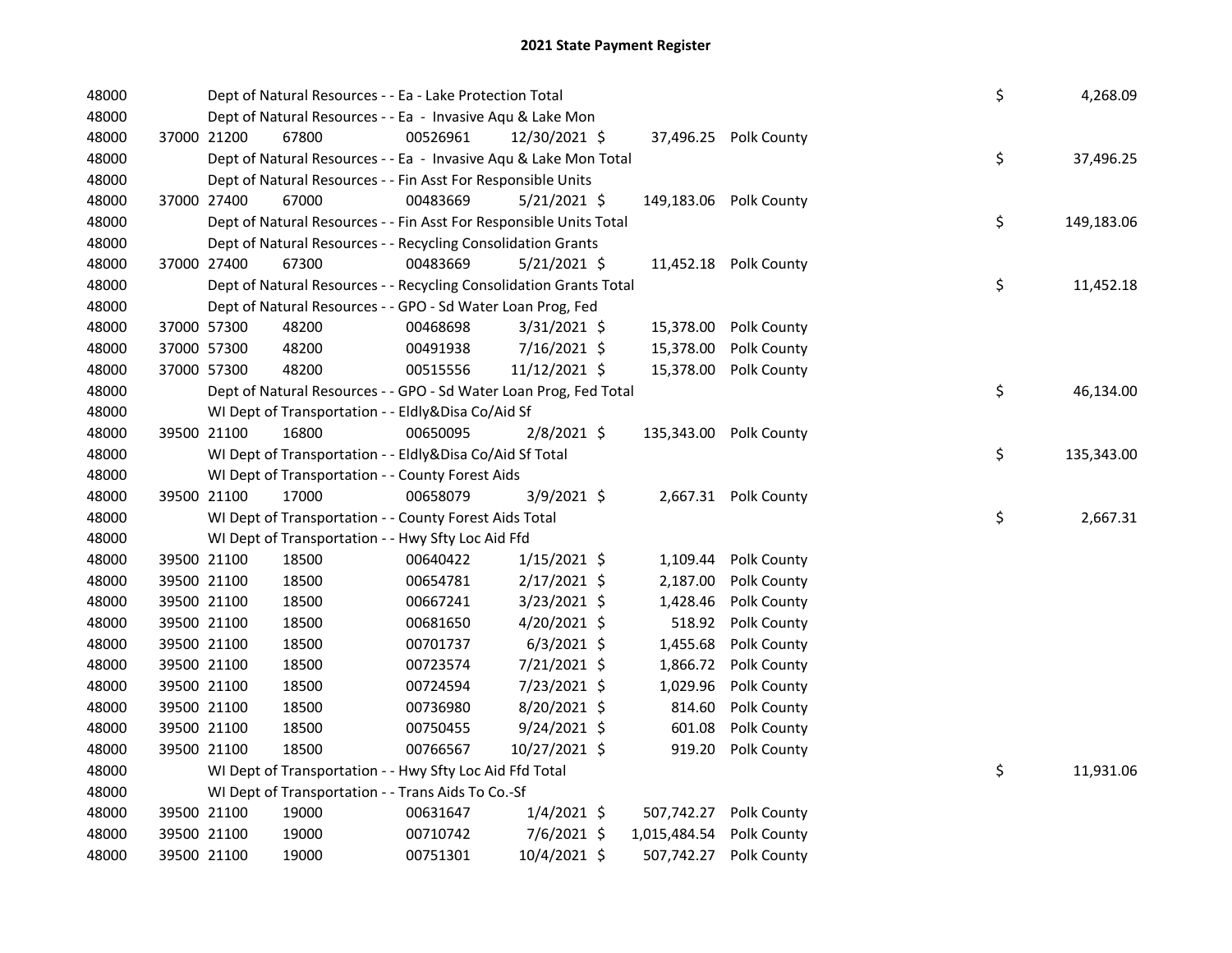| 48000 |             | WI Dept of Transportation - - Trans Aids To Co.-Sf Total |          |                |  |            |                      |  |    | 2,030,969.08 |
|-------|-------------|----------------------------------------------------------|----------|----------------|--|------------|----------------------|--|----|--------------|
| 48000 |             | WI Dept of Transportation - - Loc Trns Facl Implfd       |          |                |  |            |                      |  |    |              |
| 48000 | 39500 21100 | 27600                                                    | 00776825 | 11/23/2021 \$  |  |            | 358.50 Polk County   |  |    |              |
| 48000 |             | WI Dept of Transportation - - Loc Trns Facl Implfd Total |          |                |  |            |                      |  | \$ | 358.50       |
| 48000 |             | WI Dept of Transportation - - Loc Rd Imp Prg St Fd       |          |                |  |            |                      |  |    |              |
| 48000 | 39500 21100 | 27800                                                    | 00777357 | 12/1/2021 \$   |  |            | 6,761.02 Polk County |  |    |              |
| 48000 |             | WI Dept of Transportation - - Loc Rd Imp Prg St Fd Total |          |                |  |            |                      |  | \$ | 6,761.02     |
| 48000 |             | WI Dept of Transportation - - St Hwy Rehab, Sf           |          |                |  |            |                      |  |    |              |
| 48000 | 39500 21100 | 36300                                                    | 00656026 | 2/22/2021 \$   |  |            | 5.11 Polk County     |  |    |              |
| 48000 | 39500 21100 | 36300                                                    | 00659700 | $3/1/2021$ \$  |  | 66,022.41  | Polk County          |  |    |              |
| 48000 | 39500 21100 | 36300                                                    | 00701810 | $6/3/2021$ \$  |  | 2,442.92   | Polk County          |  |    |              |
| 48000 | 39500 21100 | 36300                                                    | 00704961 | $6/10/2021$ \$ |  | 1,673.53   | Polk County          |  |    |              |
| 48000 | 39500 21100 | 36300                                                    | 00705323 | $6/11/2021$ \$ |  | 10,855.04  | Polk County          |  |    |              |
| 48000 | 39500 21100 | 36300                                                    | 00705334 | $6/11/2021$ \$ |  | 3,000.89   | Polk County          |  |    |              |
| 48000 | 39500 21100 | 36300                                                    | 00709555 | $6/21/2021$ \$ |  | 30.00      | Polk County          |  |    |              |
| 48000 | 39500 21100 | 36300                                                    | 00723541 | 7/21/2021 \$   |  | 11.00      | Polk County          |  |    |              |
| 48000 | 39500 21100 | 36300                                                    | 00758078 | 10/6/2021 \$   |  | 3,136.80   | Polk County          |  |    |              |
| 48000 | 39500 21100 | 36300                                                    | 00758080 | 10/6/2021 \$   |  | 247.02     | Polk County          |  |    |              |
| 48000 | 39500 21100 | 36300                                                    | 00784264 | 12/16/2021 \$  |  | 9,800.00   | Polk County          |  |    |              |
| 48000 |             | WI Dept of Transportation - - St Hwy Rehab, Sf Total     |          |                |  |            |                      |  | \$ | 97,224.72    |
| 48000 |             | WI Dept of Transportation - - Hwy Mgmt & Opers Sf        |          |                |  |            |                      |  |    |              |
| 48000 | 39500 21100 | 36500                                                    | 00656013 | $2/22/2021$ \$ |  | 1,614.41   | Polk County          |  |    |              |
| 48000 | 39500 21100 | 36500                                                    | 00656027 | 2/22/2021 \$   |  | 655.24     | Polk County          |  |    |              |
| 48000 | 39500 21100 | 36500                                                    | 00656028 | $2/22/2021$ \$ |  | 957.48     | Polk County          |  |    |              |
| 48000 | 39500 21100 | 36500                                                    | 00656029 | 2/22/2021 \$   |  | 351.00     | Polk County          |  |    |              |
| 48000 | 39500 21100 | 36500                                                    | 00659700 | $3/1/2021$ \$  |  | 189.00     | Polk County          |  |    |              |
| 48000 | 39500 21100 | 36500                                                    | 00717893 | 7/7/2021 \$    |  | 162.00     | Polk County          |  |    |              |
| 48000 | 39500 21100 | 36500                                                    | 00717894 | 7/7/2021 \$    |  | 324.00     | Polk County          |  |    |              |
| 48000 | 39500 21100 | 36500                                                    | 00737516 | 8/24/2021 \$   |  | 189.00     | Polk County          |  |    |              |
| 48000 | 39500 21100 | 36500                                                    | 00744687 | $9/9/2021$ \$  |  | 162.00     | Polk County          |  |    |              |
| 48000 | 39500 21100 | 36500                                                    | 00771045 | 11/5/2021 \$   |  | 162.00     | Polk County          |  |    |              |
| 48000 | 39500 21100 | 36500                                                    | 00776825 | 11/23/2021 \$  |  | 162.00     | Polk County          |  |    |              |
| 48000 |             | WI Dept of Transportation - - Hwy Mgmt & Opers Sf Total  |          |                |  |            |                      |  | \$ | 4,928.13     |
| 48000 |             | WI Dept of Transportation - - Routine Maint Sf           |          |                |  |            |                      |  |    |              |
| 48000 | 39500 21100 | 36800                                                    | 00634276 | $1/4/2021$ \$  |  | 146,538.10 | Polk County          |  |    |              |
| 48000 | 39500 21100 | 36800                                                    | 00638316 | $1/12/2021$ \$ |  | 115,058.48 | Polk County          |  |    |              |
| 48000 | 39500 21100 | 36800                                                    | 00641549 | $1/19/2021$ \$ |  | 114,983.53 | Polk County          |  |    |              |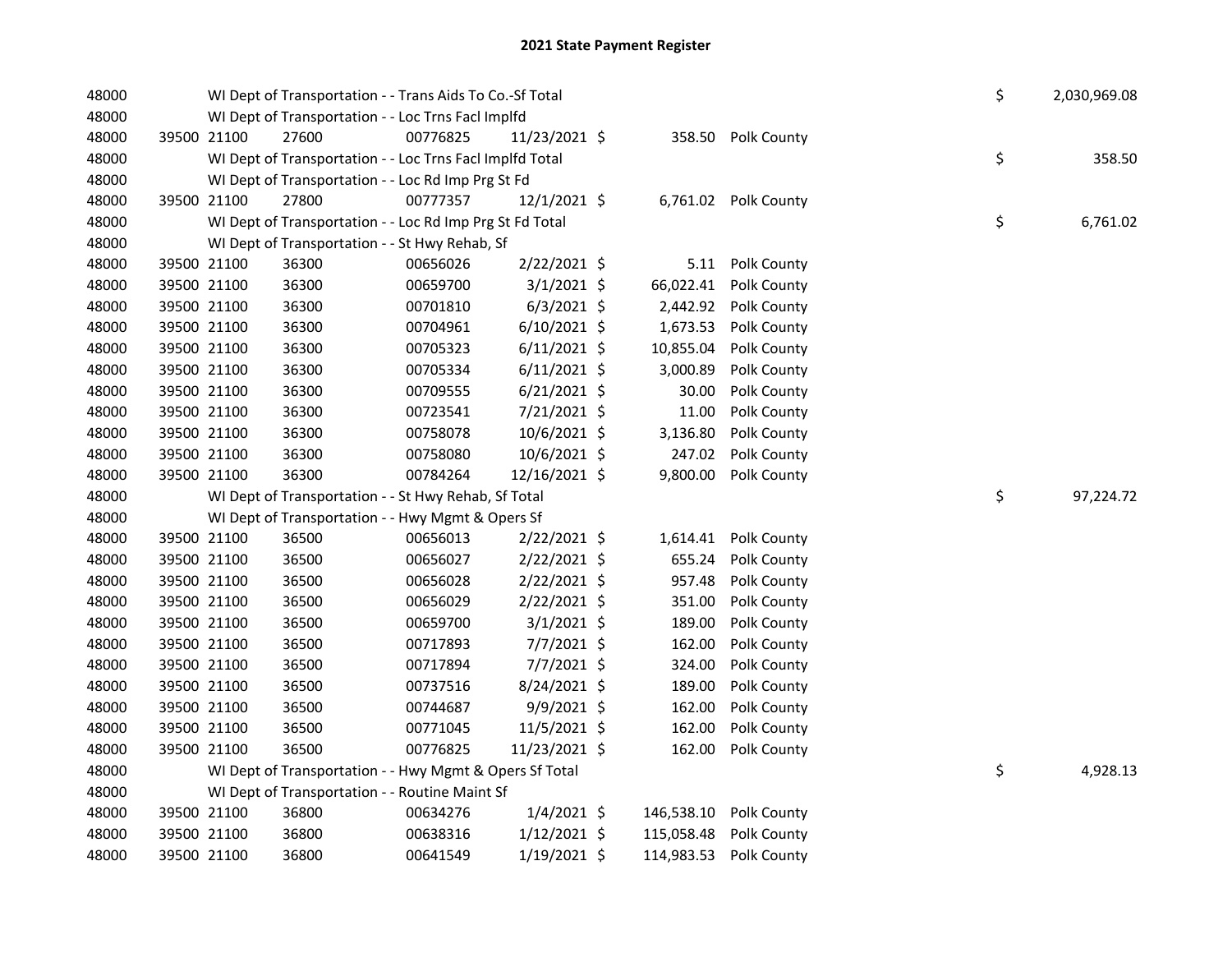| 48000 | 39500 21100 | 36800 | 00641550                                                     | $1/19/2021$ \$ | 15,510.78  | Polk County |    |              |
|-------|-------------|-------|--------------------------------------------------------------|----------------|------------|-------------|----|--------------|
| 48000 | 39500 21100 | 36800 | 00641551                                                     | $1/19/2021$ \$ | 3,164.09   | Polk County |    |              |
| 48000 | 39500 21100 | 36800 | 00641552                                                     | $1/19/2021$ \$ | 9,845.44   | Polk County |    |              |
| 48000 | 39500 21100 | 36800 | 00647577                                                     | $2/2/2021$ \$  | 19,202.00  | Polk County |    |              |
| 48000 | 39500 21100 | 36800 | 00652126                                                     | 2/10/2021 \$   | 339,991.24 | Polk County |    |              |
| 48000 | 39500 21100 | 36800 | 00652599                                                     | $2/11/2021$ \$ | 26,835.47  | Polk County |    |              |
| 48000 | 39500 21100 | 36800 | 00661324                                                     | 3/4/2021 \$    | 26,155.29  | Polk County |    |              |
| 48000 | 39500 21100 | 36800 | 00662345                                                     | $3/8/2021$ \$  | 98,240.99  | Polk County |    |              |
| 48000 | 39500 21100 | 36800 | 00662408                                                     | 3/8/2021 \$    | 31,128.18  | Polk County |    |              |
| 48000 | 39500 21100 | 36800 | 00698356                                                     | $5/26/2021$ \$ | 139,299.41 | Polk County |    |              |
| 48000 | 39500 21100 | 36800 | 00706245                                                     | $6/15/2021$ \$ | 200,738.29 | Polk County |    |              |
| 48000 | 39500 21100 | 36800 | 00706248                                                     | $6/15/2021$ \$ | 1,672.48   | Polk County |    |              |
| 48000 | 39500 21100 | 36800 | 00707367                                                     | $6/18/2021$ \$ | 85,255.09  | Polk County |    |              |
| 48000 | 39500 21100 | 36800 | 00713660                                                     | $6/28/2021$ \$ | 27,125.52  | Polk County |    |              |
| 48000 | 39500 21100 | 36800 | 00716893                                                     | 7/6/2021 \$    | 96,620.41  | Polk County |    |              |
| 48000 | 39500 21100 | 36800 | 00734084                                                     | 8/13/2021 \$   | 8,654.32   | Polk County |    |              |
| 48000 | 39500 21100 | 36800 | 00737910                                                     | 8/24/2021 \$   | 54,244.07  | Polk County |    |              |
| 48000 | 39500 21100 | 36800 | 00738670                                                     | 8/25/2021 \$   | 7,656.81   | Polk County |    |              |
| 48000 | 39500 21100 | 36800 | 00744192                                                     | 9/8/2021 \$    | 62,639.93  | Polk County |    |              |
| 48000 | 39500 21100 | 36800 | 00745958                                                     | 9/14/2021 \$   | 33,655.78  | Polk County |    |              |
| 48000 | 39500 21100 | 36800 | 00758958                                                     | 10/7/2021 \$   | 1,567.90   | Polk County |    |              |
| 48000 | 39500 21100 | 36800 | 00761283                                                     | 10/12/2021 \$  | 75,118.55  | Polk County |    |              |
| 48000 | 39500 21100 | 36800 | 00775209                                                     | 11/19/2021 \$  | 3,131.43   | Polk County |    |              |
| 48000 | 39500 21100 | 36800 | 00778623                                                     | 11/29/2021 \$  | 1,400.66   | Polk County |    |              |
| 48000 | 39500 21100 | 36800 | 00781632                                                     | 12/7/2021 \$   | 15,634.52  | Polk County |    |              |
| 48000 | 39500 21100 | 36800 | 00781635                                                     | 12/7/2021 \$   | 32,360.78  | Polk County |    |              |
| 48000 | 39500 21100 | 36800 | 00782435                                                     | 12/10/2021 \$  | 3,749.94   | Polk County |    |              |
| 48000 | 39500 21100 | 36800 | 00784264                                                     | 12/16/2021 \$  | 3,181.58   | Polk County |    |              |
| 48000 | 39500 21100 | 36800 | 00784328                                                     | 12/16/2021 \$  | 41,324.71  | Polk County |    |              |
| 48000 | 39500 21100 | 36800 | 00784650                                                     | 12/16/2021 \$  | 35,434.08  | Polk County |    |              |
| 48000 | 39500 21100 | 36800 | 00791936                                                     | 12/29/2021 \$  | 138,207.68 | Polk County |    |              |
| 48000 |             |       | WI Dept of Transportation - - Routine Maint Sf Total         |                |            |             | \$ | 2,015,327.53 |
| 48000 |             |       | WI Dept of Transportation - - Dept Mgt & Oper St Fd          |                |            |             |    |              |
| 48000 | 39500 21100 | 46100 | 00771223                                                     | 11/8/2021 \$   | 441.38     | Polk County |    |              |
| 48000 |             |       | WI Dept of Transportation - - Dept Mgt & Oper St Fd Total    |                |            |             | \$ | 441.38       |
| 48000 |             |       | Department of Corrections - - Purchased Services For Offende |                |            |             |    |              |
| 48000 | 41000 10000 | 11100 | 00403231                                                     | $1/7/2021$ \$  | 340.00     | Polk County |    |              |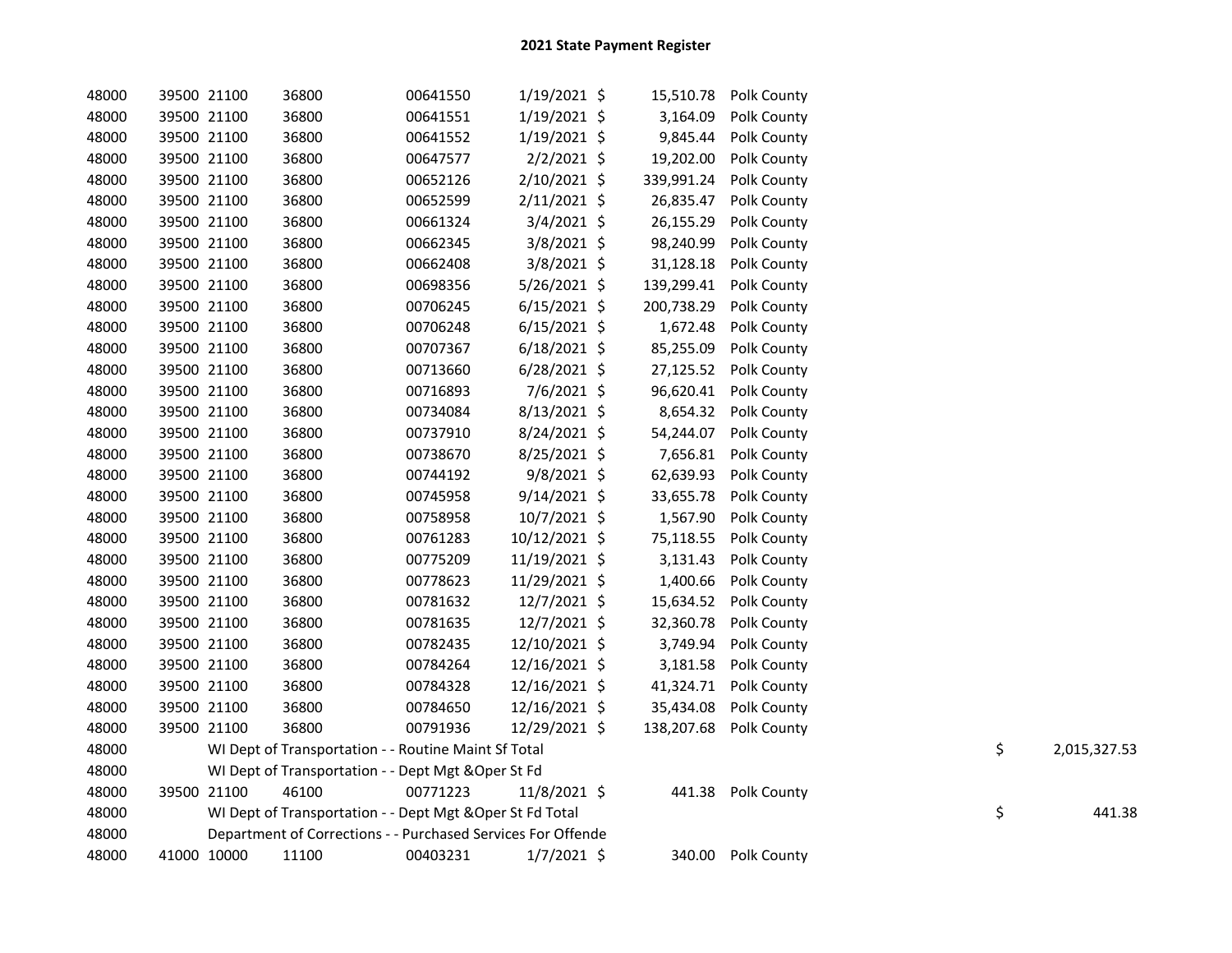| 48000 | 41000 10000 | 11100                                                              | 00419945 | 4/8/2021 \$    | 220.00    | Polk County                                                                                                   |                  |
|-------|-------------|--------------------------------------------------------------------|----------|----------------|-----------|---------------------------------------------------------------------------------------------------------------|------------------|
| 48000 | 41000 10000 | 11100                                                              | 00424855 | 5/6/2021 \$    | 120.00    | Polk County                                                                                                   |                  |
| 48000 | 41000 10000 | 11100                                                              | 00430756 | $6/7/2021$ \$  | 240.00    | Polk County                                                                                                   |                  |
| 48000 | 41000 10000 | 11100                                                              | 00436802 | 7/6/2021 \$    | 240.00    | Polk County                                                                                                   |                  |
| 48000 | 41000 10000 | 11100                                                              | 00464960 | 11/26/2021 \$  | 120.00    | Polk County                                                                                                   |                  |
| 48000 |             | Department of Corrections - - Purchased Services For Offende Total |          |                |           |                                                                                                               | \$<br>1,280.00   |
| 48000 |             | Department of Corrections - - Corrections Contracts And Agre       |          |                |           |                                                                                                               |                  |
| 48000 | 41000 10000 | 11400                                                              | 00405612 | $1/22/2021$ \$ | 11,424.12 | Polk County                                                                                                   |                  |
| 48000 | 41000 10000 | 11400                                                              | 00411537 | 2/23/2021 \$   | 15,232.16 | Polk County                                                                                                   |                  |
| 48000 | 41000 10000 | 11400                                                              | 00411538 | 2/23/2021 \$   | 5,197.46  | Polk County                                                                                                   |                  |
| 48000 | 41000 10000 | 11400                                                              | 00412237 | $2/26/2021$ \$ | 8,851.12  | Polk County                                                                                                   |                  |
| 48000 | 41000 10000 | 11400                                                              | 00412400 | 2/26/2021 \$   | 4,734.32  | Polk County                                                                                                   |                  |
| 48000 | 41000 10000 | 11400                                                              | 00413294 | 3/26/2021 \$   | 411.68    | Polk County                                                                                                   |                  |
| 48000 | 41000 10000 | 11400                                                              | 00415177 | 3/15/2021 \$   | 2,109.86  | Polk County                                                                                                   |                  |
| 48000 | 41000 10000 | 11400                                                              | 00416037 | 3/15/2021 \$   | 9,623.02  | Polk County                                                                                                   |                  |
| 48000 | 41000 10000 | 11400                                                              | 00419274 | 4/5/2021 \$    | 12,916.46 | Polk County                                                                                                   |                  |
| 48000 | 41000 10000 | 11400                                                              | 00422419 | $4/22/2021$ \$ | 14,048.58 | Polk County                                                                                                   |                  |
| 48000 | 41000 10000 | 11400                                                              | 00422510 | $4/23/2021$ \$ | 8,490.90  | Polk County                                                                                                   |                  |
| 48000 | 41000 10000 | 11400                                                              | 00429659 | $6/2/2021$ \$  | 9,262.80  | Polk County                                                                                                   |                  |
| 48000 | 41000 10000 | 11400                                                              | 00432520 | $6/15/2021$ \$ | 21,098.60 | Polk County                                                                                                   |                  |
| 48000 | 41000 10000 | 11400                                                              | 00435366 | $6/29/2021$ \$ | 23,157.00 | Polk County                                                                                                   |                  |
| 48000 | 41000 10000 | 11400                                                              | 00435598 | 7/8/2021 \$    | 6,381.04  | Polk County                                                                                                   |                  |
| 48000 | 41000 10000 | 11400                                                              | 00437210 | 7/9/2021 \$    | 5,660.60  | Polk County                                                                                                   |                  |
| 48000 | 41000 10000 | 11400                                                              | 00439041 | 7/14/2021 \$   | 25,678.54 | Polk County                                                                                                   |                  |
| 48000 | 41000 10000 | 11400                                                              | 00445356 | 8/19/2021 \$   | 6,072.28  | Polk County                                                                                                   |                  |
| 48000 | 41000 10000 | 11400                                                              | 00448362 | $9/2/2021$ \$  | 17,496.40 | Polk County                                                                                                   |                  |
| 48000 | 41000 10000 | 11400                                                              | 00452736 | $9/27/2021$ \$ | 7,255.86  | Polk County                                                                                                   |                  |
| 48000 | 41000 10000 | 11400                                                              | 00457960 | 10/22/2021 \$  | 7,513.16  | Polk County                                                                                                   |                  |
| 48000 | 41000 10000 | 11400                                                              | 00458860 | 10/26/2021 \$  | 10,497.84 | Polk County                                                                                                   |                  |
| 48000 | 41000 10000 | 11400                                                              | 00462309 | 11/12/2021 \$  | 8,027.76  | Polk County                                                                                                   |                  |
| 48000 | 41000 10000 | 11400                                                              | 00464378 | 11/24/2021 \$  | 7,513.16  | Polk County                                                                                                   |                  |
| 48000 | 41000 10000 | 11400                                                              | 00468230 | 12/17/2021 \$  | 7,616.08  | Polk County                                                                                                   |                  |
| 48000 |             | Department of Corrections - - Corrections Contracts And Agre Total |          |                |           |                                                                                                               | \$<br>256,270.80 |
| 48000 |             |                                                                    |          |                |           | Department of Corrections - - Reimbursing Counties For Probation, Extended Supervision And Parole Holds       |                  |
| 48000 | 41000 10000 | 11600                                                              | 00459589 | 10/29/2021 \$  |           | 19,360.00 Polk County                                                                                         |                  |
| 48000 |             |                                                                    |          |                |           | Department of Corrections - - Reimbursing Counties For Probation, Extended Supervision And Parole Holds Total | \$<br>19,360.00  |
| 48000 |             | Department of Health Services - - State/Federal Aids               |          |                |           |                                                                                                               |                  |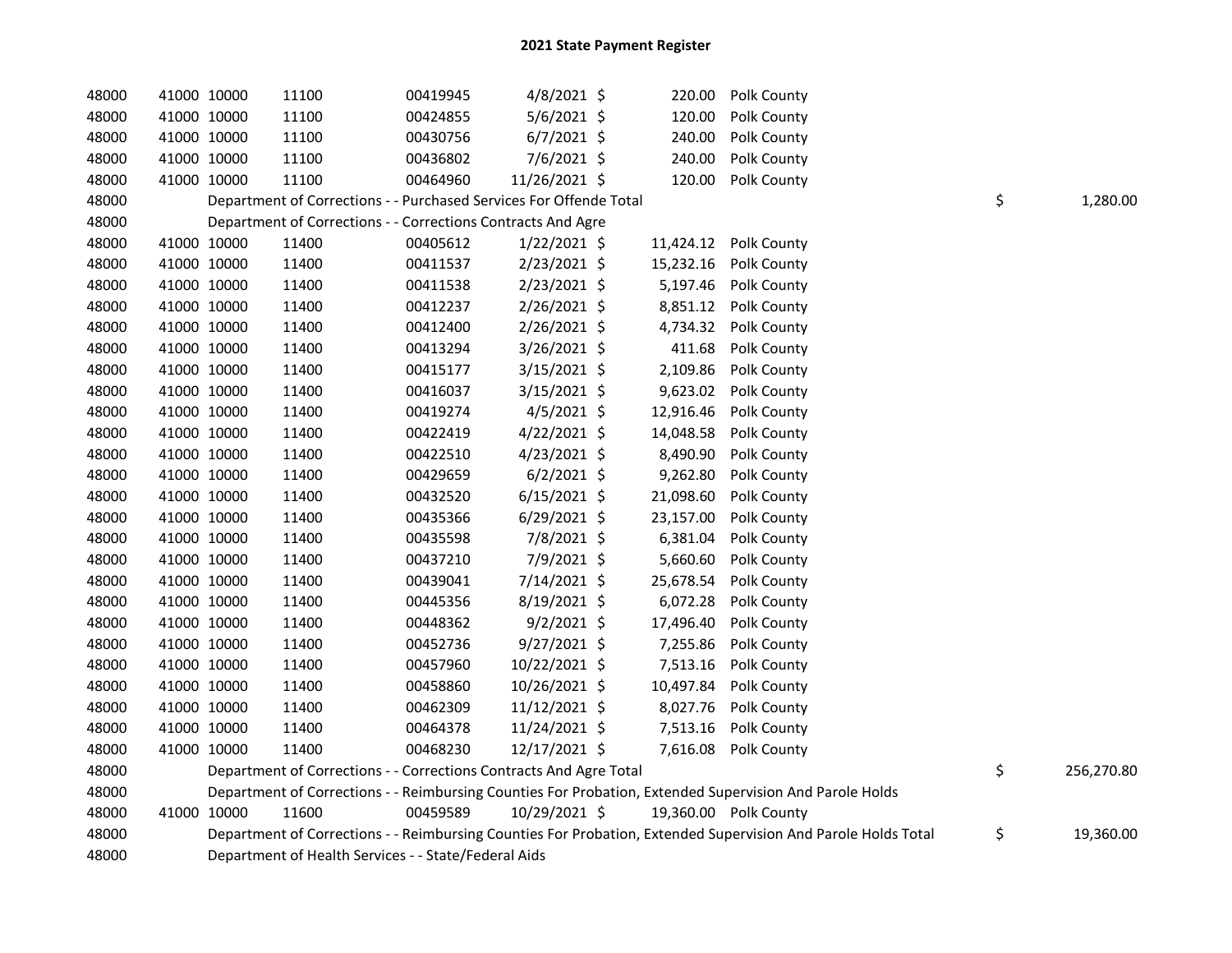| 48000 | 43500 10000 | 00000 | 92106                                                                  | $1/4/2021$ \$  | 60,922.00  | Polk County          |                    |
|-------|-------------|-------|------------------------------------------------------------------------|----------------|------------|----------------------|--------------------|
| 48000 | 43500 10000 | 00000 | 92107                                                                  | $2/1/2021$ \$  | 430,143.00 | Polk County          |                    |
| 48000 | 43500 10000 | 00000 | 92108                                                                  | $3/1/2021$ \$  | 520,729.00 | Polk County          |                    |
| 48000 | 43500 10000 | 00000 | 92109                                                                  | $4/1/2021$ \$  | 283,832.00 | Polk County          |                    |
| 48000 | 43500 10000 | 00000 | 92110                                                                  | $5/3/2021$ \$  | 92,803.00  | Polk County          |                    |
| 48000 | 43500 10000 | 00000 | 92111                                                                  | $6/1/2021$ \$  | 491,626.00 | Polk County          |                    |
| 48000 | 43500 10000 | 00000 | 92200                                                                  | $7/1/2021$ \$  | 181,905.00 | Polk County          |                    |
| 48000 | 43500 10000 | 00000 | 92201                                                                  | $8/2/2021$ \$  | 892,264.00 | Polk County          |                    |
| 48000 | 43500 10000 | 00000 | 92202                                                                  | $9/1/2021$ \$  | 345,690.00 | Polk County          |                    |
| 48000 | 43500 10000 | 00000 | 92204                                                                  | $10/1/2021$ \$ | 144,539.00 | Polk County          |                    |
| 48000 | 43500 10000 | 00000 | 92206                                                                  | $11/1/2021$ \$ | 198,896.00 | Polk County          |                    |
| 48000 | 43500 10000 | 00000 | 92207                                                                  | $12/1/2021$ \$ | 187,268.00 | Polk County          |                    |
| 48000 |             |       | Department of Health Services - - State/Federal Aids Total             |                |            |                      | \$<br>3,830,617.00 |
| 48000 |             |       | Department of Health Services - - Federal Project Aids                 |                |            |                      |                    |
| 48000 | 43500 10000 | 15000 | 00438468                                                               | 7/30/2021 \$   | 6,365.24   | Polk County          |                    |
| 48000 | 43500 10000 | 15000 | 00445286                                                               | 8/30/2021 \$   | 2,457.05   | Polk County          |                    |
| 48000 | 43500 10000 | 15000 | 00462689                                                               | 11/16/2021 \$  | 1,789.50   | Polk County          |                    |
| 48000 | 43500 10000 | 15000 | 00462698                                                               | 11/16/2021 \$  |            | 2,457.05 Polk County |                    |
| 48000 |             |       | Department of Health Services - - Federal Project Aids Total           |                |            |                      | \$<br>13,068.84    |
| 48000 |             |       | Department of Health Services - - Emergency Dispatcher Cardiopul       |                |            |                      |                    |
| 48000 | 43500 10000 | 18500 | 00435387                                                               | $7/2/2021$ \$  | 991.00     | Polk County          |                    |
| 48000 |             |       | Department of Health Services - - Emergency Dispatcher Cardiopul Total |                |            |                      | \$                 |
| 48000 |             |       | Department of Health Services - - General Program Operations           |                |            |                      |                    |
| 48000 | 43500 10000 | 40100 | 00406009                                                               | $1/26/2021$ \$ | 1.50       | Polk County          |                    |
| 48000 | 43500 10000 | 40100 | 00421243                                                               | $4/13/2021$ \$ | 1.50       | Polk County          |                    |
| 48000 | 43500 10000 | 40100 | 00422423                                                               | $4/20/2021$ \$ | 1.50       | Polk County          |                    |
| 48000 | 43500 10000 | 40100 | 00423921                                                               | $4/27/2021$ \$ | 1.50       | Polk County          |                    |
| 48000 | 43500 10000 | 40100 | 00426307                                                               | $5/11/2021$ \$ | 1.50       | Polk County          |                    |
| 48000 | 43500 10000 | 40100 | 00429782                                                               | $6/2/2021$ \$  | 1.50       | Polk County          |                    |
| 48000 | 43500 10000 | 40100 | 00449632                                                               | $9/14/2021$ \$ | 1.50       | Polk County          |                    |
| 48000 | 43500 10000 | 40100 | 00466536                                                               | 12/7/2021 \$   | 1.50       | Polk County          |                    |
| 48000 |             |       | Department of Health Services - - General Program Operations Total     |                |            |                      | \$                 |
| 48000 |             |       | Department of Health Services - - Medical Assistance State Admin       |                |            |                      |                    |
| 48000 | 43500 10000 | 44000 | 00406009                                                               | $1/26/2021$ \$ | 1.50       | Polk County          |                    |
| 48000 | 43500 10000 | 44000 | 00421243                                                               | $4/13/2021$ \$ | 1.50       | Polk County          |                    |
| 48000 | 43500 10000 | 44000 | 00422423                                                               | 4/20/2021 \$   | 1.50       | Polk County          |                    |
| 48000 | 43500 10000 | 44000 | 00423921                                                               | $4/27/2021$ \$ | 1.50       | Polk County          |                    |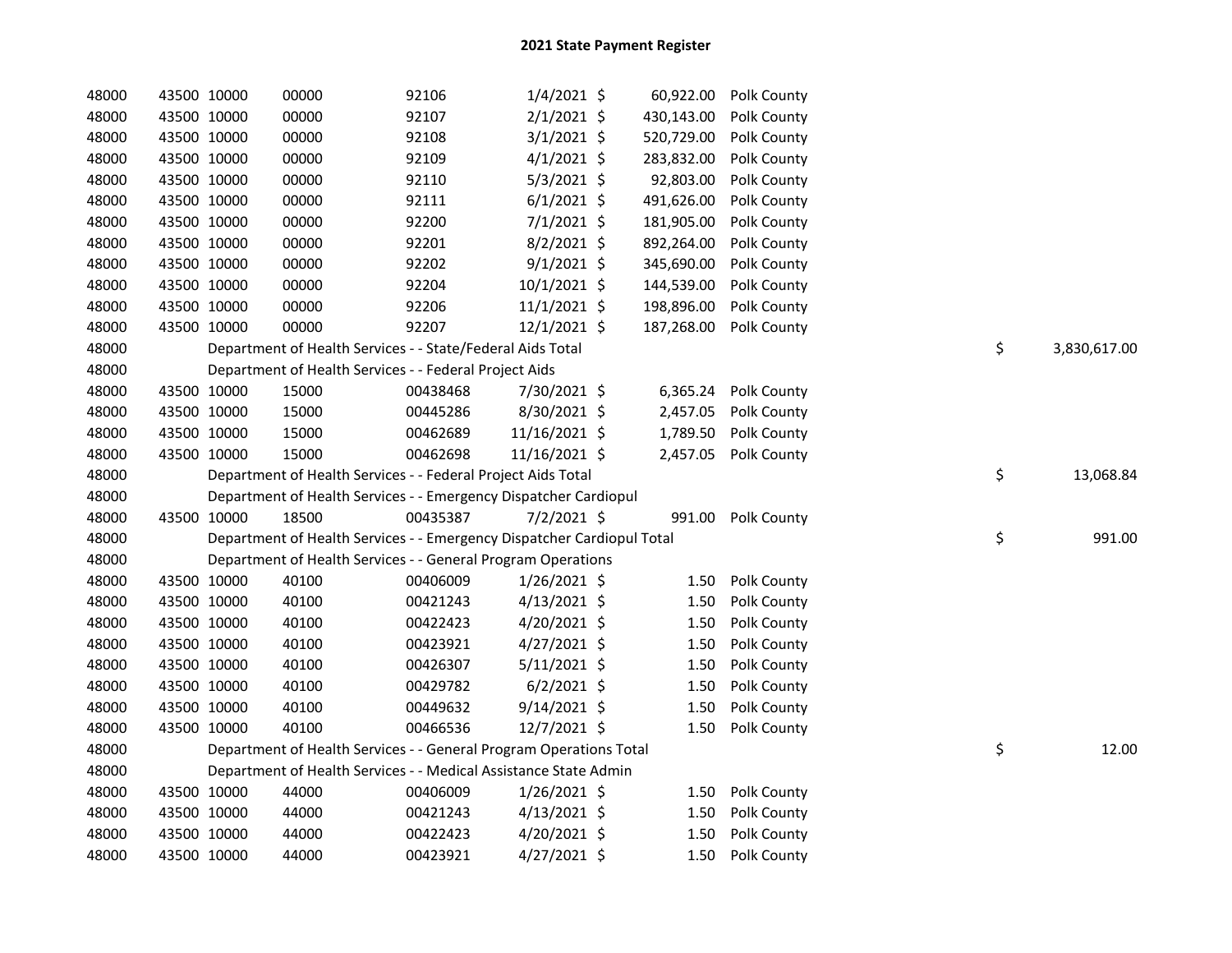| 48000 | 43500 10000 | 44000 | 00426307                                                               | $5/11/2021$ \$ | 1.50       | Polk County            |    |        |
|-------|-------------|-------|------------------------------------------------------------------------|----------------|------------|------------------------|----|--------|
| 48000 | 43500 10000 | 44000 | 00429782                                                               | $6/2/2021$ \$  | 1.50       | Polk County            |    |        |
| 48000 | 43500 10000 | 44000 | 00449632                                                               | 9/14/2021 \$   | 1.50       | Polk County            |    |        |
| 48000 | 43500 10000 | 44000 | 00466536                                                               | 12/7/2021 \$   |            | 1.50 Polk County       |    |        |
| 48000 |             |       | Department of Health Services - - Medical Assistance State Admin Total |                |            |                        | \$ | 12.00  |
| 48000 |             |       | Dept of Children and Families - - Fees For Administrative Servic       |                |            |                        |    |        |
| 48000 | 43700 10000 | 23100 | 00080586                                                               | $2/16/2021$ \$ | 90.00      | Polk County            |    |        |
| 48000 | 43700 10000 | 23100 | 00083443                                                               | 4/20/2021 \$   | 20.00      | Polk County            |    |        |
| 48000 | 43700 10000 | 23100 | 00087326                                                               | 7/23/2021 \$   | 20.00      | Polk County            |    |        |
| 48000 | 43700 10000 | 23100 | 00090941                                                               | 11/2/2021 \$   | 40.00      | Polk County            |    |        |
| 48000 |             |       | Dept of Children and Families - - Fees For Administrative Servic Total |                |            |                        | \$ | 170.00 |
| 48000 |             |       | Dept of Children and Families - - General Aids                         |                |            |                        |    |        |
| 48000 | 43700 10000 | 99000 | 00079021                                                               | $1/5/2021$ \$  |            | 1,329.25 Polk County   |    |        |
| 48000 | 43700 10000 | 99000 | 00079054                                                               | $1/5/2021$ \$  |            | 53,888.64 Polk County  |    |        |
| 48000 | 43700 10000 | 99000 | 00079781                                                               | $1/29/2021$ \$ |            | 103,007.67 Polk County |    |        |
| 48000 | 43700 10000 | 99000 | 00079958                                                               | $2/1/2021$ \$  | 0.98       | Polk County            |    |        |
| 48000 | 43700 10000 | 99000 | 00080177                                                               | $2/5/2021$ \$  |            | 76,968.32 Polk County  |    |        |
| 48000 | 43700 10000 | 99000 | 00080290                                                               | $2/5/2021$ \$  | 3.06       | Polk County            |    |        |
| 48000 | 43700 10000 | 99000 | 00081201                                                               | $3/4/2021$ \$  |            | 5,352.02 Polk County   |    |        |
| 48000 | 43700 10000 | 99000 | 00081251                                                               | 3/5/2021 \$    | 47,650.41  | Polk County            |    |        |
| 48000 | 43700 10000 | 99000 | 00081331                                                               | 3/5/2021 \$    | 752.66     | Polk County            |    |        |
| 48000 | 43700 10000 | 99000 | 00081413                                                               | 3/8/2021 \$    | 3,380.00   | Polk County            |    |        |
| 48000 | 43700 10000 | 99000 | 00082544                                                               | $4/1/2021$ \$  | 10,903.64  | Polk County            |    |        |
| 48000 | 43700 10000 | 99000 | 00082663                                                               | $4/5/2021$ \$  |            | 163,319.91 Polk County |    |        |
| 48000 | 43700 10000 | 99000 | 00083908                                                               | 4/30/2021 \$   | 122,461.31 | Polk County            |    |        |
| 48000 | 43700 10000 | 99000 | 00084125                                                               | $5/5/2021$ \$  | 171,441.59 | Polk County            |    |        |
| 48000 | 43700 10000 | 99000 | 00084934                                                               | 5/18/2021 \$   |            | 381.31 Polk County     |    |        |
| 48000 | 43700 10000 | 99000 | 00085556                                                               | $6/4/2021$ \$  |            | 3,508.22 Polk County   |    |        |
| 48000 | 43700 10000 | 99000 | 00085638                                                               | $6/7/2021$ \$  | 65,502.87  | Polk County            |    |        |
| 48000 | 43700 10000 | 99000 | 00086569                                                               | $7/1/2021$ \$  | 361.00     | Polk County            |    |        |
| 48000 | 43700 10000 | 99000 | 00086697                                                               | 7/8/2021 \$    |            | 70,117.81 Polk County  |    |        |
| 48000 | 43700 10000 | 99000 | 00087572                                                               | 7/30/2021 \$   |            | 92,427.34 Polk County  |    |        |
| 48000 | 43700 10000 | 99000 | 00087708                                                               | 7/30/2021 \$   | 22,521.00  | Polk County            |    |        |
| 48000 | 43700 10000 | 99000 | 00087942                                                               | $8/5/2021$ \$  | 65,441.00  | Polk County            |    |        |
| 48000 | 43700 10000 | 99000 | 00088874                                                               | $9/2/2021$ \$  | 66.00      | Polk County            |    |        |
| 48000 | 43700 10000 | 99000 | 00088946                                                               | $9/7/2021$ \$  | 676,959.02 | Polk County            |    |        |
| 48000 | 43700 10000 | 99000 | 00089126                                                               | 9/10/2021 \$   |            | 23,730.48 Polk County  |    |        |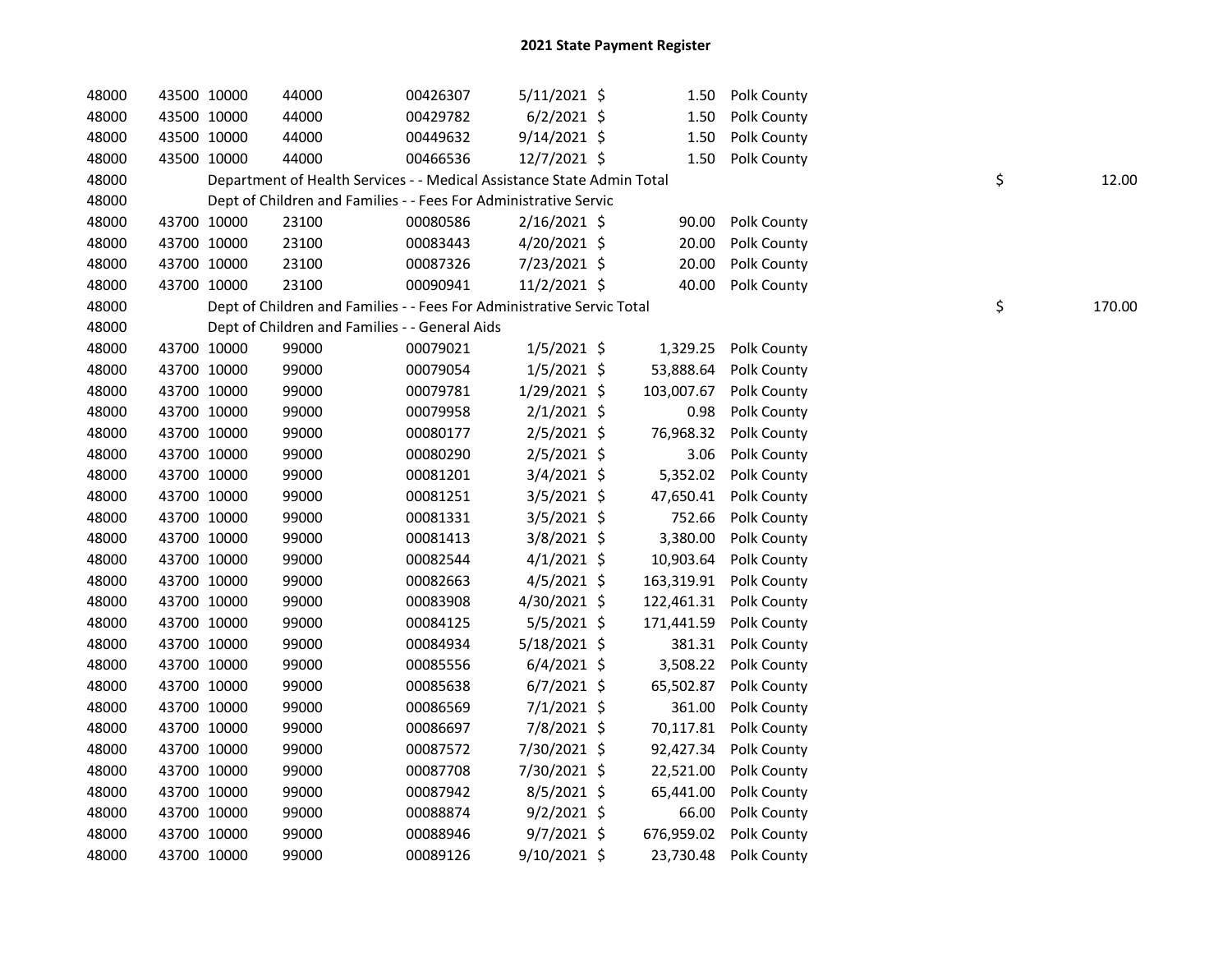| 48000 | 43700 10000 | 99000                                                                 | 00089918 | 10/5/2021 \$   |           | 768.25 Polk County    |    |              |
|-------|-------------|-----------------------------------------------------------------------|----------|----------------|-----------|-----------------------|----|--------------|
| 48000 | 43700 10000 | 99000                                                                 | 00089984 | 10/5/2021 \$   | 59,505.29 | Polk County           |    |              |
| 48000 | 43700 10000 | 99000                                                                 | 00090766 | 10/29/2021 \$  | 90,312.53 | Polk County           |    |              |
| 48000 | 43700 10000 | 99000                                                                 | 00090885 | 11/3/2021 \$   | 27,042.38 | Polk County           |    |              |
| 48000 | 43700 10000 | 99000                                                                 | 00091035 | 11/5/2021 \$   | 63,502.30 | Polk County           |    |              |
| 48000 | 43700 10000 | 99000                                                                 | 00091963 | 12/2/2021 \$   | 28,963.60 | Polk County           |    |              |
| 48000 | 43700 10000 | 99000                                                                 | 00092124 | 12/3/2021 \$   | 59,828.73 | Polk County           |    |              |
| 48000 | 43700 10000 | 99000                                                                 | 00092228 | $12/6/2021$ \$ | 40,841.24 | Polk County           |    |              |
| 48000 |             | Dept of Children and Families - - General Aids Total                  |          |                |           |                       | \$ | 2,152,239.83 |
| 48000 |             | Dept of Workforce Development - - Auxiliary Services                  |          |                |           |                       |    |              |
| 48000 | 44500 10000 | 13000                                                                 | 00310366 | $1/4/2021$ \$  | 45.00     | Polk County           |    |              |
| 48000 | 44500 10000 | 13000                                                                 | 00313455 | $2/2/2021$ \$  | 30.00     | Polk County           |    |              |
| 48000 | 44500 10000 | 13000                                                                 | 00317085 | 3/2/2021 \$    | 45.00     | Polk County           |    |              |
| 48000 | 44500 10000 | 13000                                                                 | 00320893 | $4/2/2021$ \$  | 35.00     | Polk County           |    |              |
| 48000 | 44500 10000 | 13000                                                                 | 00324438 | $5/4/2021$ \$  | 55.00     | Polk County           |    |              |
| 48000 | 44500 10000 | 13000                                                                 | 00327631 | $6/2/2021$ \$  | 35.00     | Polk County           |    |              |
| 48000 | 44500 10000 | 13000                                                                 | 00331415 | $7/2/2021$ \$  | 30.00     | Polk County           |    |              |
| 48000 | 44500 10000 | 13000                                                                 | 00335314 | 8/3/2021 \$    | 40.00     | Polk County           |    |              |
| 48000 | 44500 10000 | 13000                                                                 | 00339107 | $9/2/2021$ \$  | 35.00     | Polk County           |    |              |
| 48000 | 44500 10000 | 13000                                                                 | 00343095 | 10/4/2021 \$   | 25.00     | Polk County           |    |              |
| 48000 | 44500 10000 | 13000                                                                 | 00347134 | $11/2/2021$ \$ | 20.00     | Polk County           |    |              |
| 48000 | 44500 10000 | 13000                                                                 | 00350780 | 12/2/2021 \$   | 45.00     | Polk County           |    |              |
| 48000 |             | Dept of Workforce Development - - Auxiliary Services Total            |          |                |           |                       | \$ | 440.00       |
| 48000 |             | Dept of Workforce Development - - Wc Ops Uninsured Emplyr Admin       |          |                |           |                       |    |              |
| 48000 | 44500 22700 | 17700                                                                 | 00315942 | 2/23/2021 \$   | 10.00     | Polk County           |    |              |
| 48000 | 44500 22700 | 17700                                                                 | 00315944 | $2/23/2021$ \$ | 10.00     | Polk County           |    |              |
| 48000 | 44500 22700 | 17700                                                                 | 00336268 | 8/11/2021 \$   | 25.00     | Polk County           |    |              |
| 48000 | 44500 22700 | 17700                                                                 | 00336269 | $8/13/2021$ \$ | 5.00      | Polk County           |    |              |
| 48000 |             | Dept of Workforce Development - - Wc Ops Uninsured Emplyr Admin Total |          |                |           |                       | \$ | 50.00        |
| 48000 |             | Department of Justice - - Alternatives To Incarceration               |          |                |           |                       |    |              |
| 48000 | 45500 10000 | 21000                                                                 | 00095352 | $3/12/2021$ \$ | 8,293.00  | Polk County           |    |              |
| 48000 | 45500 10000 | 21000                                                                 | 00103995 | 10/25/2021 \$  |           | 19,728.00 Polk County |    |              |
| 48000 |             | Department of Justice - - Alternatives To Incarceration Total         |          |                |           |                       | \$ | 28,021.00    |
| 48000 |             | Department of Justice - - Officer training reimbursement              |          |                |           |                       |    |              |
| 48000 | 45500 10000 | 21400                                                                 | 00105751 | 11/23/2021 \$  |           | 8,000.00 Polk County  |    |              |
| 48000 |             | Department of Justice - - Officer training reimbursement Total        |          |                |           |                       | \$ | 8,000.00     |
| 48000 |             | Department of Justice - - Crime Laboratories, Dna                     |          |                |           |                       |    |              |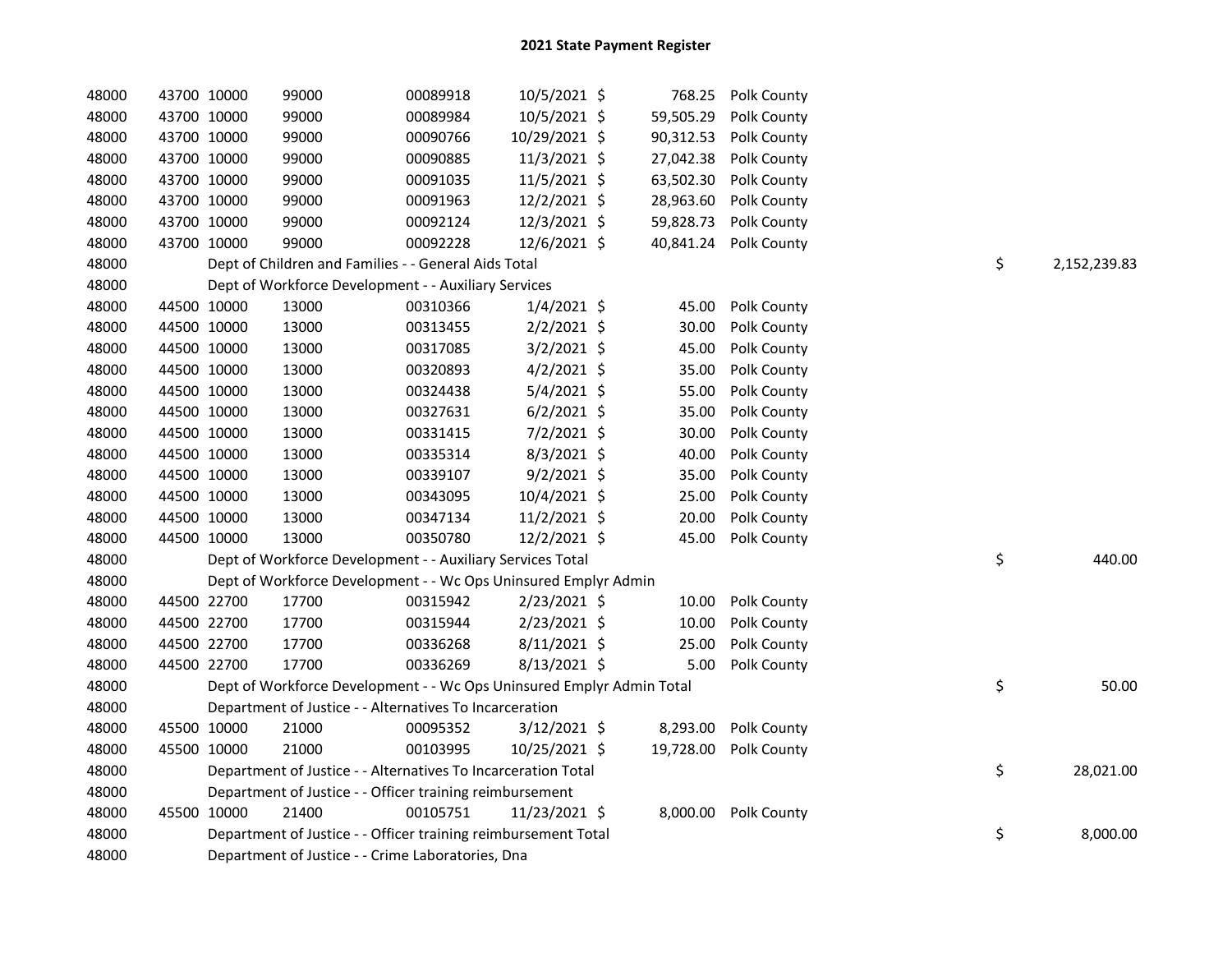| 48000 | 45500 10000 | 22100 | 00100366                                                              | 7/14/2021 \$   |            | 1,410.00 Polk County  |    |            |
|-------|-------------|-------|-----------------------------------------------------------------------|----------------|------------|-----------------------|----|------------|
| 48000 |             |       | Department of Justice - - Crime Laboratories, Dna Total               |                |            |                       | \$ | 1,410.00   |
| 48000 |             |       | Department of Justice - - Law Enforcement Train, Local                |                |            |                       |    |            |
| 48000 | 45500 10000 | 23100 | 00100408                                                              | 8/3/2021 \$    |            | 2,285.80 Polk County  |    |            |
| 48000 |             |       | Department of Justice - - Law Enforcement Train, Local Total          |                |            |                       | \$ | 2,285.80   |
| 48000 |             |       | Department of Justice - - Federal Aid, Local Assistance               |                |            |                       |    |            |
| 48000 | 45500 10000 | 25100 | 00094541                                                              | $7/2/2021$ \$  | 13,094.15  | Polk County           |    |            |
| 48000 | 45500 10000 | 25100 | 00098227                                                              | $5/18/2021$ \$ | 774.38     | Polk County           |    |            |
| 48000 | 45500 10000 | 25100 | 00101435                                                              | 8/26/2021 \$   | 14,500.00  | Polk County           |    |            |
| 48000 | 45500 10000 | 25100 | 00104515                                                              | 11/3/2021 \$   | 29,617.47  | Polk County           |    |            |
| 48000 | 45500 10000 | 25100 | 00104997                                                              | 11/26/2021 \$  | 150,000.00 | Polk County           |    |            |
| 48000 |             |       | Department of Justice - - Federal Aid, Local Assistance Total         |                |            |                       | \$ | 207,986.00 |
| 48000 |             |       | Department of Justice - - County-Tribal Programs, Local               |                |            |                       |    |            |
| 48000 | 45500 10000 | 26300 | 00093453                                                              | 1/20/2021 \$   |            | 20,860.00 Polk County |    |            |
| 48000 |             |       | Department of Justice - - County-Tribal Programs, Local Total         |                |            |                       | \$ | 20,860.00  |
| 48000 |             |       | Department of Justice - - Alt Prosecution Alcohol Drugs               |                |            |                       |    |            |
| 48000 | 45500 10000 | 27100 | 00095352                                                              | $3/12/2021$ \$ | 12,128.00  | Polk County           |    |            |
| 48000 | 45500 10000 | 27100 | 00102528                                                              | $9/10/2021$ \$ | 35,245.00  | Polk County           |    |            |
| 48000 | 45500 10000 | 27100 | 00102834                                                              | $9/16/2021$ \$ | 39,740.00  | Polk County           |    |            |
| 48000 | 45500 10000 | 27100 | 00103995                                                              | 10/25/2021 \$  | 14,639.00  | Polk County           |    |            |
| 48000 |             |       | Department of Justice - - Alt Prosecution Alcohol Drugs Total         |                |            |                       | \$ | 101,752.00 |
| 48000 |             |       | Department of Justice - - Crime Victim Witness Assist                 |                |            |                       |    |            |
| 48000 | 45500 10000 | 53200 | 00095462                                                              | 3/5/2021 \$    |            | 25,047.06 Polk County |    |            |
| 48000 | 45500 10000 | 53200 | 00100556                                                              | 7/15/2021 \$   |            | 24,594.31 Polk County |    |            |
| 48000 |             |       | Department of Justice - - Crime Victim Witness Assist Total           |                |            |                       | \$ | 49,641.37  |
| 48000 |             |       | Department of Military Affairs - - Emergency Response Equipment       |                |            |                       |    |            |
| 48000 | 46500 10000 | 30800 | 00089692                                                              | $2/11/2021$ \$ |            | 1,093.83 Polk County  |    |            |
| 48000 |             |       | Department of Military Affairs - - Emergency Response Equipment Total |                |            |                       | \$ | 1,093.83   |
| 48000 |             |       | Department of Military Affairs - - Emergency Response Training        |                |            |                       |    |            |
| 48000 | 46500 10000 | 31000 | 00087336                                                              | $1/5/2021$ \$  | 1,183.20   | Polk County           |    |            |
| 48000 | 46500 10000 | 31000 | 00096769                                                              | 7/6/2021 \$    | 874.50     | Polk County           |    |            |
| 48000 |             |       | Department of Military Affairs - - Emergency Response Training Total  |                |            |                       | \$ | 2,057.70   |
| 48000 |             |       | Department of Military Affairs - - Local Emer Planning Grants         |                |            |                       |    |            |
| 48000 | 46500 10000 | 33700 | 00090216                                                              | 2/23/2021 \$   | 8,956.30   | Polk County           |    |            |
| 48000 |             |       | Department of Military Affairs - - Local Emer Planning Grants Total   |                |            |                       | \$ | 8,956.30   |
| 48000 |             |       | Department of Military Affairs - - Federal Aid, Local Assistance      |                |            |                       |    |            |
| 48000 | 46500 10000 | 34200 | 00090146                                                              | 2/22/2021 \$   |            | 44,474.42 Polk County |    |            |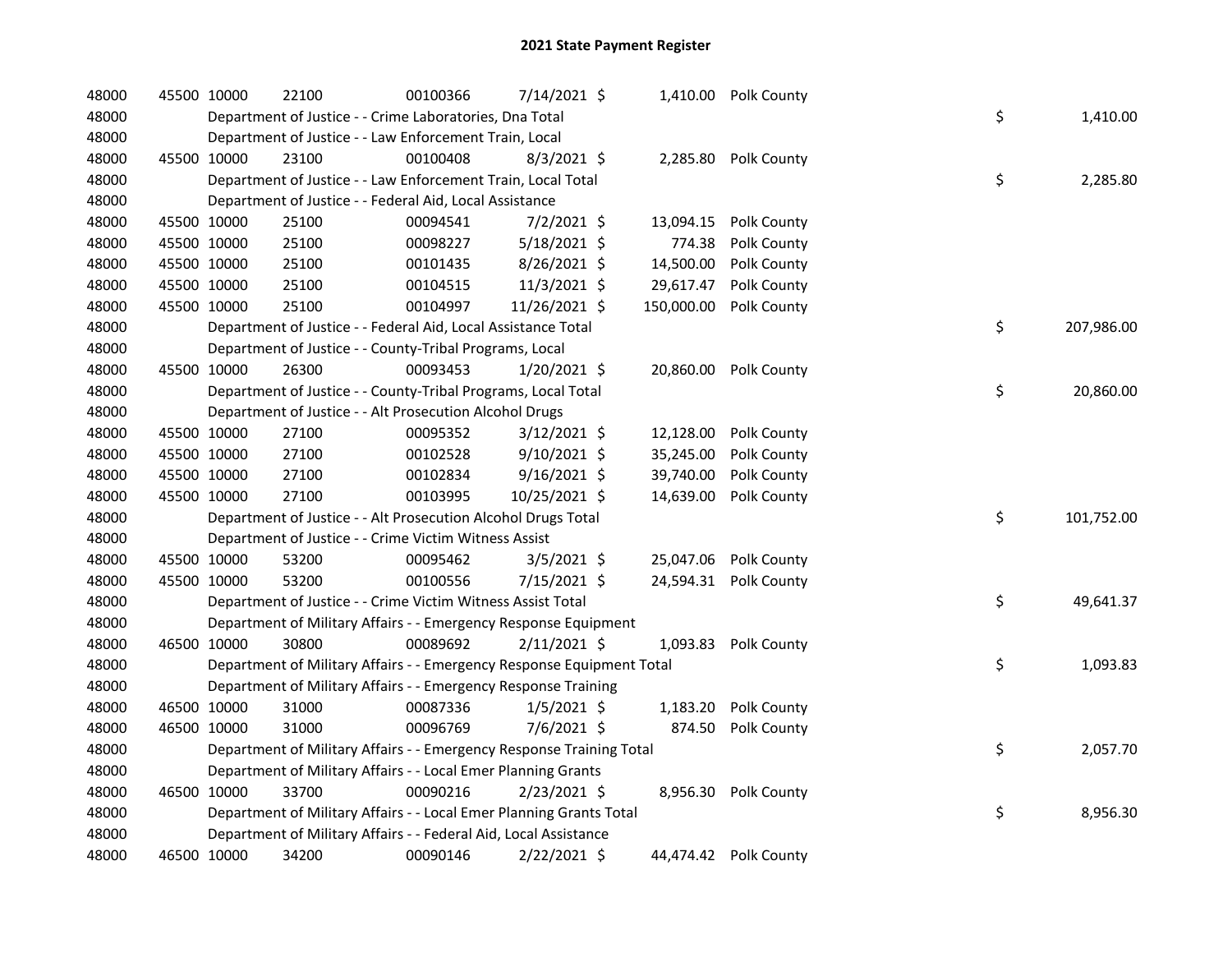| 48000 |             |             | Department of Military Affairs - - Federal Aid, Local Assistance Total<br>Department of Veterans Affairs - - County Grants |          |                |  |           |                                                                                                   |    | 44,474.42 |
|-------|-------------|-------------|----------------------------------------------------------------------------------------------------------------------------|----------|----------------|--|-----------|---------------------------------------------------------------------------------------------------|----|-----------|
| 48000 |             |             |                                                                                                                            |          |                |  |           |                                                                                                   |    |           |
| 48000 |             | 48500 58200 | 26700                                                                                                                      | 00091452 | 3/12/2021 \$   |  |           | 10,000.00 Polk County                                                                             |    |           |
| 48000 |             |             | Department of Veterans Affairs - - County Grants Total                                                                     |          |                |  |           |                                                                                                   | \$ | 10,000.00 |
| 48000 |             |             | Department of Veterans Affairs - - Veterans Transportation Grant                                                           |          |                |  |           |                                                                                                   |    |           |
| 48000 |             | 48500 58200 | 28000                                                                                                                      | 00102987 | $12/3/2021$ \$ |  |           | 2,919.92 Polk County                                                                              |    |           |
| 48000 |             |             | Department of Veterans Affairs - - Veterans Transportation Grant Total                                                     |          |                |  |           |                                                                                                   | \$ | 2,919.92  |
| 48000 |             |             | Department of Veterans Affairs - - Clearing-Vets Trust Fund                                                                |          |                |  |           |                                                                                                   |    |           |
| 48000 |             | 48500 58200 | 99000                                                                                                                      | 00093790 | $5/12/2021$ \$ |  |           | 30.00 Polk County                                                                                 |    |           |
| 48000 |             |             | Department of Veterans Affairs - - Clearing-Vets Trust Fund Total                                                          |          |                |  |           |                                                                                                   | \$ | 30.00     |
| 48000 |             |             | Department of Administration - - Low-Income Assistance Grants                                                              |          |                |  |           |                                                                                                   |    |           |
| 48000 |             | 50500 23500 | 37100                                                                                                                      | 00138413 | $1/15/2021$ \$ |  |           | 6,355.29 Polk County                                                                              |    |           |
| 48000 |             | 50500 23500 | 37100                                                                                                                      | 00140950 | 2/17/2021 \$   |  | 10,601.62 | Polk County                                                                                       |    |           |
| 48000 |             | 50500 23500 | 37100                                                                                                                      | 00142334 | 3/16/2021 \$   |  | 7,917.02  | Polk County                                                                                       |    |           |
| 48000 |             | 50500 23500 | 37100                                                                                                                      | 00143191 | 3/30/2021 \$   |  | 6,441.08  | Polk County                                                                                       |    |           |
| 48000 |             | 50500 23500 | 37100                                                                                                                      | 00145756 | $5/17/2021$ \$ |  | 8,507.43  | Polk County                                                                                       |    |           |
| 48000 |             | 50500 23500 | 37100                                                                                                                      | 00147098 | $6/15/2021$ \$ |  | 6,228.52  | Polk County                                                                                       |    |           |
| 48000 |             | 50500 23500 | 37100                                                                                                                      | 00147849 | $6/29/2021$ \$ |  | 6,043.45  | Polk County                                                                                       |    |           |
| 48000 |             | 50500 23500 | 37100                                                                                                                      | 00149889 | $8/5/2021$ \$  |  | 5,850.67  | Polk County                                                                                       |    |           |
| 48000 |             | 50500 23500 | 37100                                                                                                                      | 00151241 | 8/31/2021 \$   |  | 5,694.58  | Polk County                                                                                       |    |           |
| 48000 |             | 50500 23500 | 37100                                                                                                                      | 00153280 | 10/15/2021 \$  |  | 5,592.17  | Polk County                                                                                       |    |           |
| 48000 |             | 50500 23500 | 37100                                                                                                                      | 00155367 | 11/30/2021 \$  |  |           | 6,157.12 Polk County                                                                              |    |           |
| 48000 |             |             | Department of Administration - - Low-Income Assistance Grants Total                                                        |          |                |  |           |                                                                                                   | \$ | 75,388.95 |
| 48000 |             |             | Department of Administration - - Land Information Program; Loca                                                            |          |                |  |           |                                                                                                   |    |           |
| 48000 |             | 50500 26900 | 17300                                                                                                                      | 00138499 | $1/29/2021$ \$ |  |           | 1,000.00 Polk County                                                                              |    |           |
| 48000 |             | 50500 26900 | 17300                                                                                                                      | 00139586 | $4/6/2021$ \$  |  | 13,264.00 | Polk County                                                                                       |    |           |
| 48000 |             | 50500 26900 | 17300                                                                                                                      | 00144733 | $4/27/2021$ \$ |  | 25,000.00 | Polk County                                                                                       |    |           |
| 48000 |             | 50500 26900 | 17300                                                                                                                      | 00147077 | $6/16/2021$ \$ |  | 25,000.00 | Polk County                                                                                       |    |           |
| 48000 |             |             | Department of Administration - - Land Information Program; Loca Total                                                      |          |                |  |           |                                                                                                   | \$ | 64,264.00 |
| 48000 |             |             |                                                                                                                            |          |                |  |           | Public Defender Board - - Transcript, Discovery and Records Provided to the Public Defender Board |    |           |
| 48000 |             | 55000 10000 | 10600                                                                                                                      | 00275603 | $1/26/2021$ \$ |  |           | 2.60 Polk County                                                                                  |    |           |
| 48000 |             | 55000 10000 | 10600                                                                                                                      | 00278551 | $2/22/2021$ \$ |  | 3,161.80  | Polk County                                                                                       |    |           |
| 48000 |             | 55000 10000 | 10600                                                                                                                      | 00287749 | $4/30/2021$ \$ |  | 3,173.80  | Polk County                                                                                       |    |           |
| 48000 |             | 55000 10000 | 10600                                                                                                                      | 00291129 | 5/19/2021 \$   |  | 2,164.20  | Polk County                                                                                       |    |           |
| 48000 |             | 55000 10000 | 10600                                                                                                                      | 00300861 | 7/12/2021 \$   |  | 2.60      | Polk County                                                                                       |    |           |
| 48000 |             | 55000 10000 | 10600                                                                                                                      | 00300877 | 7/30/2021 \$   |  | 1,867.40  | Polk County                                                                                       |    |           |
| 48000 | 55000 10000 |             | 10600                                                                                                                      | 00302424 | 7/27/2021 \$   |  | 0.60      | Polk County                                                                                       |    |           |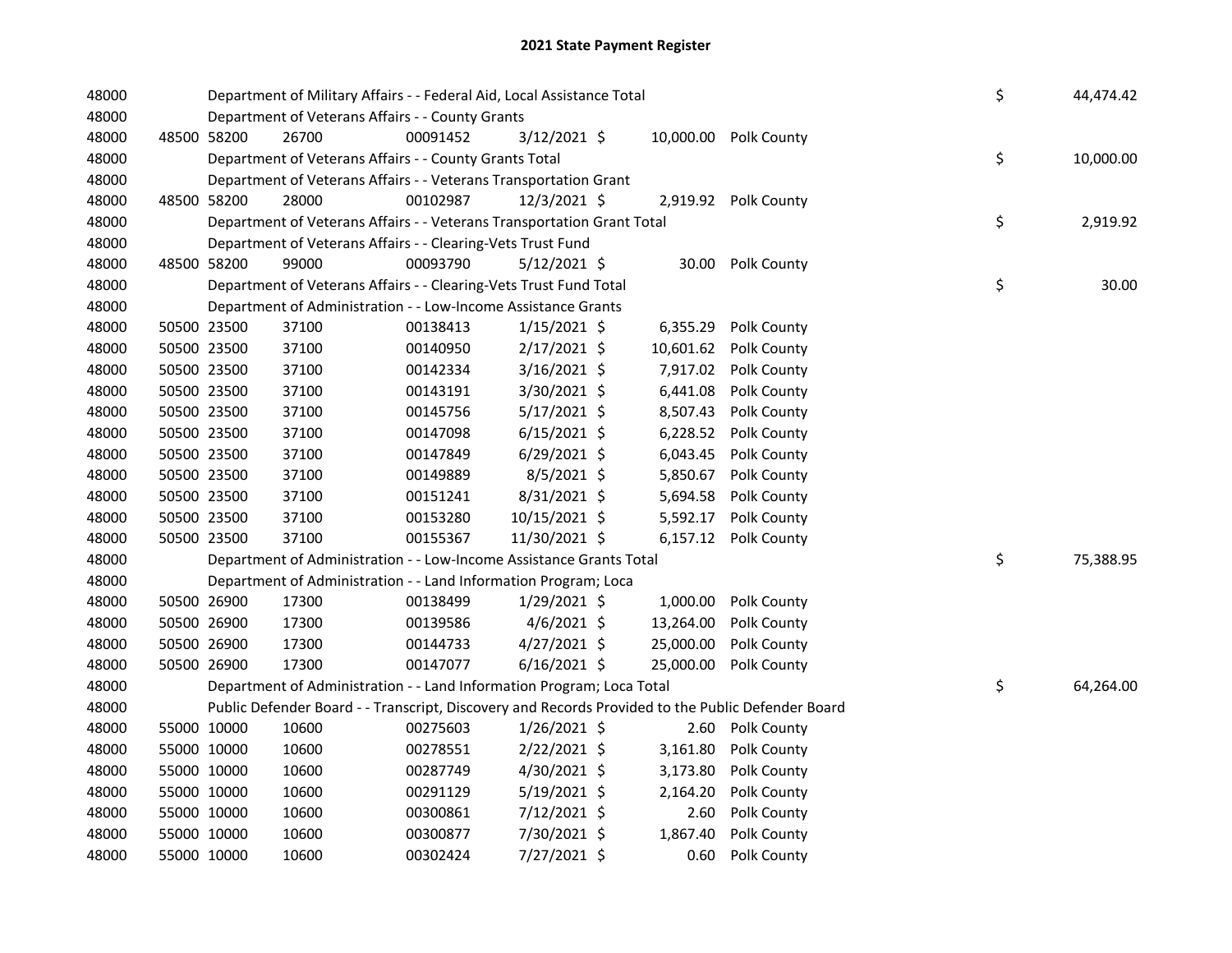| 48000 | 55000 10000 | 10600                                                   | 00308932 | 10/29/2021 \$  |           | 2,287.60 Polk County                                                                                    |                 |
|-------|-------------|---------------------------------------------------------|----------|----------------|-----------|---------------------------------------------------------------------------------------------------------|-----------------|
| 48000 |             |                                                         |          |                |           | Public Defender Board - - Transcript, Discovery and Records Provided to the Public Defender Board Total | \$<br>12,660.60 |
| 48000 |             | Department of Revenue - - Misc Revenue Holding Clearing |          |                |           |                                                                                                         |                 |
| 48000 | 56600 10000 | 99500                                                   | 00188954 | $1/8/2021$ \$  |           | 1,515.26 Polk County                                                                                    |                 |
| 48000 | 56600 10000 | 99500                                                   | 00188955 | $1/8/2021$ \$  | 5,937.93  | Polk County                                                                                             |                 |
| 48000 | 56600 10000 | 99500                                                   | 00191020 | $2/5/2021$ \$  | 2,294.06  | Polk County                                                                                             |                 |
| 48000 | 56600 10000 | 99500                                                   | 00191021 | $2/5/2021$ \$  | 2,805.16  | Polk County                                                                                             |                 |
| 48000 | 56600 10000 | 99500                                                   | 00192836 | $3/1/2021$ \$  | 4,660.59  | Polk County                                                                                             |                 |
| 48000 | 56600 10000 | 99500                                                   | 00192837 | $3/1/2021$ \$  | 11,908.68 | Polk County                                                                                             |                 |
| 48000 | 56600 10000 | 99500                                                   | 00193637 | $3/5/2021$ \$  | 1,015.13  | Polk County                                                                                             |                 |
| 48000 | 56600 10000 | 99500                                                   | 00193638 | $3/5/2021$ \$  | 5,389.06  | Polk County                                                                                             |                 |
| 48000 | 56600 10000 | 99500                                                   | 00193639 | $3/5/2021$ \$  | 12,099.70 | Polk County                                                                                             |                 |
| 48000 | 56600 10000 | 99500                                                   | 00194238 | $3/8/2021$ \$  | 15.00     | Polk County                                                                                             |                 |
| 48000 | 56600 10000 | 99500                                                   | 00194239 | $3/8/2021$ \$  | 2,009.09  | Polk County                                                                                             |                 |
| 48000 | 56600 10000 | 99500                                                   | 00195098 | 3/15/2021 \$   | 620.00    | Polk County                                                                                             |                 |
| 48000 | 56600 10000 | 99500                                                   | 00195099 | 3/15/2021 \$   | 2,250.27  | Polk County                                                                                             |                 |
| 48000 | 56600 10000 | 99500                                                   | 00195916 | 3/22/2021 \$   | 1,410.60  | Polk County                                                                                             |                 |
| 48000 | 56600 10000 | 99500                                                   | 00196588 | 3/29/2021 \$   | 113.24    | Polk County                                                                                             |                 |
| 48000 | 56600 10000 | 99500                                                   | 00196589 | $3/29/2021$ \$ | 946.68    | Polk County                                                                                             |                 |
| 48000 | 56600 10000 | 99500                                                   | 00197335 | 4/5/2021 \$    | 904.00    | Polk County                                                                                             |                 |
| 48000 | 56600 10000 | 99500                                                   | 00197336 | $4/5/2021$ \$  | 1,760.00  | Polk County                                                                                             |                 |
| 48000 | 56600 10000 | 99500                                                   | 00197921 | $4/7/2021$ \$  | 5,130.70  | Polk County                                                                                             |                 |
| 48000 | 56600 10000 | 99500                                                   | 00197922 | $4/7/2021$ \$  | 6,994.43  | Polk County                                                                                             |                 |
| 48000 | 56600 10000 | 99500                                                   | 00197923 | $4/7/2021$ \$  | 13,905.89 | Polk County                                                                                             |                 |
| 48000 | 56600 10000 | 99500                                                   | 00198534 | 4/12/2021 \$   | 1,394.00  | Polk County                                                                                             |                 |
| 48000 | 56600 10000 | 99500                                                   | 00198535 | $4/12/2021$ \$ | 1,285.82  | Polk County                                                                                             |                 |
| 48000 | 56600 10000 | 99500                                                   | 00199266 | 4/20/2021 \$   | 561.08    | Polk County                                                                                             |                 |
| 48000 | 56600 10000 | 99500                                                   | 00199910 | 4/26/2021 \$   | 850.00    | Polk County                                                                                             |                 |
| 48000 | 56600 10000 | 99500                                                   | 00199911 | 4/26/2021 \$   | 1,936.61  | Polk County                                                                                             |                 |
| 48000 | 56600 10000 | 99500                                                   | 00200501 | $5/3/2021$ \$  | 512.00    | Polk County                                                                                             |                 |
| 48000 | 56600 10000 | 99500                                                   | 00200502 | $5/3/2021$ \$  | 2,431.91  | Polk County                                                                                             |                 |
| 48000 | 56600 10000 | 99500                                                   | 00201279 | $5/7/2021$ \$  |           | 714.02 Polk County                                                                                      |                 |
| 48000 | 56600 10000 | 99500                                                   | 00201280 | $5/7/2021$ \$  | 2,535.89  | Polk County                                                                                             |                 |
| 48000 | 56600 10000 | 99500                                                   | 00201281 | $5/7/2021$ \$  | 8,072.04  | Polk County                                                                                             |                 |
| 48000 | 56600 10000 | 99500                                                   | 00201701 | 5/10/2021 \$   | 960.00    | Polk County                                                                                             |                 |
| 48000 | 56600 10000 | 99500                                                   | 00202342 | $5/17/2021$ \$ | 242.19    | Polk County                                                                                             |                 |
| 48000 | 56600 10000 | 99500                                                   | 00203072 | 5/24/2021 \$   |           | 1,760.71 Polk County                                                                                    |                 |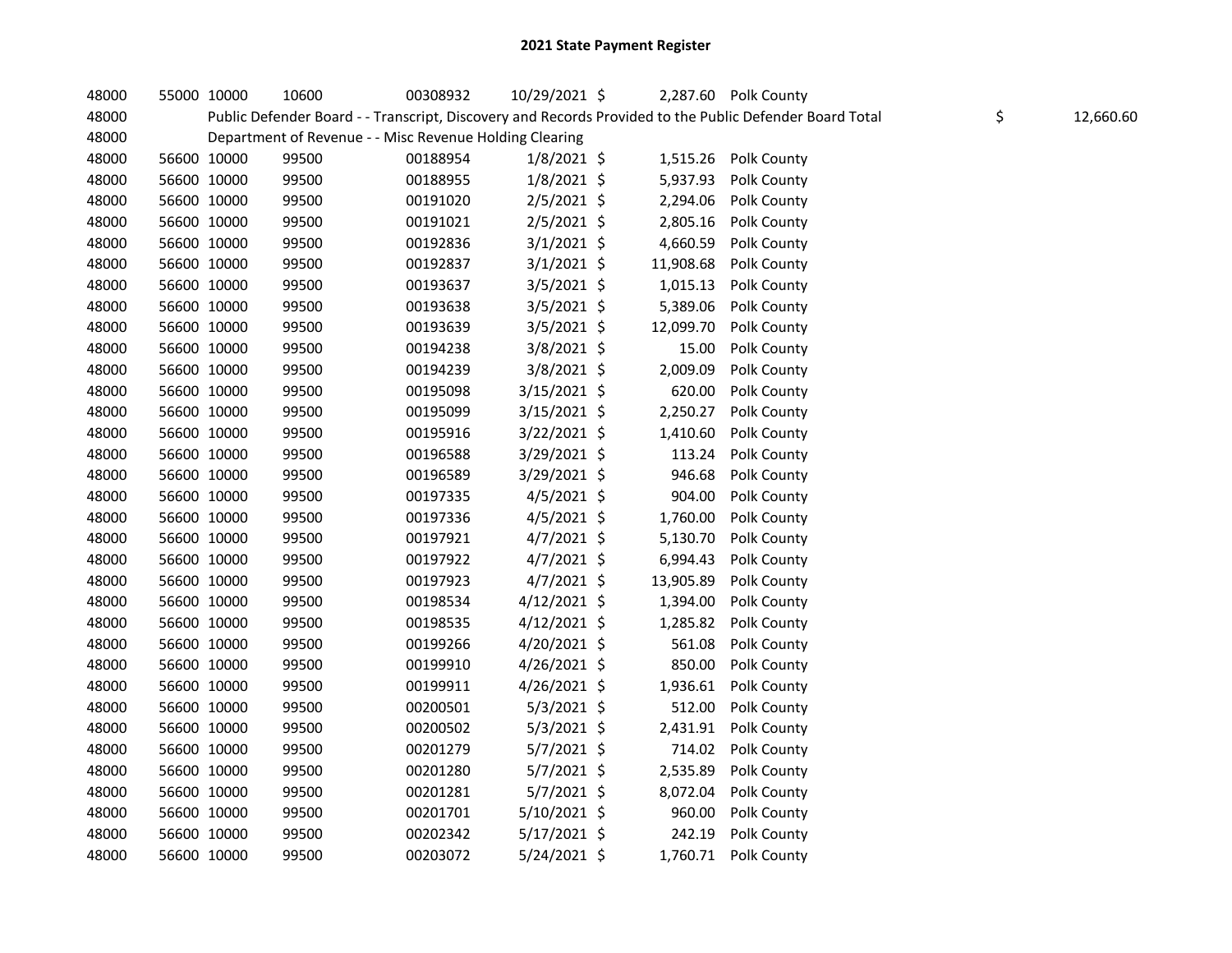| 48000 | 56600 10000 | 99500                                                         | 00203763 | $6/1/2021$ \$  |            | 774.70 Polk County    |  |                  |
|-------|-------------|---------------------------------------------------------------|----------|----------------|------------|-----------------------|--|------------------|
| 48000 | 56600 10000 | 99500                                                         | 00203764 | $6/1/2021$ \$  | 322.27     | Polk County           |  |                  |
| 48000 | 56600 10000 | 99500                                                         | 00204507 | $6/7/2021$ \$  | 621.09     | Polk County           |  |                  |
| 48000 | 56600 10000 | 99500                                                         | 00204508 | $6/7/2021$ \$  | 1,390.52   | Polk County           |  |                  |
| 48000 | 56600 10000 | 99500                                                         | 00204509 | $6/7/2021$ \$  | 11,072.45  | Polk County           |  |                  |
| 48000 | 56600 10000 | 99500                                                         | 00208129 | $6/28/2021$ \$ | 285.89     | Polk County           |  |                  |
| 48000 | 56600 10000 | 99500                                                         | 00208567 | 7/6/2021 \$    | 154.00     | Polk County           |  |                  |
| 48000 | 56600 10000 | 99500                                                         | 00208568 | 7/6/2021 \$    | 2,744.55   | Polk County           |  |                  |
| 48000 | 56600 10000 | 99500                                                         | 00209074 | 7/8/2021 \$    | 1,123.12   | Polk County           |  |                  |
| 48000 | 56600 10000 | 99500                                                         | 00209075 | 7/8/2021 \$    | 5,662.21   | Polk County           |  |                  |
| 48000 | 56600 10000 | 99500                                                         | 00209076 | 7/8/2021 \$    | 13,213.19  | Polk County           |  |                  |
| 48000 | 56600 10000 | 99500                                                         | 00209438 | 7/12/2021 \$   | 369.00     | Polk County           |  |                  |
| 48000 | 56600 10000 | 99500                                                         | 00211822 | $8/6/2021$ \$  | 1,349.55   | Polk County           |  |                  |
| 48000 | 56600 10000 | 99500                                                         | 00211823 | $8/6/2021$ \$  | 3,550.92   | Polk County           |  |                  |
| 48000 | 56600 10000 | 99500                                                         | 00211824 | $8/6/2021$ \$  | 4,042.09   | Polk County           |  |                  |
| 48000 | 56600 10000 | 99500                                                         | 00212185 | 8/9/2021 \$    | 92.00      | Polk County           |  |                  |
| 48000 | 56600 10000 | 99500                                                         | 00214433 | $9/8/2021$ \$  | 1,126.63   | Polk County           |  |                  |
| 48000 | 56600 10000 | 99500                                                         | 00214434 | 9/8/2021 \$    | 3,037.55   | Polk County           |  |                  |
| 48000 | 56600 10000 | 99500                                                         | 00214435 | 9/8/2021 \$    | 6,234.19   | Polk County           |  |                  |
| 48000 | 56600 10000 | 99500                                                         | 00216682 | 10/7/2021 \$   | 1,799.39   | Polk County           |  |                  |
| 48000 | 56600 10000 | 99500                                                         | 00216683 | 10/7/2021 \$   | 964.81     | Polk County           |  |                  |
| 48000 | 56600 10000 | 99500                                                         | 00216684 | 10/7/2021 \$   | 5,587.63   | Polk County           |  |                  |
| 48000 | 56600 10000 | 99500                                                         | 00217070 | 10/12/2021 \$  | 544.24     | Polk County           |  |                  |
| 48000 | 56600 10000 | 99500                                                         | 00219275 | 11/5/2021 \$   | 7,052.32   | Polk County           |  |                  |
| 48000 | 56600 10000 | 99500                                                         | 00219276 | 11/5/2021 \$   | 4,468.58   | Polk County           |  |                  |
| 48000 | 56600 10000 | 99500                                                         | 00219277 | 11/5/2021 \$   | 8,957.83   | Polk County           |  |                  |
| 48000 | 56600 10000 | 99500                                                         | 00220788 | 11/30/2021 \$  | 422.36     | Polk County           |  |                  |
| 48000 | 56600 10000 | 99500                                                         | 00221055 | 12/6/2021 \$   | 304.40     | Polk County           |  |                  |
| 48000 | 56600 10000 | 99500                                                         | 00221425 | 12/7/2021 \$   | 1,725.11   | Polk County           |  |                  |
| 48000 | 56600 10000 | 99500                                                         | 00221426 | 12/7/2021 \$   | 2,668.76   | Polk County           |  |                  |
| 48000 | 56600 10000 | 99500                                                         | 00221427 | 12/7/2021 \$   | 3,407.14   | Polk County           |  |                  |
| 48000 | 56600 10000 | 99500                                                         | 00222652 | 12/28/2021 \$  |            | 3,137.00 Polk County  |  |                  |
| 48000 |             | Department of Revenue - - Misc Revenue Holding Clearing Total |          |                |            |                       |  | \$<br>205,147.23 |
| 48000 |             | Circuit Courts - - Circuit Court Costs                        |          |                |            |                       |  |                  |
| 48000 | 62500 10000 | 10500                                                         | 00002125 | $2/1/2021$ \$  |            | 79,619.00 Polk County |  |                  |
| 48000 | 62500 10000 | 10500                                                         | 00002258 | 7/26/2021 \$   | 131,714.00 | Polk County           |  |                  |
| 48000 |             | Circuit Courts - - Circuit Court Costs Total                  |          |                |            |                       |  | \$<br>211,333.00 |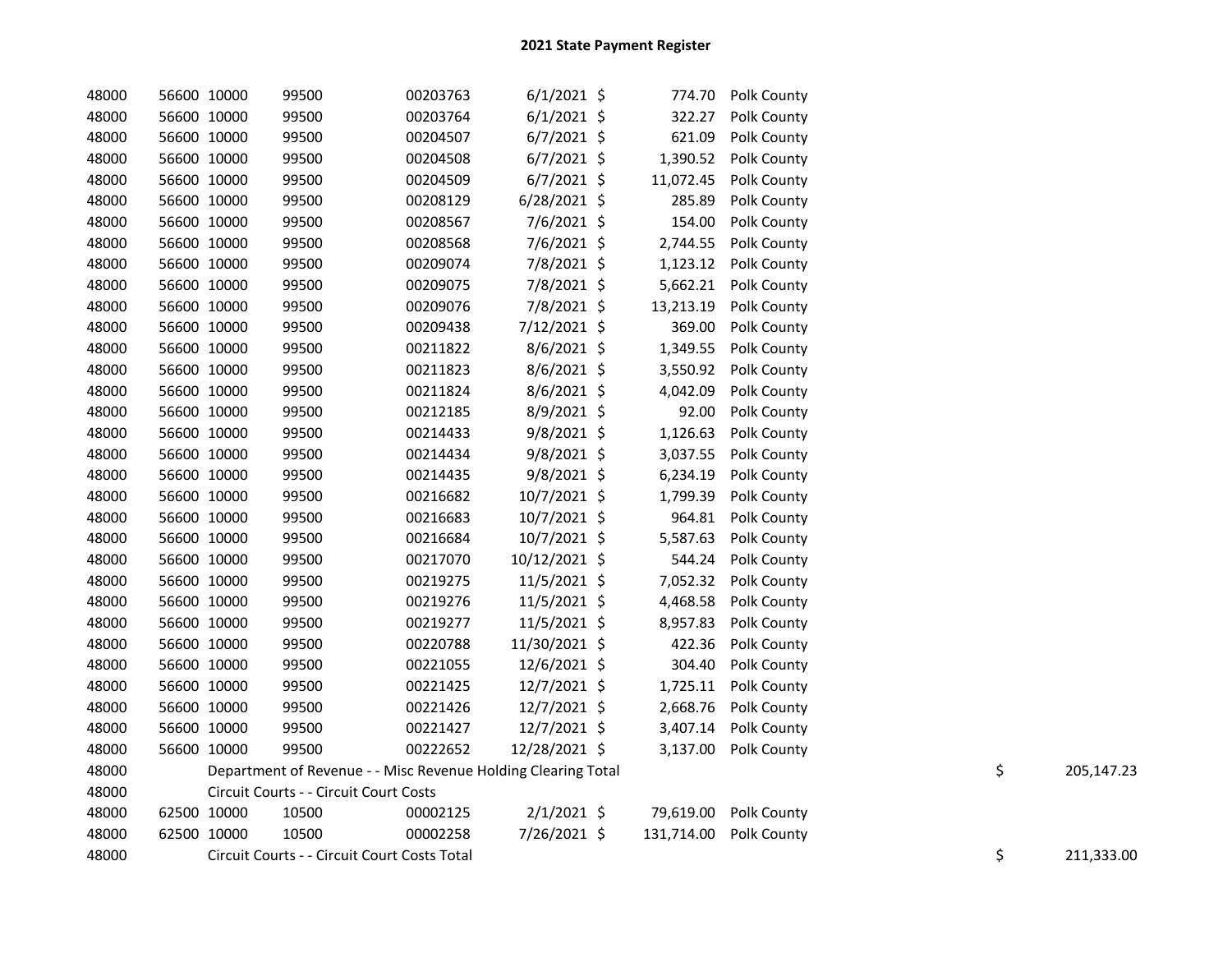| 48000 |             | Supreme Court - - Federal Aid                                         |          |                |                          |                        |    |              |
|-------|-------------|-----------------------------------------------------------------------|----------|----------------|--------------------------|------------------------|----|--------------|
| 48000 | 68000 10000 | 24100                                                                 | 00013603 | 8/18/2021 \$   |                          | 254.78 Polk County     |    |              |
| 48000 |             | Supreme Court - - Federal Aid Total                                   |          |                |                          |                        | \$ | 254.78       |
| 48000 |             | Shared Revenue and Tax Relief - - County And Municipal Aid            |          |                |                          |                        |    |              |
| 48000 | 83500 10000 | 10500                                                                 | 00081975 | 7/26/2021 \$   | 63,460.79                | Polk County            |    |              |
| 48000 | 83500 10000 | 10500                                                                 | 00089078 | 11/15/2021 \$  |                          | 359,611.12 Polk County |    |              |
| 48000 |             | Shared Revenue and Tax Relief - - County And Municipal Aid Total      |          |                |                          |                        | \$ | 423,071.91   |
| 48000 |             | Shared Revenue and Tax Relief - - Exempt Computer Aid                 |          |                |                          |                        |    |              |
| 48000 | 83500 10000 | 10900                                                                 | 00083362 | 7/26/2021 \$   | 12,362.99                | Polk County            |    |              |
| 48000 |             | Shared Revenue and Tax Relief - - Exempt Computer Aid Total           |          |                |                          |                        | \$ | 12,362.99    |
| 48000 |             | Shared Revenue and Tax Relief - - Utility Aid                         |          |                |                          |                        |    |              |
| 48000 | 83500 10000 | 11000                                                                 | 00081975 | 7/26/2021 \$   | 27,565.30                | Polk County            |    |              |
| 48000 | 83500 10000 | 11000                                                                 | 00089078 | 11/15/2021 \$  |                          | 180,427.42 Polk County |    |              |
| 48000 |             | Shared Revenue and Tax Relief - - Utility Aid Total                   |          |                |                          |                        | \$ | 207,992.72   |
| 48000 |             | Shared Revenue and Tax Relief - - Personal Property Aid               |          |                |                          |                        |    |              |
| 48000 | 83500 10000 | 11100                                                                 | 00076548 | $5/3/2021$ \$  |                          | 51,164.13 Polk County  |    |              |
| 48000 |             | Shared Revenue and Tax Relief - - Personal Property Aid Total         |          |                |                          |                        | \$ | 51,164.13    |
| 48000 |             | Shared Revenue and Tax Relief - - School Lvy Tx/First Dollar Cr       |          |                |                          |                        |    |              |
| 48000 | 83500 10000 | 30200                                                                 | 00082722 | 7/26/2021 \$   | 8,258,951.30             | Polk County            |    |              |
| 48000 | 83500 10000 | 30200                                                                 | 00086117 | 7/26/2021 \$   | 1,471,352.43             | Polk County            |    |              |
| 48000 |             | Shared Revenue and Tax Relief - - School Lvy Tx/First Dollar Cr Total |          |                |                          |                        | \$ | 9,730,303.73 |
| 48000 |             | Shared Revenue and Tax Relief - - County Sales Tax Reptd/Distd        |          |                |                          |                        |    |              |
| 48000 | 83500 10000 | 43100                                                                 | 00073905 | $1/29/2021$ \$ | 321,594.78               | Polk County            |    |              |
| 48000 | 83500 10000 | 43100                                                                 | 00073993 | 2/26/2021 \$   | 348,765.21               | Polk County            |    |              |
| 48000 | 83500 10000 | 43100                                                                 | 00074706 | 3/31/2021 \$   | 260,190.86               | Polk County            |    |              |
| 48000 | 83500 10000 | 43100                                                                 | 00079149 | $4/30/2021$ \$ | 366,379.72               | Polk County            |    |              |
| 48000 | 83500 10000 | 43100                                                                 | 00079953 | 5/28/2021 \$   | 365,284.89               | Polk County            |    |              |
| 48000 | 83500 10000 | 43100                                                                 | 00080684 | $6/30/2021$ \$ | 469,114.42               | Polk County            |    |              |
| 48000 | 83500 10000 | 43100                                                                 | 00086226 | 7/30/2021 \$   | 402,130.74               | Polk County            |    |              |
| 48000 | 83500 10000 | 43100                                                                 | 00086789 | $8/31/2021$ \$ | 410,646.85               | Polk County            |    |              |
| 48000 | 83500 10000 | 43100                                                                 | 00087091 | 9/30/2021 \$   | 471,700.16               | Polk County            |    |              |
| 48000 | 83500 10000 | 43100                                                                 | 00087780 | 10/29/2021 \$  | 405,483.57               | Polk County            |    |              |
| 48000 | 83500 10000 | 43100                                                                 | 00089790 | 11/30/2021 \$  | 362,054.85               | Polk County            |    |              |
| 48000 | 83500 10000 | 43100                                                                 | 00089874 | 12/30/2021 \$  | 439,007.04               | Polk County            |    |              |
| 48000 |             | Shared Revenue and Tax Relief - - County Sales Tax Reptd/Distd Total  |          |                |                          |                        | \$ | 4,622,353.09 |
| 48000 |             | Shared Revenue and Tax Relief - - Lottery & Gaming Credit             |          |                |                          |                        |    |              |
| 48000 | 83500 52100 | 36300                                                                 | 00074600 | 3/22/2021 \$   | 1,813,076.55 Polk County |                        |    |              |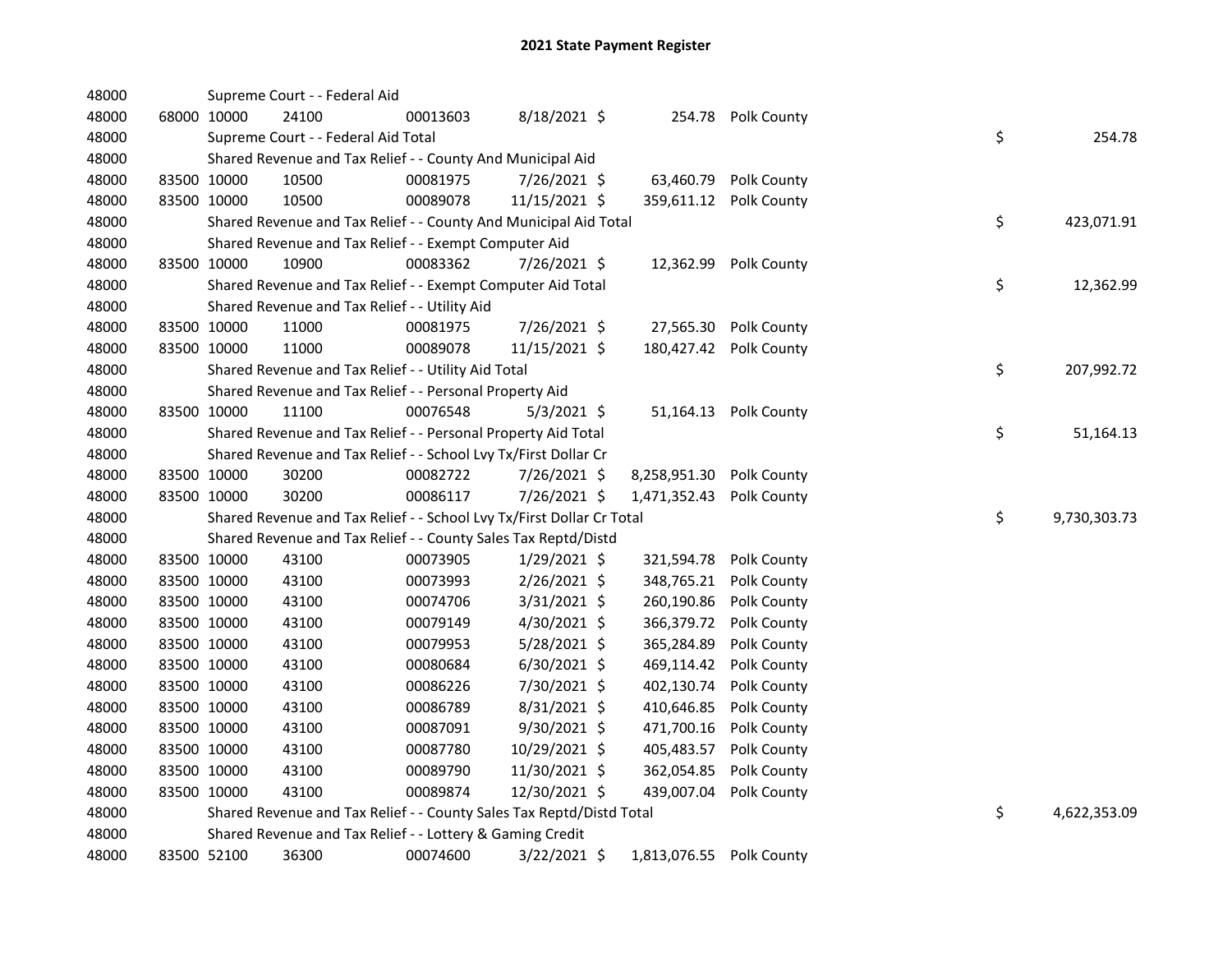| 48000       | Shared Revenue and Tax Relief - - Lottery & Gaming Credit Total | 1,813,076.55  |
|-------------|-----------------------------------------------------------------|---------------|
| 48000 Total |                                                                 | 29,400,121.98 |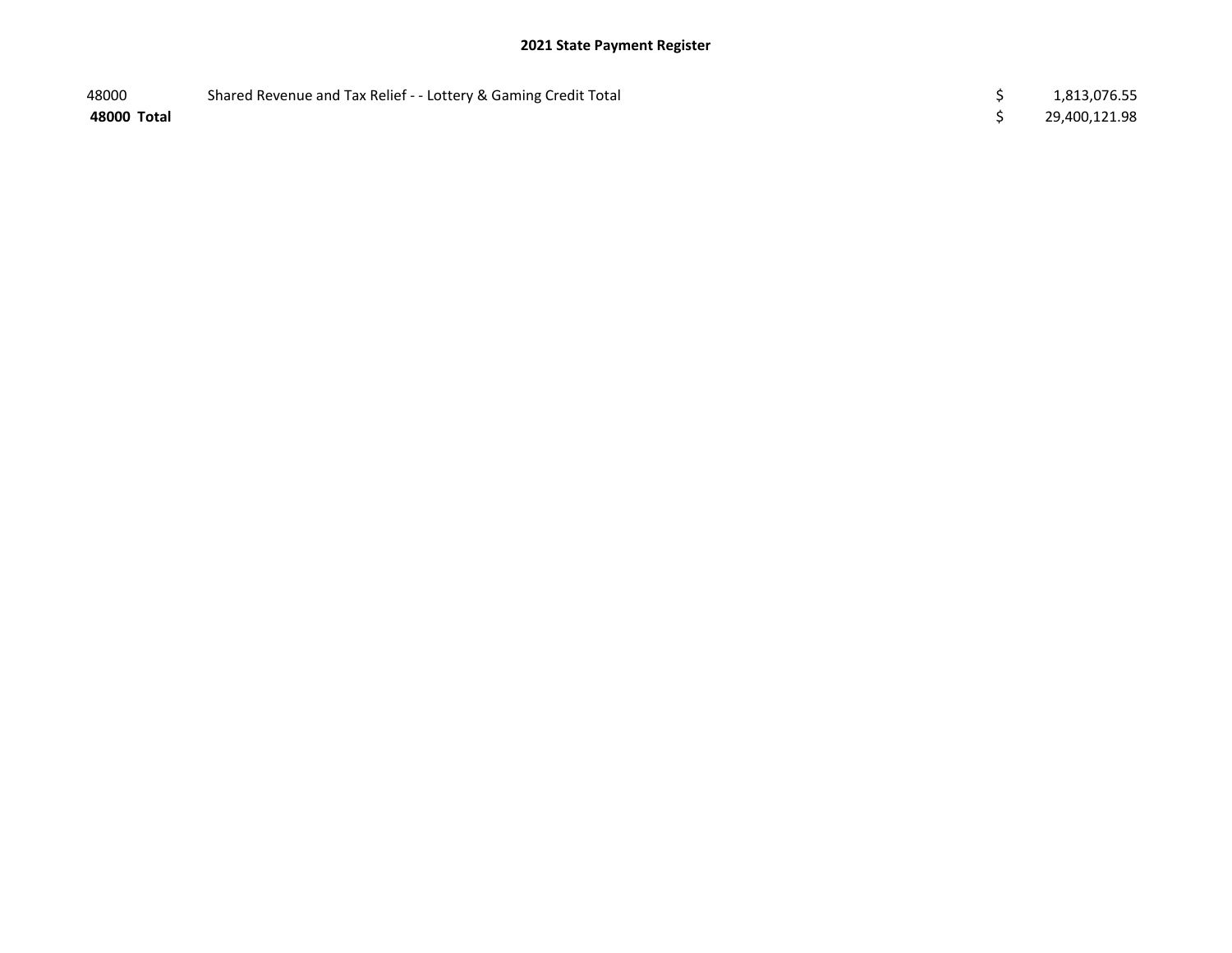| 48002 |             | Dept of Safety & Prof Services - - Fire Dues Distribution          |          |                |           |                          |    |            |
|-------|-------------|--------------------------------------------------------------------|----------|----------------|-----------|--------------------------|----|------------|
| 48002 | 16500 10000 | 22500                                                              | 00041409 | 7/16/2021 \$   |           | 15,518.69 Town Of Alden  |    |            |
| 48002 |             | Dept of Safety & Prof Services - - Fire Dues Distribution Total    |          |                |           |                          | \$ | 15,518.69  |
| 48002 |             | Dept of Natural Resources - - Aids In Lieu Of Taxes - Gener        |          |                |           |                          |    |            |
| 48002 | 37000 10000 | 50300                                                              | 00460006 | 1/29/2021 \$   |           | 631.45 Town Of Alden     |    |            |
| 48002 | 37000 10000 | 50300                                                              | 00460007 | $1/29/2021$ \$ | 19,990.28 | Town Of Alden            |    |            |
| 48002 | 37000 10000 | 50300                                                              | 00476089 | $4/21/2021$ \$ | 60.58     | Town Of Alden            |    |            |
| 48002 | 37000 10000 | 50300                                                              | 00476090 | $4/21/2021$ \$ | 56.40     | Town Of Alden            |    |            |
| 48002 |             | Dept of Natural Resources - - Aids In Lieu Of Taxes - Gener Total  |          |                |           |                          | \$ | 20,738.71  |
| 48002 |             | Dept of Natural Resources - - Seg Earned                           |          |                |           |                          |    |            |
| 48002 | 37000 21200 | 100SE                                                              | 00514582 | 10/12/2021 \$  |           | 1,502.15 Town Of Alden   |    |            |
| 48002 |             | Dept of Natural Resources - - Seg Earned Total                     |          |                |           |                          | \$ | 1,502.15   |
| 48002 |             | Dept of Natural Resources - - Resaids - Cnty Forst, Cl & Mfl       |          |                |           |                          |    |            |
| 48002 | 37000 21200 | 57100                                                              | 00488191 | $6/14/2021$ \$ |           | 367.96 Town Of Alden     |    |            |
| 48002 |             | Dept of Natural Resources - - Resaids - Cnty Forst, Cl & Mfl Total |          |                |           |                          | \$ | 367.96     |
| 48002 |             | Dept of Natural Resources - - Aids In Lieu Of Taxes - Sum S        |          |                |           |                          |    |            |
| 48002 | 37000 21200 | 57900                                                              | 00476088 | $4/21/2021$ \$ |           | 89.40 Town Of Alden      |    |            |
| 48002 |             | Dept of Natural Resources - - Aids In Lieu Of Taxes - Sum S Total  |          |                |           |                          | \$ | 89.40      |
| 48002 |             | WI Dept of Transportation - - Trns Aids To Mnc.-Sf                 |          |                |           |                          |    |            |
| 48002 | 39500 21100 | 19100                                                              | 00632856 | $1/4/2021$ \$  |           | 63,906.39 Town Of Alden  |    |            |
| 48002 | 39500 21100 | 19100                                                              | 00668463 | $4/5/2021$ \$  | 63,906.39 | Town Of Alden            |    |            |
| 48002 | 39500 21100 | 19100                                                              | 00711951 | 7/6/2021 \$    |           | 63,906.39 Town Of Alden  |    |            |
| 48002 | 39500 21100 | 19100                                                              | 00752510 | 10/4/2021 \$   |           | 63,906.39 Town Of Alden  |    |            |
| 48002 |             | WI Dept of Transportation - - Trns Aids To Mnc.-Sf Total           |          |                |           |                          | \$ | 255,625.56 |
| 48002 |             | Department of Revenue - - Gifts And Grants                         |          |                |           |                          |    |            |
| 48002 | 56600 10000 | 12100                                                              | 00207269 | $6/25/2021$ \$ |           | 146,745.31 Town Of Alden |    |            |
| 48002 |             | Department of Revenue - - Gifts And Grants Total                   |          |                |           |                          | \$ | 146,745.31 |
| 48002 |             | Shared Revenue and Tax Relief - - County And Municipal Aid         |          |                |           |                          |    |            |
| 48002 | 83500 10000 | 10500                                                              | 00081940 | 7/26/2021 \$   |           | 5,483.94 Town Of Alden   |    |            |
| 48002 | 83500 10000 | 10500                                                              | 00089043 | 11/15/2021 \$  |           | 31,075.65 Town Of Alden  |    |            |
| 48002 |             | Shared Revenue and Tax Relief - - County And Municipal Aid Total   |          |                |           |                          | \$ | 36,559.59  |
| 48002 |             | Shared Revenue and Tax Relief - - Exempt Computer Aid              |          |                |           |                          |    |            |
| 48002 | 83500 10000 | 10900                                                              | 00084514 | 7/26/2021 \$   |           | 1.03 Town Of Alden       |    |            |
| 48002 |             | Shared Revenue and Tax Relief - - Exempt Computer Aid Total        |          |                |           |                          | \$ | 1.03       |
| 48002 |             | Shared Revenue and Tax Relief - - Utility Aid                      |          |                |           |                          |    |            |
| 48002 | 83500 10000 | 11000                                                              | 00081940 | 7/26/2021 \$   | 23.29     | Town Of Alden            |    |            |
| 48002 | 83500 10000 | 11000                                                              | 00089043 | 11/15/2021 \$  |           | 29.64 Town Of Alden      |    |            |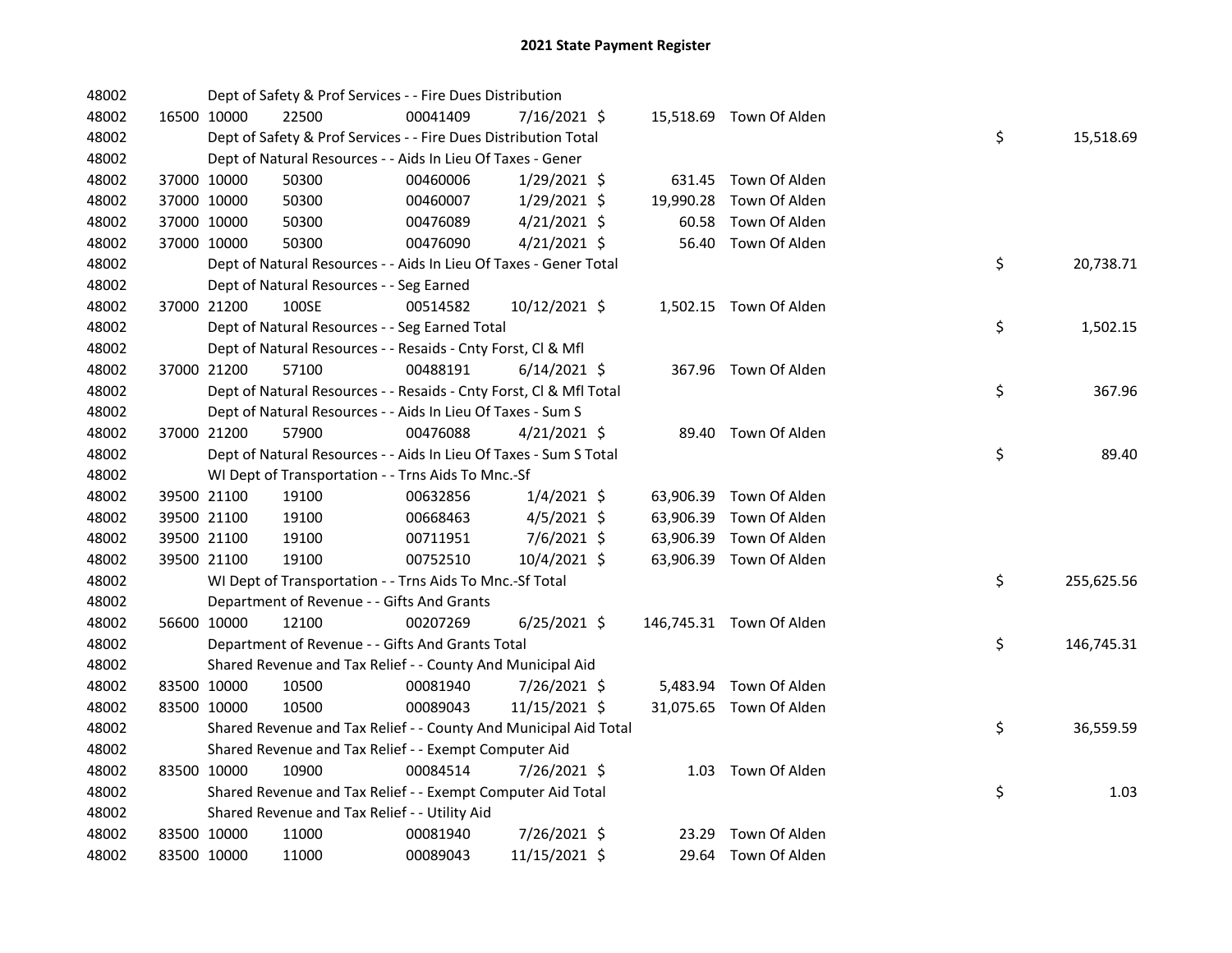| 48002       | Shared Revenue and Tax Relief - - Utility Aid Total |                                                               |          |               |  |                     |  | 52.93      |
|-------------|-----------------------------------------------------|---------------------------------------------------------------|----------|---------------|--|---------------------|--|------------|
| 48002       |                                                     | Shared Revenue and Tax Relief - - Personal Property Aid       |          |               |  |                     |  |            |
| 48002       | 83500 10000                                         | 11100                                                         | 00077684 | $5/3/2021$ \$ |  | 18.19 Town Of Alden |  |            |
| 48002       |                                                     | Shared Revenue and Tax Relief - - Personal Property Aid Total |          |               |  |                     |  | 18.19      |
| 48002 Total |                                                     |                                                               |          |               |  |                     |  | 477,219.52 |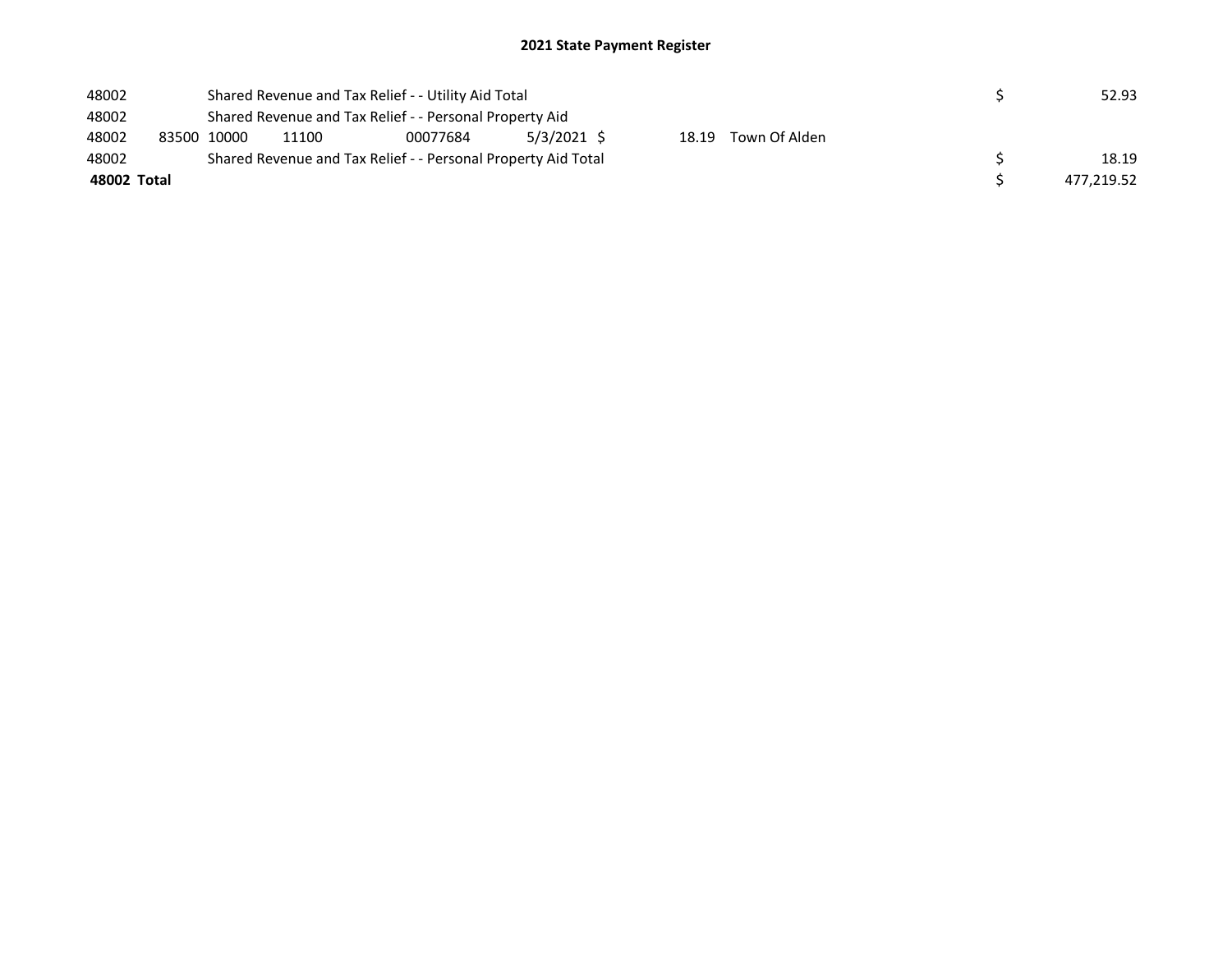| 48004 |             | Dept of Safety & Prof Services - - Fire Dues Distribution              |          |                |  |                                |    |            |
|-------|-------------|------------------------------------------------------------------------|----------|----------------|--|--------------------------------|----|------------|
| 48004 | 16500 10000 | 22500                                                                  | 00041410 | 7/16/2021 \$   |  | 5,325.09 Town Of Apple River   |    |            |
| 48004 |             | Dept of Safety & Prof Services - - Fire Dues Distribution Total        |          |                |  |                                | \$ | 5,325.09   |
| 48004 |             | Dept of Natural Resources - - Aids In Lieu Of Taxes - Gener            |          |                |  |                                |    |            |
| 48004 | 37000 10000 | 50300                                                                  | 00475248 | $4/21/2021$ \$ |  | 29.84 Town Of Apple River      |    |            |
| 48004 |             | Dept of Natural Resources - - Aids In Lieu Of Taxes - Gener Total      |          |                |  |                                | \$ | 29.84      |
| 48004 |             | Dept of Natural Resources - - Seg Earned                               |          |                |  |                                |    |            |
| 48004 | 37000 21200 | 100SE                                                                  | 00497498 | 7/15/2021 \$   |  | 4,023.29 Town Of Apple River   |    |            |
| 48004 |             | Dept of Natural Resources - - Seg Earned Total                         |          |                |  |                                | \$ | 4,023.29   |
| 48004 |             | Dept of Natural Resources - - Resaids - Fire Suppress Grant            |          |                |  |                                |    |            |
| 48004 | 37000 21200 | 54500                                                                  | 00480687 | $5/18/2021$ \$ |  | 3,430.00 Town Of Apple River   |    |            |
| 48004 |             | Dept of Natural Resources - - Resaids - Fire Suppress Grant Total      |          |                |  |                                | \$ | 3,430.00   |
| 48004 |             | Dept of Natural Resources - - Resaids - Cnty Forst, Cl & Mfl           |          |                |  |                                |    |            |
| 48004 | 37000 21200 | 57100                                                                  | 00488192 | $6/14/2021$ \$ |  | 587.14 Town Of Apple River     |    |            |
| 48004 |             | Dept of Natural Resources - - Resaids - Cnty Forst, Cl & Mfl Total     |          |                |  |                                | \$ | 587.14     |
| 48004 |             | Dept of Natural Resources - - Aids In Lieu Of Taxes - Sum S            |          |                |  |                                |    |            |
| 48004 | 37000 21200 | 57900                                                                  | 00475246 | $4/21/2021$ \$ |  | 35.20 Town Of Apple River      |    |            |
| 48004 | 37000 21200 | 57900                                                                  | 00475247 | $4/21/2021$ \$ |  | 42.66 Town Of Apple River      |    |            |
| 48004 |             | Dept of Natural Resources - - Aids In Lieu Of Taxes - Sum S Total      |          |                |  |                                | \$ | 77.86      |
| 48004 |             | WI Dept of Transportation - - Trns Aids To Mnc.-Sf                     |          |                |  |                                |    |            |
| 48004 | 39500 21100 | 19100                                                                  | 00632857 | $1/4/2021$ \$  |  | 33,073.38 Town Of Apple River  |    |            |
| 48004 | 39500 21100 | 19100                                                                  | 00668464 | $4/5/2021$ \$  |  | 33,073.38 Town Of Apple River  |    |            |
| 48004 | 39500 21100 | 19100                                                                  | 00711952 | 7/6/2021 \$    |  | 33,073.38 Town Of Apple River  |    |            |
| 48004 | 39500 21100 | 19100                                                                  | 00752511 | 10/4/2021 \$   |  | 33,073.38 Town Of Apple River  |    |            |
| 48004 |             | WI Dept of Transportation - - Trns Aids To Mnc.-Sf Total               |          |                |  |                                | \$ | 132,293.52 |
| 48004 |             | Department of Military Affairs - - Disaster Recovery Aid               |          |                |  |                                |    |            |
| 48004 | 46500 10000 | 30500                                                                  | 00090424 | 2/25/2021 \$   |  | 18,635.98 Town Of Apple River  |    |            |
| 48004 |             | Department of Military Affairs - - Disaster Recovery Aid Total         |          |                |  |                                | \$ | 18,635.98  |
| 48004 |             | Department of Military Affairs - - Federal Aid, Local Assistance       |          |                |  |                                |    |            |
| 48004 | 46500 10000 | 34200                                                                  | 00090424 | $2/25/2021$ \$ |  | 111,815.87 Town Of Apple River |    |            |
| 48004 |             | Department of Military Affairs - - Federal Aid, Local Assistance Total |          |                |  |                                | \$ | 111,815.87 |
| 48004 |             | Department of Revenue - - Gifts And Grants                             |          |                |  |                                |    |            |
| 48004 | 56600 10000 | 12100                                                                  | 00207270 | $6/25/2021$ \$ |  | 60,236.75 Town Of Apple River  |    |            |
| 48004 |             | Department of Revenue - - Gifts And Grants Total                       |          |                |  |                                | \$ | 60,236.75  |
| 48004 |             | Shared Revenue and Tax Relief - - County And Municipal Aid             |          |                |  |                                |    |            |
| 48004 | 83500 10000 | 10500                                                                  | 00081941 | 7/26/2021 \$   |  | 1,663.59 Town Of Apple River   |    |            |
| 48004 | 83500 10000 | 10500                                                                  | 00089044 | 11/15/2021 \$  |  | 9,427.02 Town Of Apple River   |    |            |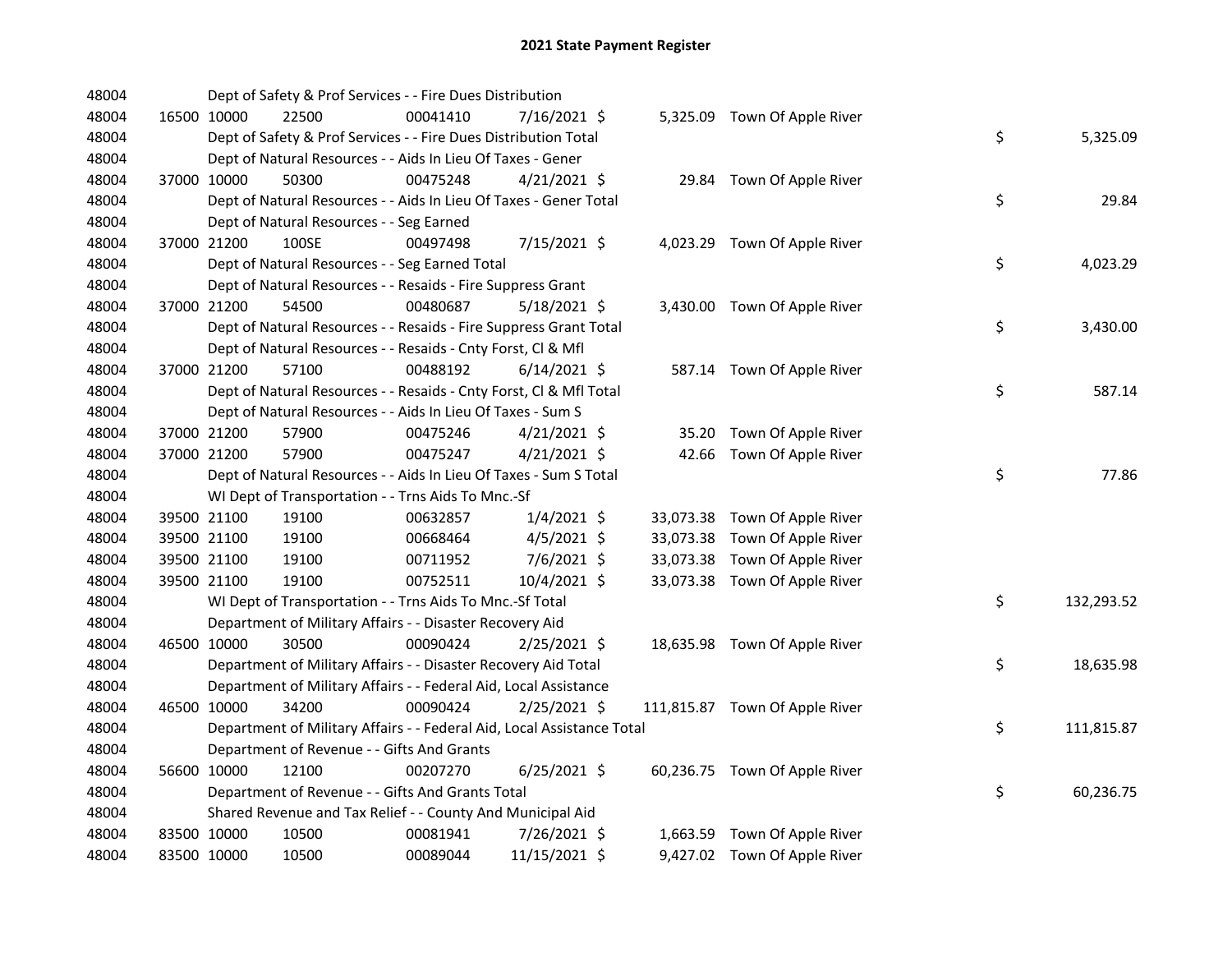| 48004       |             |       | Shared Revenue and Tax Relief - - County And Municipal Aid Total |               |          |                            | 11,090.61  |
|-------------|-------------|-------|------------------------------------------------------------------|---------------|----------|----------------------------|------------|
| 48004       |             |       | Shared Revenue and Tax Relief - - Exempt Computer Aid            |               |          |                            |            |
| 48004       | 83500 10000 | 10900 | 00084515                                                         | 7/26/2021 \$  | 5.19     | Town Of Apple River        |            |
| 48004       |             |       | Shared Revenue and Tax Relief - - Exempt Computer Aid Total      |               |          |                            | 5.19       |
| 48004       |             |       | Shared Revenue and Tax Relief - - Utility Aid                    |               |          |                            |            |
| 48004       | 83500 10000 | 11000 | 00081941                                                         | 7/26/2021 \$  |          | 81.61 Town Of Apple River  |            |
| 48004       | 83500 10000 | 11000 | 00089044                                                         | 11/15/2021 \$ |          | 488.46 Town Of Apple River |            |
| 48004       |             |       | Shared Revenue and Tax Relief - - Utility Aid Total              |               |          |                            | 570.07     |
| 48004       |             |       | Shared Revenue and Tax Relief - - Personal Property Aid          |               |          |                            |            |
| 48004       | 83500 10000 | 11100 | 00077685                                                         | $5/3/2021$ \$ | 4.228.52 | Town Of Apple River        |            |
| 48004       |             |       | Shared Revenue and Tax Relief - - Personal Property Aid Total    |               |          |                            | 4.228.52   |
| 48004 Total |             |       |                                                                  |               |          |                            | 352.349.73 |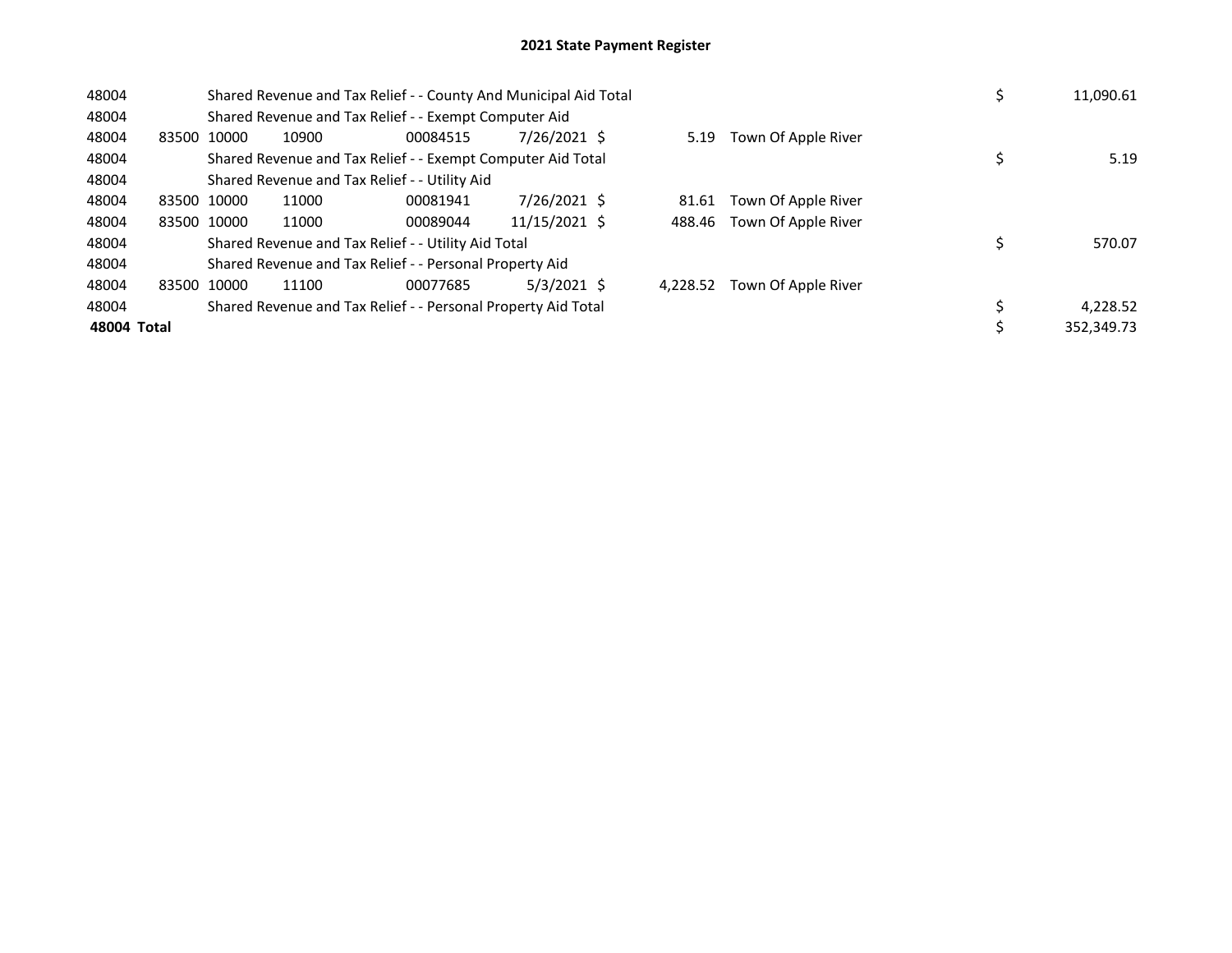| 48006       |             | Dept of Safety & Prof Services - - Fire Dues Distribution          |          |                |  |                               |         |            |
|-------------|-------------|--------------------------------------------------------------------|----------|----------------|--|-------------------------------|---------|------------|
| 48006       | 16500 10000 | 22500                                                              | 00041411 | 7/16/2021 \$   |  | 9,086.53 Town Of Balsam Lake  |         |            |
| 48006       |             | Dept of Safety & Prof Services - - Fire Dues Distribution Total    |          |                |  |                               | \$      | 9,086.53   |
| 48006       |             | Dept of Natural Resources - - Resaids - Cnty Forst, CI & Mfl       |          |                |  |                               |         |            |
| 48006       | 37000 21200 | 57100                                                              | 00488193 | $6/14/2021$ \$ |  | 124.71 Town Of Balsam Lake    |         |            |
| 48006       |             | Dept of Natural Resources - - Resaids - Cnty Forst, Cl & Mfl Total |          |                |  |                               | \$      | 124.71     |
| 48006       |             | Dept of Natural Resources - - Aids In Lieu Of Taxes - Sum S        |          |                |  |                               |         |            |
| 48006       | 37000 21200 | 57900                                                              | 00476107 | $4/21/2021$ \$ |  | 4.31 Town Of Balsam Lake      |         |            |
| 48006       |             | Dept of Natural Resources - - Aids In Lieu Of Taxes - Sum S Total  |          |                |  |                               | \$      | 4.31       |
| 48006       |             | WI Dept of Transportation - - Trns Aids To Mnc.-Sf                 |          |                |  |                               |         |            |
| 48006       | 39500 21100 | 19100                                                              | 00632858 | $1/4/2021$ \$  |  | 34,656.75 Town Of Balsam Lake |         |            |
| 48006       | 39500 21100 | 19100                                                              | 00668465 | $4/5/2021$ \$  |  | 34,656.75 Town Of Balsam Lake |         |            |
| 48006       | 39500 21100 | 19100                                                              | 00711953 | 7/6/2021 \$    |  | 34,656.75 Town Of Balsam Lake |         |            |
| 48006       | 39500 21100 | 19100                                                              | 00752512 | 10/4/2021 \$   |  | 34,656.75 Town Of Balsam Lake |         |            |
| 48006       |             | WI Dept of Transportation - - Trns Aids To Mnc.-Sf Total           |          |                |  |                               | \$      | 138,627.00 |
| 48006       |             | WI Dept of Transportation - - Loc Rd Imp Prg St Fd                 |          |                |  |                               |         |            |
| 48006       | 39500 21100 | 27800                                                              | 00765011 | 10/22/2021 \$  |  | 21,282.14 Town Of Balsam Lake |         |            |
| 48006       |             | WI Dept of Transportation - - Loc Rd Imp Prg St Fd Total           |          |                |  |                               | \$      | 21,282.14  |
| 48006       |             | Department of Revenue - - Gifts And Grants                         |          |                |  |                               |         |            |
| 48006       | 56600 10000 | 12100                                                              | 00207271 | $6/25/2021$ \$ |  | 74,157.67 Town Of Balsam Lake |         |            |
| 48006       |             | Department of Revenue - - Gifts And Grants Total                   |          |                |  |                               | \$      | 74,157.67  |
| 48006       |             | Shared Revenue and Tax Relief - - County And Municipal Aid         |          |                |  |                               |         |            |
| 48006       | 83500 10000 | 10500                                                              | 00081942 | 7/26/2021 \$   |  | 2,161.09 Town Of Balsam Lake  |         |            |
| 48006       | 83500 10000 | 10500                                                              | 00089045 | 11/15/2021 \$  |  | 12,246.17 Town Of Balsam Lake |         |            |
| 48006       |             | Shared Revenue and Tax Relief - - County And Municipal Aid Total   |          |                |  |                               | \$      | 14,407.26  |
| 48006       |             | Shared Revenue and Tax Relief - - Exempt Computer Aid              |          |                |  |                               |         |            |
| 48006       | 83500 10000 | 10900                                                              | 00084516 | 7/26/2021 \$   |  | 3.11 Town Of Balsam Lake      |         |            |
| 48006       |             | Shared Revenue and Tax Relief - - Exempt Computer Aid Total        |          |                |  |                               | \$      | 3.11       |
| 48006       |             | Shared Revenue and Tax Relief - - Utility Aid                      |          |                |  |                               |         |            |
| 48006       | 83500 10000 | 11000                                                              | 00081942 | 7/26/2021 \$   |  | 23.25 Town Of Balsam Lake     |         |            |
| 48006       | 83500 10000 | 11000                                                              | 00089045 | 11/15/2021 \$  |  | 4,360.51 Town Of Balsam Lake  |         |            |
| 48006       |             | Shared Revenue and Tax Relief - - Utility Aid Total                |          |                |  |                               | \$      | 4,383.76   |
| 48006       |             | Shared Revenue and Tax Relief - - Personal Property Aid            |          |                |  |                               |         |            |
| 48006       | 83500 10000 | 11100                                                              | 00077686 | $5/3/2021$ \$  |  | 246.70 Town Of Balsam Lake    |         |            |
| 48006       |             | Shared Revenue and Tax Relief - - Personal Property Aid Total      |          |                |  |                               | \$      | 246.70     |
| 48006 Total |             |                                                                    |          |                |  |                               | $\zeta$ | 262,323.19 |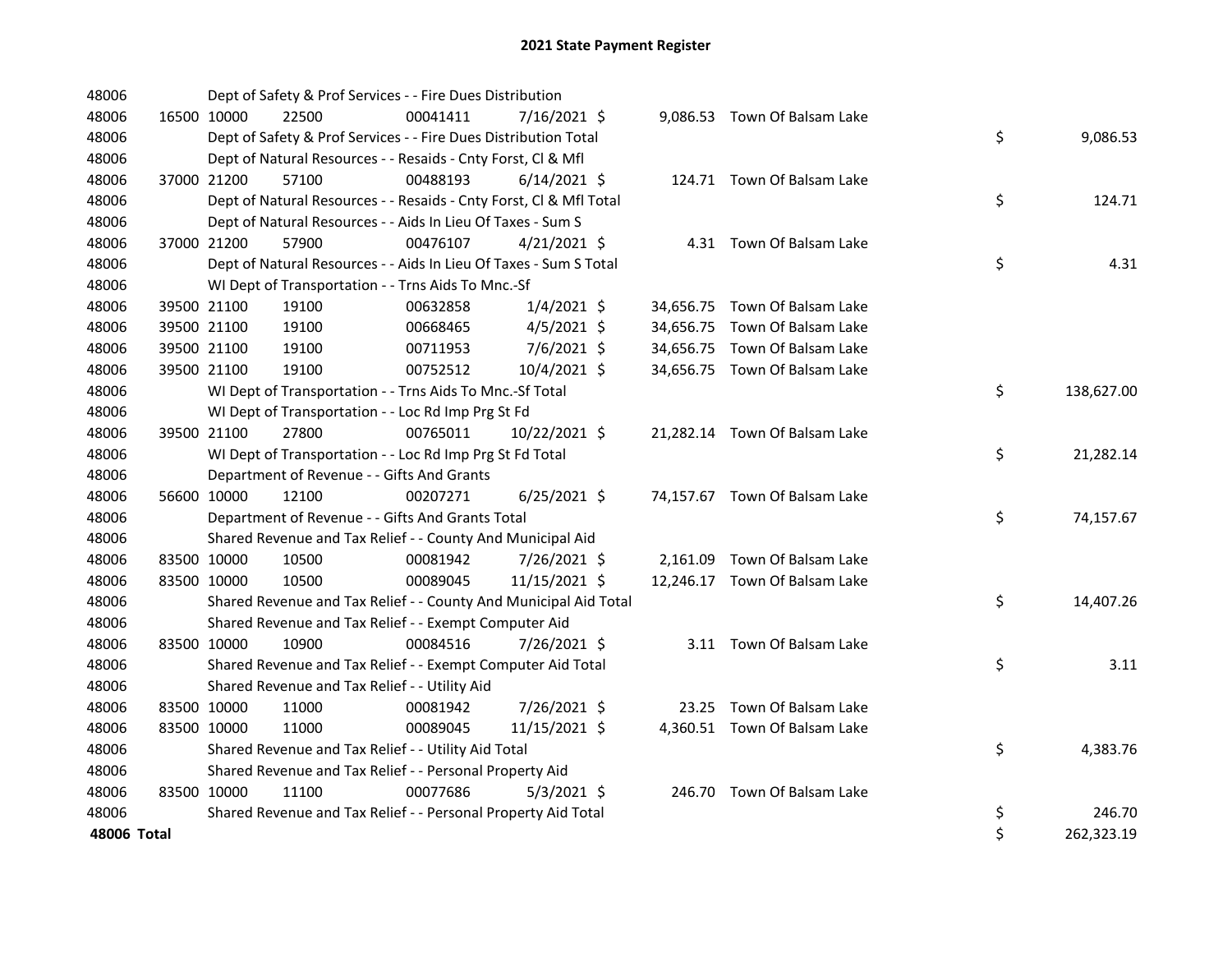| 48008 |             | Dept of Safety & Prof Services - - Fire Dues Distribution              |          |                |  |                          |                  |
|-------|-------------|------------------------------------------------------------------------|----------|----------------|--|--------------------------|------------------|
| 48008 | 16500 10000 | 22500                                                                  | 00041412 | 7/16/2021 \$   |  | 3,704.23 Town of Beaver  |                  |
| 48008 |             | Dept of Safety & Prof Services - - Fire Dues Distribution Total        |          |                |  |                          | \$<br>3,704.23   |
| 48008 |             | Dept of Natural Resources - - Aids In Lieu Of Taxes - Gener            |          |                |  |                          |                  |
| 48008 | 37000 10000 | 50300                                                                  | 00459925 | $1/29/2021$ \$ |  | 134.37 Town of Beaver    |                  |
| 48008 | 37000 10000 | 50300                                                                  | 00459926 | $1/29/2021$ \$ |  | 11,046.57 Town of Beaver |                  |
| 48008 | 37000 10000 | 50300                                                                  | 00475138 | $4/21/2021$ \$ |  | 567.46 Town of Beaver    |                  |
| 48008 |             | Dept of Natural Resources - - Aids In Lieu Of Taxes - Gener Total      |          |                |  |                          | \$<br>11,748.40  |
| 48008 |             | Dept of Natural Resources - - Resaids - Cnty Forst, Cl & Mfl           |          |                |  |                          |                  |
| 48008 | 37000 21200 | 57100                                                                  | 00488194 | $6/14/2021$ \$ |  | 451.00 Town of Beaver    |                  |
| 48008 |             | Dept of Natural Resources - - Resaids - Cnty Forst, Cl & Mfl Total     |          |                |  |                          | \$<br>451.00     |
| 48008 |             | Dept of Natural Resources - - Aids In Lieu Of Taxes - Sum S            |          |                |  |                          |                  |
| 48008 | 37000 21200 | 57900                                                                  | 00475137 | $4/21/2021$ \$ |  | 5.63 Town of Beaver      |                  |
| 48008 | 37000 21200 | 57900                                                                  | 00475139 | $4/21/2021$ \$ |  | 382.92 Town of Beaver    |                  |
| 48008 |             | Dept of Natural Resources - - Aids In Lieu Of Taxes - Sum S Total      |          |                |  |                          | \$<br>388.55     |
| 48008 |             | WI Dept of Transportation - - Trns Aids To Mnc.-Sf                     |          |                |  |                          |                  |
| 48008 | 39500 21100 | 19100                                                                  | 00632859 | $1/4/2021$ \$  |  | 30,156.30 Town of Beaver |                  |
| 48008 | 39500 21100 | 19100                                                                  | 00668466 | $4/5/2021$ \$  |  | 30,156.30 Town of Beaver |                  |
| 48008 | 39500 21100 | 19100                                                                  | 00711954 | 7/6/2021 \$    |  | 30,156.30 Town of Beaver |                  |
| 48008 | 39500 21100 | 19100                                                                  | 00752513 | 10/4/2021 \$   |  | 30,156.30 Town of Beaver |                  |
| 48008 |             | WI Dept of Transportation - - Trns Aids To Mnc.-Sf Total               |          |                |  |                          | \$<br>120,625.20 |
| 48008 |             | Department of Military Affairs - - Federal Aid, Local Assistance       |          |                |  |                          |                  |
| 48008 | 46500 10000 | 34200                                                                  | 00103241 | 11/26/2021 \$  |  | 3,049.84 Town of Beaver  |                  |
| 48008 |             | Department of Military Affairs - - Federal Aid, Local Assistance Total |          |                |  |                          | \$<br>3,049.84   |
| 48008 |             | Department of Revenue - - Gifts And Grants                             |          |                |  |                          |                  |
| 48008 | 56600 10000 | 12100                                                                  | 00207272 | $6/25/2021$ \$ |  | 43,908.46 Town of Beaver |                  |
| 48008 |             | Department of Revenue - - Gifts And Grants Total                       |          |                |  |                          | \$<br>43,908.46  |
| 48008 |             | Shared Revenue and Tax Relief - - County And Municipal Aid             |          |                |  |                          |                  |
| 48008 | 83500 10000 | 10500                                                                  | 00081943 | 7/26/2021 \$   |  | 1,915.57 Town of Beaver  |                  |
| 48008 | 83500 10000 | 10500                                                                  | 00089046 | 11/15/2021 \$  |  | 10,854.89 Town of Beaver |                  |
| 48008 |             | Shared Revenue and Tax Relief - - County And Municipal Aid Total       |          |                |  |                          | \$<br>12,770.46  |
| 48008 |             | Shared Revenue and Tax Relief - - Exempt Computer Aid                  |          |                |  |                          |                  |
| 48008 | 83500 10000 | 10900                                                                  | 00084517 | 7/26/2021 \$   |  | 12.47 Town of Beaver     |                  |
| 48008 |             | Shared Revenue and Tax Relief - - Exempt Computer Aid Total            |          |                |  |                          | \$<br>12.47      |
| 48008 |             | Shared Revenue and Tax Relief - - Personal Property Aid                |          |                |  |                          |                  |
| 48008 | 83500 10000 | 11100                                                                  | 00077687 | $5/3/2021$ \$  |  | 486.33 Town of Beaver    |                  |
| 48008 |             | Shared Revenue and Tax Relief - - Personal Property Aid Total          |          |                |  |                          | \$<br>486.33     |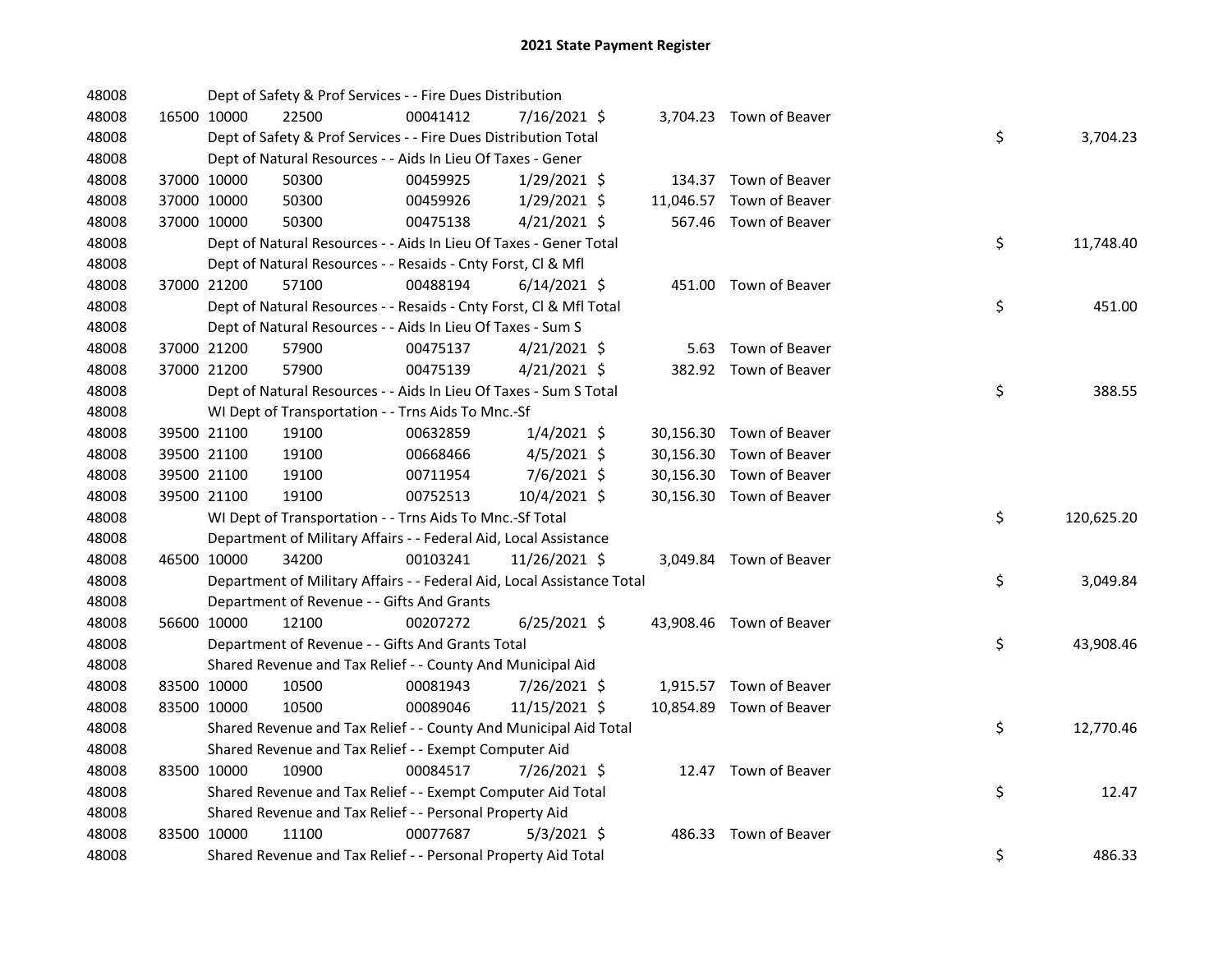48008 Total \$ 197,144.94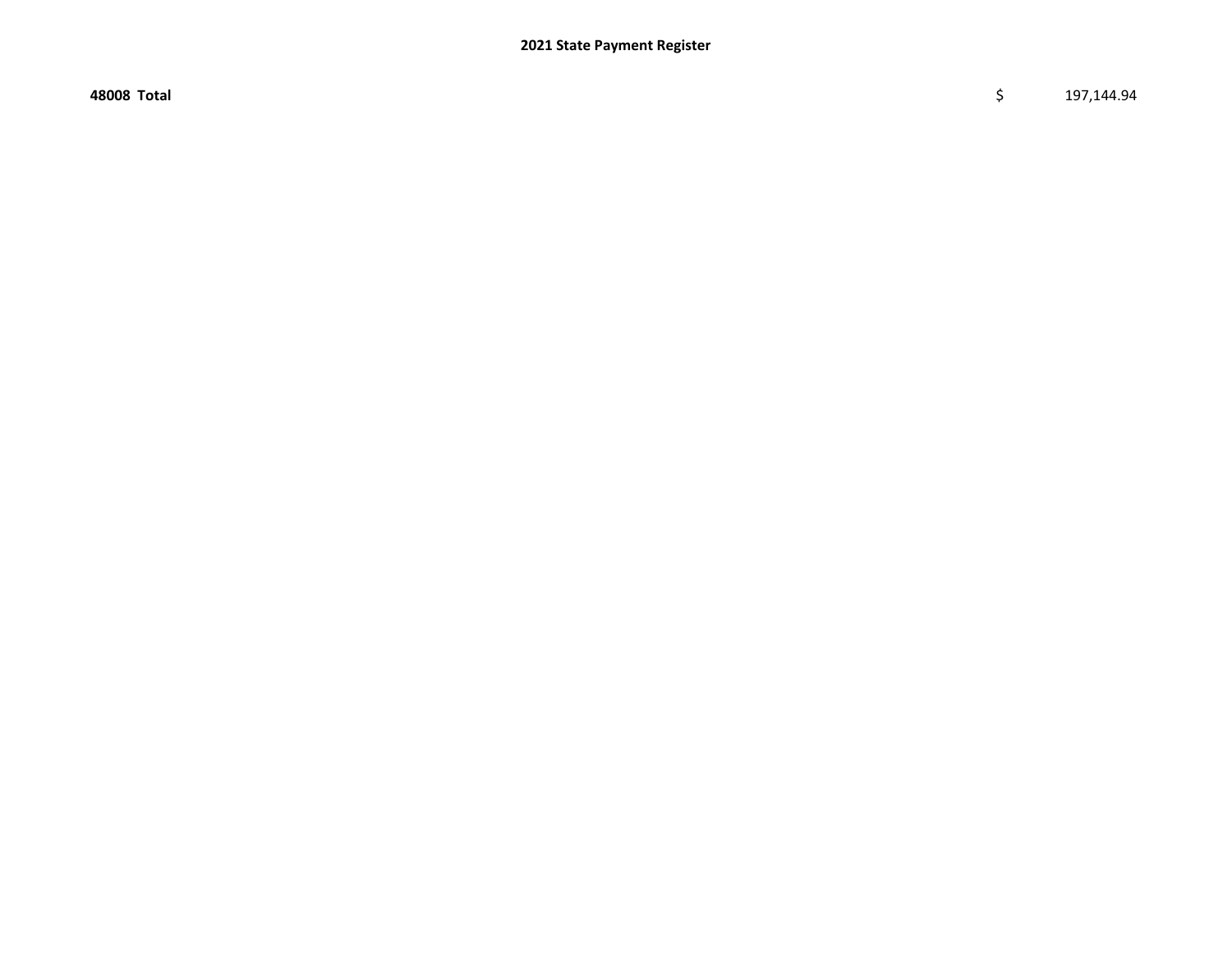| 48010 |             |             | Dept of Safety & Prof Services - - Fire Dues Distribution          |          |                |  |                               |    |            |
|-------|-------------|-------------|--------------------------------------------------------------------|----------|----------------|--|-------------------------------|----|------------|
| 48010 |             | 16500 10000 | 22500                                                              | 00041413 | 7/16/2021 \$   |  | 5,246.30 Town Of Black Brook  |    |            |
| 48010 |             |             | Dept of Safety & Prof Services - - Fire Dues Distribution Total    |          |                |  |                               | \$ | 5,246.30   |
| 48010 |             |             | Dept of Natural Resources - - Aids In Lieu Of Taxes - Gener        |          |                |  |                               |    |            |
| 48010 |             | 37000 10000 | 50300                                                              | 00475402 | $4/21/2021$ \$ |  | 160.00 Town Of Black Brook    |    |            |
| 48010 |             | 37000 10000 | 50300                                                              | 00475404 | $4/21/2021$ \$ |  | 111.57 Town Of Black Brook    |    |            |
| 48010 |             |             | Dept of Natural Resources - - Aids In Lieu Of Taxes - Gener Total  |          |                |  |                               | \$ | 271.57     |
| 48010 |             |             | Dept of Natural Resources - - Resaids - Cnty Forst, Cl & Mfl       |          |                |  |                               |    |            |
| 48010 |             | 37000 21200 | 57100                                                              | 00488195 | $6/14/2021$ \$ |  | 215.40 Town Of Black Brook    |    |            |
| 48010 |             |             | Dept of Natural Resources - - Resaids - Cnty Forst, Cl & Mfl Total |          |                |  |                               | \$ | 215.40     |
| 48010 |             |             | Dept of Natural Resources - - Aids In Lieu Of Taxes - Sum S        |          |                |  |                               |    |            |
| 48010 |             | 37000 21200 | 57900                                                              | 00475401 | $4/21/2021$ \$ |  | 88.81 Town Of Black Brook     |    |            |
| 48010 |             | 37000 21200 | 57900                                                              | 00475403 | $4/21/2021$ \$ |  | 16.00 Town Of Black Brook     |    |            |
| 48010 |             |             | Dept of Natural Resources - - Aids In Lieu Of Taxes - Sum S Total  |          |                |  |                               | \$ | 104.81     |
| 48010 |             |             | WI Dept of Transportation - - Trns Aids To Mnc.-Sf                 |          |                |  |                               |    |            |
| 48010 |             | 39500 21100 | 19100                                                              | 00632860 | $1/4/2021$ \$  |  | 35,458.29 Town Of Black Brook |    |            |
| 48010 |             | 39500 21100 | 19100                                                              | 00668467 | $4/5/2021$ \$  |  | 35,458.29 Town Of Black Brook |    |            |
| 48010 |             | 39500 21100 | 19100                                                              | 00711955 | $7/6/2021$ \$  |  | 35,458.29 Town Of Black Brook |    |            |
| 48010 |             | 39500 21100 | 19100                                                              | 00752514 | 10/4/2021 \$   |  | 35,458.29 Town Of Black Brook |    |            |
| 48010 |             |             | WI Dept of Transportation - - Trns Aids To Mnc.-Sf Total           |          |                |  |                               | \$ | 141,833.16 |
| 48010 |             |             | Department of Revenue - - Gifts And Grants                         |          |                |  |                               |    |            |
| 48010 |             | 56600 10000 | 12100                                                              | 00207273 | $6/25/2021$ \$ |  | 70,075.60 Town Of Black Brook |    |            |
| 48010 |             |             | Department of Revenue - - Gifts And Grants Total                   |          |                |  |                               | \$ | 70,075.60  |
| 48010 |             |             | Shared Revenue and Tax Relief - - County And Municipal Aid         |          |                |  |                               |    |            |
| 48010 |             | 83500 10000 | 10500                                                              | 00081944 | 7/26/2021 \$   |  | 6,364.54 Town Of Black Brook  |    |            |
| 48010 |             | 83500 10000 | 10500                                                              | 00089047 | 11/15/2021 \$  |  | 36,065.75 Town Of Black Brook |    |            |
| 48010 |             |             | Shared Revenue and Tax Relief - - County And Municipal Aid Total   |          |                |  |                               | \$ | 42,430.29  |
| 48010 |             |             | Shared Revenue and Tax Relief - - Exempt Computer Aid              |          |                |  |                               |    |            |
| 48010 |             | 83500 10000 | 10900                                                              | 00084518 | 7/26/2021 \$   |  | 40.53 Town Of Black Brook     |    |            |
| 48010 |             |             | Shared Revenue and Tax Relief - - Exempt Computer Aid Total        |          |                |  |                               | \$ | 40.53      |
| 48010 |             |             | Shared Revenue and Tax Relief - - Utility Aid                      |          |                |  |                               |    |            |
| 48010 |             | 83500 10000 | 11000                                                              | 00081944 | 7/26/2021 \$   |  | 129.37 Town Of Black Brook    |    |            |
| 48010 | 83500 10000 |             | 11000                                                              | 00089047 | 11/15/2021 \$  |  | 743.88 Town Of Black Brook    |    |            |
| 48010 |             |             | Shared Revenue and Tax Relief - - Utility Aid Total                |          |                |  |                               | \$ | 873.25     |
| 48010 |             |             | Shared Revenue and Tax Relief - - Personal Property Aid            |          |                |  |                               |    |            |
| 48010 |             | 83500 10000 | 11100                                                              | 00077688 | $5/3/2021$ \$  |  | 1,041.00 Town Of Black Brook  |    |            |
| 48010 |             |             | Shared Revenue and Tax Relief - - Personal Property Aid Total      |          |                |  |                               | \$ | 1,041.00   |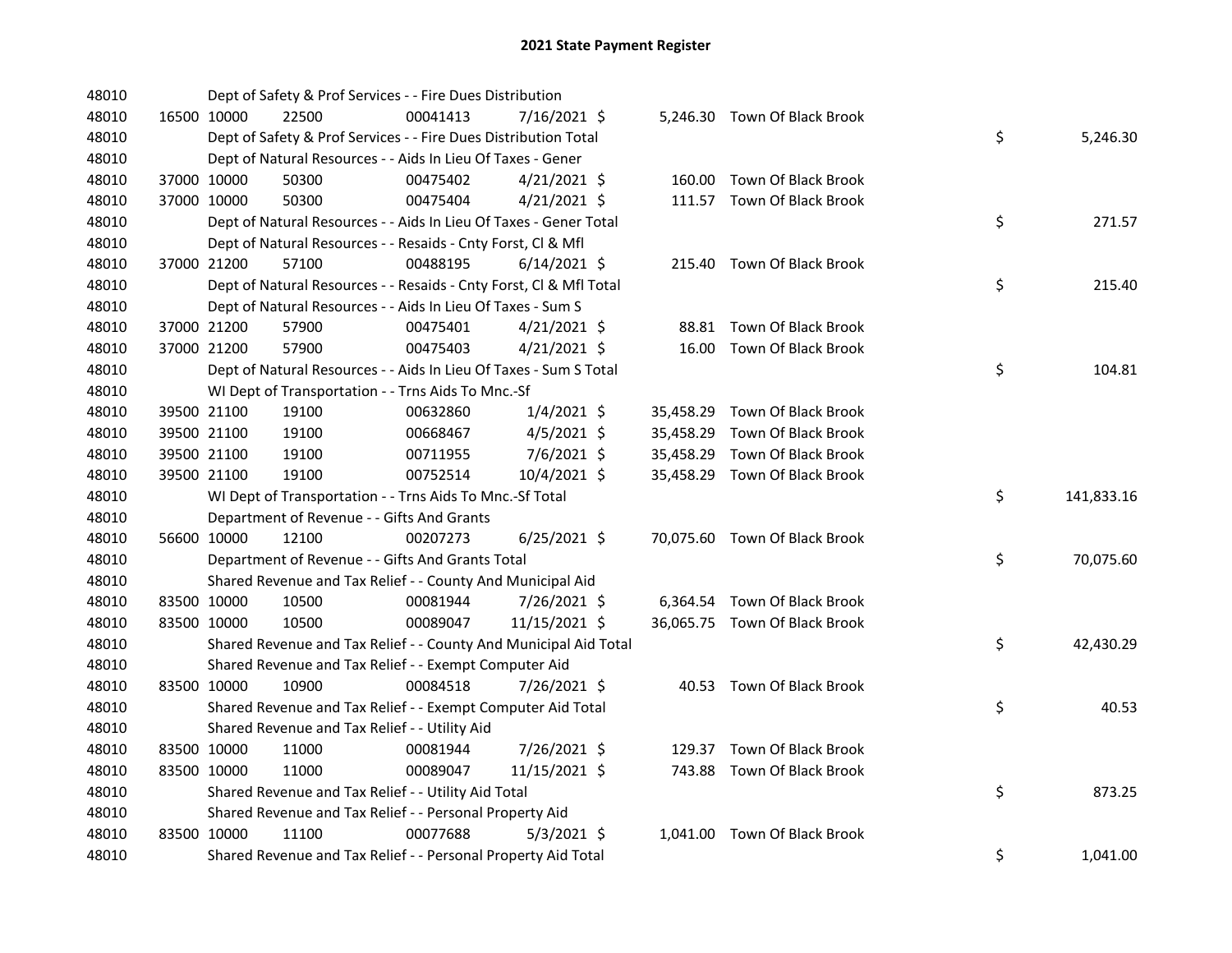48010 Total \$ 262,131.91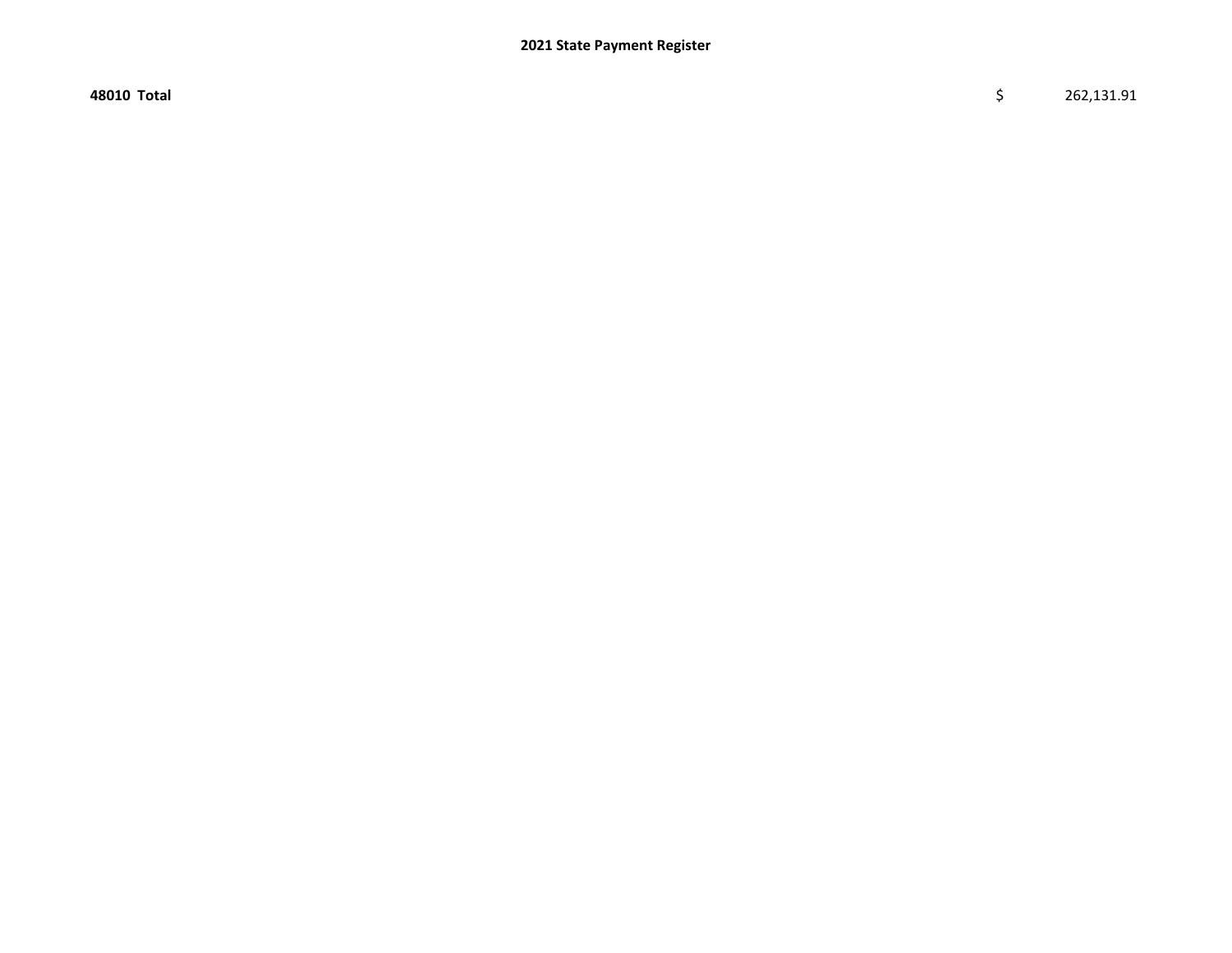| 48012 |             | Dept of Safety & Prof Services - - Fire Dues Distribution          |          |                |        |                             |    |            |
|-------|-------------|--------------------------------------------------------------------|----------|----------------|--------|-----------------------------|----|------------|
| 48012 | 16500 10000 | 22500                                                              | 00041414 | 7/16/2021 \$   |        | 3,318.88 Town Of Bone Lake  |    |            |
| 48012 |             | Dept of Safety & Prof Services - - Fire Dues Distribution Total    |          |                |        |                             | \$ | 3,318.88   |
| 48012 |             | Dept of Natural Resources - - Aids In Lieu Of Taxes - Gener        |          |                |        |                             |    |            |
| 48012 | 37000 10000 | 50300                                                              | 00459955 | 1/29/2021 \$   |        | 39,105.56 Town Of Bone Lake |    |            |
| 48012 | 37000 10000 | 50300                                                              | 00459956 | $1/29/2021$ \$ |        | 63,935.78 Town Of Bone Lake |    |            |
| 48012 | 37000 10000 | 50300                                                              | 00475545 | $4/21/2021$ \$ | 530.10 | Town Of Bone Lake           |    |            |
| 48012 | 37000 10000 | 50300                                                              | 00475546 | $4/21/2021$ \$ |        | 42.89 Town Of Bone Lake     |    |            |
| 48012 |             | Dept of Natural Resources - - Aids In Lieu Of Taxes - Gener Total  |          |                |        |                             | \$ | 103,614.33 |
| 48012 |             | Dept of Natural Resources - - Resaids - Cnty Forst, Cl & Mfl       |          |                |        |                             |    |            |
| 48012 | 37000 21200 | 57100                                                              | 00488196 | $6/14/2021$ \$ |        | 231.34 Town Of Bone Lake    |    |            |
| 48012 |             | Dept of Natural Resources - - Resaids - Cnty Forst, CI & Mfl Total |          |                |        |                             | \$ | 231.34     |
| 48012 |             | Dept of Natural Resources - - Aids In Lieu Of Taxes - Sum S        |          |                |        |                             |    |            |
| 48012 | 37000 21200 | 57900                                                              | 00475542 | $4/21/2021$ \$ |        | 1,012.53 Town Of Bone Lake  |    |            |
| 48012 | 37000 21200 | 57900                                                              | 00475543 | $4/21/2021$ \$ |        | 0.35 Town Of Bone Lake      |    |            |
| 48012 | 37000 21200 | 57900                                                              | 00475544 | $4/21/2021$ \$ |        | 9.78 Town Of Bone Lake      |    |            |
| 48012 |             | Dept of Natural Resources - - Aids In Lieu Of Taxes - Sum S Total  |          |                |        |                             | \$ | 1,022.66   |
| 48012 |             | WI Dept of Transportation - - Trns Aids To Mnc.-Sf                 |          |                |        |                             |    |            |
| 48012 | 39500 21100 | 19100                                                              | 00632861 | $1/4/2021$ \$  |        | 26,188.02 Town Of Bone Lake |    |            |
| 48012 | 39500 21100 | 19100                                                              | 00668468 | 4/5/2021 \$    |        | 26,188.02 Town Of Bone Lake |    |            |
| 48012 | 39500 21100 | 19100                                                              | 00711956 | 7/6/2021 \$    |        | 26,188.02 Town Of Bone Lake |    |            |
| 48012 | 39500 21100 | 19100                                                              | 00752515 | 10/4/2021 \$   |        | 26,188.02 Town Of Bone Lake |    |            |
| 48012 |             | WI Dept of Transportation - - Trns Aids To Mnc.-Sf Total           |          |                |        |                             | \$ | 104,752.08 |
| 48012 |             | Elections Commission - - General Program Ops, GPR                  |          |                |        |                             |    |            |
| 48012 | 51000 10000 | 10100                                                              | 00005087 | $1/8/2021$ \$  |        | 142.75 Town Of Bone Lake    |    |            |
| 48012 |             | Elections Commission - - General Program Ops, GPR Total            |          |                |        |                             | \$ | 142.75     |
| 48012 |             | Department of Revenue - - Gifts And Grants                         |          |                |        |                             |    |            |
| 48012 | 56600 10000 | 12100                                                              | 00207274 | $6/25/2021$ \$ |        | 37,994.69 Town Of Bone Lake |    |            |
| 48012 |             | Department of Revenue - - Gifts And Grants Total                   |          |                |        |                             | \$ | 37,994.69  |
| 48012 |             | Shared Revenue and Tax Relief - - County And Municipal Aid         |          |                |        |                             |    |            |
| 48012 | 83500 10000 | 10500                                                              | 00081945 | 7/26/2021 \$   |        | 1,045.62 Town Of Bone Lake  |    |            |
| 48012 | 83500 10000 | 10500                                                              | 00089048 | 11/15/2021 \$  |        | 5,925.16 Town Of Bone Lake  |    |            |
| 48012 |             | Shared Revenue and Tax Relief - - County And Municipal Aid Total   |          |                |        |                             | \$ | 6,970.78   |
| 48012 |             | Shared Revenue and Tax Relief - - Exempt Computer Aid              |          |                |        |                             |    |            |
| 48012 | 83500 10000 | 10900                                                              | 00084519 | 7/26/2021 \$   |        | 1.03 Town Of Bone Lake      |    |            |
| 48012 |             | Shared Revenue and Tax Relief - - Exempt Computer Aid Total        |          |                |        |                             | \$ | 1.03       |
| 48012 |             | Shared Revenue and Tax Relief - - Personal Property Aid            |          |                |        |                             |    |            |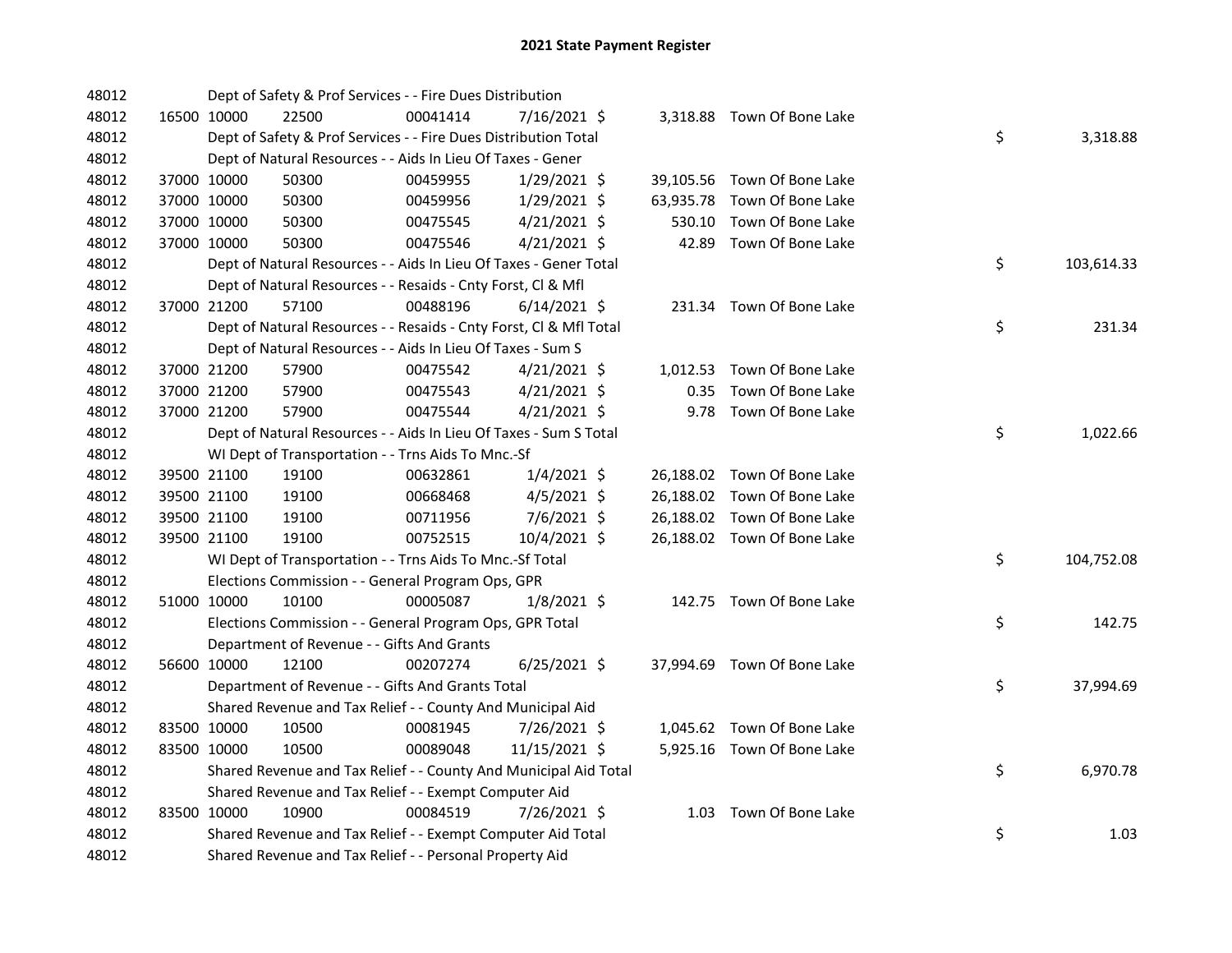| 48012       | 83500 10000 | 11100 | 00077689                                                      | $5/3/2021$ \$ | 8.72 Town Of Bone Lake |            |
|-------------|-------------|-------|---------------------------------------------------------------|---------------|------------------------|------------|
| 48012       |             |       | Shared Revenue and Tax Relief - - Personal Property Aid Total |               |                        | 8.72       |
| 48012 Total |             |       |                                                               |               |                        | 258.057.26 |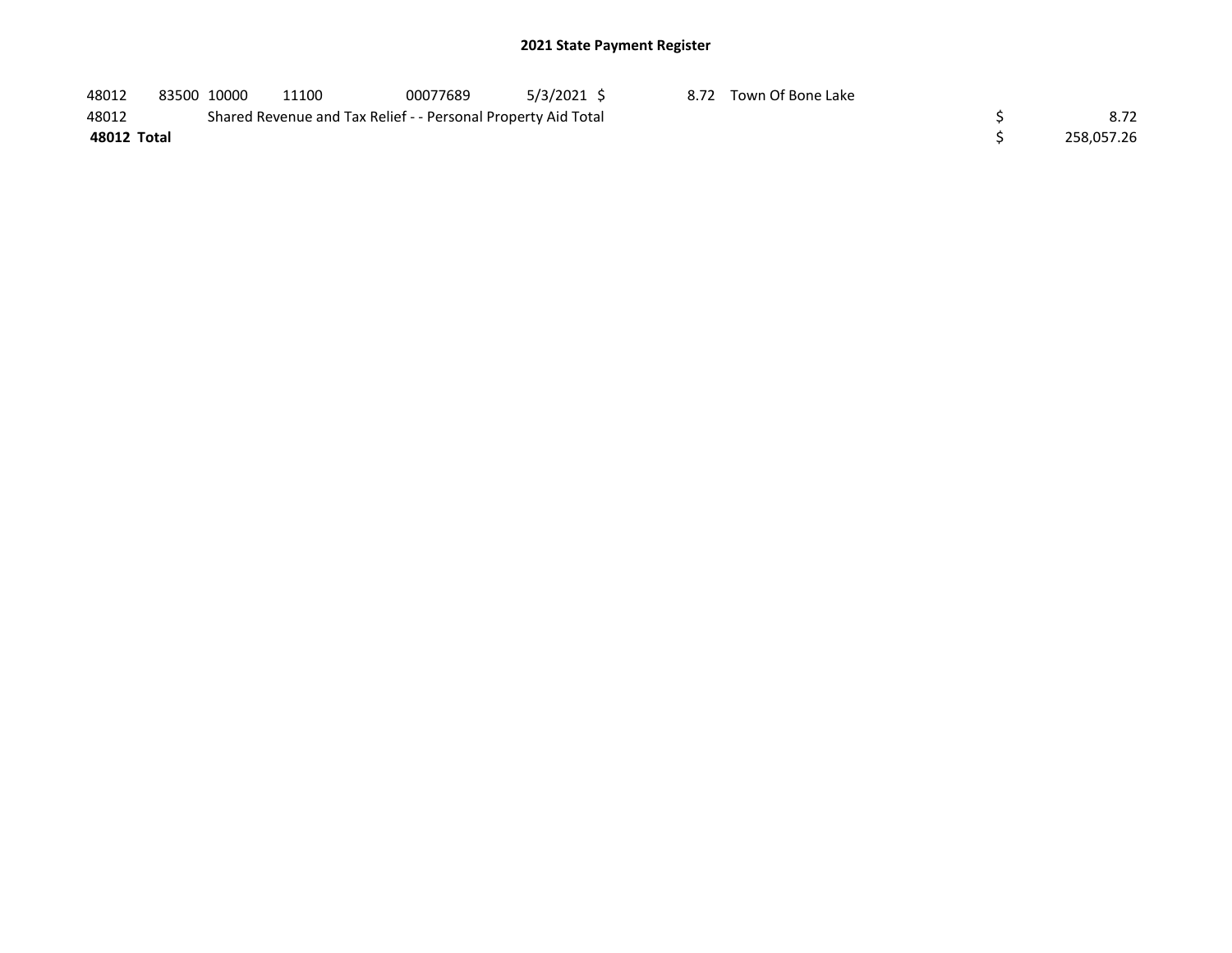| 48014       |             | Dept of Safety & Prof Services - - Fire Dues Distribution          |          |                |  |                              |    |            |
|-------------|-------------|--------------------------------------------------------------------|----------|----------------|--|------------------------------|----|------------|
| 48014       | 16500 10000 | 22500                                                              | 00041415 | 7/16/2021 \$   |  | 1,764.22 Town Of Clam Falls  |    |            |
| 48014       |             | Dept of Safety & Prof Services - - Fire Dues Distribution Total    |          |                |  |                              | \$ | 1,764.22   |
| 48014       |             | Dept of Natural Resources - - Aids In Lieu Of Taxes - Gener        |          |                |  |                              |    |            |
| 48014       | 37000 10000 | 50300                                                              | 00476686 | $4/21/2021$ \$ |  | 176.56 Town Of Clam Falls    |    |            |
| 48014       |             | Dept of Natural Resources - - Aids In Lieu Of Taxes - Gener Total  |          |                |  |                              | \$ | 176.56     |
| 48014       |             | Dept of Natural Resources - - Resaids - Cnty Forst, Cl & Mfl       |          |                |  |                              |    |            |
| 48014       | 37000 21200 | 57100                                                              | 00488197 | $6/15/2021$ \$ |  | 695.00 Town Of Clam Falls    |    |            |
| 48014       |             | Dept of Natural Resources - - Resaids - Cnty Forst, CI & Mfl Total |          |                |  |                              | \$ | 695.00     |
| 48014       |             | Dept of Natural Resources - - Aids In Lieu Of Taxes - Sum S        |          |                |  |                              |    |            |
| 48014       | 37000 21200 | 57900                                                              | 00476687 | $4/21/2021$ \$ |  | 1,443.20 Town Of Clam Falls  |    |            |
| 48014       |             | Dept of Natural Resources - - Aids In Lieu Of Taxes - Sum S Total  |          |                |  |                              | \$ | 1,443.20   |
| 48014       |             | WI Dept of Transportation - - Trns Aids To Mnc.-Sf                 |          |                |  |                              |    |            |
| 48014       | 39500 21100 | 19100                                                              | 00632862 | $1/4/2021$ \$  |  | 29,308.77 Town Of Clam Falls |    |            |
| 48014       | 39500 21100 | 19100                                                              | 00668469 | $4/5/2021$ \$  |  | 29,308.77 Town Of Clam Falls |    |            |
| 48014       | 39500 21100 | 19100                                                              | 00711957 | 7/6/2021 \$    |  | 29,308.77 Town Of Clam Falls |    |            |
| 48014       | 39500 21100 | 19100                                                              | 00752516 | 10/4/2021 \$   |  | 29,308.77 Town Of Clam Falls |    |            |
| 48014       |             | WI Dept of Transportation - - Trns Aids To Mnc.-Sf Total           |          |                |  |                              | \$ | 117,235.08 |
| 48014       |             | Department of Revenue - - Gifts And Grants                         |          |                |  |                              |    |            |
| 48014       | 56600 10000 | 12100                                                              | 00207275 | $6/28/2021$ \$ |  | 30,563.22 Town Of Clam Falls |    |            |
| 48014       |             | Department of Revenue - - Gifts And Grants Total                   |          |                |  |                              | \$ | 30,563.22  |
| 48014       |             | Shared Revenue and Tax Relief - - County And Municipal Aid         |          |                |  |                              |    |            |
| 48014       | 83500 10000 | 10500                                                              | 00081946 | 7/26/2021 \$   |  | 5,343.95 Town Of Clam Falls  |    |            |
| 48014       | 83500 10000 | 10500                                                              | 00089049 | 11/15/2021 \$  |  | 30,282.35 Town Of Clam Falls |    |            |
| 48014       |             | Shared Revenue and Tax Relief - - County And Municipal Aid Total   |          |                |  |                              | \$ | 35,626.30  |
| 48014       |             | Shared Revenue and Tax Relief - - Exempt Computer Aid              |          |                |  |                              |    |            |
| 48014       | 83500 10000 | 10900                                                              | 00084520 | 7/26/2021 \$   |  | 2.08 Town Of Clam Falls      |    |            |
| 48014       |             | Shared Revenue and Tax Relief - - Exempt Computer Aid Total        |          |                |  |                              | \$ | 2.08       |
| 48014       |             | Shared Revenue and Tax Relief - - Utility Aid                      |          |                |  |                              |    |            |
| 48014       | 83500 10000 | 11000                                                              | 00081946 | 7/26/2021 \$   |  | 10.29 Town Of Clam Falls     |    |            |
| 48014       | 83500 10000 | 11000                                                              | 00089049 | 11/15/2021 \$  |  | 58.39 Town Of Clam Falls     |    |            |
| 48014       |             | Shared Revenue and Tax Relief - - Utility Aid Total                |          |                |  |                              | \$ | 68.68      |
| 48014       |             | Shared Revenue and Tax Relief - - Personal Property Aid            |          |                |  |                              |    |            |
| 48014       | 83500 10000 | 11100                                                              | 00077690 | $5/3/2021$ \$  |  | 543.66 Town Of Clam Falls    |    |            |
| 48014       |             | Shared Revenue and Tax Relief - - Personal Property Aid Total      |          |                |  |                              | \$ | 543.66     |
| 48014 Total |             |                                                                    |          |                |  |                              | \$ | 188,118.00 |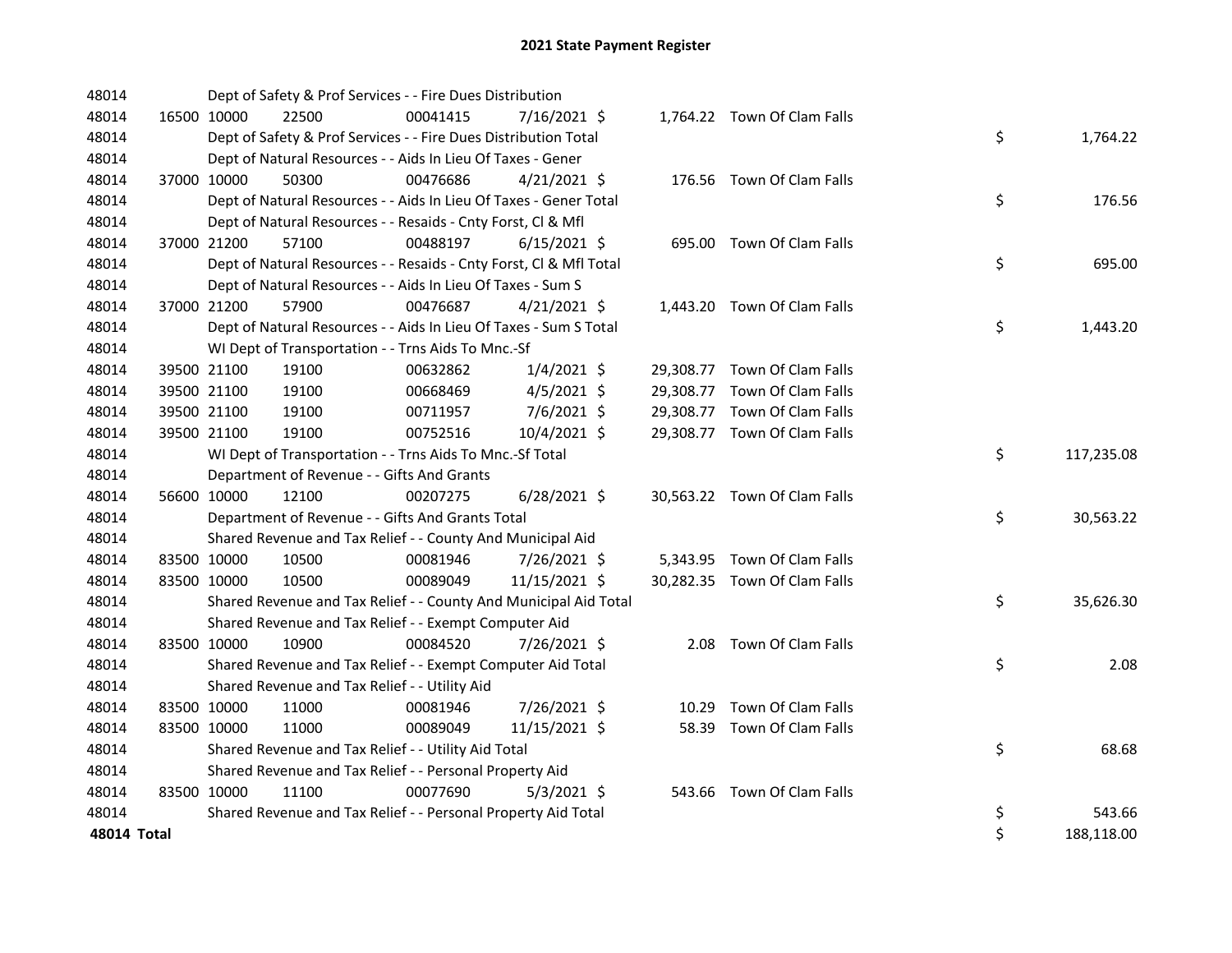| 48016 |             | Dept of Safety & Prof Services - - Fire Dues Distribution          |          |                |        |                           |    |            |
|-------|-------------|--------------------------------------------------------------------|----------|----------------|--------|---------------------------|----|------------|
| 48016 | 16500 10000 | 22500                                                              | 00041416 | 7/16/2021 \$   |        | 3,038.27 Town Of Clayton  |    |            |
| 48016 |             | Dept of Safety & Prof Services - - Fire Dues Distribution Total    |          |                |        |                           | \$ | 3,038.27   |
| 48016 |             | Dept of Natural Resources - - Aids In Lieu Of Taxes - Gener        |          |                |        |                           |    |            |
| 48016 | 37000 10000 | 50300                                                              | 00459972 | $1/29/2021$ \$ |        | 931.97 Town Of Clayton    |    |            |
| 48016 | 37000 10000 | 50300                                                              | 00459973 | $1/29/2021$ \$ | 575.95 | Town Of Clayton           |    |            |
| 48016 | 37000 10000 | 50300                                                              | 00475766 | $4/21/2021$ \$ |        | 147.08 Town Of Clayton    |    |            |
| 48016 |             | Dept of Natural Resources - - Aids In Lieu Of Taxes - Gener Total  |          |                |        |                           | \$ | 1,655.00   |
| 48016 |             | Dept of Natural Resources - - Resaids - Cnty Forst, Cl & Mfl       |          |                |        |                           |    |            |
| 48016 | 37000 21200 | 57100                                                              | 00488198 | $6/14/2021$ \$ |        | 153.90 Town Of Clayton    |    |            |
| 48016 |             | Dept of Natural Resources - - Resaids - Cnty Forst, Cl & Mfl Total |          |                |        |                           | \$ | 153.90     |
| 48016 |             | Dept of Natural Resources - - Aids In Lieu Of Taxes - Sum S        |          |                |        |                           |    |            |
| 48016 | 37000 21200 | 57900                                                              | 00475767 | $4/21/2021$ \$ |        | 0.44 Town Of Clayton      |    |            |
| 48016 |             | Dept of Natural Resources - - Aids In Lieu Of Taxes - Sum S Total  |          |                |        |                           | \$ | 0.44       |
| 48016 |             | WI Dept of Transportation - - Trns Aids To Mnc.-Sf                 |          |                |        |                           |    |            |
| 48016 | 39500 21100 | 19100                                                              | 00632863 | $1/4/2021$ \$  |        | 33,231.06 Town Of Clayton |    |            |
| 48016 | 39500 21100 | 19100                                                              | 00668470 | $4/5/2021$ \$  |        | 33,231.06 Town Of Clayton |    |            |
| 48016 | 39500 21100 | 19100                                                              | 00711958 | 7/6/2021 \$    |        | 33,231.06 Town Of Clayton |    |            |
| 48016 | 39500 21100 | 19100                                                              | 00752517 | 10/4/2021 \$   |        | 33,231.06 Town Of Clayton |    |            |
| 48016 |             | WI Dept of Transportation - - Trns Aids To Mnc.-Sf Total           |          |                |        |                           | \$ | 132,924.24 |
| 48016 |             | Department of Revenue - - Gifts And Grants                         |          |                |        |                           |    |            |
| 48016 | 56600 10000 | 12100                                                              | 00207276 | $6/25/2021$ \$ |        | 51,339.93 Town Of Clayton |    |            |
| 48016 |             | Department of Revenue - - Gifts And Grants Total                   |          |                |        |                           | \$ | 51,339.93  |
| 48016 |             | Shared Revenue and Tax Relief - - County And Municipal Aid         |          |                |        |                           |    |            |
| 48016 | 83500 10000 | 10500                                                              | 00081947 | 7/26/2021 \$   |        | 3,869.46 Town Of Clayton  |    |            |
| 48016 | 83500 10000 | 10500                                                              | 00089050 | 11/15/2021 \$  |        | 21,926.91 Town Of Clayton |    |            |
| 48016 |             | Shared Revenue and Tax Relief - - County And Municipal Aid Total   |          |                |        |                           | \$ | 25,796.37  |
| 48016 |             | Shared Revenue and Tax Relief - - Exempt Computer Aid              |          |                |        |                           |    |            |
| 48016 | 83500 10000 | 10900                                                              | 00084521 | 7/26/2021 \$   |        | 68.59 Town Of Clayton     |    |            |
| 48016 |             | Shared Revenue and Tax Relief - - Exempt Computer Aid Total        |          |                |        |                           | \$ | 68.59      |
| 48016 |             | Shared Revenue and Tax Relief - - Utility Aid                      |          |                |        |                           |    |            |
| 48016 | 83500 10000 | 11000                                                              | 00081947 | 7/26/2021 \$   |        | 85.02 Town Of Clayton     |    |            |
| 48016 | 83500 10000 | 11000                                                              | 00089050 | 11/15/2021 \$  |        | 713.98 Town Of Clayton    |    |            |
| 48016 |             | Shared Revenue and Tax Relief - - Utility Aid Total                |          |                |        |                           | \$ | 799.00     |
| 48016 |             | Shared Revenue and Tax Relief - - Personal Property Aid            |          |                |        |                           |    |            |
| 48016 | 83500 10000 | 11100                                                              | 00077691 | $5/3/2021$ \$  |        | 387.71 Town Of Clayton    |    |            |
| 48016 |             | Shared Revenue and Tax Relief - - Personal Property Aid Total      |          |                |        |                           | \$ | 387.71     |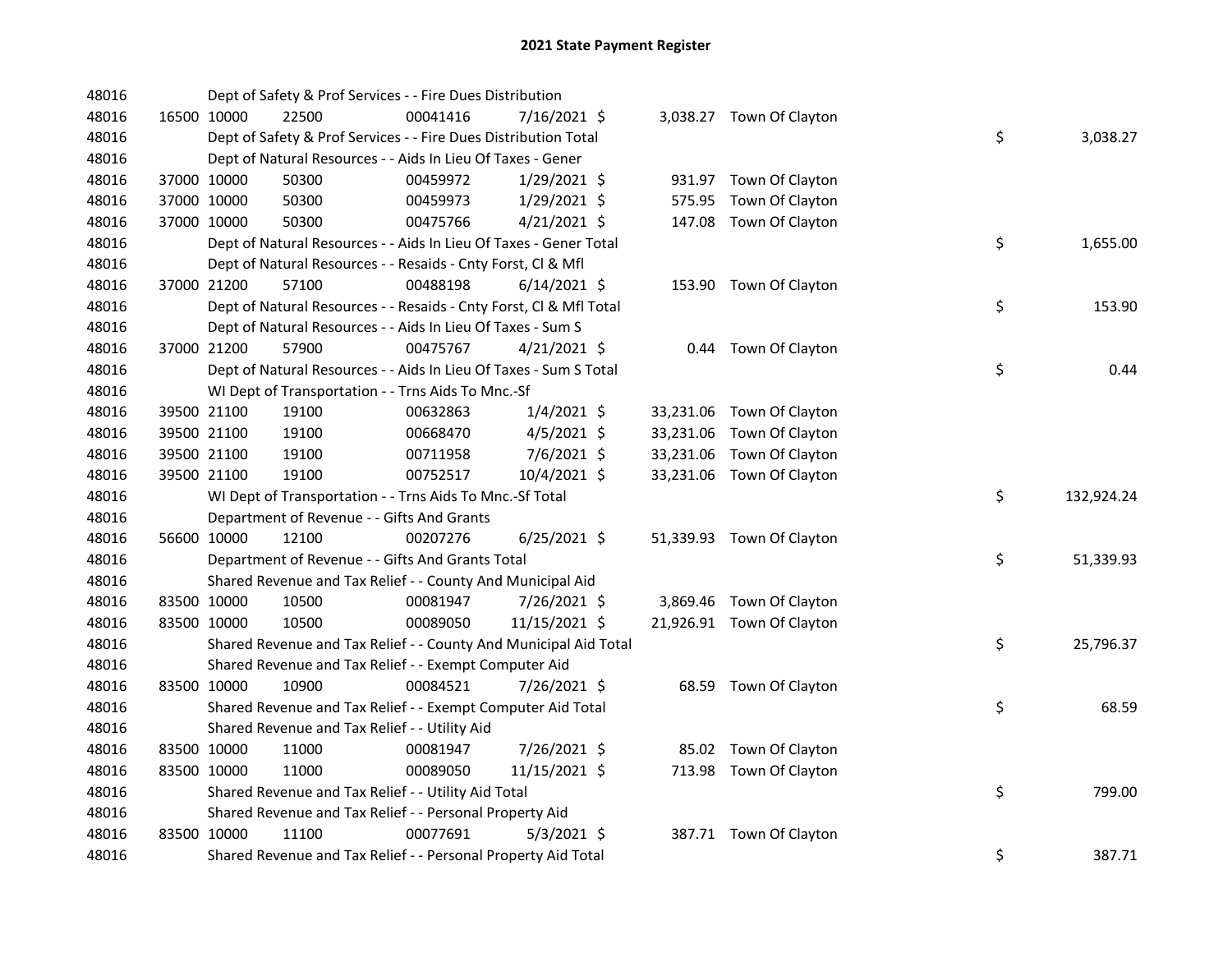48016 Total \$ 216,163.45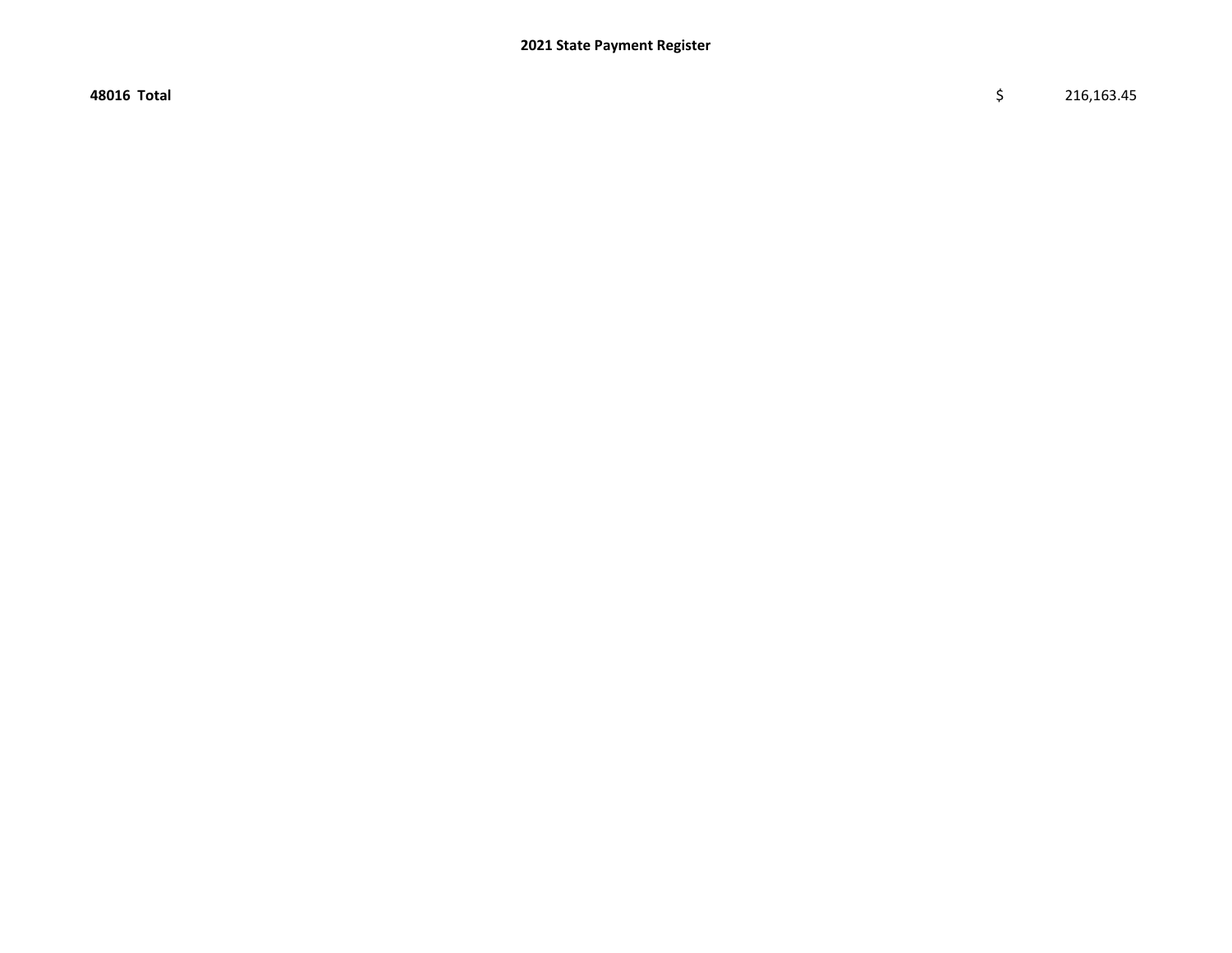| 48018       |             |             | Dept of Safety & Prof Services - - Fire Dues Distribution          |          |                |           |                               |    |            |
|-------------|-------------|-------------|--------------------------------------------------------------------|----------|----------------|-----------|-------------------------------|----|------------|
| 48018       |             | 16500 10000 | 22500                                                              | 00041417 | 7/16/2021 \$   |           | 2,582.89 Clear Lake, Town of  |    |            |
| 48018       |             |             | Dept of Safety & Prof Services - - Fire Dues Distribution Total    |          |                |           |                               | \$ | 2,582.89   |
| 48018       |             |             | Dept of Natural Resources - - Aids In Lieu Of Taxes - Gener        |          |                |           |                               |    |            |
| 48018       |             | 37000 10000 | 50300                                                              | 00475233 | $4/21/2021$ \$ |           | 3.40 Clear Lake, Town of      |    |            |
| 48018       |             |             | Dept of Natural Resources - - Aids In Lieu Of Taxes - Gener Total  |          |                |           |                               | \$ | 3.40       |
| 48018       |             |             | Dept of Natural Resources - - Resaids - Cnty Forst, Cl & Mfl       |          |                |           |                               |    |            |
| 48018       |             | 37000 21200 | 57100                                                              | 00488199 | $6/14/2021$ \$ |           | 118.72 Clear Lake, Town of    |    |            |
| 48018       |             |             | Dept of Natural Resources - - Resaids - Cnty Forst, Cl & Mfl Total |          |                |           |                               | \$ | 118.72     |
| 48018       |             |             | WI Dept of Transportation - - Trns Aids To Mnc.-Sf                 |          |                |           |                               |    |            |
| 48018       |             | 39500 21100 | 19100                                                              | 00632864 | $1/4/2021$ \$  |           | 39,006.09 Clear Lake, Town of |    |            |
| 48018       |             | 39500 21100 | 19100                                                              | 00668471 | $4/5/2021$ \$  | 39,006.09 | Clear Lake, Town of           |    |            |
| 48018       |             | 39500 21100 | 19100                                                              | 00711959 | 7/6/2021 \$    | 39,006.09 | Clear Lake, Town of           |    |            |
| 48018       |             | 39500 21100 | 19100                                                              | 00752518 | 10/4/2021 \$   |           | 39,006.09 Clear Lake, Town of |    |            |
| 48018       |             |             | WI Dept of Transportation - - Trns Aids To Mnc.-Sf Total           |          |                |           |                               | \$ | 156,024.36 |
| 48018       |             |             | Department of Revenue - - Gifts And Grants                         |          |                |           |                               |    |            |
| 48018       |             | 56600 10000 | 12100                                                              | 00218192 | 10/26/2021 \$  |           | 47,467.19 Clear Lake, Town of |    |            |
| 48018       |             |             | Department of Revenue - - Gifts And Grants Total                   |          |                |           |                               | \$ | 47,467.19  |
| 48018       |             |             | Shared Revenue and Tax Relief - - County And Municipal Aid         |          |                |           |                               |    |            |
| 48018       |             | 83500 10000 | 10500                                                              | 00081948 | 7/26/2021 \$   |           | 11,594.30 Clear Lake, Town of |    |            |
| 48018       |             | 83500 10000 | 10500                                                              | 00089051 | 11/15/2021 \$  |           | 65,701.04 Clear Lake, Town of |    |            |
| 48018       |             |             | Shared Revenue and Tax Relief - - County And Municipal Aid Total   |          |                |           |                               | \$ | 77,295.34  |
| 48018       |             |             | Shared Revenue and Tax Relief - - Exempt Computer Aid              |          |                |           |                               |    |            |
| 48018       | 83500 10000 |             | 10900                                                              | 00084522 | 7/26/2021 \$   |           | 8.32 Clear Lake, Town of      |    |            |
| 48018       |             |             | Shared Revenue and Tax Relief - - Exempt Computer Aid Total        |          |                |           |                               | \$ | 8.32       |
| 48018       |             |             | Shared Revenue and Tax Relief - - Utility Aid                      |          |                |           |                               |    |            |
| 48018       |             | 83500 10000 | 11000                                                              | 00081948 | 7/26/2021 \$   |           | 148.13 Clear Lake, Town of    |    |            |
| 48018       |             | 83500 10000 | 11000                                                              | 00089051 | 11/15/2021 \$  |           | 881.41 Clear Lake, Town of    |    |            |
| 48018       |             |             | Shared Revenue and Tax Relief - - Utility Aid Total                |          |                |           |                               | \$ | 1,029.54   |
| 48018       |             |             | Shared Revenue and Tax Relief - - Personal Property Aid            |          |                |           |                               |    |            |
| 48018       |             | 83500 10000 | 11100                                                              | 00077692 | $5/3/2021$ \$  |           | 195.90 Clear Lake, Town of    |    |            |
| 48018       |             |             | Shared Revenue and Tax Relief - - Personal Property Aid Total      |          |                |           |                               | \$ | 195.90     |
| 48018 Total |             |             |                                                                    |          |                |           |                               | \$ | 284,725.66 |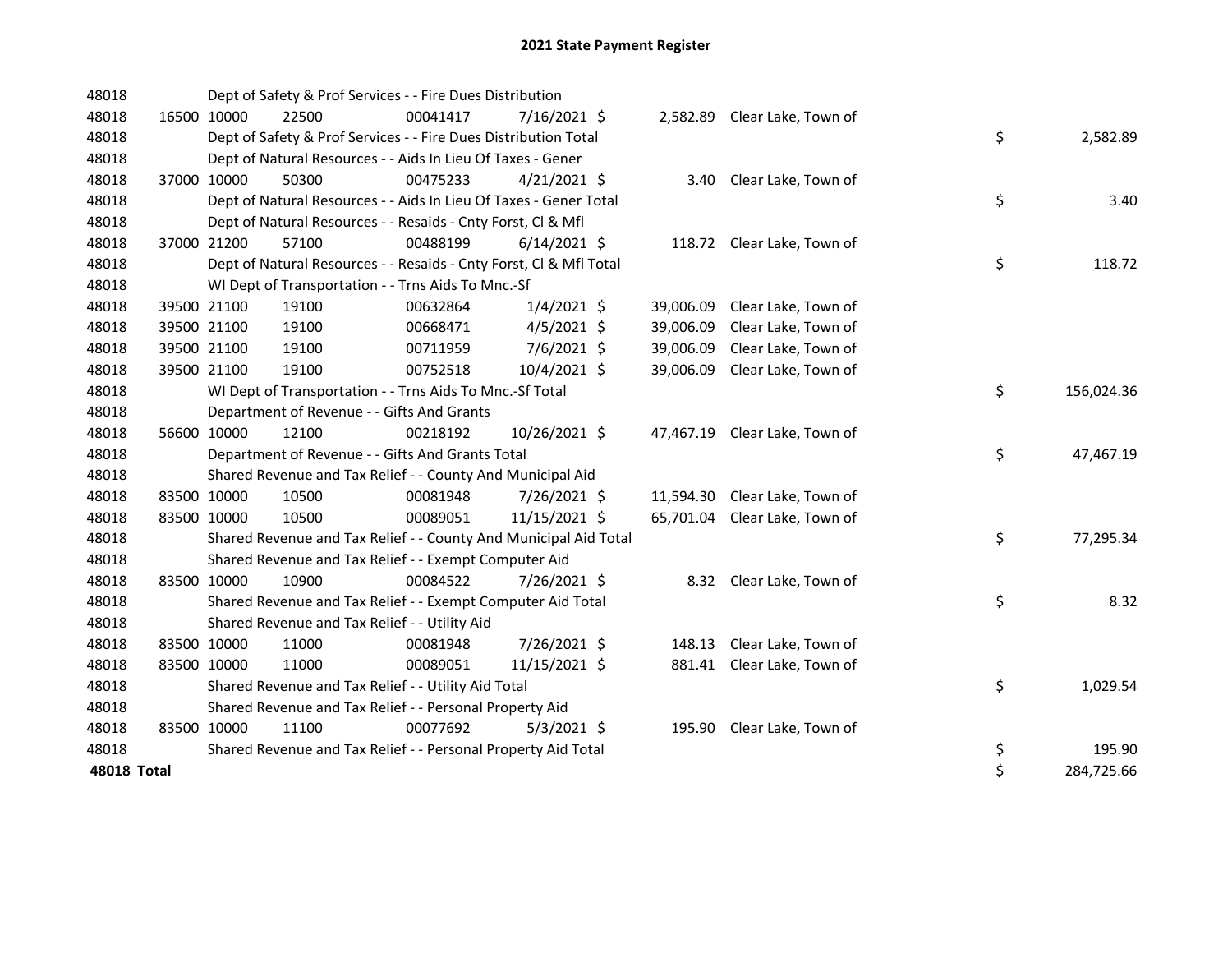| 48020 |             | Dept of Safety & Prof Services - - Fire Dues Distribution          |          |                |  |                          |    |            |
|-------|-------------|--------------------------------------------------------------------|----------|----------------|--|--------------------------|----|------------|
| 48020 | 16500 10000 | 22500                                                              | 00041418 | 7/16/2021 \$   |  | 6,146.49 Town Of Eureka  |    |            |
| 48020 |             | Dept of Safety & Prof Services - - Fire Dues Distribution Total    |          |                |  |                          | \$ | 6,146.49   |
| 48020 |             | Dept of Natural Resources - - Seg Earned                           |          |                |  |                          |    |            |
| 48020 | 37000 21200 | 100SE                                                              | 00514583 | 10/12/2021 \$  |  | 20,398.44 Town Of Eureka |    |            |
| 48020 |             | Dept of Natural Resources - - Seg Earned Total                     |          |                |  |                          | \$ | 20,398.44  |
| 48020 |             | Dept of Natural Resources - - Resaids - Cnty Forst, Cl & Mfl       |          |                |  |                          |    |            |
| 48020 | 37000 21200 | 57100                                                              | 00488200 | $6/14/2021$ \$ |  | 540.31 Town Of Eureka    |    |            |
| 48020 |             | Dept of Natural Resources - - Resaids - Cnty Forst, Cl & Mfl Total |          |                |  |                          | \$ | 540.31     |
| 48020 |             | Dept of Natural Resources - - Aids In Lieu Of Taxes - Sum S        |          |                |  |                          |    |            |
| 48020 | 37000 21200 | 57900                                                              | 00476215 | $4/21/2021$ \$ |  | 122.35 Town Of Eureka    |    |            |
| 48020 | 37000 21200 | 57900                                                              | 00476216 | $4/21/2021$ \$ |  | 0.75 Town Of Eureka      |    |            |
| 48020 |             | Dept of Natural Resources - - Aids In Lieu Of Taxes - Sum S Total  |          |                |  |                          | \$ | 123.10     |
| 48020 |             | WI Dept of Transportation - - Trns Aids To Mnc.-Sf                 |          |                |  |                          |    |            |
| 48020 | 39500 21100 | 19100                                                              | 00632865 | $1/4/2021$ \$  |  | 54,629.55 Town Of Eureka |    |            |
| 48020 | 39500 21100 | 19100                                                              | 00668472 | 4/5/2021 \$    |  | 54,629.55 Town Of Eureka |    |            |
| 48020 | 39500 21100 | 19100                                                              | 00711960 | 7/6/2021 \$    |  | 54,629.55 Town Of Eureka |    |            |
| 48020 | 39500 21100 | 19100                                                              | 00752519 | 10/4/2021 \$   |  | 54,629.55 Town Of Eureka |    |            |
| 48020 |             | WI Dept of Transportation - - Trns Aids To Mnc.-Sf Total           |          |                |  |                          | \$ | 218,518.20 |
| 48020 |             | WI Dept of Transportation - - Loc Rd Imp Prg St Fd                 |          |                |  |                          |    |            |
| 48020 | 39500 21100 | 27800                                                              | 00765017 | 10/22/2021 \$  |  | 21,282.14 Town Of Eureka |    |            |
| 48020 |             | WI Dept of Transportation - - Loc Rd Imp Prg St Fd Total           |          |                |  |                          | \$ | 21,282.14  |
| 48020 |             | Department of Revenue - - Gifts And Grants                         |          |                |  |                          |    |            |
| 48020 | 56600 10000 | 12100                                                              | 00207277 | $6/25/2021$ \$ |  | 86,822.57 Town Of Eureka |    |            |
| 48020 |             | Department of Revenue - - Gifts And Grants Total                   |          |                |  |                          | \$ | 86,822.57  |
| 48020 |             | Shared Revenue and Tax Relief - - County And Municipal Aid         |          |                |  |                          |    |            |
| 48020 | 83500 10000 | 10500                                                              | 00081949 | 7/26/2021 \$   |  | 7,701.15 Town Of Eureka  |    |            |
| 48020 | 83500 10000 | 10500                                                              | 00089052 | 11/15/2021 \$  |  | 43,639.84 Town Of Eureka |    |            |
| 48020 |             | Shared Revenue and Tax Relief - - County And Municipal Aid Total   |          |                |  |                          | \$ | 51,340.99  |
| 48020 |             | Shared Revenue and Tax Relief - - Exempt Computer Aid              |          |                |  |                          |    |            |
| 48020 | 83500 10000 | 10900                                                              | 00084523 | 7/26/2021 \$   |  | 11.43 Town Of Eureka     |    |            |
| 48020 |             | Shared Revenue and Tax Relief - - Exempt Computer Aid Total        |          |                |  |                          | \$ | 11.43      |
| 48020 |             | Shared Revenue and Tax Relief - - Utility Aid                      |          |                |  |                          |    |            |
| 48020 | 83500 10000 | 11000                                                              | 00081949 | 7/26/2021 \$   |  | 75.11 Town Of Eureka     |    |            |
| 48020 | 83500 10000 | 11000                                                              | 00089052 | 11/15/2021 \$  |  | 448.14 Town Of Eureka    |    |            |
| 48020 |             | Shared Revenue and Tax Relief - - Utility Aid Total                |          |                |  |                          | \$ | 523.25     |
| 48020 |             | Shared Revenue and Tax Relief - - Personal Property Aid            |          |                |  |                          |    |            |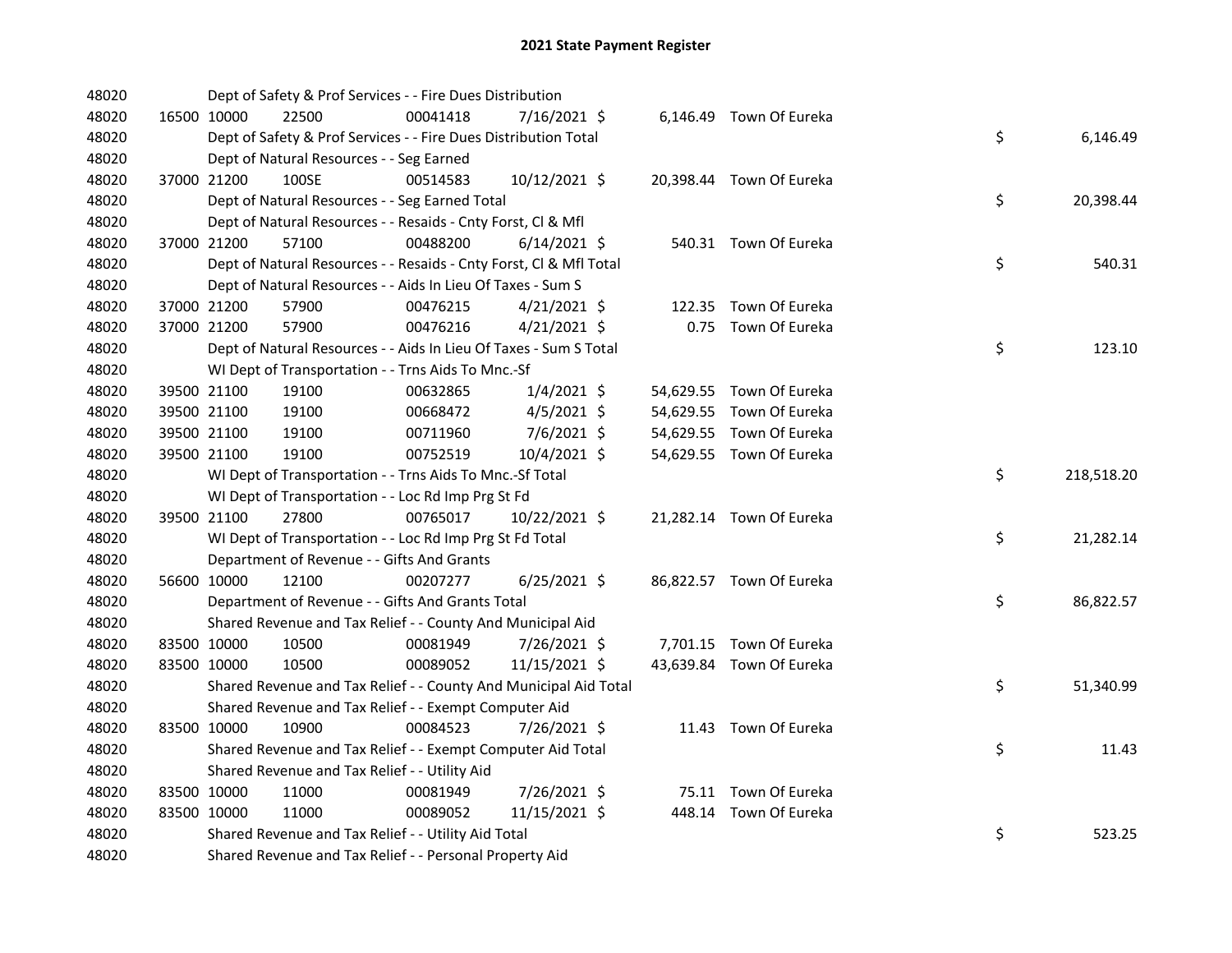| 48020       | 83500 10000 | 11100                                                         | 00077693 | 5/3/2021 \$ | 662.29 Town Of Eureka |            |
|-------------|-------------|---------------------------------------------------------------|----------|-------------|-----------------------|------------|
| 48020       |             | Shared Revenue and Tax Relief - - Personal Property Aid Total |          |             |                       | 662.29     |
| 48020 Total |             |                                                               |          |             |                       | 406,369.21 |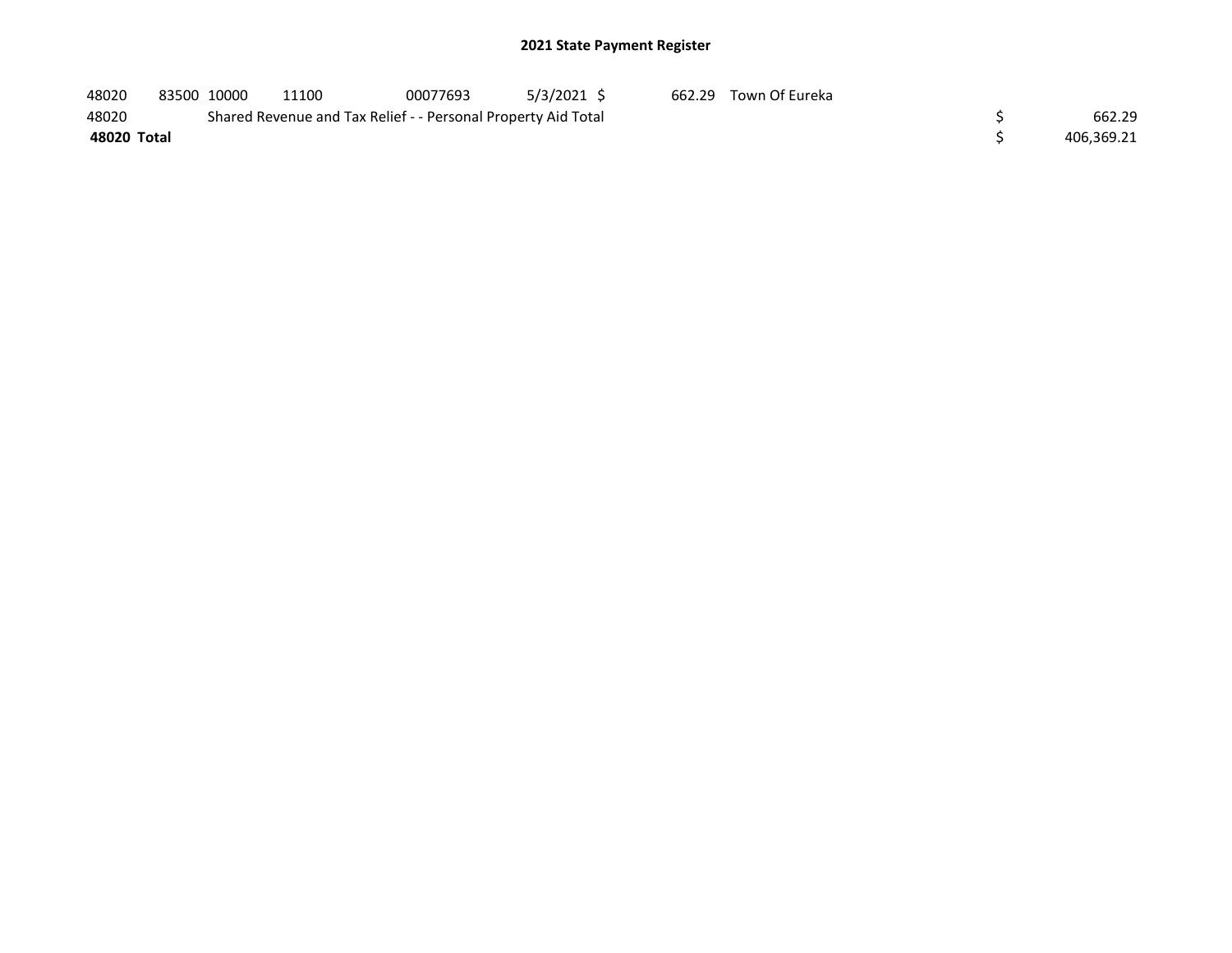| 48022       |             |             | Dept of Safety & Prof Services - - Fire Dues Distribution          |          |                |  |                              |    |            |
|-------------|-------------|-------------|--------------------------------------------------------------------|----------|----------------|--|------------------------------|----|------------|
| 48022       | 16500 10000 |             | 22500                                                              | 00041419 | 7/16/2021 \$   |  | 8,188.76 Town Of Farmington  |    |            |
| 48022       |             |             | Dept of Safety & Prof Services - - Fire Dues Distribution Total    |          |                |  |                              | \$ | 8,188.76   |
| 48022       |             |             | Dept of Natural Resources - - Resaids - Cnty Forst, CI & Mfl       |          |                |  |                              |    |            |
| 48022       |             | 37000 21200 | 57100                                                              | 00488201 | $6/14/2021$ \$ |  | 181.37 Town Of Farmington    |    |            |
| 48022       |             |             | Dept of Natural Resources - - Resaids - Cnty Forst, Cl & Mfl Total |          |                |  |                              | \$ | 181.37     |
| 48022       |             |             | WI Dept of Transportation - - Trns Aids To Mnc.-Sf                 |          |                |  |                              |    |            |
| 48022       |             | 39500 21100 | 19100                                                              | 00632866 | $1/4/2021$ \$  |  | 50,575.86 Town Of Farmington |    |            |
| 48022       |             | 39500 21100 | 19100                                                              | 00668473 | $4/5/2021$ \$  |  | 50,575.86 Town Of Farmington |    |            |
| 48022       |             | 39500 21100 | 19100                                                              | 00711961 | 7/6/2021 \$    |  | 50,575.86 Town Of Farmington |    |            |
| 48022       |             | 39500 21100 | 19100                                                              | 00752520 | 10/4/2021 \$   |  | 50,575.86 Town Of Farmington |    |            |
| 48022       |             |             | WI Dept of Transportation - - Trns Aids To Mnc.-Sf Total           |          |                |  |                              | \$ | 202,303.44 |
| 48022       |             |             | Elections Commission - - General Program Ops, GPR                  |          |                |  |                              |    |            |
| 48022       |             | 51000 10000 | 10100                                                              | 00005101 | $1/8/2021$ \$  |  | 478.75 Town Of Farmington    |    |            |
| 48022       |             |             | Elections Commission - - General Program Ops, GPR Total            |          |                |  |                              | \$ | 478.75     |
| 48022       |             |             | Department of Revenue - - Gifts And Grants                         |          |                |  |                              |    |            |
| 48022       | 56600 10000 |             | 12100                                                              | 00207278 | $6/25/2021$ \$ |  | 97,446.42 Town Of Farmington |    |            |
| 48022       |             |             | Department of Revenue - - Gifts And Grants Total                   |          |                |  |                              | \$ | 97,446.42  |
| 48022       |             |             | Shared Revenue and Tax Relief - - County And Municipal Aid         |          |                |  |                              |    |            |
| 48022       |             | 83500 10000 | 10500                                                              | 00081950 | 7/26/2021 \$   |  | 3,783.74 Town Of Farmington  |    |            |
| 48022       |             | 83500 10000 | 10500                                                              | 00089053 | 11/15/2021 \$  |  | 21,441.22 Town Of Farmington |    |            |
| 48022       |             |             | Shared Revenue and Tax Relief - - County And Municipal Aid Total   |          |                |  |                              | \$ | 25,224.96  |
| 48022       |             |             | Shared Revenue and Tax Relief - - Exempt Computer Aid              |          |                |  |                              |    |            |
| 48022       | 83500 10000 |             | 10900                                                              | 00084524 | 7/26/2021 \$   |  | 914.55 Town Of Farmington    |    |            |
| 48022       |             |             | Shared Revenue and Tax Relief - - Exempt Computer Aid Total        |          |                |  |                              | \$ | 914.55     |
| 48022       |             |             | Shared Revenue and Tax Relief - - Utility Aid                      |          |                |  |                              |    |            |
| 48022       |             | 83500 10000 | 11000                                                              | 00081950 | 7/26/2021 \$   |  | 227.88 Town Of Farmington    |    |            |
| 48022       |             | 83500 10000 | 11000                                                              | 00089053 | 11/15/2021 \$  |  | 1,365.93 Town Of Farmington  |    |            |
| 48022       |             |             | Shared Revenue and Tax Relief - - Utility Aid Total                |          |                |  |                              | \$ | 1,593.81   |
| 48022       |             |             | Shared Revenue and Tax Relief - - Personal Property Aid            |          |                |  |                              |    |            |
| 48022       | 83500 10000 |             | 11100                                                              | 00077694 | $5/3/2021$ \$  |  | 5,493.09 Town Of Farmington  |    |            |
| 48022       |             |             | Shared Revenue and Tax Relief - - Personal Property Aid Total      |          |                |  |                              | \$ | 5,493.09   |
| 48022 Total |             |             |                                                                    |          |                |  |                              | \$ | 341,825.15 |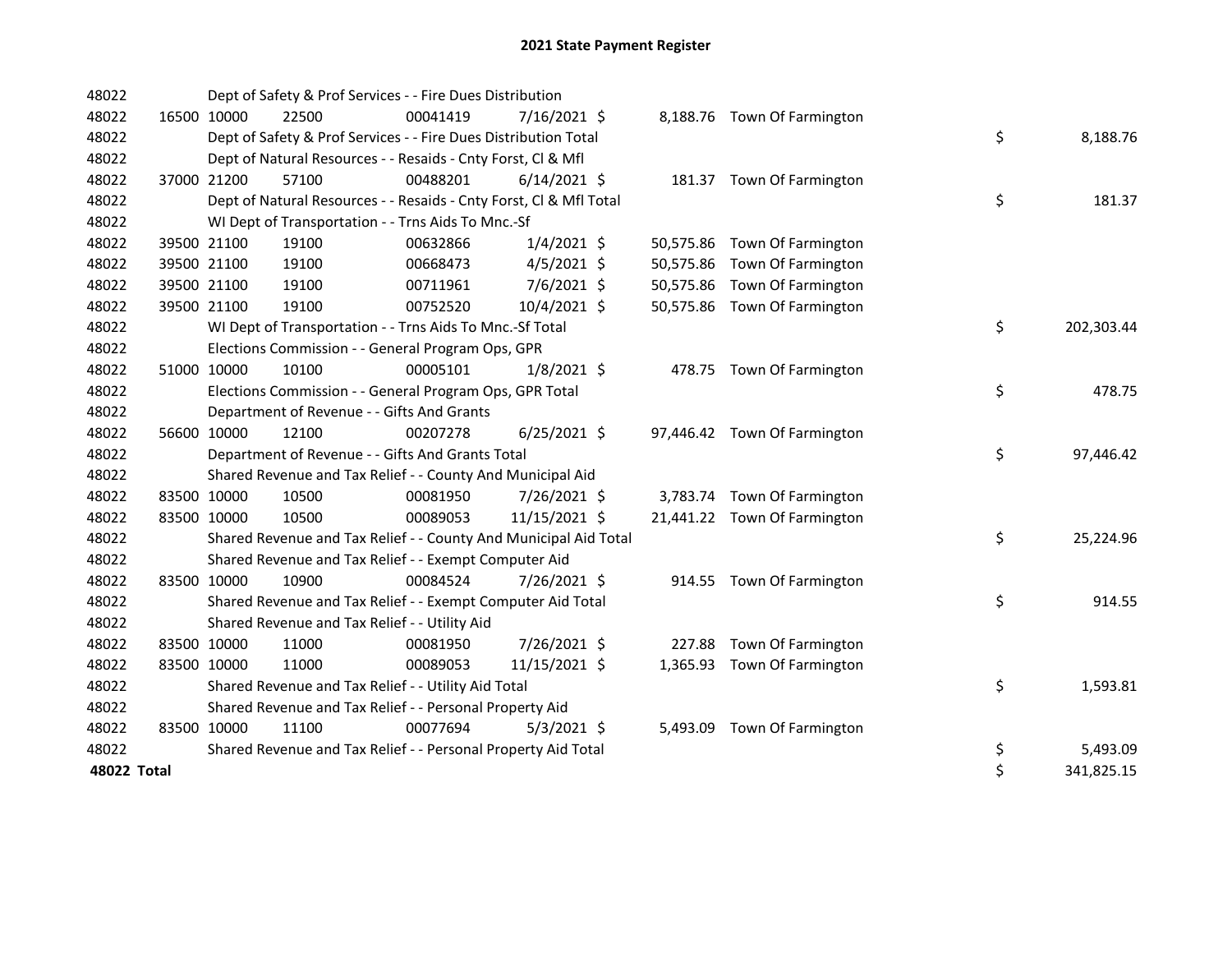| 48024 |             | Dept of Safety & Prof Services - - Fire Dues Distribution          |          |                |      |                             |    |            |
|-------|-------------|--------------------------------------------------------------------|----------|----------------|------|-----------------------------|----|------------|
| 48024 | 16500 10000 | 22500                                                              | 00041420 | 7/16/2021 \$   |      | 8,413.54 Town Of Garfield   |    |            |
| 48024 |             | Dept of Safety & Prof Services - - Fire Dues Distribution Total    |          |                |      |                             | \$ | 8,413.54   |
| 48024 |             | Dept of Natural Resources - - Aids In Lieu Of Taxes - Gener        |          |                |      |                             |    |            |
| 48024 | 37000 10000 | 50300                                                              | 00459977 | $1/29/2021$ \$ |      | 5,466.04 Town Of Garfield   |    |            |
| 48024 | 37000 10000 | 50300                                                              | 00475796 | $4/21/2021$ \$ | 0.80 | Town Of Garfield            |    |            |
| 48024 | 37000 10000 | 50300                                                              | 00475797 | $4/21/2021$ \$ |      | 0.55 Town Of Garfield       |    |            |
| 48024 |             | Dept of Natural Resources - - Aids In Lieu Of Taxes - Gener Total  |          |                |      |                             | \$ | 5,467.39   |
| 48024 |             | Dept of Natural Resources - - Resaids - Cnty Forst, Cl & Mfl       |          |                |      |                             |    |            |
| 48024 | 37000 21200 | 57100                                                              | 00488202 | $6/14/2021$ \$ |      | 87.07 Town Of Garfield      |    |            |
| 48024 |             | Dept of Natural Resources - - Resaids - Cnty Forst, Cl & Mfl Total |          |                |      |                             | \$ | 87.07      |
| 48024 |             | Dept of Natural Resources - - Aids In Lieu Of Taxes - Sum S        |          |                |      |                             |    |            |
| 48024 | 37000 21200 | 57900                                                              | 00475798 | 4/21/2021 \$   |      | 157.85 Town Of Garfield     |    |            |
| 48024 |             | Dept of Natural Resources - - Aids In Lieu Of Taxes - Sum S Total  |          |                |      |                             | \$ | 157.85     |
| 48024 |             | WI Dept of Transportation - - Disastr Damag Aid Sf                 |          |                |      |                             |    |            |
| 48024 | 39500 21100 | 17400                                                              | 00758927 | 10/7/2021 \$   |      | 121,398.10 Town Of Garfield |    |            |
| 48024 |             | WI Dept of Transportation - - Disastr Damag Aid Sf Total           |          |                |      |                             | \$ | 121,398.10 |
| 48024 |             | WI Dept of Transportation - - Trns Aids To Mnc.-Sf                 |          |                |      |                             |    |            |
| 48024 | 39500 21100 | 19100                                                              | 00632867 | $1/4/2021$ \$  |      | 36,693.45 Town Of Garfield  |    |            |
| 48024 | 39500 21100 | 19100                                                              | 00668474 | $4/5/2021$ \$  |      | 36,693.45 Town Of Garfield  |    |            |
| 48024 | 39500 21100 | 19100                                                              | 00711962 | 7/6/2021 \$    |      | 36,693.45 Town Of Garfield  |    |            |
| 48024 | 39500 21100 | 19100                                                              | 00752521 | 10/4/2021 \$   |      | 36,693.45 Town Of Garfield  |    |            |
| 48024 |             | WI Dept of Transportation - - Trns Aids To Mnc.-Sf Total           |          |                |      |                             | \$ | 146,773.80 |
| 48024 |             | Department of Revenue - - Gifts And Grants                         |          |                |      |                             |    |            |
| 48024 | 56600 10000 | 12100                                                              | 00207279 | $6/25/2021$ \$ |      | 86,351.56 Town Of Garfield  |    |            |
| 48024 |             | Department of Revenue - - Gifts And Grants Total                   |          |                |      |                             | \$ | 86,351.56  |
| 48024 |             | Shared Revenue and Tax Relief - - County And Municipal Aid         |          |                |      |                             |    |            |
| 48024 | 83500 10000 | 10500                                                              | 00081951 | 7/26/2021 \$   |      | 2,309.40 Town Of Garfield   |    |            |
| 48024 | 83500 10000 | 10500                                                              | 00089054 | 11/15/2021 \$  |      | 13,086.57 Town Of Garfield  |    |            |
| 48024 |             | Shared Revenue and Tax Relief - - County And Municipal Aid Total   |          |                |      |                             | \$ | 15,395.97  |
| 48024 |             | Shared Revenue and Tax Relief - - Exempt Computer Aid              |          |                |      |                             |    |            |
| 48024 | 83500 10000 | 10900                                                              | 00084525 | 7/26/2021 \$   |      | 4.16 Town Of Garfield       |    |            |
| 48024 |             | Shared Revenue and Tax Relief - - Exempt Computer Aid Total        |          |                |      |                             | \$ | 4.16       |
| 48024 |             | Shared Revenue and Tax Relief - - Utility Aid                      |          |                |      |                             |    |            |
| 48024 | 83500 10000 | 11000                                                              | 00081951 | 7/26/2021 \$   |      | 112.99 Town Of Garfield     |    |            |
| 48024 | 83500 10000 | 11000                                                              | 00089054 | 11/15/2021 \$  |      | 679.74 Town Of Garfield     |    |            |
| 48024 |             | Shared Revenue and Tax Relief - - Utility Aid Total                |          |                |      |                             | \$ | 792.73     |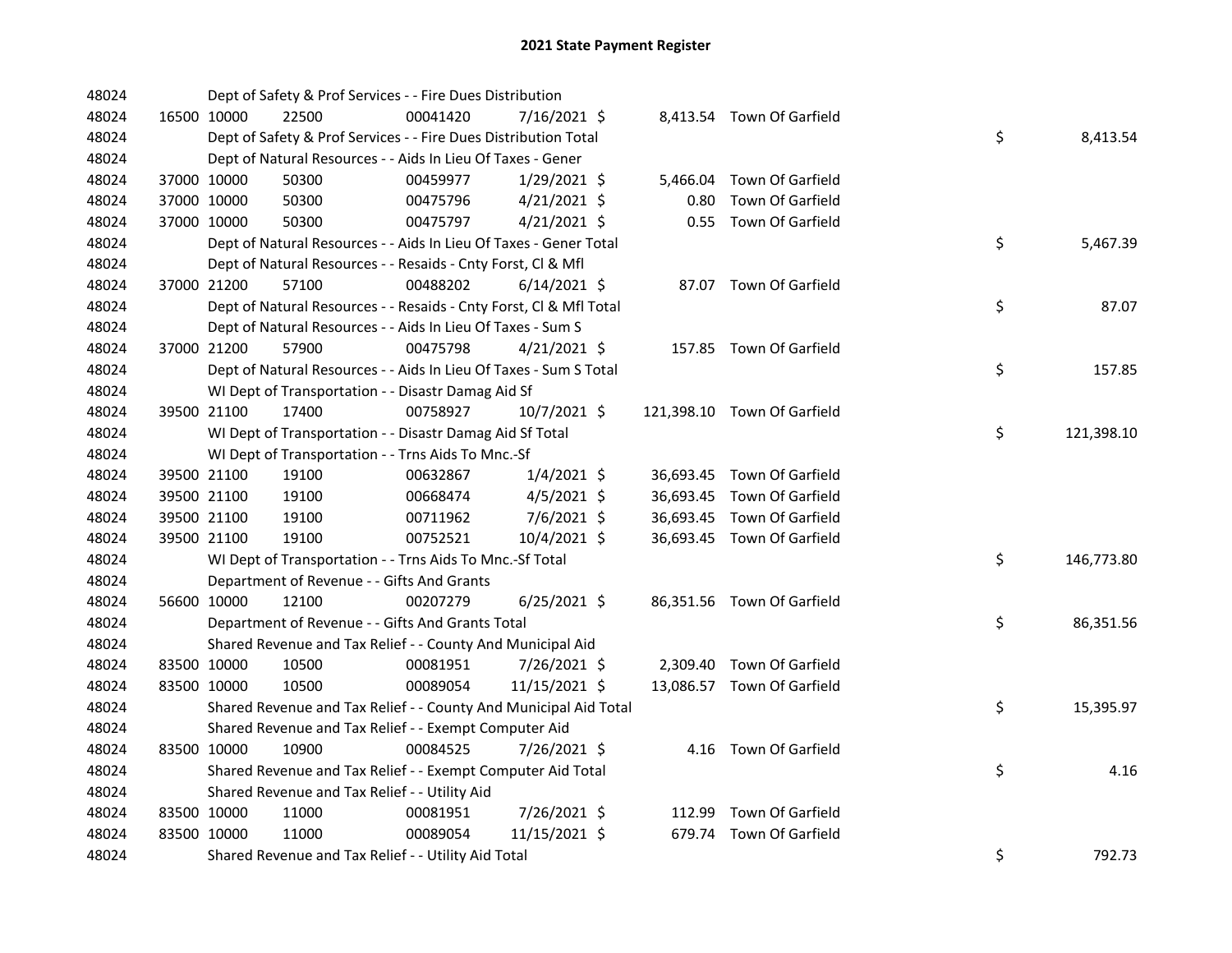| 48024       |             | Shared Revenue and Tax Relief - - Personal Property Aid       |          |             |       |                  |  |            |  |  |  |
|-------------|-------------|---------------------------------------------------------------|----------|-------------|-------|------------------|--|------------|--|--|--|
| 48024       | 83500 10000 | 11100                                                         | 00077695 | 5/3/2021 \$ | 38.43 | Town Of Garfield |  |            |  |  |  |
| 48024       |             | Shared Revenue and Tax Relief - - Personal Property Aid Total |          | 38.43       |       |                  |  |            |  |  |  |
| 48024 Total |             |                                                               |          |             |       |                  |  | 384,880.60 |  |  |  |
|             |             |                                                               |          |             |       |                  |  |            |  |  |  |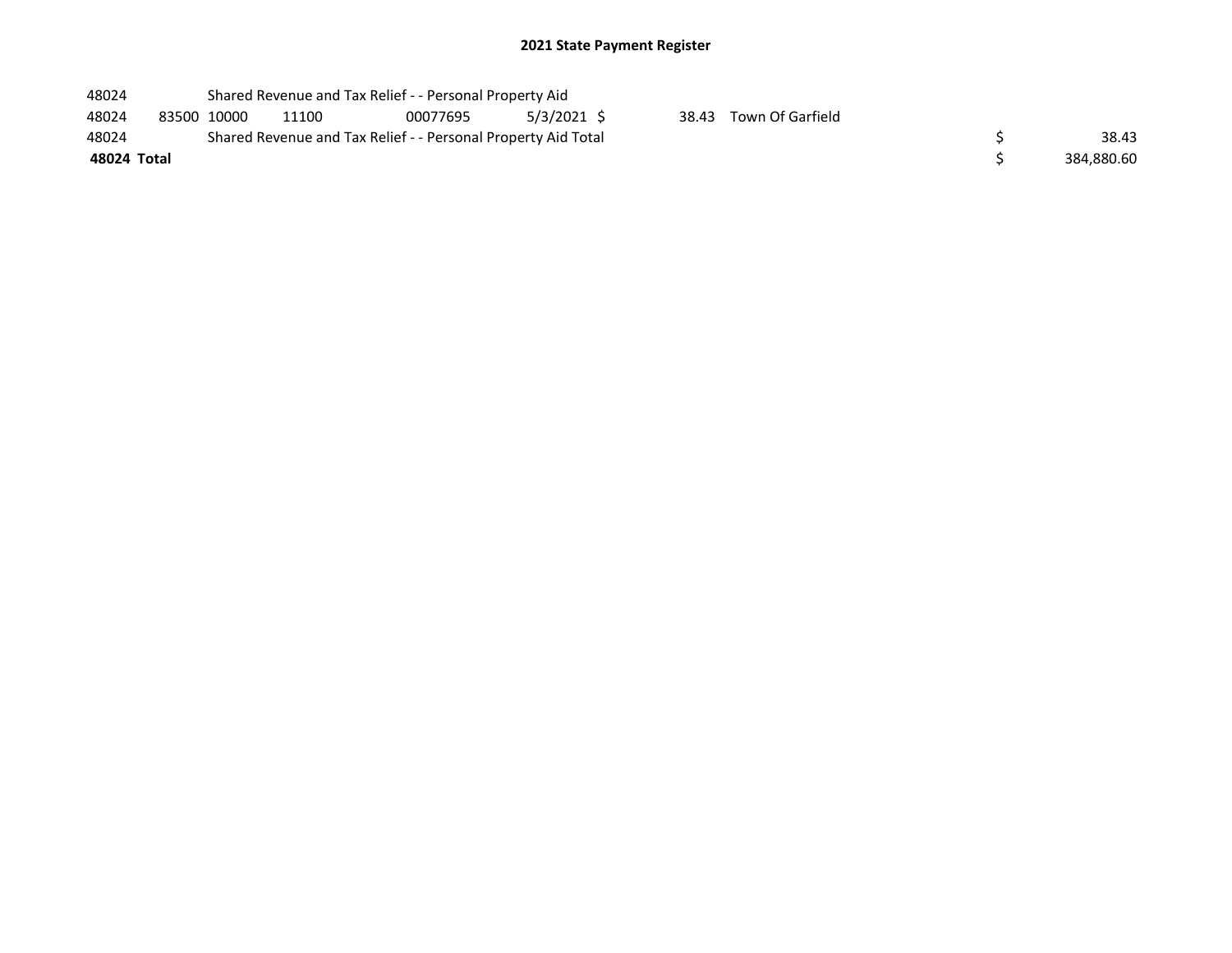| 48026       |             | Dept of Safety & Prof Services - - Fire Dues Distribution          |          |                |       |                              |    |            |
|-------------|-------------|--------------------------------------------------------------------|----------|----------------|-------|------------------------------|----|------------|
| 48026       | 16500 10000 | 22500                                                              | 00041421 | 7/16/2021 \$   |       | 10,037.84 Town of Georgetown |    |            |
| 48026       |             | Dept of Safety & Prof Services - - Fire Dues Distribution Total    |          |                |       |                              | \$ | 10,037.84  |
| 48026       |             | Dept of Natural Resources - - Resaids - Cnty Forst, Cl & Mfl       |          |                |       |                              |    |            |
| 48026       | 37000 21200 | 57100                                                              | 00488203 | $6/14/2021$ \$ |       | 314.74 Town of Georgetown    |    |            |
| 48026       |             | Dept of Natural Resources - - Resaids - Cnty Forst, Cl & Mfl Total |          |                |       |                              | \$ | 314.74     |
| 48026       |             | Dept of Natural Resources - - Aids In Lieu Of Taxes - Sum S        |          |                |       |                              |    |            |
| 48026       | 37000 21200 | 57900                                                              | 00476721 | $4/21/2021$ \$ |       | 2.64 Town of Georgetown      |    |            |
| 48026       | 37000 21200 | 57900                                                              | 00476722 | $4/21/2021$ \$ | 31.09 | Town of Georgetown           |    |            |
| 48026       |             | Dept of Natural Resources - - Aids In Lieu Of Taxes - Sum S Total  |          |                |       |                              | \$ | 33.73      |
| 48026       |             | WI Dept of Transportation - - Trns Aids To Mnc.-Sf                 |          |                |       |                              |    |            |
| 48026       | 39500 21100 | 19100                                                              | 00632868 | $1/4/2021$ \$  |       | 28,638.63 Town of Georgetown |    |            |
| 48026       | 39500 21100 | 19100                                                              | 00668475 | $4/5/2021$ \$  |       | 28,638.63 Town of Georgetown |    |            |
| 48026       | 39500 21100 | 19100                                                              | 00711963 | 7/6/2021 \$    |       | 28,638.63 Town of Georgetown |    |            |
| 48026       | 39500 21100 | 19100                                                              | 00752522 | 10/4/2021 \$   |       | 28,638.63 Town of Georgetown |    |            |
| 48026       |             | WI Dept of Transportation - - Trns Aids To Mnc.-Sf Total           |          |                |       |                              | \$ | 114,554.52 |
| 48026       |             | WI Dept of Transportation - - Loc Rd Imp Prg St Fd                 |          |                |       |                              |    |            |
| 48026       | 39500 21100 | 27800                                                              | 00696955 | $5/21/2021$ \$ |       | 15,875.88 Town of Georgetown |    |            |
| 48026       |             | WI Dept of Transportation - - Loc Rd Imp Prg St Fd Total           |          |                |       |                              | \$ | 15,875.88  |
| 48026       |             | Department of Revenue - - Gifts And Grants                         |          |                |       |                              |    |            |
| 48026       | 56600 10000 | 12100                                                              | 00207280 | $6/25/2021$ \$ |       | 50,083.90 Town of Georgetown |    |            |
| 48026       |             | Department of Revenue - - Gifts And Grants Total                   |          |                |       |                              | \$ | 50,083.90  |
| 48026       |             | Shared Revenue and Tax Relief - - County And Municipal Aid         |          |                |       |                              |    |            |
| 48026       | 83500 10000 | 10500                                                              | 00081952 | 7/26/2021 \$   |       | 1,363.65 Town of Georgetown  |    |            |
| 48026       | 83500 10000 | 10500                                                              | 00089055 | 11/15/2021 \$  |       | 7,727.33 Town of Georgetown  |    |            |
| 48026       |             | Shared Revenue and Tax Relief - - County And Municipal Aid Total   |          |                |       |                              | \$ | 9,090.98   |
| 48026       |             | Shared Revenue and Tax Relief - - Exempt Computer Aid              |          |                |       |                              |    |            |
| 48026       | 83500 10000 | 10900                                                              | 00084526 | 7/26/2021 \$   |       | 16.63 Town of Georgetown     |    |            |
| 48026       |             | Shared Revenue and Tax Relief - - Exempt Computer Aid Total        |          |                |       |                              | \$ | 16.63      |
| 48026       |             | Shared Revenue and Tax Relief - - Utility Aid                      |          |                |       |                              |    |            |
| 48026       | 83500 10000 | 11000                                                              | 00081952 | 7/26/2021 \$   |       | 110.64 Town of Georgetown    |    |            |
| 48026       | 83500 10000 | 11000                                                              | 00089055 | 11/15/2021 \$  |       | 673.84 Town of Georgetown    |    |            |
| 48026       |             | Shared Revenue and Tax Relief - - Utility Aid Total                |          |                |       |                              | \$ | 784.48     |
| 48026       |             | Shared Revenue and Tax Relief - - Personal Property Aid            |          |                |       |                              |    |            |
| 48026       | 83500 10000 | 11100                                                              | 00077696 | $5/3/2021$ \$  |       | 32.86 Town of Georgetown     |    |            |
| 48026       |             | Shared Revenue and Tax Relief - - Personal Property Aid Total      |          |                |       |                              | \$ | 32.86      |
| 48026 Total |             |                                                                    |          |                |       |                              | \$ | 200,825.56 |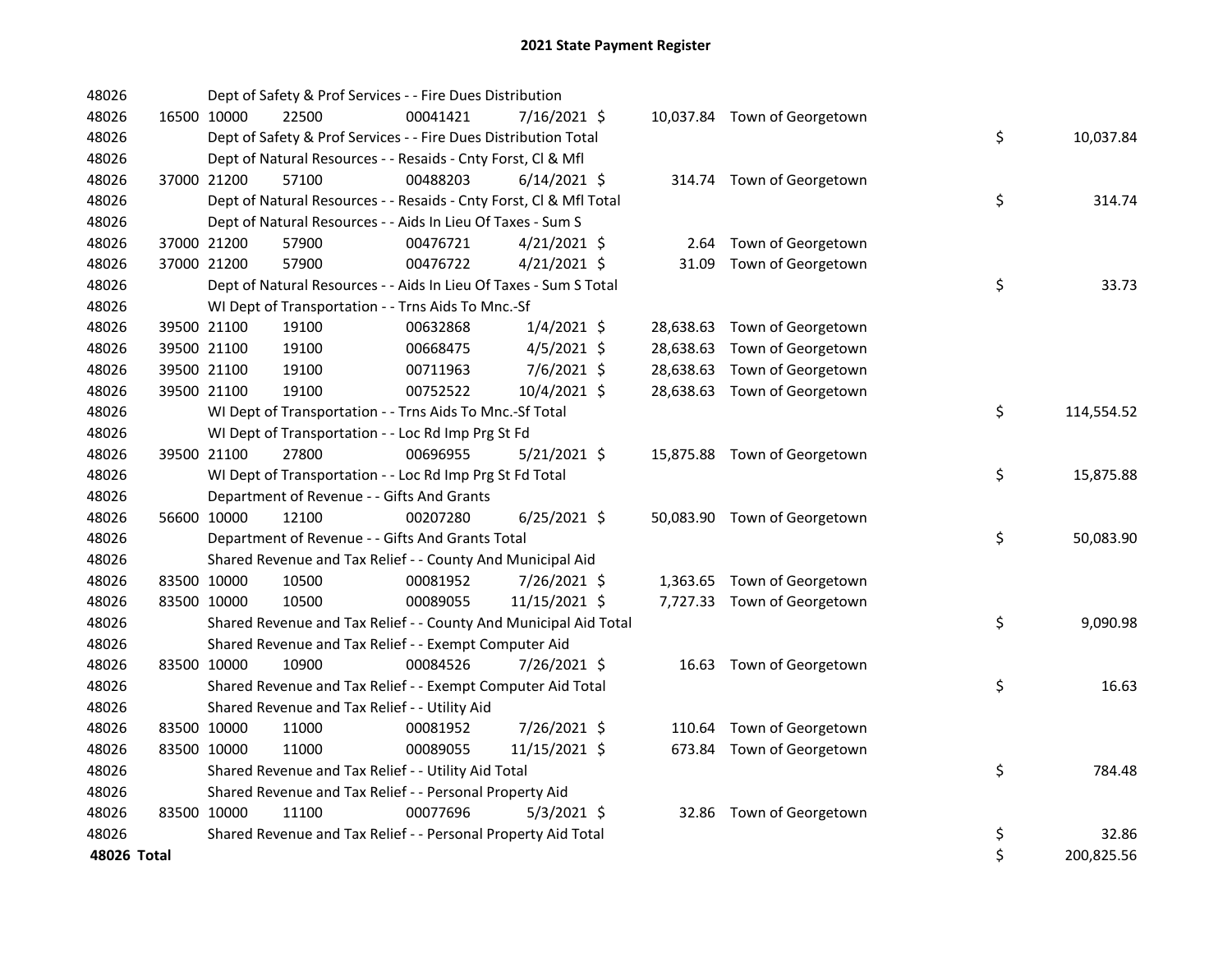| 48028 |             |             | Dept of Safety & Prof Services - - Fire Dues Distribution          |          |                |  |                             |    |            |
|-------|-------------|-------------|--------------------------------------------------------------------|----------|----------------|--|-----------------------------|----|------------|
| 48028 |             | 16500 10000 | 22500                                                              | 00041422 | 7/16/2021 \$   |  | 3,080.73 Town Of Johnstown  |    |            |
| 48028 |             |             | Dept of Safety & Prof Services - - Fire Dues Distribution Total    |          |                |  |                             | \$ | 3,080.73   |
| 48028 |             |             | Dept of Natural Resources - - Aids In Lieu Of Taxes - Gener        |          |                |  |                             |    |            |
| 48028 |             | 37000 10000 | 50300                                                              | 00459997 | 1/29/2021 \$   |  | 4,932.12 Town Of Johnstown  |    |            |
| 48028 |             | 37000 10000 | 50300                                                              | 00475993 | $4/21/2021$ \$ |  | 527.30 Town Of Johnstown    |    |            |
| 48028 |             |             | Dept of Natural Resources - - Aids In Lieu Of Taxes - Gener Total  |          |                |  |                             | \$ | 5,459.42   |
| 48028 |             |             | Dept of Natural Resources - - Seg Earned                           |          |                |  |                             |    |            |
| 48028 |             | 37000 21200 | 100SE                                                              | 00474018 | $4/15/2021$ \$ |  | 268.60 Town Of Johnstown    |    |            |
| 48028 |             |             | Dept of Natural Resources - - Seg Earned Total                     |          |                |  |                             | \$ | 268.60     |
| 48028 |             |             | Dept of Natural Resources - - Resaids - Cnty Forst, Cl & Mfl       |          |                |  |                             |    |            |
| 48028 |             | 37000 21200 | 57100                                                              | 00488204 | $6/14/2021$ \$ |  | 1,173.66 Town Of Johnstown  |    |            |
| 48028 |             |             | Dept of Natural Resources - - Resaids - Cnty Forst, Cl & Mfl Total |          |                |  |                             | \$ | 1,173.66   |
| 48028 |             |             | Dept of Natural Resources - - Aids In Lieu Of Taxes - Sum S        |          |                |  |                             |    |            |
| 48028 |             | 37000 21200 | 57900                                                              | 00475992 | $4/21/2021$ \$ |  | 1,920.00 Town Of Johnstown  |    |            |
| 48028 |             | 37000 21200 | 57900                                                              | 00475994 | $4/21/2021$ \$ |  | 2.29 Town Of Johnstown      |    |            |
| 48028 |             |             | Dept of Natural Resources - - Aids In Lieu Of Taxes - Sum S Total  |          |                |  |                             | \$ | 1,922.29   |
| 48028 |             |             | WI Dept of Transportation - - Trns Aids To Mnc.-Sf                 |          |                |  |                             |    |            |
| 48028 |             | 39500 21100 | 19100                                                              | 00632869 | $1/4/2021$ \$  |  | 25,780.68 Town Of Johnstown |    |            |
| 48028 |             | 39500 21100 | 19100                                                              | 00668476 | $4/5/2021$ \$  |  | 25,780.68 Town Of Johnstown |    |            |
| 48028 |             | 39500 21100 | 19100                                                              | 00711964 | 7/6/2021 \$    |  | 25,780.68 Town Of Johnstown |    |            |
| 48028 |             | 39500 21100 | 19100                                                              | 00752523 | 10/4/2021 \$   |  | 25,780.68 Town Of Johnstown |    |            |
| 48028 |             |             | WI Dept of Transportation - - Trns Aids To Mnc.-Sf Total           |          |                |  |                             | \$ | 103,122.72 |
| 48028 |             |             | WI Dept of Transportation - - Loc Rd Imp Prg St Fd                 |          |                |  |                             |    |            |
| 48028 |             | 39500 21100 | 27800                                                              | 00716169 | $7/2/2021$ \$  |  | 25,634.62 Town Of Johnstown |    |            |
| 48028 |             |             | WI Dept of Transportation - - Loc Rd Imp Prg St Fd Total           |          |                |  |                             | \$ | 25,634.62  |
| 48028 |             |             | Department of Revenue - - Gifts And Grants                         |          |                |  |                             |    |            |
| 48028 |             | 56600 10000 | 12100                                                              | 00207281 | $6/25/2021$ \$ |  | 28,103.51 Town Of Johnstown |    |            |
| 48028 |             |             | Department of Revenue - - Gifts And Grants Total                   |          |                |  |                             | \$ | 28,103.51  |
| 48028 |             |             | Shared Revenue and Tax Relief - - County And Municipal Aid         |          |                |  |                             |    |            |
| 48028 |             | 83500 10000 | 10500                                                              | 00081953 | 7/26/2021 \$   |  | 892.13 Town Of Johnstown    |    |            |
| 48028 | 83500 10000 |             | 10500                                                              | 00089056 | 11/15/2021 \$  |  | 5,055.40 Town Of Johnstown  |    |            |
| 48028 |             |             | Shared Revenue and Tax Relief - - County And Municipal Aid Total   |          |                |  |                             | \$ | 5,947.53   |
| 48028 |             |             | Shared Revenue and Tax Relief - - Exempt Computer Aid              |          |                |  |                             |    |            |
| 48028 |             | 83500 10000 | 10900                                                              | 00084527 | 7/26/2021 \$   |  | 5.19 Town Of Johnstown      |    |            |
| 48028 |             |             | Shared Revenue and Tax Relief - - Exempt Computer Aid Total        |          |                |  |                             | \$ | 5.19       |
| 48028 |             |             | Shared Revenue and Tax Relief - - Personal Property Aid            |          |                |  |                             |    |            |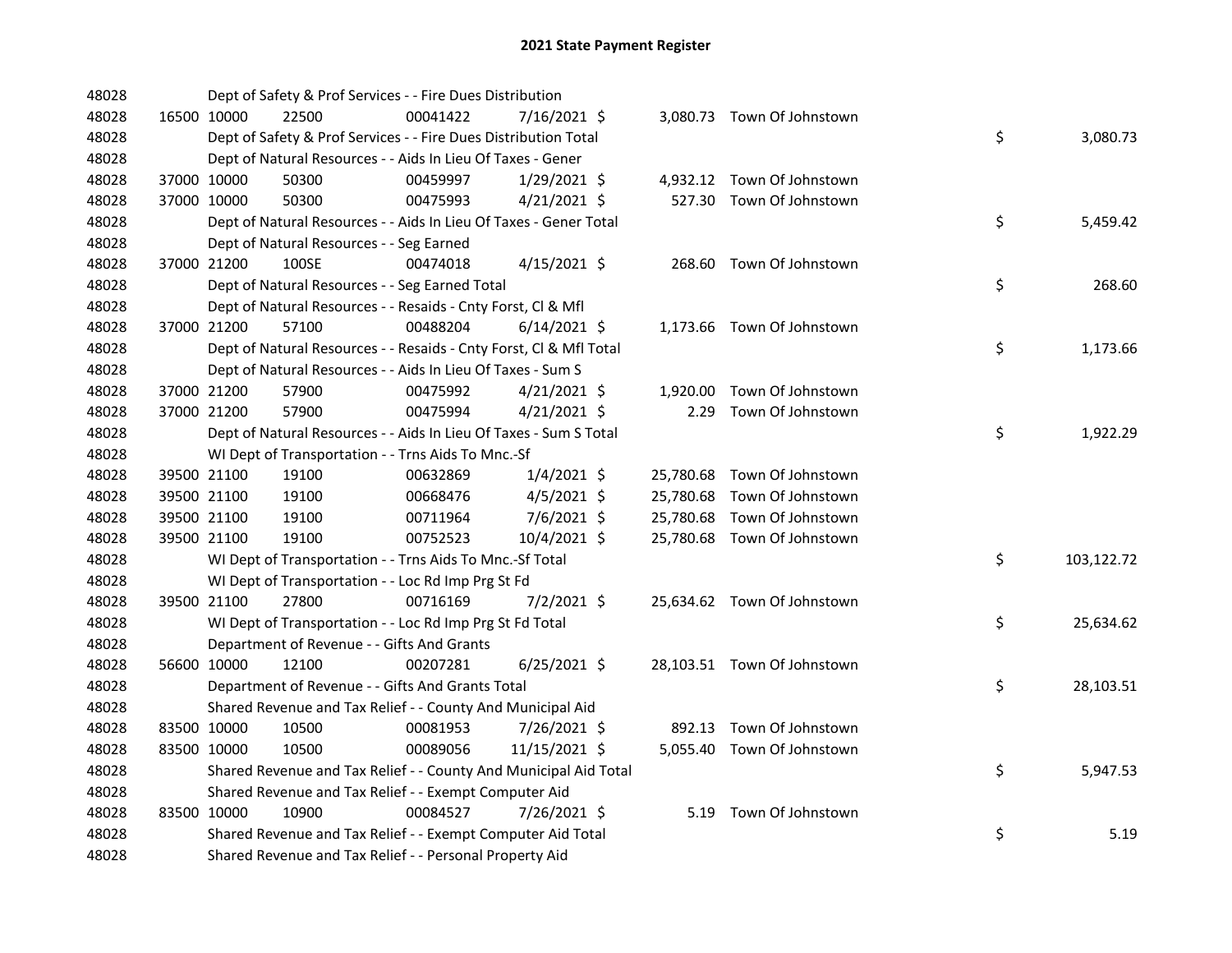| 48028       | 83500 10000 | 11100                                                         | 00077697 | 5/3/2021 \$ | 225.12 Town Of Johnstown |            |
|-------------|-------------|---------------------------------------------------------------|----------|-------------|--------------------------|------------|
| 48028       |             | Shared Revenue and Tax Relief - - Personal Property Aid Total |          |             |                          | 225.12     |
| 48028 Total |             |                                                               |          |             |                          | 174,943.39 |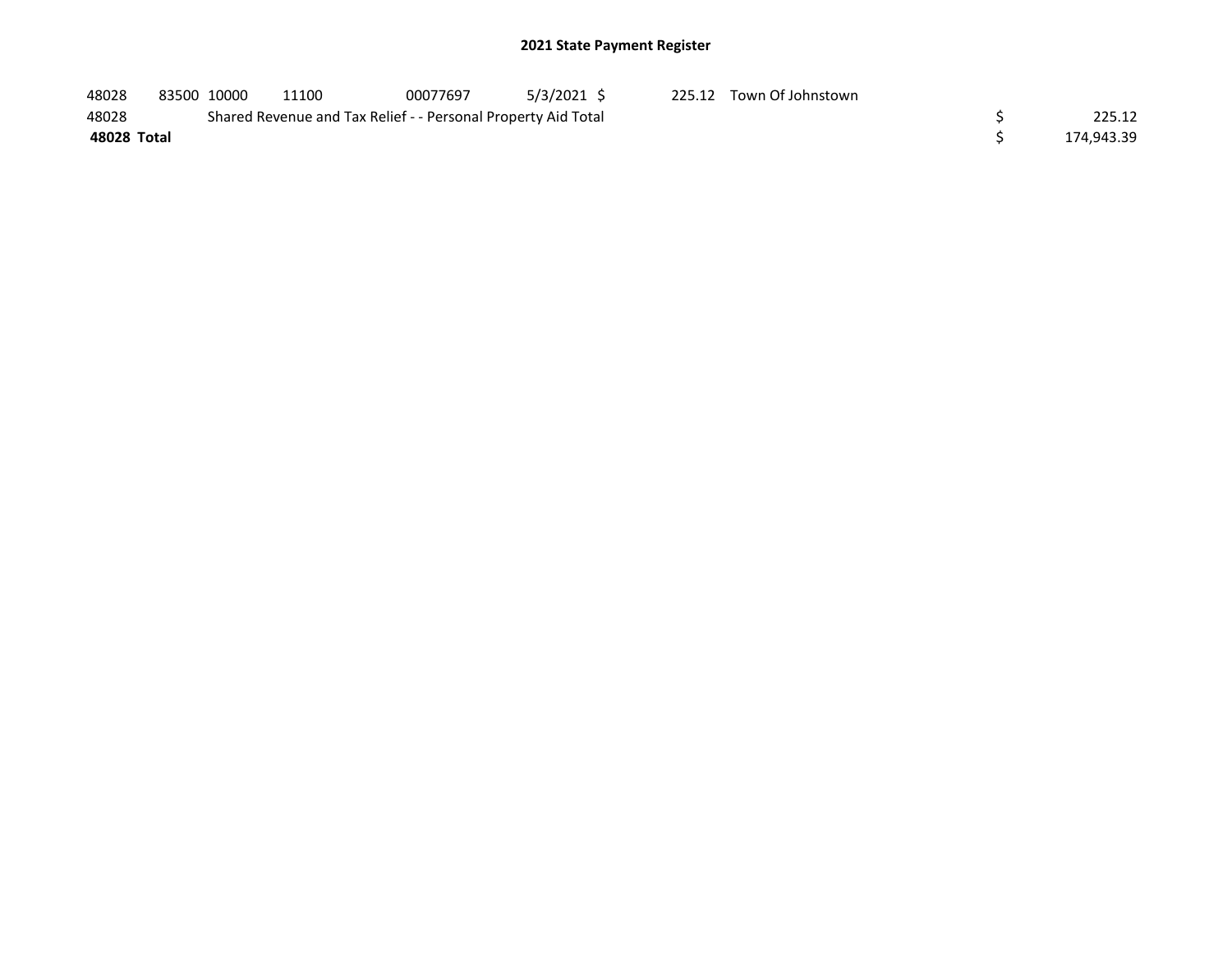| 48030 |             | Dept of Safety & Prof Services - - Fire Dues Distribution          |          |                |  |                            |    |            |
|-------|-------------|--------------------------------------------------------------------|----------|----------------|--|----------------------------|----|------------|
| 48030 | 16500 10000 | 22500                                                              | 00041505 | 7/16/2021 \$   |  | 3,394.34 Town Of Laketown  |    |            |
| 48030 |             | Dept of Safety & Prof Services - - Fire Dues Distribution Total    |          |                |  |                            | \$ | 3,394.34   |
| 48030 |             | Dept of Natural Resources - - Aids In Lieu Of Taxes - Gener        |          |                |  |                            |    |            |
| 48030 | 37000 10000 | 50300                                                              | 00459932 | $1/29/2021$ \$ |  | 70.81 Town Of Laketown     |    |            |
| 48030 | 37000 10000 | 50300                                                              | 00475236 | $4/21/2021$ \$ |  | 4.90 Town Of Laketown      |    |            |
| 48030 |             | Dept of Natural Resources - - Aids In Lieu Of Taxes - Gener Total  |          |                |  |                            | \$ | 75.71      |
| 48030 |             | Dept of Natural Resources - - Seg Earned                           |          |                |  |                            |    |            |
| 48030 | 37000 21200 | 100SE                                                              | 00456042 | $1/12/2021$ \$ |  | 2,614.07 Town Of Laketown  |    |            |
| 48030 |             | Dept of Natural Resources - - Seg Earned Total                     |          |                |  |                            | \$ | 2,614.07   |
| 48030 |             | Dept of Natural Resources - - Resaids - Cnty Forst, Cl & Mfl       |          |                |  |                            |    |            |
| 48030 | 37000 21200 | 57100                                                              | 00488205 | $6/14/2021$ \$ |  | 257.66 Town Of Laketown    |    |            |
| 48030 |             | Dept of Natural Resources - - Resaids - Cnty Forst, Cl & Mfl Total |          |                |  |                            | \$ | 257.66     |
| 48030 |             | Dept of Natural Resources - - Aids In Lieu Of Taxes - Sum S        |          |                |  |                            |    |            |
| 48030 | 37000 21200 | 57900                                                              | 00475234 | $4/21/2021$ \$ |  | 0.49 Town Of Laketown      |    |            |
| 48030 | 37000 21200 | 57900                                                              | 00475235 | $4/21/2021$ \$ |  | 18.04 Town Of Laketown     |    |            |
| 48030 |             | Dept of Natural Resources - - Aids In Lieu Of Taxes - Sum S Total  |          |                |  |                            | \$ | 18.53      |
| 48030 |             | WI Dept of Transportation - - Trns Aids To Mnc.-Sf                 |          |                |  |                            |    |            |
| 48030 | 39500 21100 | 19100                                                              | 00632870 | $1/4/2021$ \$  |  | 37,343.88 Town Of Laketown |    |            |
| 48030 | 39500 21100 | 19100                                                              | 00668477 | $4/5/2021$ \$  |  | 37,343.88 Town Of Laketown |    |            |
| 48030 | 39500 21100 | 19100                                                              | 00711965 | $7/6/2021$ \$  |  | 37,343.88 Town Of Laketown |    |            |
| 48030 | 39500 21100 | 19100                                                              | 00752524 | 10/4/2021 \$   |  | 37,343.88 Town Of Laketown |    |            |
| 48030 |             | WI Dept of Transportation - - Trns Aids To Mnc.-Sf Total           |          |                |  |                            | \$ | 149,375.52 |
| 48030 |             | Department of Revenue - - Gifts And Grants                         |          |                |  |                            |    |            |
| 48030 | 56600 10000 | 12100                                                              | 00207282 | $6/25/2021$ \$ |  | 49,665.23 Town Of Laketown |    |            |
| 48030 |             | Department of Revenue - - Gifts And Grants Total                   |          |                |  |                            | \$ | 49,665.23  |
| 48030 |             | Shared Revenue and Tax Relief - - County And Municipal Aid         |          |                |  |                            |    |            |
| 48030 | 83500 10000 | 10500                                                              | 00081954 | 7/26/2021 \$   |  | 6,927.14 Town Of Laketown  |    |            |
| 48030 | 83500 10000 | 10500                                                              | 00089057 | 11/15/2021 \$  |  | 39,253.82 Town Of Laketown |    |            |
| 48030 |             | Shared Revenue and Tax Relief - - County And Municipal Aid Total   |          |                |  |                            | \$ | 46,180.96  |
| 48030 |             | Shared Revenue and Tax Relief - - Exempt Computer Aid              |          |                |  |                            |    |            |
| 48030 | 83500 10000 | 10900                                                              | 00084528 | 7/26/2021 \$   |  | 58.20 Town Of Laketown     |    |            |
| 48030 |             | Shared Revenue and Tax Relief - - Exempt Computer Aid Total        |          |                |  |                            | \$ | 58.20      |
| 48030 |             | Shared Revenue and Tax Relief - - Utility Aid                      |          |                |  |                            |    |            |
| 48030 | 83500 10000 | 11000                                                              | 00081954 | 7/26/2021 \$   |  | 75.86 Town Of Laketown     |    |            |
| 48030 | 83500 10000 | 11000                                                              | 00089057 | 11/15/2021 \$  |  | 539.96 Town Of Laketown    |    |            |
| 48030 |             | Shared Revenue and Tax Relief - - Utility Aid Total                |          |                |  |                            | \$ | 615.82     |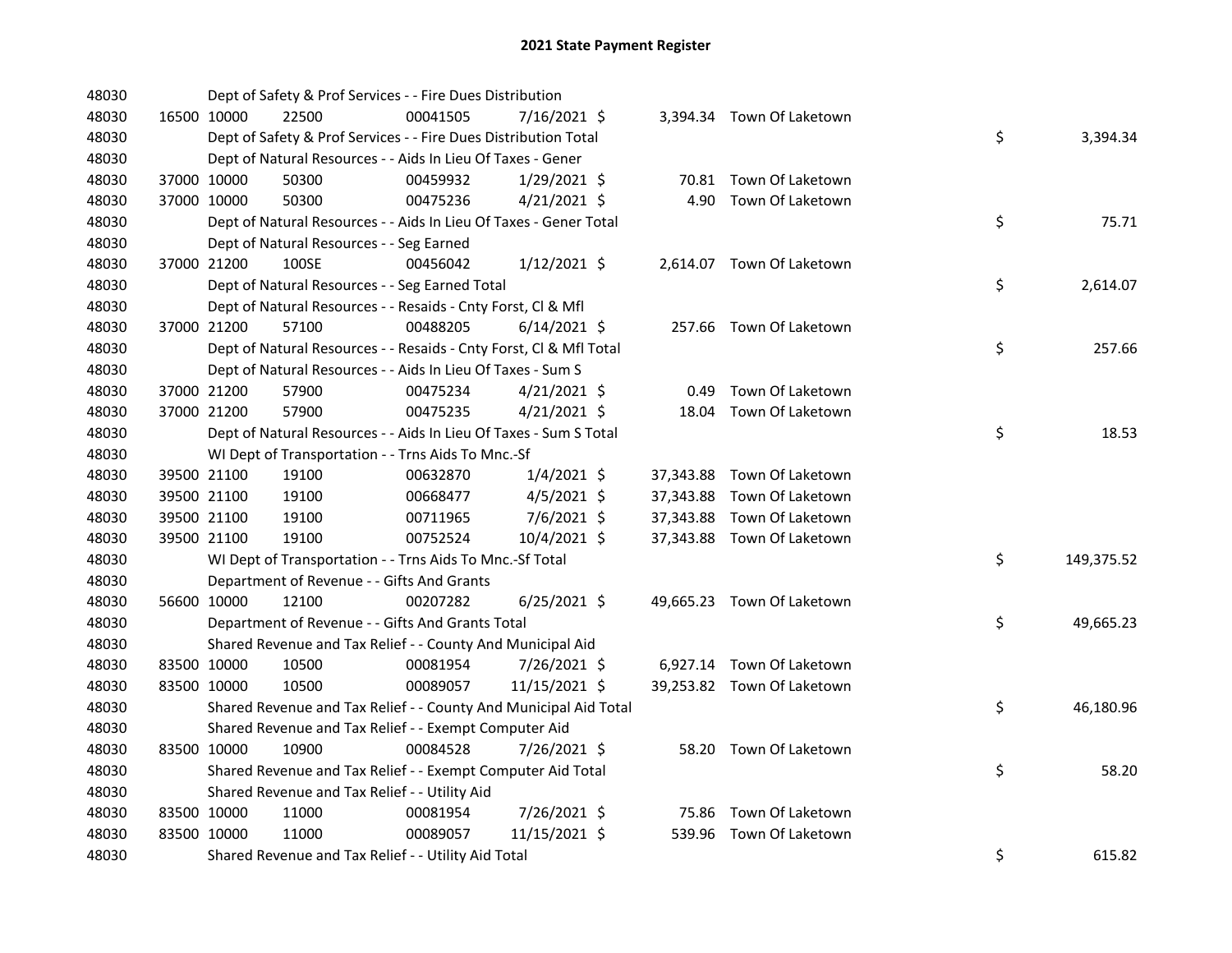| 48030       |             |       | Shared Revenue and Tax Relief - - Personal Property Aid       |             |            |                         |  |
|-------------|-------------|-------|---------------------------------------------------------------|-------------|------------|-------------------------|--|
| 48030       | 83500 10000 | 11100 | 00077698                                                      | 5/3/2021 \$ |            | 152.26 Town Of Laketown |  |
| 48030       |             |       | Shared Revenue and Tax Relief - - Personal Property Aid Total |             | 152.26     |                         |  |
| 48030 Total |             |       |                                                               |             | 252.408.30 |                         |  |
|             |             |       |                                                               |             |            |                         |  |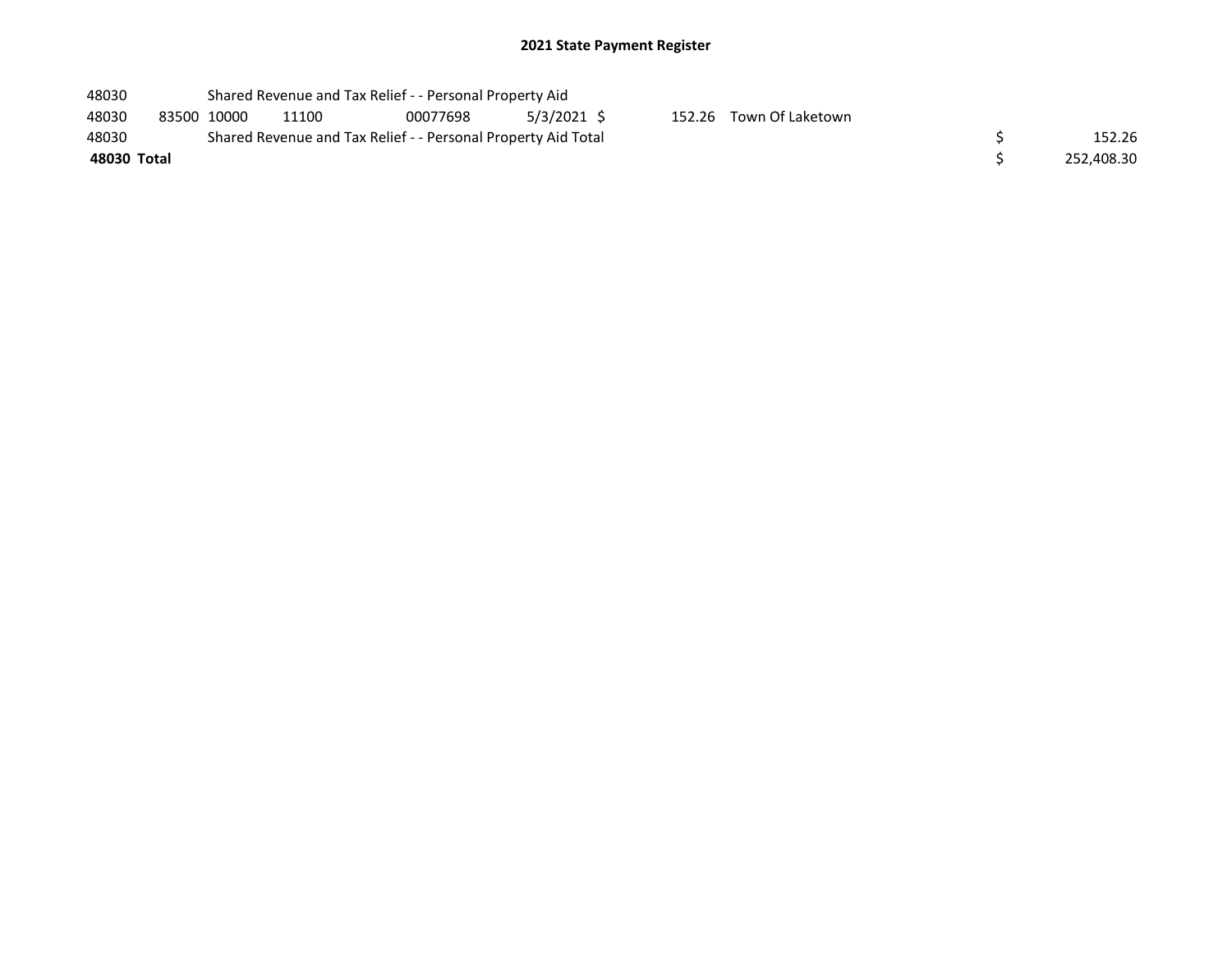| 48032       |             | Dept of Safety & Prof Services - - Fire Dues Distribution          |          |                |  |                            |    |            |
|-------------|-------------|--------------------------------------------------------------------|----------|----------------|--|----------------------------|----|------------|
| 48032       | 16500 10000 | 22500                                                              | 00041506 | 7/16/2021 \$   |  | 10,600.94 Town Of Lincoln  |    |            |
| 48032       |             | Dept of Safety & Prof Services - - Fire Dues Distribution Total    |          |                |  |                            | \$ | 10,600.94  |
| 48032       |             | Dept of Natural Resources - - Aids In Lieu Of Taxes - Gener        |          |                |  |                            |    |            |
| 48032       | 37000 10000 | 50300                                                              | 00459965 | $1/29/2021$ \$ |  | 2,578.80 Town Of Lincoln   |    |            |
| 48032       |             | Dept of Natural Resources - - Aids In Lieu Of Taxes - Gener Total  |          |                |  |                            | \$ | 2,578.80   |
| 48032       |             | Dept of Natural Resources - - Resaids - Cnty Forst, Cl & Mfl       |          |                |  |                            |    |            |
| 48032       | 37000 21200 | 57100                                                              | 00488206 | $6/14/2021$ \$ |  | 164.51 Town Of Lincoln     |    |            |
| 48032       |             | Dept of Natural Resources - - Resaids - Cnty Forst, Cl & Mfl Total |          |                |  |                            | \$ | 164.51     |
| 48032       |             | WI Dept of Transportation - - Trns Aids To Mnc.-Sf                 |          |                |  |                            |    |            |
| 48032       | 39500 21100 | 19100                                                              | 00632871 | $1/4/2021$ \$  |  | 41,226.75 Town Of Lincoln  |    |            |
| 48032       | 39500 21100 | 19100                                                              | 00668478 | $4/5/2021$ \$  |  | 41,226.75 Town Of Lincoln  |    |            |
| 48032       | 39500 21100 | 19100                                                              | 00711966 | $7/6/2021$ \$  |  | 41,226.75 Town Of Lincoln  |    |            |
| 48032       | 39500 21100 | 19100                                                              | 00752525 | 10/4/2021 \$   |  | 41,226.75 Town Of Lincoln  |    |            |
| 48032       |             | WI Dept of Transportation - - Trns Aids To Mnc.-Sf Total           |          |                |  |                            | \$ | 164,907.00 |
| 48032       |             | Department of Revenue - - Gifts And Grants                         |          |                |  |                            |    |            |
| 48032       | 56600 10000 | 12100                                                              | 00207283 | $6/25/2021$ \$ |  | 114,402.73 Town Of Lincoln |    |            |
| 48032       |             | Department of Revenue - - Gifts And Grants Total                   |          |                |  |                            | \$ | 114,402.73 |
| 48032       |             | Shared Revenue and Tax Relief - - County And Municipal Aid         |          |                |  |                            |    |            |
| 48032       | 83500 10000 | 10500                                                              | 00081955 | 7/26/2021 \$   |  | 3,582.59 Town Of Lincoln   |    |            |
| 48032       | 83500 10000 | 10500                                                              | 00089058 | 11/15/2021 \$  |  | 20,301.34 Town Of Lincoln  |    |            |
| 48032       |             | Shared Revenue and Tax Relief - - County And Municipal Aid Total   |          |                |  |                            | \$ | 23,883.93  |
| 48032       |             | Shared Revenue and Tax Relief - - Exempt Computer Aid              |          |                |  |                            |    |            |
| 48032       | 83500 10000 | 10900                                                              | 00084529 | 7/26/2021 \$   |  | 33.26 Town Of Lincoln      |    |            |
| 48032       |             | Shared Revenue and Tax Relief - - Exempt Computer Aid Total        |          |                |  |                            | \$ | 33.26      |
| 48032       |             | Shared Revenue and Tax Relief - - Utility Aid                      |          |                |  |                            |    |            |
| 48032       | 83500 10000 | 11000                                                              | 00081955 | 7/26/2021 \$   |  | 2,823.25 Town Of Lincoln   |    |            |
| 48032       | 83500 10000 | 11000                                                              | 00089058 | 11/15/2021 \$  |  | 16,602.00 Town Of Lincoln  |    |            |
| 48032       |             | Shared Revenue and Tax Relief - - Utility Aid Total                |          |                |  |                            | \$ | 19,425.25  |
| 48032       |             | Shared Revenue and Tax Relief - - Personal Property Aid            |          |                |  |                            |    |            |
| 48032       | 83500 10000 | 11100                                                              | 00077699 | $5/3/2021$ \$  |  | 1,792.24 Town Of Lincoln   |    |            |
| 48032       |             | Shared Revenue and Tax Relief - - Personal Property Aid Total      |          |                |  |                            | \$ | 1,792.24   |
| 48032 Total |             |                                                                    |          |                |  |                            | \$ | 337,788.66 |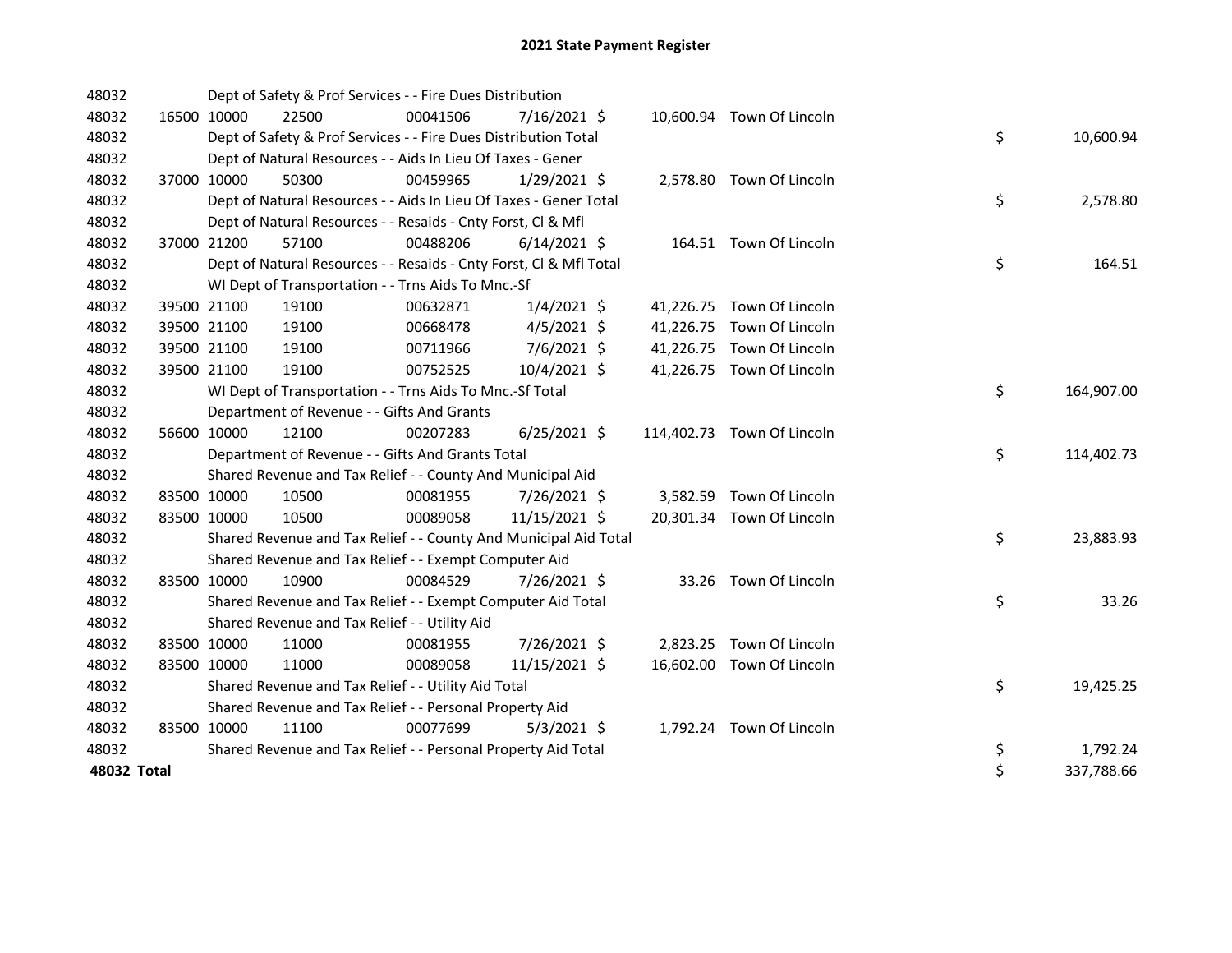| 48034 |             | Dept of Safety & Prof Services - - Fire Dues Distribution            |          |                |       |                           |    |            |
|-------|-------------|----------------------------------------------------------------------|----------|----------------|-------|---------------------------|----|------------|
| 48034 | 16500 10000 | 22500                                                                | 00041507 | 7/16/2021 \$   |       | 911.01 Town Of Lorain     |    |            |
| 48034 |             | Dept of Safety & Prof Services - - Fire Dues Distribution Total      |          |                |       |                           | \$ | 911.01     |
| 48034 |             | Dept of Natural Resources - - Aids In Lieu Of Taxes - Gener          |          |                |       |                           |    |            |
| 48034 | 37000 10000 | 50300                                                                | 00459980 | 1/29/2021 \$   |       | 5,679.30 Town Of Lorain   |    |            |
| 48034 | 37000 10000 | 50300                                                                | 00459981 | $1/29/2021$ \$ |       | 3,240.12 Town Of Lorain   |    |            |
| 48034 | 37000 10000 | 50300                                                                | 00475831 | $4/21/2021$ \$ | 97.39 | Town Of Lorain            |    |            |
| 48034 | 37000 10000 | 50300                                                                | 00475832 | $4/21/2021$ \$ |       | 122.00 Town Of Lorain     |    |            |
| 48034 |             | Dept of Natural Resources - - Aids In Lieu Of Taxes - Gener Total    |          |                |       |                           | \$ | 9,138.81   |
| 48034 |             | Dept of Natural Resources - - Resaids - Cnty Forst, Cl & Mfl         |          |                |       |                           |    |            |
| 48034 | 37000 21200 | 57100                                                                | 00488207 | $6/14/2021$ \$ |       | 1,649.91 Town Of Lorain   |    |            |
| 48034 |             | Dept of Natural Resources - - Resaids - Cnty Forst, Cl & Mfl Total   |          |                |       |                           | \$ | 1,649.91   |
| 48034 |             | Dept of Natural Resources - - Aids In Lieu Of Taxes - Sum S          |          |                |       |                           |    |            |
| 48034 | 37000 21200 | 57900                                                                | 00475833 | $4/21/2021$ \$ |       | 1,065.67 Town Of Lorain   |    |            |
| 48034 | 37000 21200 | 57900                                                                | 00475834 | $4/21/2021$ \$ |       | 448.48 Town Of Lorain     |    |            |
| 48034 |             | Dept of Natural Resources - - Aids In Lieu Of Taxes - Sum S Total    |          |                |       |                           | \$ | 1,514.15   |
| 48034 |             | WI Dept of Transportation - - Trns Aids To Mnc.-Sf                   |          |                |       |                           |    |            |
| 48034 | 39500 21100 | 19100                                                                | 00632872 | $1/4/2021$ \$  |       | 20,445.84 Town Of Lorain  |    |            |
| 48034 | 39500 21100 | 19100                                                                | 00668479 | $4/5/2021$ \$  |       | 20,445.84 Town Of Lorain  |    |            |
| 48034 | 39500 21100 | 19100                                                                | 00711967 | $7/6/2021$ \$  |       | 20,445.84 Town Of Lorain  |    |            |
| 48034 | 39500 21100 | 19100                                                                | 00752526 | 10/4/2021 \$   |       | 20,445.84 Town Of Lorain  |    |            |
| 48034 |             | WI Dept of Transportation - - Trns Aids To Mnc.-Sf Total             |          |                |       |                           | \$ | 81,783.36  |
| 48034 |             | Department of Administration - - Federal Aid, Local Assistance       |          |                |       |                           |    |            |
| 48034 | 50500 10000 | 74300                                                                | 00155241 | 11/29/2021 \$  |       | 138,248.76 Town Of Lorain |    |            |
| 48034 | 50500 10000 | 74300                                                                | 00156350 | 12/14/2021 \$  |       | 401,141.54 Town Of Lorain |    |            |
| 48034 |             | Department of Administration - - Federal Aid, Local Assistance Total |          |                |       |                           | \$ | 539,390.30 |
| 48034 |             | Department of Revenue - - Gifts And Grants                           |          |                |       |                           |    |            |
| 48034 | 56600 10000 | 12100                                                                | 00207284 | $6/25/2021$ \$ |       | 14,444.26 Town Of Lorain  |    |            |
| 48034 |             | Department of Revenue - - Gifts And Grants Total                     |          |                |       |                           | \$ | 14,444.26  |
| 48034 |             | Shared Revenue and Tax Relief - - County And Municipal Aid           |          |                |       |                           |    |            |
| 48034 | 83500 10000 | 10500                                                                | 00081956 | 7/26/2021 \$   |       | 3,002.39 Town Of Lorain   |    |            |
| 48034 | 83500 10000 | 10500                                                                | 00089059 | 11/15/2021 \$  |       | 17,013.51 Town Of Lorain  |    |            |
| 48034 |             | Shared Revenue and Tax Relief - - County And Municipal Aid Total     |          |                |       |                           | \$ | 20,015.90  |
| 48034 |             | Shared Revenue and Tax Relief - - Utility Aid                        |          |                |       |                           |    |            |
| 48034 | 83500 10000 | 11000                                                                | 00081956 | 7/26/2021 \$   |       | 30.52 Town Of Lorain      |    |            |
| 48034 | 83500 10000 | 11000                                                                | 00089059 | 11/15/2021 \$  |       | 182.67 Town Of Lorain     |    |            |
| 48034 |             | Shared Revenue and Tax Relief - - Utility Aid Total                  |          |                |       |                           | \$ | 213.19     |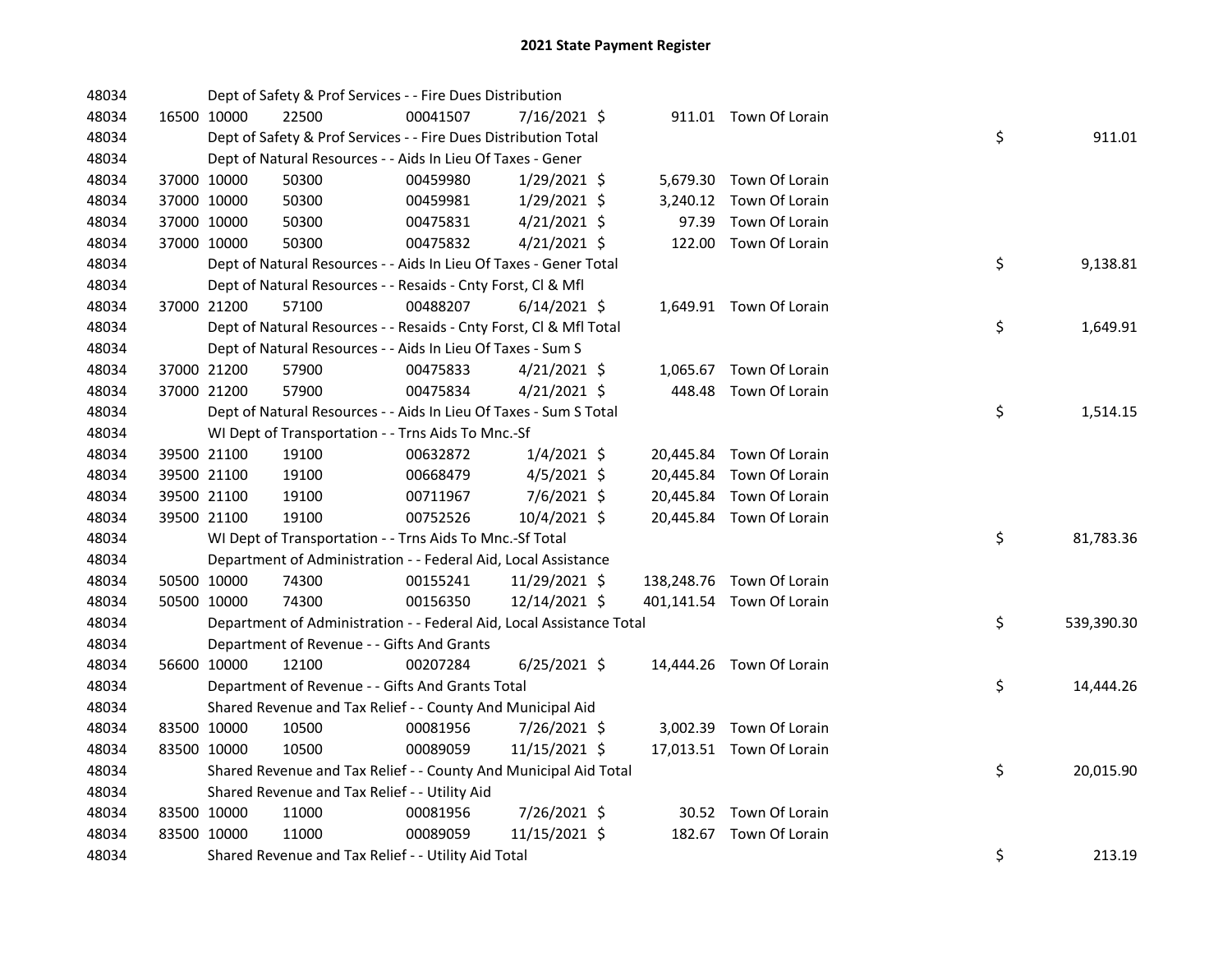| 48034       |             | Shared Revenue and Tax Relief - - Personal Property Aid       |          |             |  |                      |  |
|-------------|-------------|---------------------------------------------------------------|----------|-------------|--|----------------------|--|
| 48034       | 83500 10000 | 11100                                                         | 00077700 | 5/3/2021 \$ |  | 15.49 Town Of Lorain |  |
| 48034       |             | Shared Revenue and Tax Relief - - Personal Property Aid Total |          | 15.49       |  |                      |  |
| 48034 Total |             |                                                               |          | 669.076.38  |  |                      |  |
|             |             |                                                               |          |             |  |                      |  |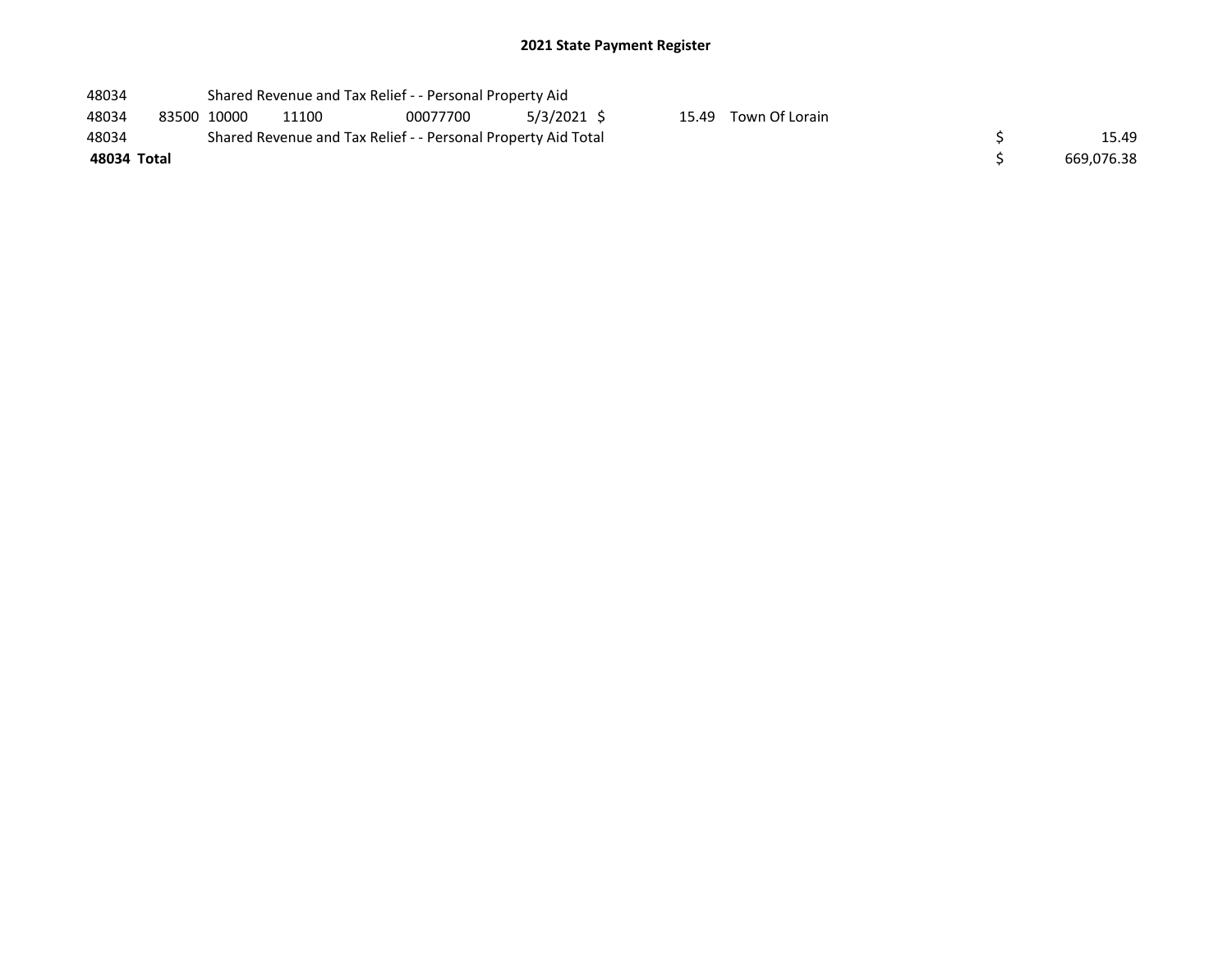| 48036 |             | Dept of Safety & Prof Services - - Fire Dues Distribution          |          |                |  |                        |    |            |
|-------|-------------|--------------------------------------------------------------------|----------|----------------|--|------------------------|----|------------|
| 48036 | 16500 10000 | 22500                                                              | 00041508 | 7/16/2021 \$   |  | 3,167.00 Town Of Luck  |    |            |
| 48036 |             | Dept of Safety & Prof Services - - Fire Dues Distribution Total    |          |                |  |                        | \$ | 3,167.00   |
| 48036 |             | Dept of Natural Resources - - Aids In Lieu Of Taxes - Gener        |          |                |  |                        |    |            |
| 48036 | 37000 10000 | 50300                                                              | 00460021 | 1/29/2021 \$   |  | 60,135.76 Town Of Luck |    |            |
| 48036 | 37000 10000 | 50300                                                              | 00460022 | 1/29/2021 \$   |  | 21,158.84 Town Of Luck |    |            |
| 48036 | 37000 10000 | 50300                                                              | 00476319 | $4/21/2021$ \$ |  | 24.30 Town Of Luck     |    |            |
| 48036 |             | Dept of Natural Resources - - Aids In Lieu Of Taxes - Gener Total  |          |                |  |                        | \$ | 81,318.90  |
| 48036 |             | Dept of Natural Resources - - Seg Earned                           |          |                |  |                        |    |            |
| 48036 | 37000 21200 | 100SE                                                              | 00456043 | $1/12/2021$ \$ |  | 2,710.50 Town Of Luck  |    |            |
| 48036 |             | Dept of Natural Resources - - Seg Earned Total                     |          |                |  |                        | \$ | 2,710.50   |
| 48036 |             | Dept of Natural Resources - - Resaids - Cnty Forst, Cl & Mfl       |          |                |  |                        |    |            |
| 48036 | 37000 21200 | 57100                                                              | 00488208 | 6/14/2021 \$   |  | 519.14 Town Of Luck    |    |            |
| 48036 |             | Dept of Natural Resources - - Resaids - Cnty Forst, Cl & Mfl Total |          |                |  |                        | \$ | 519.14     |
| 48036 |             | Dept of Natural Resources - - Aids In Lieu Of Taxes - Sum S        |          |                |  |                        |    |            |
| 48036 | 37000 21200 | 57900                                                              | 00476318 | $4/21/2021$ \$ |  | 15.00 Town Of Luck     |    |            |
| 48036 |             | Dept of Natural Resources - - Aids In Lieu Of Taxes - Sum S Total  |          |                |  |                        | \$ | 15.00      |
| 48036 |             | WI Dept of Transportation - - Trns Aids To Mnc.-Sf                 |          |                |  |                        |    |            |
| 48036 | 39500 21100 | 19100                                                              | 00632873 | $1/4/2021$ \$  |  | 31,772.52 Town Of Luck |    |            |
| 48036 | 39500 21100 | 19100                                                              | 00668480 | 4/5/2021 \$    |  | 31,772.52 Town Of Luck |    |            |
| 48036 | 39500 21100 | 19100                                                              | 00711968 | 7/6/2021 \$    |  | 31,772.52 Town Of Luck |    |            |
| 48036 | 39500 21100 | 19100                                                              | 00752527 | 10/4/2021 \$   |  | 31,772.52 Town Of Luck |    |            |
| 48036 |             | WI Dept of Transportation - - Trns Aids To Mnc.-Sf Total           |          |                |  |                        | \$ | 127,090.08 |
| 48036 |             | WI Dept of Transportation - - Loc Rd Imp Prg St Fd                 |          |                |  |                        |    |            |
| 48036 | 39500 21100 | 27800                                                              | 00717899 | $7/7/2021$ \$  |  | 21,282.14 Town Of Luck |    |            |
| 48036 |             | WI Dept of Transportation - - Loc Rd Imp Prg St Fd Total           |          |                |  |                        | \$ | 21,282.14  |
| 48036 |             | Department of Revenue - - Gifts And Grants                         |          |                |  |                        |    |            |
| 48036 | 56600 10000 | 12100                                                              | 00207285 | $6/25/2021$ \$ |  | 48,880.22 Town Of Luck |    |            |
| 48036 |             | Department of Revenue - - Gifts And Grants Total                   |          |                |  |                        | \$ | 48,880.22  |
| 48036 |             | Shared Revenue and Tax Relief - - County And Municipal Aid         |          |                |  |                        |    |            |
| 48036 | 83500 10000 | 10500                                                              | 00081957 | 7/26/2021 \$   |  | 8,593.52 Town Of Luck  |    |            |
| 48036 | 83500 10000 | 10500                                                              | 00089060 | 11/15/2021 \$  |  | 48,696.58 Town Of Luck |    |            |
| 48036 |             | Shared Revenue and Tax Relief - - County And Municipal Aid Total   |          |                |  |                        | \$ | 57,290.10  |
| 48036 |             | Shared Revenue and Tax Relief - - Exempt Computer Aid              |          |                |  |                        |    |            |
| 48036 | 83500 10000 | 10900                                                              | 00084530 | 7/26/2021 \$   |  | 36.37 Town Of Luck     |    |            |
| 48036 |             | Shared Revenue and Tax Relief - - Exempt Computer Aid Total        |          |                |  |                        | \$ | 36.37      |
| 48036 |             | Shared Revenue and Tax Relief - - Utility Aid                      |          |                |  |                        |    |            |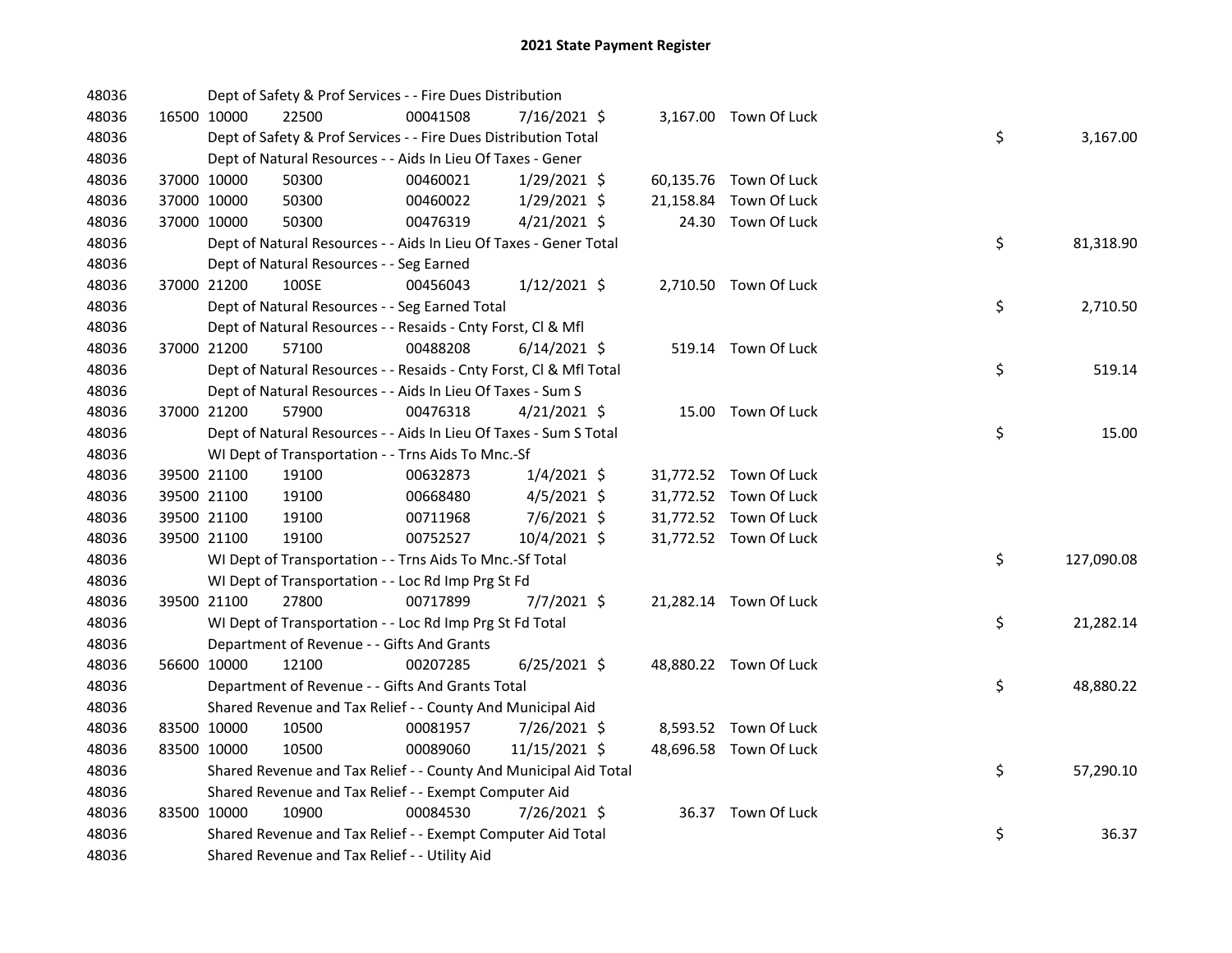| 48036       | 83500 10000 | 11000                                                               | 00081957 | 7/26/2021 \$  | 271.00   | Town Of Luck |  |            |
|-------------|-------------|---------------------------------------------------------------------|----------|---------------|----------|--------------|--|------------|
| 48036       | 83500 10000 | 11000                                                               | 00089060 | 11/15/2021 \$ | 1,722.33 | Town Of Luck |  |            |
| 48036       |             | Shared Revenue and Tax Relief - - Utility Aid Total                 |          |               |          |              |  | 1,993.33   |
| 48036       |             | Shared Revenue and Tax Relief - - Personal Property Aid             |          |               |          |              |  |            |
| 48036       | 83500 10000 | 11100                                                               | 00077701 | $5/3/2021$ \$ | 347.73   | Town Of Luck |  |            |
| 48036       |             | Shared Revenue and Tax Relief - - Personal Property Aid Total       |          |               |          |              |  | 347.73     |
| 48036       |             | Shared Revenue and Tax Relief - - Payments For Municipal Svcs       |          |               |          |              |  |            |
| 48036       | 83500 10000 | 50100                                                               | 00073730 | $2/1/2021$ \$ | 116.96   | Town Of Luck |  |            |
| 48036       |             | Shared Revenue and Tax Relief - - Payments For Municipal Svcs Total |          |               |          |              |  | 116.96     |
| 48036 Total |             |                                                                     |          |               |          |              |  | 344,767.47 |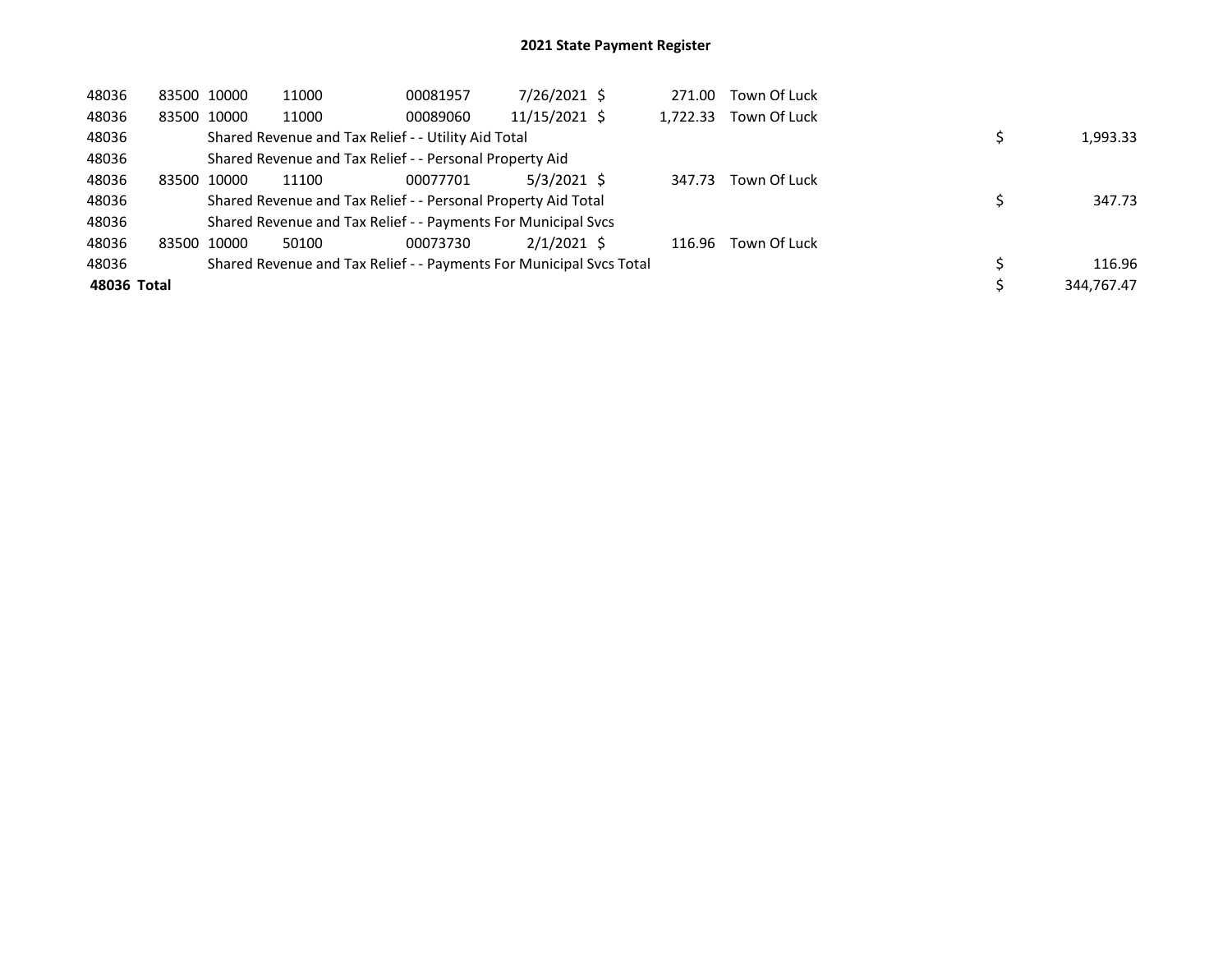| 48038       |             | Dept of Safety & Prof Services - - Fire Dues Distribution          |          |                |           |                            |                  |
|-------------|-------------|--------------------------------------------------------------------|----------|----------------|-----------|----------------------------|------------------|
| 48038       | 16500 10000 | 22500                                                              | 00041510 | 7/16/2021 \$   |           | 1,617.39 Town Of Mckinley  |                  |
| 48038       |             | Dept of Safety & Prof Services - - Fire Dues Distribution Total    |          |                |           |                            | \$<br>1,617.39   |
| 48038       |             | Dept of Natural Resources - - Aids In Lieu Of Taxes - Gener        |          |                |           |                            |                  |
| 48038       | 37000 10000 | 50300                                                              | 00475424 | $4/21/2021$ \$ |           | 1.00 Town Of Mckinley      |                  |
| 48038       |             | Dept of Natural Resources - - Aids In Lieu Of Taxes - Gener Total  |          |                |           |                            | \$<br>1.00       |
| 48038       |             | Dept of Natural Resources - - Resaids - Cnty Forst, Cl & Mfl       |          |                |           |                            |                  |
| 48038       | 37000 21200 | 57100                                                              | 00488209 | $6/14/2021$ \$ |           | 1,925.43 Town Of Mckinley  |                  |
| 48038       |             | Dept of Natural Resources - - Resaids - Cnty Forst, Cl & Mfl Total |          |                |           |                            | \$<br>1,925.43   |
| 48038       |             | WI Dept of Transportation - - Disastr Damag Aid Sf                 |          |                |           |                            |                  |
| 48038       | 39500 21100 | 17400                                                              | 00744298 | $9/8/2021$ \$  |           | 6,598.71 Town Of Mckinley  |                  |
| 48038       |             | WI Dept of Transportation - - Disastr Damag Aid Sf Total           |          |                |           |                            | \$<br>6,598.71   |
| 48038       |             | WI Dept of Transportation - - Trns Aids To Mnc.-Sf                 |          |                |           |                            |                  |
| 48038       | 39500 21100 | 19100                                                              | 00632874 | $1/4/2021$ \$  | 24,630.93 | Town Of Mckinley           |                  |
| 48038       | 39500 21100 | 19100                                                              | 00668481 | $4/5/2021$ \$  | 24,630.93 | Town Of Mckinley           |                  |
| 48038       | 39500 21100 | 19100                                                              | 00711969 | 7/6/2021 \$    | 24,630.93 | Town Of Mckinley           |                  |
| 48038       | 39500 21100 | 19100                                                              | 00752528 | 10/4/2021 \$   | 24,630.93 | Town Of Mckinley           |                  |
| 48038       |             | WI Dept of Transportation - - Trns Aids To Mnc.-Sf Total           |          |                |           |                            | \$<br>98,523.72  |
| 48038       |             | Department of Revenue - - Gifts And Grants                         |          |                |           |                            |                  |
| 48038       | 56600 10000 | 12100                                                              | 00207286 | $6/25/2021$ \$ | 18,317.00 | Town Of Mckinley           |                  |
| 48038       |             | Department of Revenue - - Gifts And Grants Total                   |          |                |           |                            | \$<br>18,317.00  |
| 48038       |             | Shared Revenue and Tax Relief - - County And Municipal Aid         |          |                |           |                            |                  |
| 48038       | 83500 10000 | 10500                                                              | 00081958 | 7/26/2021 \$   |           | 1,695.57 Town Of Mckinley  |                  |
| 48038       | 83500 10000 | 10500                                                              | 00089061 | 11/15/2021 \$  |           | 15,087.91 Town Of Mckinley |                  |
| 48038       |             | Shared Revenue and Tax Relief - - County And Municipal Aid Total   |          |                |           |                            | \$<br>16,783.48  |
| 48038       |             | Shared Revenue and Tax Relief - - Personal Property Aid            |          |                |           |                            |                  |
| 48038       | 83500 10000 | 11100                                                              | 00077702 | $5/3/2021$ \$  | 4.66      | Town Of Mckinley           |                  |
| 48038       |             | Shared Revenue and Tax Relief - - Personal Property Aid Total      |          |                |           |                            | \$<br>4.66       |
| 48038 Total |             |                                                                    |          |                |           |                            | \$<br>143,771.39 |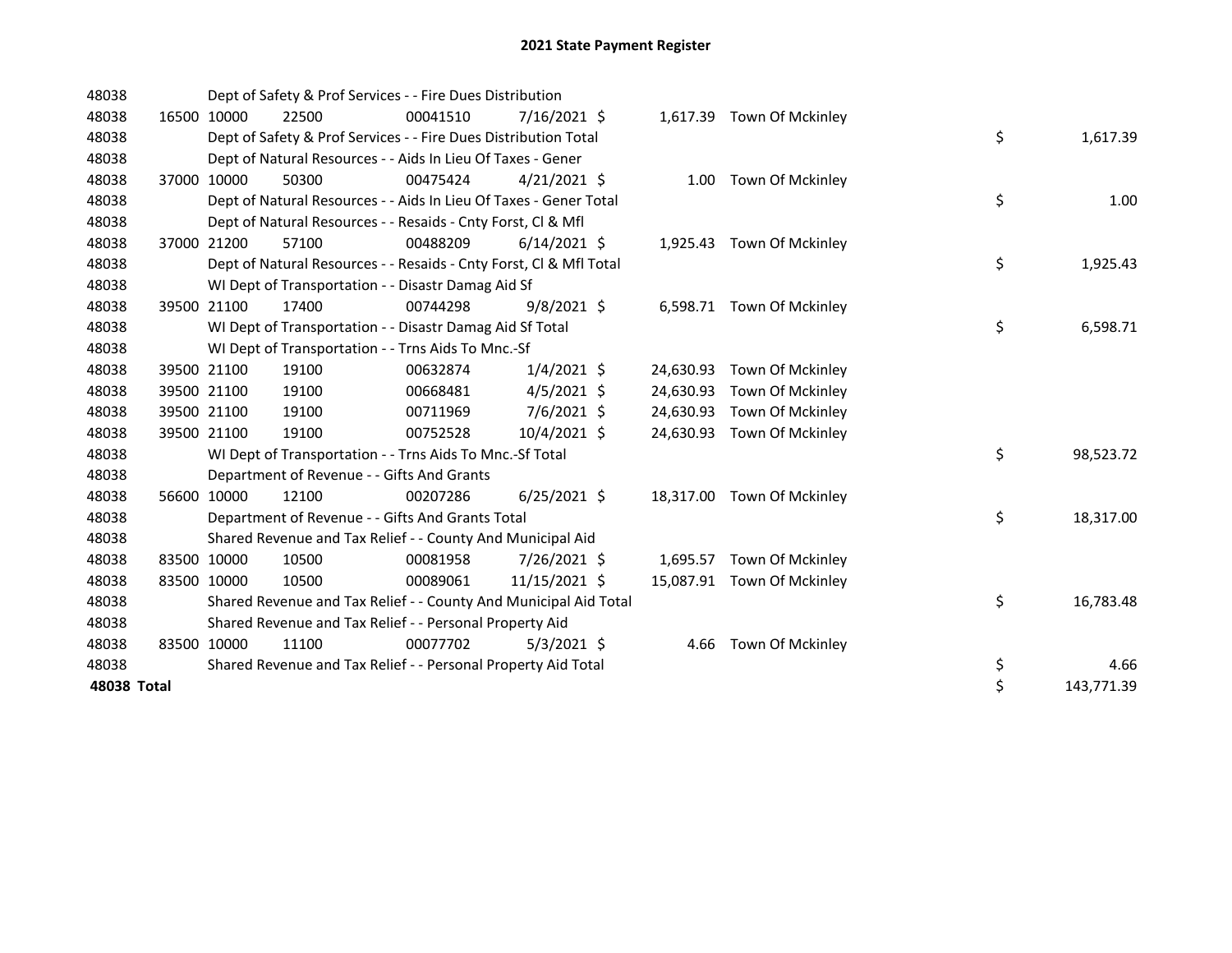| 48040 |             | Dept of Safety & Prof Services - - Fire Dues Distribution              |          |                |  |                             |    |            |
|-------|-------------|------------------------------------------------------------------------|----------|----------------|--|-----------------------------|----|------------|
| 48040 | 16500 10000 | 22500                                                                  | 00041511 | 7/16/2021 \$   |  | 10,445.18 Town Of Milltown  |    |            |
| 48040 |             | Dept of Safety & Prof Services - - Fire Dues Distribution Total        |          |                |  |                             | \$ | 10,445.18  |
| 48040 |             | Dept of Natural Resources - - Aids In Lieu Of Taxes - Gener            |          |                |  |                             |    |            |
| 48040 | 37000 10000 | 50300                                                                  | 00475168 | $4/21/2021$ \$ |  | 43.43 Town Of Milltown      |    |            |
| 48040 |             | Dept of Natural Resources - - Aids In Lieu Of Taxes - Gener Total      |          |                |  |                             | \$ | 43.43      |
| 48040 |             | Dept of Natural Resources - - Resaids - Cnty Forst, Cl & Mfl           |          |                |  |                             |    |            |
| 48040 | 37000 21200 | 57100                                                                  | 00488210 | $6/14/2021$ \$ |  | 411.11 Town Of Milltown     |    |            |
| 48040 |             | Dept of Natural Resources - - Resaids - Cnty Forst, Cl & Mfl Total     |          |                |  |                             | \$ | 411.11     |
| 48040 |             | WI Dept of Transportation - - Trns Aids To Mnc.-Sf                     |          |                |  |                             |    |            |
| 48040 | 39500 21100 | 19100                                                                  | 00632875 | $1/4/2021$ \$  |  | 41,568.39 Town Of Milltown  |    |            |
| 48040 | 39500 21100 | 19100                                                                  | 00668482 | $4/5/2021$ \$  |  | 41,568.39 Town Of Milltown  |    |            |
| 48040 | 39500 21100 | 19100                                                                  | 00711970 | $7/6/2021$ \$  |  | 41,568.39 Town Of Milltown  |    |            |
| 48040 | 39500 21100 | 19100                                                                  | 00752529 | 10/4/2021 \$   |  | 41,568.39 Town Of Milltown  |    |            |
| 48040 |             | WI Dept of Transportation - - Trns Aids To Mnc.-Sf Total               |          |                |  |                             | \$ | 166,273.56 |
| 48040 |             | WI Dept of Transportation - - Loc Trns Facl Implfd                     |          |                |  |                             |    |            |
| 48040 | 39500 21100 | 27600                                                                  | 00637446 | $1/8/2021$ \$  |  | 343,605.00 Town Of Milltown |    |            |
| 48040 |             | WI Dept of Transportation - - Loc Trns Facl Implfd Total               |          |                |  |                             | \$ | 343,605.00 |
| 48040 |             | Department of Military Affairs - - Federal Aid, Local Assistance       |          |                |  |                             |    |            |
| 48040 | 46500 10000 | 34200                                                                  | 00100746 | 10/1/2021 \$   |  | 1,836.24 Town Of Milltown   |    |            |
| 48040 |             | Department of Military Affairs - - Federal Aid, Local Assistance Total |          |                |  |                             | \$ | 1,836.24   |
| 48040 |             | Department of Revenue - - Gifts And Grants                             |          |                |  |                             |    |            |
| 48040 | 56600 10000 | 12100                                                                  | 00207287 | $6/25/2021$ \$ |  | 64,475.83 Town Of Milltown  |    |            |
| 48040 |             | Department of Revenue - - Gifts And Grants Total                       |          |                |  |                             | \$ | 64,475.83  |
| 48040 |             | Shared Revenue and Tax Relief - - County And Municipal Aid             |          |                |  |                             |    |            |
| 48040 | 83500 10000 | 10500                                                                  | 00081959 | 7/26/2021 \$   |  | 1,916.78 Town Of Milltown   |    |            |
| 48040 | 83500 10000 | 10500                                                                  | 00089062 | 11/15/2021 \$  |  | 10,861.73 Town Of Milltown  |    |            |
| 48040 |             | Shared Revenue and Tax Relief - - County And Municipal Aid Total       |          |                |  |                             | \$ | 12,778.51  |
| 48040 |             | Shared Revenue and Tax Relief - - Exempt Computer Aid                  |          |                |  |                             |    |            |
| 48040 | 83500 10000 | 10900                                                                  | 00084531 | 7/26/2021 \$   |  | 2.08 Town Of Milltown       |    |            |
| 48040 |             | Shared Revenue and Tax Relief - - Exempt Computer Aid Total            |          |                |  |                             | \$ | 2.08       |
| 48040 |             | Shared Revenue and Tax Relief - - Utility Aid                          |          |                |  |                             |    |            |
| 48040 | 83500 10000 | 11000                                                                  | 00081959 | 7/26/2021 \$   |  | 9.71 Town Of Milltown       |    |            |
| 48040 | 83500 10000 | 11000                                                                  | 00089062 | 11/15/2021 \$  |  | 54.93 Town Of Milltown      |    |            |
| 48040 |             | Shared Revenue and Tax Relief - - Utility Aid Total                    |          |                |  |                             | \$ | 64.64      |
| 48040 |             | Shared Revenue and Tax Relief - - Personal Property Aid                |          |                |  |                             |    |            |
| 48040 | 83500 10000 | 11100                                                                  | 00077703 | $5/3/2021$ \$  |  | 18.23 Town Of Milltown      |    |            |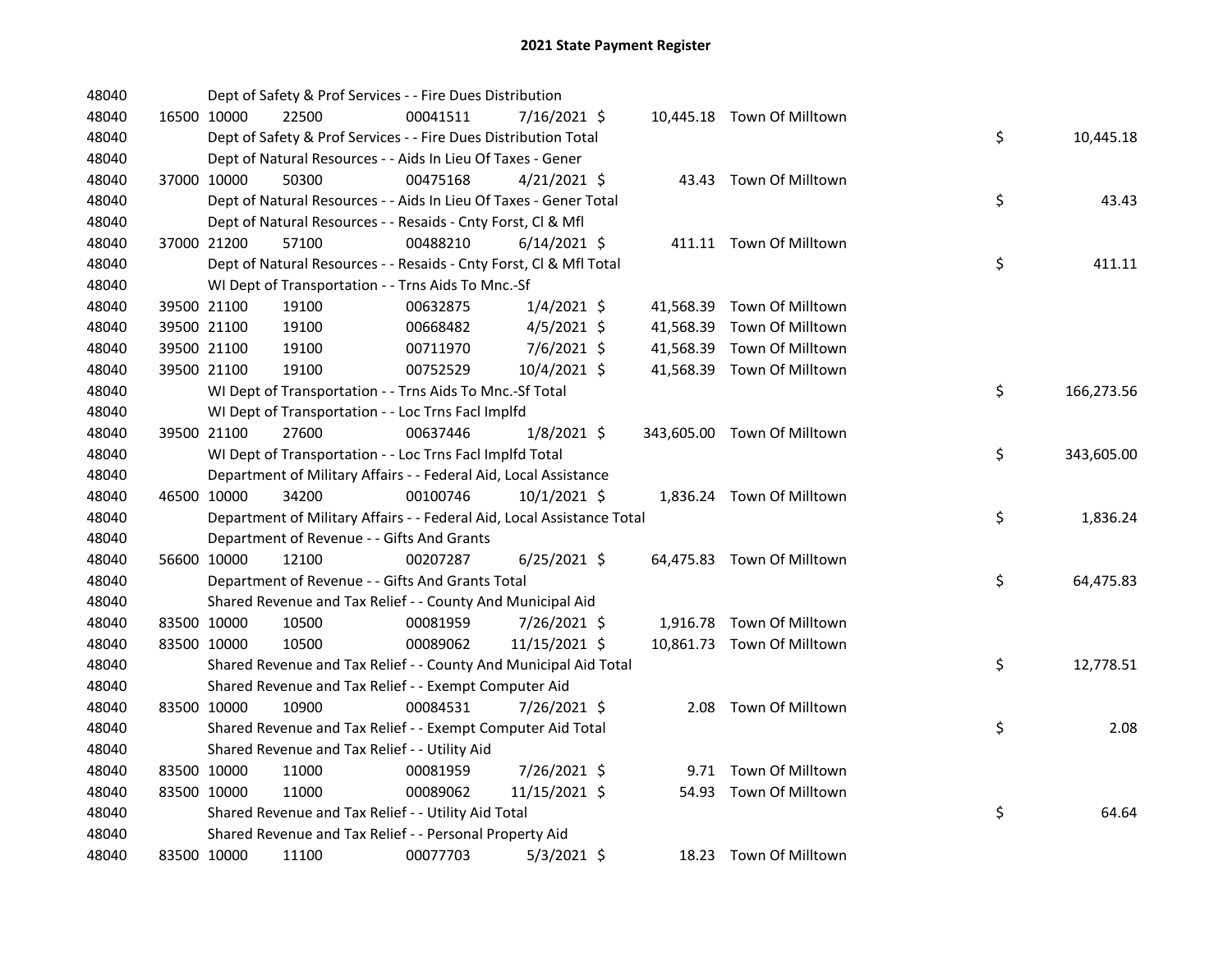| 48040       | Shared Revenue and Tax Relief - - Personal Property Aid Total | 18.23      |
|-------------|---------------------------------------------------------------|------------|
| 48040 Total |                                                               | 599,953.81 |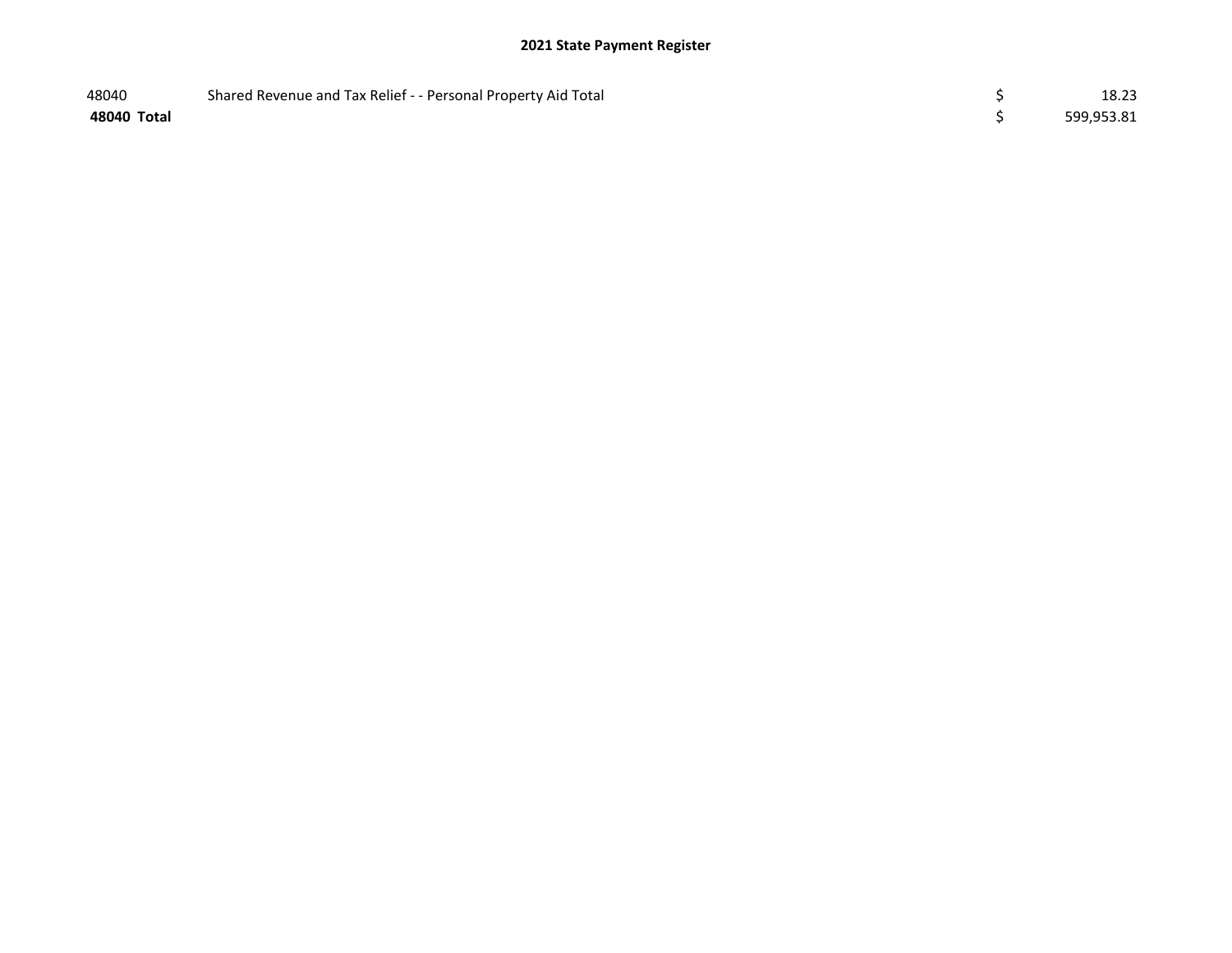| 48042 |             |             | Dept of Safety & Prof Services - - Fire Dues Distribution          |          |                |        |                            |    |            |
|-------|-------------|-------------|--------------------------------------------------------------------|----------|----------------|--------|----------------------------|----|------------|
| 48042 |             | 16500 10000 | 22500                                                              | 00041513 | 7/16/2021 \$   |        | 13,635.79 Town Of Osceola  |    |            |
| 48042 |             |             | Dept of Safety & Prof Services - - Fire Dues Distribution Total    |          |                |        |                            | \$ | 13,635.79  |
| 48042 |             |             | Dept of Natural Resources - - Aids In Lieu Of Taxes - Gener        |          |                |        |                            |    |            |
| 48042 |             | 37000 10000 | 50300                                                              | 00460034 | $1/29/2021$ \$ |        | 3,290.87 Town Of Osceola   |    |            |
| 48042 |             | 37000 10000 | 50300                                                              | 00476383 | $4/21/2021$ \$ | 147.16 | Town Of Osceola            |    |            |
| 48042 |             | 37000 10000 | 50300                                                              | 00476384 | $4/21/2021$ \$ |        | 375.27 Town Of Osceola     |    |            |
| 48042 |             |             | Dept of Natural Resources - - Aids In Lieu Of Taxes - Gener Total  |          |                |        |                            | \$ | 3,813.30   |
| 48042 |             |             | Dept of Natural Resources - - Seg Earned                           |          |                |        |                            |    |            |
| 48042 |             | 37000 21200 | 100SE                                                              | 00456044 | $1/12/2021$ \$ |        | 36,677.98 Town Of Osceola  |    |            |
| 48042 |             |             | Dept of Natural Resources - - Seg Earned Total                     |          |                |        |                            | \$ | 36,677.98  |
| 48042 |             |             | Dept of Natural Resources - - Resaids - Cnty Forst, Cl & Mfl       |          |                |        |                            |    |            |
| 48042 |             | 37000 21200 | 57100                                                              | 00488211 | $6/14/2021$ \$ |        | 264.62 Town Of Osceola     |    |            |
| 48042 |             |             | Dept of Natural Resources - - Resaids - Cnty Forst, Cl & Mfl Total |          |                |        |                            | \$ | 264.62     |
| 48042 |             |             | Dept of Natural Resources - - Aids In Lieu Of Taxes - Sum S        |          |                |        |                            |    |            |
| 48042 |             | 37000 21200 | 57900                                                              | 00476385 | $4/21/2021$ \$ |        | 20.71 Town Of Osceola      |    |            |
| 48042 |             | 37000 21200 | 57900                                                              | 00476386 | $4/21/2021$ \$ |        | 316.32 Town Of Osceola     |    |            |
| 48042 |             |             | Dept of Natural Resources - - Aids In Lieu Of Taxes - Sum S Total  |          |                |        |                            | \$ | 337.03     |
| 48042 |             |             | WI Dept of Transportation - - Trns Aids To Mnc.-Sf                 |          |                |        |                            |    |            |
| 48042 |             | 39500 21100 | 19100                                                              | 00632876 | $1/4/2021$ \$  |        | 41,476.41 Town Of Osceola  |    |            |
| 48042 |             | 39500 21100 | 19100                                                              | 00668483 | $4/5/2021$ \$  |        | 41,476.41 Town Of Osceola  |    |            |
| 48042 | 39500 21100 |             | 19100                                                              | 00711971 | $7/6/2021$ \$  |        | 41,476.41 Town Of Osceola  |    |            |
| 48042 | 39500 21100 |             | 19100                                                              | 00752530 | 10/4/2021 \$   |        | 41,476.41 Town Of Osceola  |    |            |
| 48042 |             |             | WI Dept of Transportation - - Trns Aids To Mnc.-Sf Total           |          |                |        |                            | \$ | 165,905.64 |
| 48042 |             |             | WI Dept of Transportation - - Loc Rd Imp Prg St Fd                 |          |                |        |                            |    |            |
| 48042 |             | 39500 21100 | 27800                                                              | 00785414 | 12/20/2021 \$  |        | 21,282.14 Town Of Osceola  |    |            |
| 48042 |             |             | WI Dept of Transportation - - Loc Rd Imp Prg St Fd Total           |          |                |        |                            | \$ | 21,282.14  |
| 48042 |             |             | Department of Health Services - - State/Federal Aids               |          |                |        |                            |    |            |
| 48042 |             | 43500 10000 | 00000                                                              | 92202    | $9/1/2021$ \$  |        | 12,458.00 Town Of Osceola  |    |            |
| 48042 |             |             | Department of Health Services - - State/Federal Aids Total         |          |                |        |                            | \$ | 12,458.00  |
| 48042 |             |             | Department of Revenue - - Gifts And Grants                         |          |                |        |                            |    |            |
| 48042 |             | 56600 10000 | 12100                                                              | 00207288 | $6/25/2021$ \$ |        | 151,141.39 Town Of Osceola |    |            |
| 48042 |             |             | Department of Revenue - - Gifts And Grants Total                   |          |                |        |                            | \$ | 151,141.39 |
| 48042 |             |             | Shared Revenue and Tax Relief - - County And Municipal Aid         |          |                |        |                            |    |            |
| 48042 | 83500 10000 |             | 10500                                                              | 00081960 | 7/26/2021 \$   |        | 3,639.84 Town Of Osceola   |    |            |
| 48042 |             | 83500 10000 | 10500                                                              | 00089063 | 11/15/2021 \$  |        | 20,625.73 Town Of Osceola  |    |            |
| 48042 |             |             | Shared Revenue and Tax Relief - - County And Municipal Aid Total   |          |                |        |                            | \$ | 24,265.57  |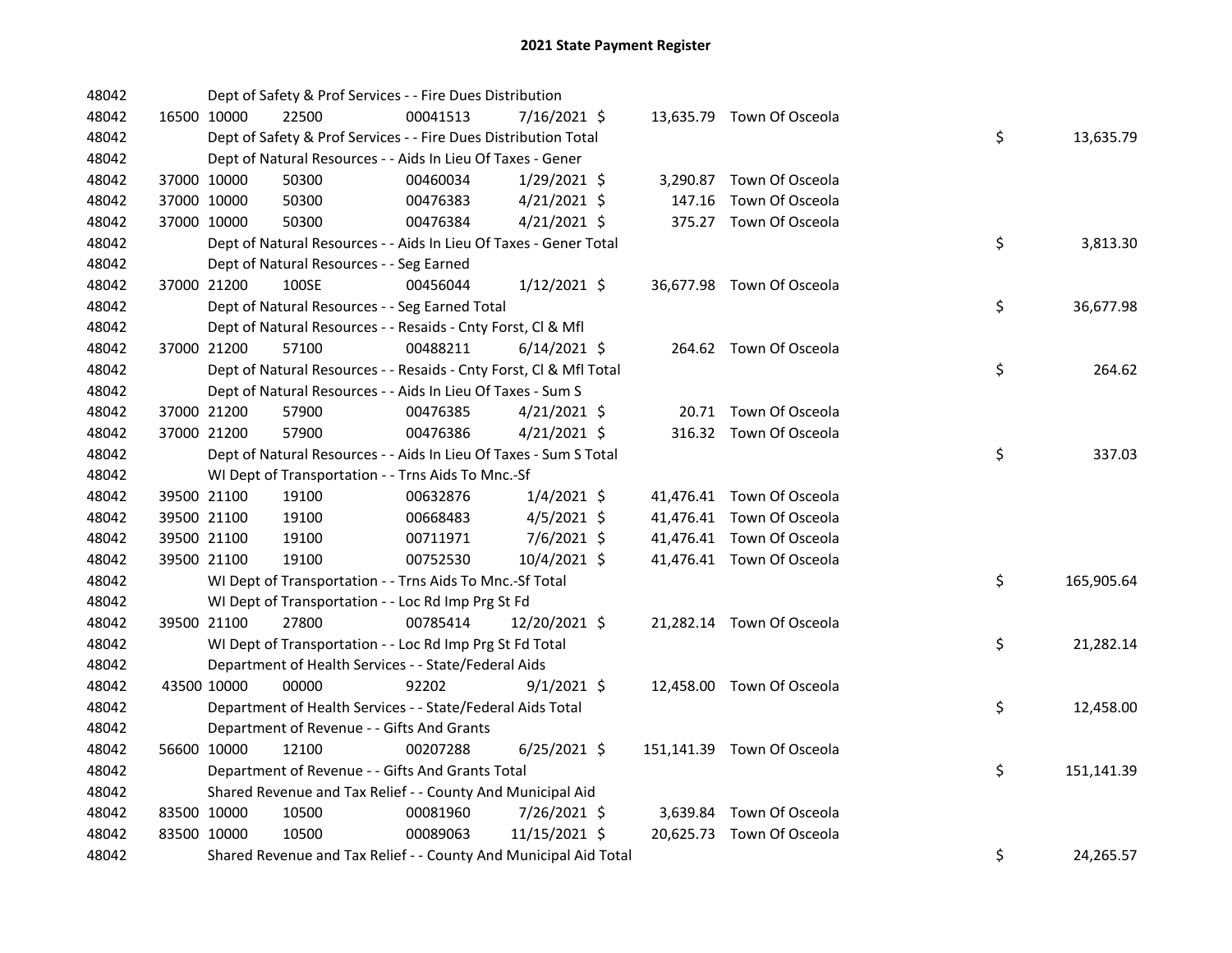| 48042       |       |             | Shared Revenue and Tax Relief - - Exempt Computer Aid               |          |               |           |                 |    |            |
|-------------|-------|-------------|---------------------------------------------------------------------|----------|---------------|-----------|-----------------|----|------------|
| 48042       |       | 83500 10000 | 10900                                                               | 00084532 | 7/26/2021 \$  | 62.35     | Town Of Osceola |    |            |
| 48042       |       |             | Shared Revenue and Tax Relief - - Exempt Computer Aid Total         |          |               |           |                 | \$ | 62.35      |
| 48042       |       |             | Shared Revenue and Tax Relief - - Utility Aid                       |          |               |           |                 |    |            |
| 48042       |       | 83500 10000 | 11000                                                               | 00081960 | 7/26/2021 \$  | 1.774.59  | Town Of Osceola |    |            |
| 48042       |       | 83500 10000 | 11000                                                               | 00089063 | 11/15/2021 \$ | 10.902.09 | Town Of Osceola |    |            |
| 48042       |       |             | Shared Revenue and Tax Relief - - Utility Aid Total                 |          |               | \$        | 12,676.68       |    |            |
| 48042       |       |             | Shared Revenue and Tax Relief - - Personal Property Aid             |          |               |           |                 |    |            |
| 48042       | 83500 | 10000       | 11100                                                               | 00077704 | $5/3/2021$ \$ | 1.049.07  | Town Of Osceola |    |            |
| 48042       |       |             | Shared Revenue and Tax Relief - - Personal Property Aid Total       |          |               |           |                 | \$ | 1,049.07   |
| 48042       |       |             | Shared Revenue and Tax Relief - - Payments For Municipal Svcs       |          |               |           |                 |    |            |
| 48042       | 83500 | 10000       | 50100                                                               | 00073731 | $2/1/2021$ \$ | 109.32    | Town Of Osceola |    |            |
| 48042       |       |             | Shared Revenue and Tax Relief - - Payments For Municipal Svcs Total |          |               |           |                 | \$ | 109.32     |
| 48042 Total |       |             |                                                                     |          |               |           |                 | Ś  | 443.678.88 |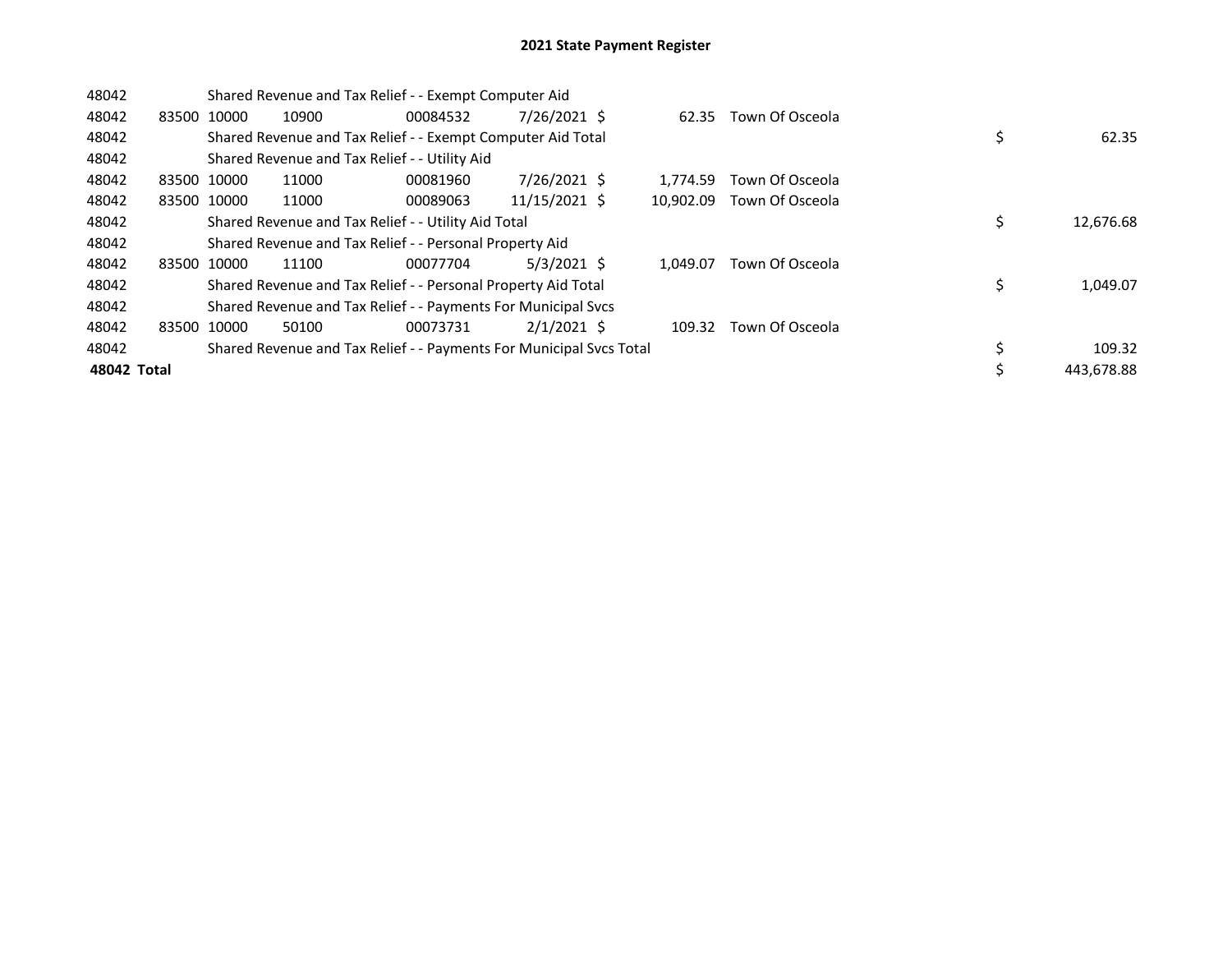| 48044 |             | Dept of Safety & Prof Services - - Fire Dues Distribution          |          |                |  |                                     |    |            |
|-------|-------------|--------------------------------------------------------------------|----------|----------------|--|-------------------------------------|----|------------|
| 48044 | 16500 10000 | 22500                                                              | 00041516 | 7/16/2021 \$   |  | 6,078.55 Town Of Saint Croix Falls  |    |            |
| 48044 |             | Dept of Safety & Prof Services - - Fire Dues Distribution Total    |          |                |  |                                     | \$ | 6,078.55   |
| 48044 |             | Dept of Natural Resources - - Aids In Lieu Of Taxes - Gener        |          |                |  |                                     |    |            |
| 48044 | 37000 10000 | 50300                                                              | 00476445 | $4/21/2021$ \$ |  | 198.54 Town Of Saint Croix Falls    |    |            |
| 48044 |             | Dept of Natural Resources - - Aids In Lieu Of Taxes - Gener Total  |          |                |  |                                     | \$ | 198.54     |
| 48044 |             | Dept of Natural Resources - - Resaids - Cnty Forst, Cl & Mfl       |          |                |  |                                     |    |            |
| 48044 | 37000 21200 | 57100                                                              | 00488212 | $6/14/2021$ \$ |  | 239.33 Town Of Saint Croix Falls    |    |            |
| 48044 |             | Dept of Natural Resources - - Resaids - Cnty Forst, Cl & Mfl Total |          |                |  |                                     | \$ | 239.33     |
| 48044 |             | Dept of Natural Resources - - Aids In Lieu Of Taxes - Sum S        |          |                |  |                                     |    |            |
| 48044 | 37000 21200 | 57900                                                              | 00476444 | $4/21/2021$ \$ |  | 472.37 Town Of Saint Croix Falls    |    |            |
| 48044 |             | Dept of Natural Resources - - Aids In Lieu Of Taxes - Sum S Total  |          |                |  |                                     | \$ | 472.37     |
| 48044 |             | WI Dept of Transportation - - Trns Aids To Mnc.-Sf                 |          |                |  |                                     |    |            |
| 48044 | 39500 21100 | 19100                                                              | 00632877 | $1/4/2021$ \$  |  | 27,055.26 Town Of Saint Croix Falls |    |            |
| 48044 | 39500 21100 | 19100                                                              | 00668484 | $4/5/2021$ \$  |  | 27,055.26 Town Of Saint Croix Falls |    |            |
| 48044 | 39500 21100 | 19100                                                              | 00711972 | 7/6/2021 \$    |  | 27,055.26 Town Of Saint Croix Falls |    |            |
| 48044 | 39500 21100 | 19100                                                              | 00752531 | 10/4/2021 \$   |  | 27,055.26 Town Of Saint Croix Falls |    |            |
| 48044 |             | WI Dept of Transportation - - Trns Aids To Mnc.-Sf Total           |          |                |  |                                     | \$ | 108,221.04 |
| 48044 |             | Department of Revenue - - Gifts And Grants                         |          |                |  |                                     |    |            |
| 48044 | 56600 10000 | 12100                                                              | 00207289 | $6/25/2021$ \$ |  | 60,393.76 Town Of Saint Croix Falls |    |            |
| 48044 |             | Department of Revenue - - Gifts And Grants Total                   |          |                |  |                                     | \$ | 60,393.76  |
| 48044 |             | Shared Revenue and Tax Relief - - County And Municipal Aid         |          |                |  |                                     |    |            |
| 48044 | 83500 10000 | 10500                                                              | 00081961 | 7/26/2021 \$   |  | 2,213.62 Town Of Saint Croix Falls  |    |            |
| 48044 | 83500 10000 | 10500                                                              | 00089064 | 11/15/2021 \$  |  | 12,543.83 Town Of Saint Croix Falls |    |            |
| 48044 |             | Shared Revenue and Tax Relief - - County And Municipal Aid Total   |          |                |  |                                     | \$ | 14,757.45  |
| 48044 |             | Shared Revenue and Tax Relief - - Exempt Computer Aid              |          |                |  |                                     |    |            |
| 48044 | 83500 10000 | 10900                                                              | 00084533 | 7/26/2021 \$   |  | 168.36 Town Of Saint Croix Falls    |    |            |
| 48044 |             | Shared Revenue and Tax Relief - - Exempt Computer Aid Total        |          |                |  |                                     | \$ | 168.36     |
| 48044 |             | Shared Revenue and Tax Relief - - Utility Aid                      |          |                |  |                                     |    |            |
| 48044 | 83500 10000 | 11000                                                              | 00081961 | 7/26/2021 \$   |  | 1.51 Town Of Saint Croix Falls      |    |            |
| 48044 | 83500 10000 | 11000                                                              | 00089064 | 11/15/2021 \$  |  | 9.13 Town Of Saint Croix Falls      |    |            |
| 48044 |             | Shared Revenue and Tax Relief - - Utility Aid Total                |          |                |  |                                     | \$ | 10.64      |
| 48044 |             | Shared Revenue and Tax Relief - - Personal Property Aid            |          |                |  |                                     |    |            |
| 48044 | 83500 10000 | 11100                                                              | 00077705 | $5/3/2021$ \$  |  | 1,739.32 Town Of Saint Croix Falls  |    |            |
| 48044 |             | Shared Revenue and Tax Relief - - Personal Property Aid Total      |          |                |  |                                     | \$ | 1,739.32   |
| 48044 |             | Shared Revenue and Tax Relief - - Payments For Municipal Svcs      |          |                |  |                                     |    |            |
| 48044 | 83500 10000 | 50100                                                              | 00073732 | $2/1/2021$ \$  |  | 205.07 Town Of Saint Croix Falls    |    |            |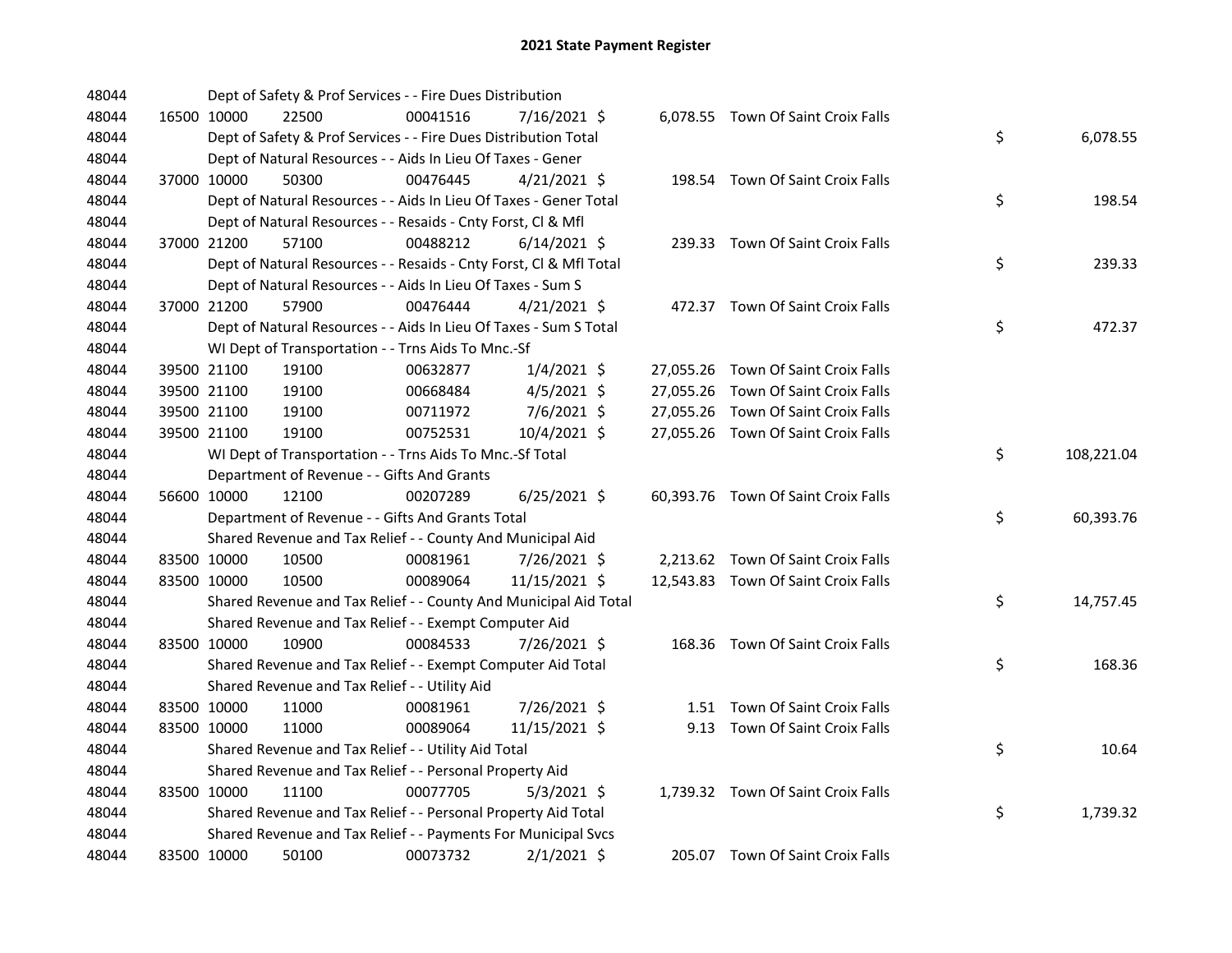| 48044       | Shared Revenue and Tax Relief - - Payments For Municipal Svcs Total | 205.07     |
|-------------|---------------------------------------------------------------------|------------|
| 48044 Total |                                                                     | 192,484.43 |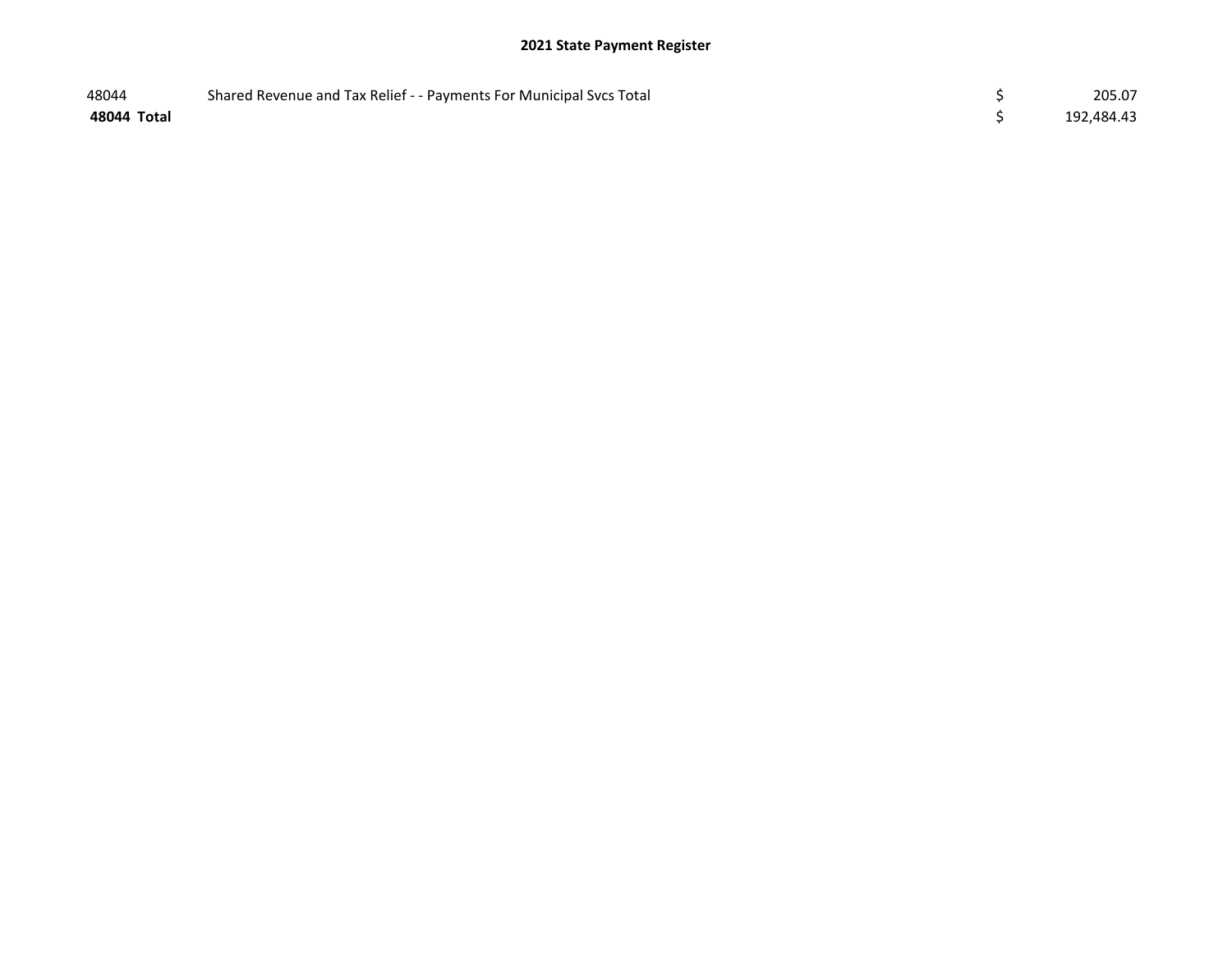| 48046 |             | Dept of Safety & Prof Services - - Fire Dues Distribution          |          |                |  |                            |    |            |
|-------|-------------|--------------------------------------------------------------------|----------|----------------|--|----------------------------|----|------------|
| 48046 | 16500 10000 | 22500                                                              | 00041517 | 7/16/2021 \$   |  | 2,437.26 Town Of Sterling  |    |            |
| 48046 |             | Dept of Safety & Prof Services - - Fire Dues Distribution Total    |          |                |  |                            | \$ | 2,437.26   |
| 48046 |             | Dept of Natural Resources - - Aids In Lieu Of Taxes - Gener        |          |                |  |                            |    |            |
| 48046 | 37000 10000 | 50300                                                              | 00460072 | 1/29/2021 \$   |  | 25,623.99 Town Of Sterling |    |            |
| 48046 | 37000 10000 | 50300                                                              | 00460073 | 1/29/2021 \$   |  | 877.61 Town Of Sterling    |    |            |
| 48046 | 37000 10000 | 50300                                                              | 00476705 | $4/21/2021$ \$ |  | 4.00 Town Of Sterling      |    |            |
| 48046 |             | Dept of Natural Resources - - Aids In Lieu Of Taxes - Gener Total  |          |                |  |                            | \$ | 26,505.60  |
| 48046 |             | Dept of Natural Resources - - Seg Earned                           |          |                |  |                            |    |            |
| 48046 | 37000 21200 | 100SE                                                              | 00474019 | $4/15/2021$ \$ |  | 7,276.52 Town Of Sterling  |    |            |
| 48046 |             | Dept of Natural Resources - - Seg Earned Total                     |          |                |  |                            | \$ | 7,276.52   |
| 48046 |             | Dept of Natural Resources - - Resaids - Cnty Forst, Cl & Mfl       |          |                |  |                            |    |            |
| 48046 | 37000 21200 | 57100                                                              | 00488213 | $6/14/2021$ \$ |  | 3,675.57 Town Of Sterling  |    |            |
| 48046 |             | Dept of Natural Resources - - Resaids - Cnty Forst, Cl & Mfl Total |          |                |  |                            | \$ | 3,675.57   |
| 48046 |             | Dept of Natural Resources - - Aids In Lieu Of Taxes - Sum S        |          |                |  |                            |    |            |
| 48046 | 37000 21200 | 57900                                                              | 00476704 | $4/21/2021$ \$ |  | 3,122.74 Town Of Sterling  |    |            |
| 48046 | 37000 21200 | 57900                                                              | 00476706 | $4/21/2021$ \$ |  | 0.40 Town Of Sterling      |    |            |
| 48046 |             | Dept of Natural Resources - - Aids In Lieu Of Taxes - Sum S Total  |          |                |  |                            | \$ | 3,123.14   |
| 48046 |             | WI Dept of Transportation - - Trns Aids To Mnc.-Sf                 |          |                |  |                            |    |            |
| 48046 | 39500 21100 | 19100                                                              | 00632878 | 1/4/2021 \$    |  | 56,423.16 Town Of Sterling |    |            |
| 48046 | 39500 21100 | 19100                                                              | 00668485 | $4/5/2021$ \$  |  | 56,423.16 Town Of Sterling |    |            |
| 48046 | 39500 21100 | 19100                                                              | 00711973 | $7/6/2021$ \$  |  | 56,423.16 Town Of Sterling |    |            |
| 48046 | 39500 21100 | 19100                                                              | 00752532 | 10/4/2021 \$   |  | 56,423.16 Town Of Sterling |    |            |
| 48046 |             | WI Dept of Transportation - - Trns Aids To Mnc.-Sf Total           |          |                |  |                            | \$ | 225,692.64 |
| 48046 |             | Department of Revenue - - Gifts And Grants                         |          |                |  |                            |    |            |
| 48046 | 56600 10000 | 12100                                                              | 00207290 | $6/25/2021$ \$ |  | 40,140.39 Town Of Sterling |    |            |
| 48046 |             | Department of Revenue - - Gifts And Grants Total                   |          |                |  |                            | \$ | 40,140.39  |
| 48046 |             | Shared Revenue and Tax Relief - - County And Municipal Aid         |          |                |  |                            |    |            |
| 48046 | 83500 10000 | 10500                                                              | 00081962 | 7/26/2021 \$   |  | 3,919.62 Town Of Sterling  |    |            |
| 48046 | 83500 10000 | 10500                                                              | 00089065 | 11/15/2021 \$  |  | 22,211.15 Town Of Sterling |    |            |
| 48046 |             | Shared Revenue and Tax Relief - - County And Municipal Aid Total   |          |                |  |                            | \$ | 26,130.77  |
| 48046 |             | Shared Revenue and Tax Relief - - Exempt Computer Aid              |          |                |  |                            |    |            |
| 48046 | 83500 10000 | 10900                                                              | 00084534 | 7/26/2021 \$   |  | 19.75 Town Of Sterling     |    |            |
| 48046 |             | Shared Revenue and Tax Relief - - Exempt Computer Aid Total        |          |                |  |                            | \$ | 19.75      |
| 48046 |             | Shared Revenue and Tax Relief - - Personal Property Aid            |          |                |  |                            |    |            |
| 48046 | 83500 10000 | 11100                                                              | 00077706 | $5/3/2021$ \$  |  | 190.54 Town Of Sterling    |    |            |
| 48046 |             | Shared Revenue and Tax Relief - - Personal Property Aid Total      |          |                |  |                            | \$ | 190.54     |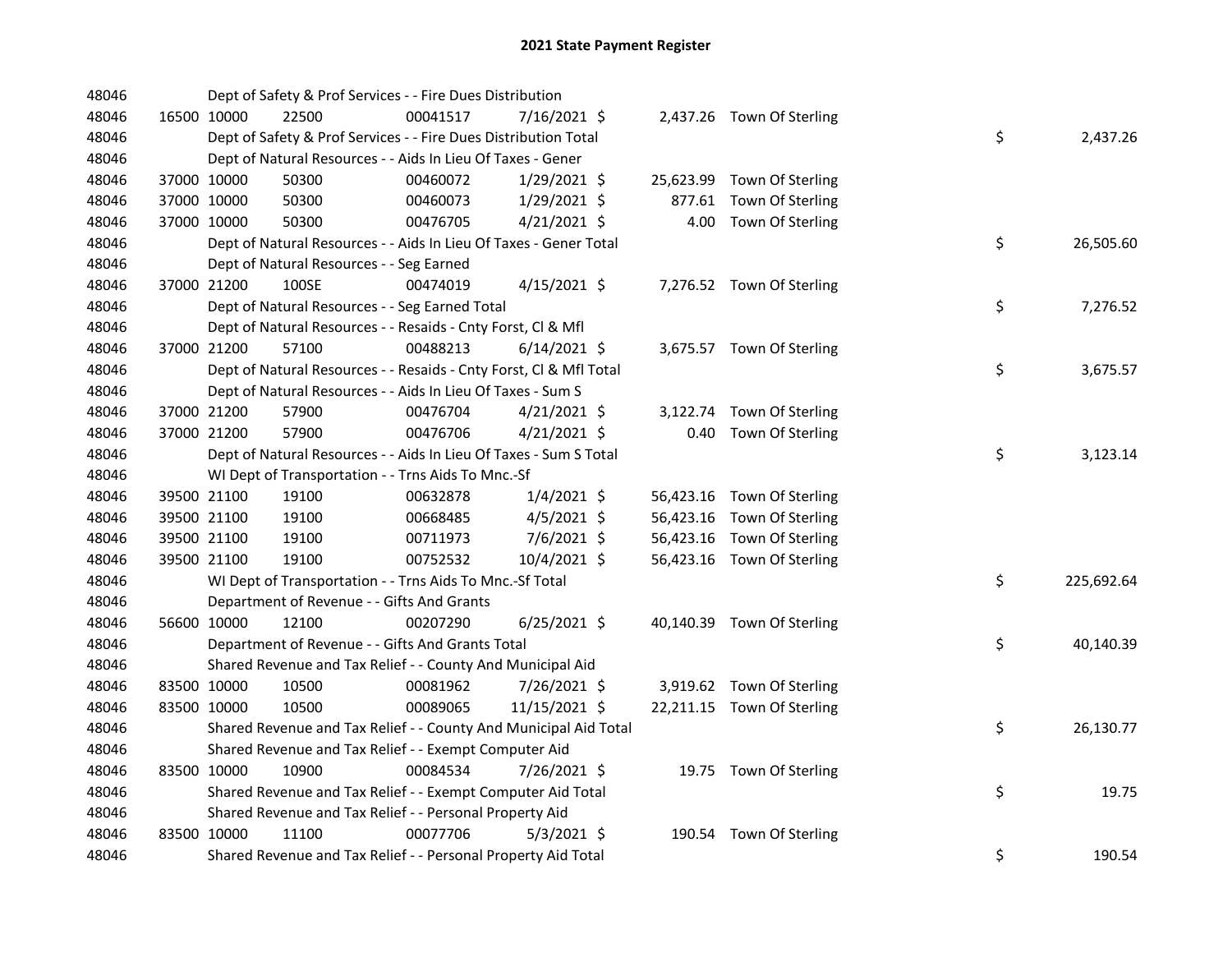| 48046       |                                                                     |  | Shared Revenue and Tax Relief - - Payments For Municipal Svcs |          |            |  |  |                         |  |            |  |  |
|-------------|---------------------------------------------------------------------|--|---------------------------------------------------------------|----------|------------|--|--|-------------------------|--|------------|--|--|
| 48046       | 83500 10000                                                         |  | 50100                                                         | 00073733 | 2/1/2021 S |  |  | 100.52 Town Of Sterling |  |            |  |  |
| 48046       | Shared Revenue and Tax Relief - - Payments For Municipal Sycs Total |  |                                                               |          |            |  |  |                         |  | 100.52     |  |  |
| 48046 Total |                                                                     |  |                                                               |          |            |  |  |                         |  | 335,292.70 |  |  |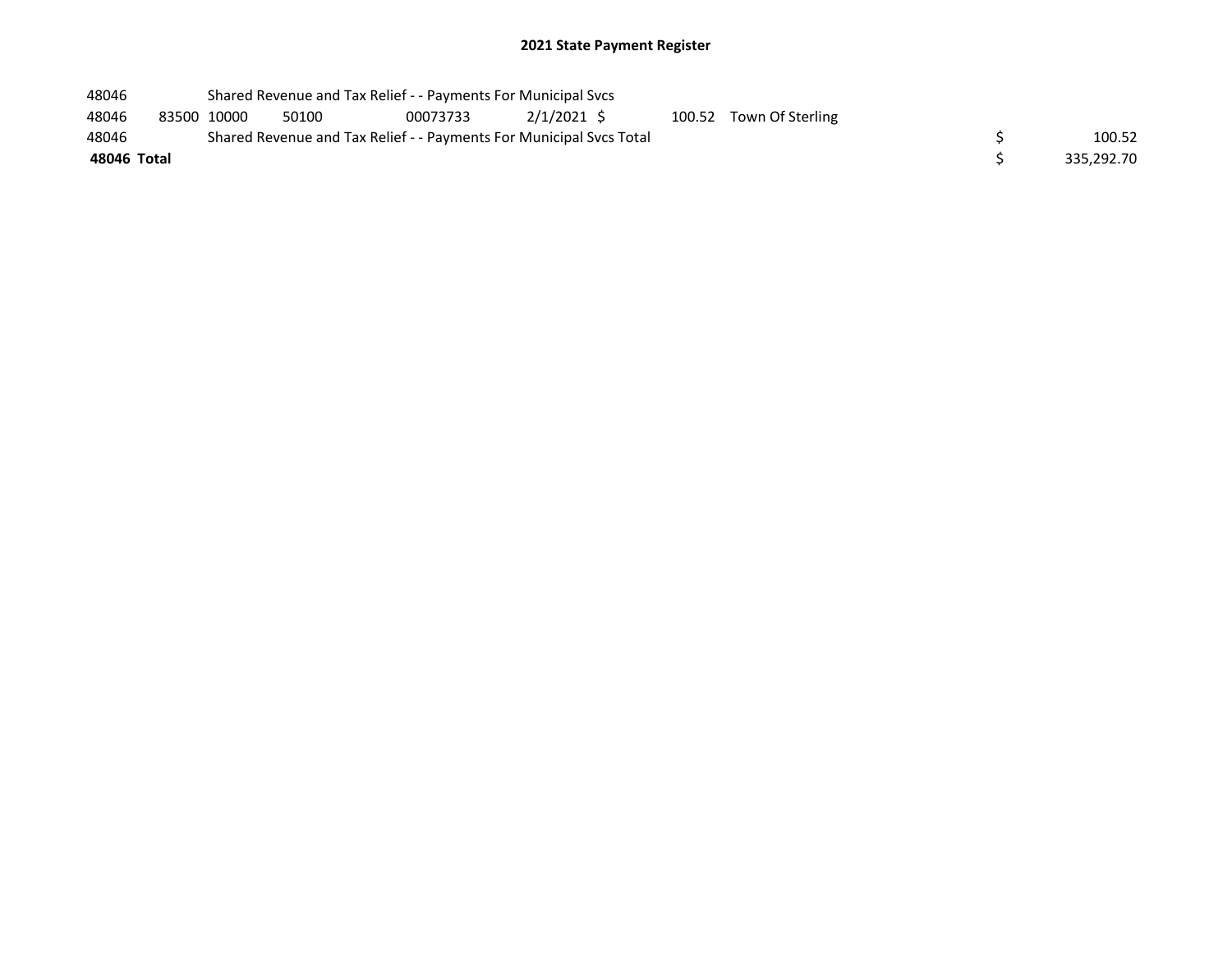| 48048 |             | Dept of Safety & Prof Services - - Fire Dues Distribution          |          |                |  |                                |    |            |
|-------|-------------|--------------------------------------------------------------------|----------|----------------|--|--------------------------------|----|------------|
| 48048 | 16500 10000 | 22500                                                              | 00041518 | 7/16/2021 \$   |  | 2,665.10 Town Of West Sweden   |    |            |
| 48048 |             | Dept of Safety & Prof Services - - Fire Dues Distribution Total    |          |                |  |                                | \$ | 2,665.10   |
| 48048 |             | Dept of Natural Resources - - Aids In Lieu Of Taxes - Gener        |          |                |  |                                |    |            |
| 48048 | 37000 10000 | 50300                                                              | 00476534 | $4/21/2021$ \$ |  | 22.53 Town Of West Sweden      |    |            |
| 48048 |             | Dept of Natural Resources - - Aids In Lieu Of Taxes - Gener Total  |          |                |  |                                | \$ | 22.53      |
| 48048 |             | Dept of Natural Resources - - Seg Earned                           |          |                |  |                                |    |            |
| 48048 | 37000 21200 | 100SE                                                              | 00514584 | 12/16/2021 \$  |  | 1,493.40 Town Of West Sweden   |    |            |
| 48048 |             | Dept of Natural Resources - - Seg Earned Total                     |          |                |  |                                | \$ | 1,493.40   |
| 48048 |             | Dept of Natural Resources - - Resaids - Cnty Forst, Cl & Mfl       |          |                |  |                                |    |            |
| 48048 | 37000 21200 | 57100                                                              | 00488214 | $6/14/2021$ \$ |  | 354.04 Town Of West Sweden     |    |            |
| 48048 |             | Dept of Natural Resources - - Resaids - Cnty Forst, Cl & Mfl Total |          |                |  |                                | \$ | 354.04     |
| 48048 |             | Dept of Natural Resources - - Aids In Lieu Of Taxes - Sum S        |          |                |  |                                |    |            |
| 48048 | 37000 21200 | 57900                                                              | 00476535 | $4/21/2021$ \$ |  | 6.47 Town Of West Sweden       |    |            |
| 48048 |             | Dept of Natural Resources - - Aids In Lieu Of Taxes - Sum S Total  |          |                |  |                                | \$ | 6.47       |
| 48048 |             | WI Dept of Transportation - - Trns Aids To Mnc.-Sf                 |          |                |  |                                |    |            |
| 48048 | 39500 21100 | 19100                                                              | 00632879 | $1/4/2021$ \$  |  | 34,249.41 Town Of West Sweden  |    |            |
| 48048 | 39500 21100 | 19100                                                              | 00668486 | $4/5/2021$ \$  |  | 34,249.41 Town Of West Sweden  |    |            |
| 48048 | 39500 21100 | 19100                                                              | 00711974 | 7/6/2021 \$    |  | 34,249.41 Town Of West Sweden  |    |            |
| 48048 | 39500 21100 | 19100                                                              | 00752533 | 10/4/2021 \$   |  | 34,249.41 Town Of West Sweden  |    |            |
| 48048 |             | WI Dept of Transportation - - Trns Aids To Mnc.-Sf Total           |          |                |  |                                | \$ | 136,997.64 |
| 48048 |             | WI Dept of Transportation - - Local Rds, Grants Sf                 |          |                |  |                                |    |            |
| 48048 | 39500 21100 | 27000                                                              | 00776830 | 11/23/2021 \$  |  | 128,342.39 Town Of West Sweden |    |            |
| 48048 |             | WI Dept of Transportation - - Local Rds, Grants Sf Total           |          |                |  |                                | \$ | 128,342.39 |
| 48048 |             | Department of Revenue - - Gifts And Grants                         |          |                |  |                                |    |            |
| 48048 | 56600 10000 | 12100                                                              | 00207291 | $6/25/2021$ \$ |  | 37,000.33 Town Of West Sweden  |    |            |
| 48048 |             | Department of Revenue - - Gifts And Grants Total                   |          |                |  |                                | \$ | 37,000.33  |
| 48048 |             | Shared Revenue and Tax Relief - - County And Municipal Aid         |          |                |  |                                |    |            |
| 48048 | 83500 10000 | 10500                                                              | 00081963 | 7/26/2021 \$   |  | 6,185.49 Town Of West Sweden   |    |            |
| 48048 | 83500 10000 | 10500                                                              | 00089066 | 11/15/2021 \$  |  | 35,051.08 Town Of West Sweden  |    |            |
| 48048 |             | Shared Revenue and Tax Relief - - County And Municipal Aid Total   |          |                |  |                                | \$ | 41,236.57  |
| 48048 |             | Shared Revenue and Tax Relief - - Utility Aid                      |          |                |  |                                |    |            |
| 48048 | 83500 10000 | 11000                                                              | 00081963 | 7/26/2021 \$   |  | 18.37 Town Of West Sweden      |    |            |
| 48048 | 83500 10000 | 11000                                                              | 00089066 | 11/15/2021 \$  |  | 105.97 Town Of West Sweden     |    |            |
| 48048 |             | Shared Revenue and Tax Relief - - Utility Aid Total                |          |                |  |                                | \$ | 124.34     |
| 48048 |             | Shared Revenue and Tax Relief - - Personal Property Aid            |          |                |  |                                |    |            |
| 48048 | 83500 10000 | 11100                                                              | 00077707 | $5/3/2021$ \$  |  | 24.92 Town Of West Sweden      |    |            |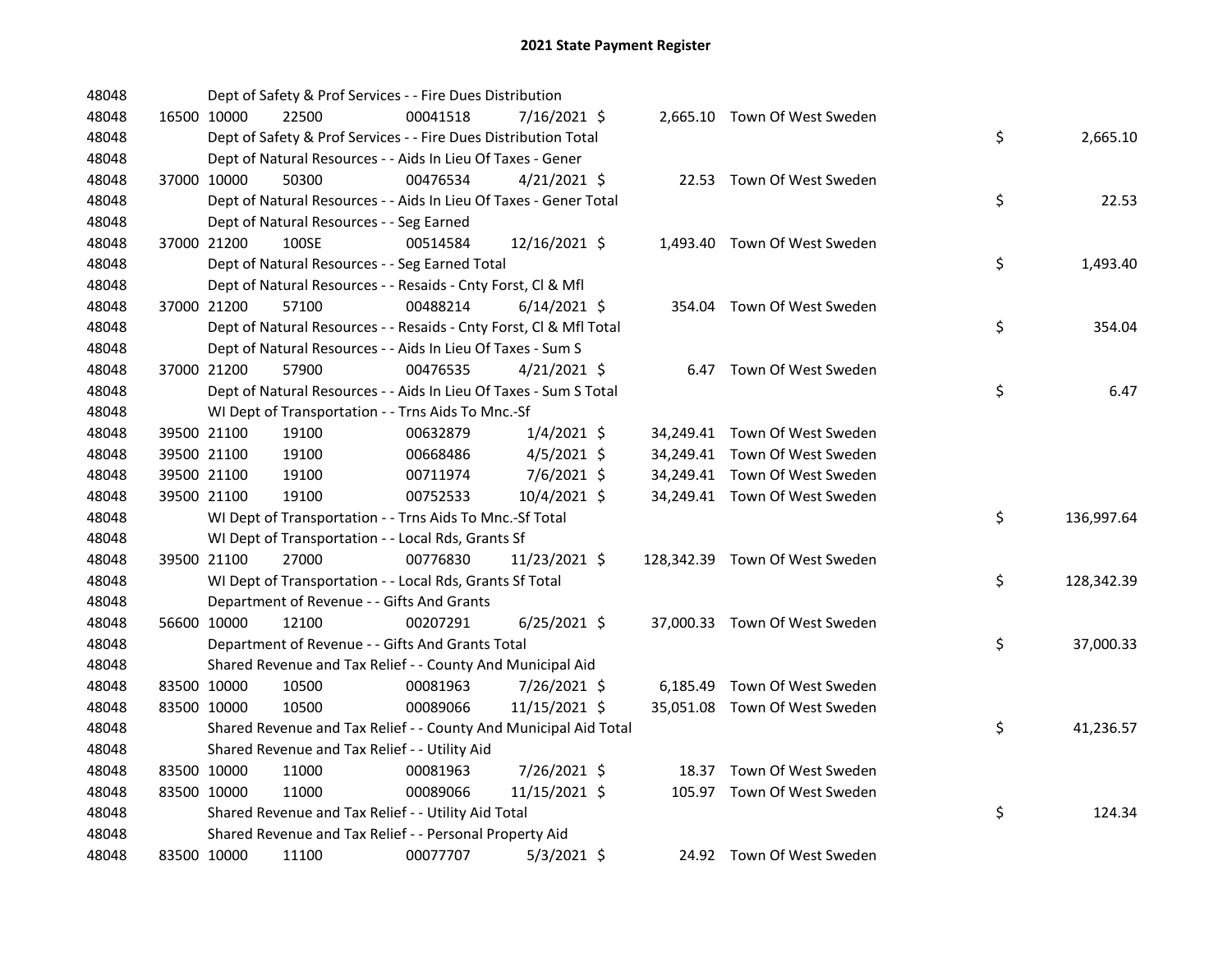| 48048       | Shared Revenue and Tax Relief - - Personal Property Aid Total | 24.92      |
|-------------|---------------------------------------------------------------|------------|
| 48048 Total |                                                               | 348,267.73 |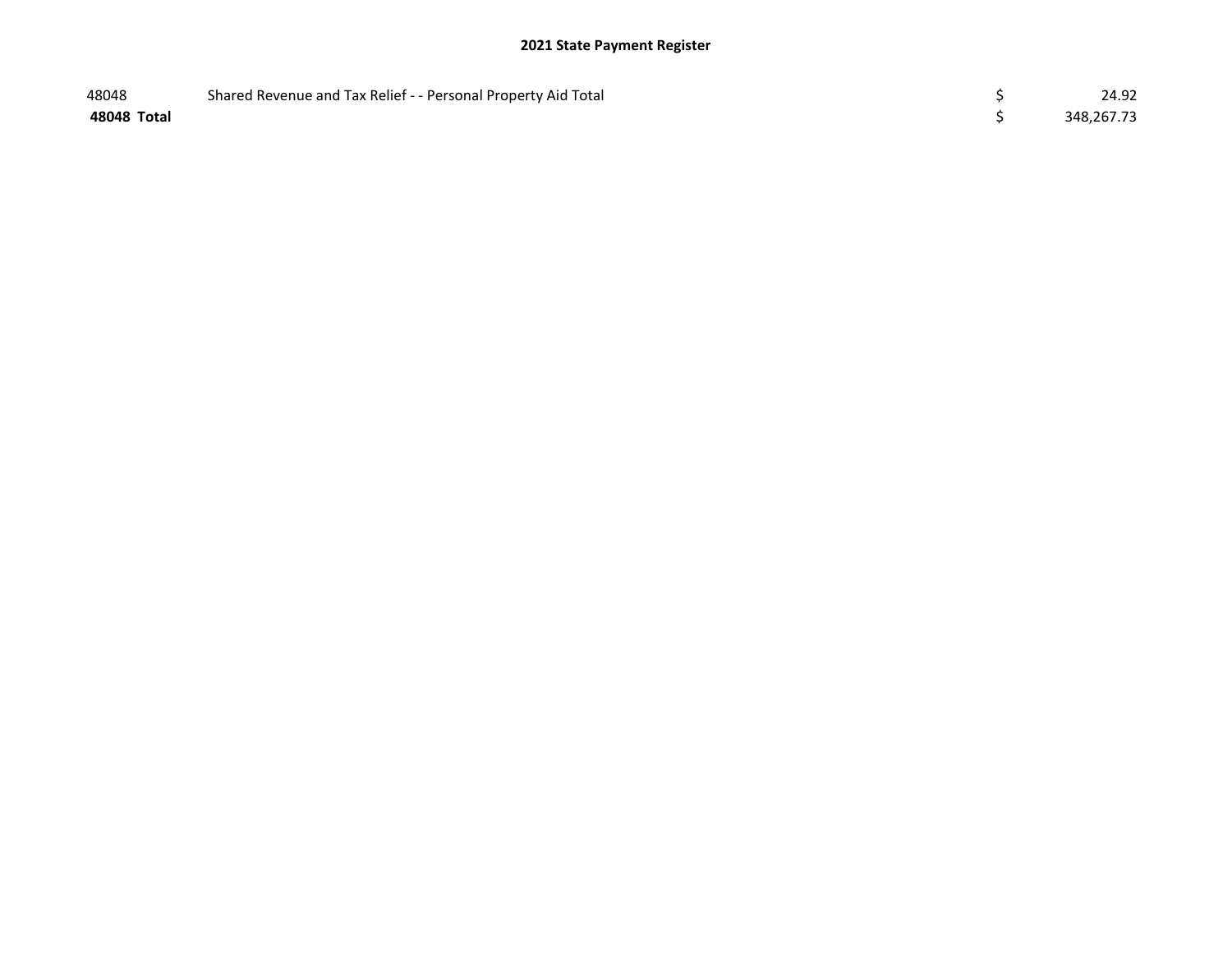| 48106 |                                                                  | Dept of Safety & Prof Services - - Fire Dues Distribution                     |                |  |                                  |    |           |
|-------|------------------------------------------------------------------|-------------------------------------------------------------------------------|----------------|--|----------------------------------|----|-----------|
| 48106 | 16500 10000<br>22500                                             | 00041499                                                                      | 7/16/2021 \$   |  | 4,701.76 Village Of Balsam Lake  |    |           |
| 48106 |                                                                  | Dept of Safety & Prof Services - - Fire Dues Distribution Total               |                |  |                                  | \$ | 4,701.76  |
| 48106 |                                                                  | Dept of Natural Resources - - Aids In Lieu Of Taxes - Sum S                   |                |  |                                  |    |           |
| 48106 | 37000 21200<br>57900                                             | 00476566                                                                      | $4/21/2021$ \$ |  | 138.12 Village Of Balsam Lake    |    |           |
| 48106 |                                                                  | Dept of Natural Resources - - Aids In Lieu Of Taxes - Sum S Total             |                |  |                                  | \$ | 138.12    |
| 48106 | WI Dept of Transportation - - Trns Aids To Mnc.-Sf               |                                                                               |                |  |                                  |    |           |
| 48106 | 39500 21100<br>19100                                             | 00632880                                                                      | $1/4/2021$ \$  |  | 15,288.81 Village Of Balsam Lake |    |           |
| 48106 | 39500 21100<br>19100                                             | 00668487                                                                      | $4/5/2021$ \$  |  | 15,288.81 Village Of Balsam Lake |    |           |
| 48106 | 39500 21100<br>19100                                             | 00711975                                                                      | 7/6/2021 \$    |  | 15,288.81 Village Of Balsam Lake |    |           |
| 48106 | 39500 21100<br>19100                                             | 00752534                                                                      | 10/4/2021 \$   |  | 15,288.84 Village Of Balsam Lake |    |           |
| 48106 | WI Dept of Transportation - - Trns Aids To Mnc.-Sf Total         |                                                                               |                |  |                                  | \$ | 61,155.27 |
| 48106 |                                                                  | Department of Justice - - Officer training reimbursement                      |                |  |                                  |    |           |
| 48106 | 45500 10000<br>21400                                             | 00104696                                                                      | 11/12/2021 \$  |  | 640.00 Village Of Balsam Lake    |    |           |
| 48106 |                                                                  | Department of Justice - - Officer training reimbursement Total                |                |  |                                  | \$ | 640.00    |
| 48106 | Department of Revenue - - Gifts And Grants                       |                                                                               |                |  |                                  |    |           |
| 48106 | 56600 10000<br>12100                                             | 00207292                                                                      | $6/25/2021$ \$ |  | 51,392.26 Village Of Balsam Lake |    |           |
| 48106 |                                                                  | Department of Revenue - - Gifts And Grants Total                              |                |  |                                  | \$ | 51,392.26 |
| 48106 |                                                                  | Shared Revenue and Tax Relief - - County And Municipal Aid                    |                |  |                                  |    |           |
| 48106 | 83500 10000<br>10500                                             | 00081964                                                                      | 7/26/2021 \$   |  | 2,538.77 Village Of Balsam Lake  |    |           |
| 48106 | 83500 10000<br>10500                                             | 00089067                                                                      | 11/15/2021 \$  |  | 14,386.35 Village Of Balsam Lake |    |           |
| 48106 | Shared Revenue and Tax Relief - - County And Municipal Aid Total |                                                                               |                |  |                                  | \$ | 16,925.12 |
| 48106 |                                                                  | Shared Revenue and Tax Relief - - Exempt Computer Aid                         |                |  |                                  |    |           |
| 48106 | 83500 10000<br>10900                                             | 00084535                                                                      | 7/26/2021 \$   |  | 227.60 Village Of Balsam Lake    |    |           |
| 48106 | 83500 10000<br>10900                                             | 00085882                                                                      | 7/26/2021 \$   |  | 707.90 Village Of Balsam Lake    |    |           |
| 48106 | Shared Revenue and Tax Relief - - Exempt Computer Aid Total      |                                                                               |                |  |                                  | \$ | 935.50    |
| 48106 | Shared Revenue and Tax Relief - - Utility Aid                    |                                                                               |                |  |                                  |    |           |
| 48106 | 83500 10000<br>11000                                             | 00081964                                                                      | 7/26/2021 \$   |  | 724.35 Village Of Balsam Lake    |    |           |
| 48106 | Shared Revenue and Tax Relief - - Utility Aid Total              |                                                                               |                |  |                                  | \$ | 724.35    |
| 48106 | Shared Revenue and Tax Relief - - Personal Property Aid          |                                                                               |                |  |                                  |    |           |
| 48106 | 83500 10000<br>11100                                             | 00077708                                                                      | $5/3/2021$ \$  |  | 381.89 Village Of Balsam Lake    |    |           |
| 48106 | 83500 10000<br>11100                                             | 00078971                                                                      | $5/3/2021$ \$  |  | 2,769.62 Village Of Balsam Lake  |    |           |
| 48106 | Shared Revenue and Tax Relief - - Personal Property Aid Total    |                                                                               |                |  |                                  | \$ | 3,151.51  |
| 48106 |                                                                  | Shared Revenue and Tax Relief - - State Aid; Video Service Provider Fee       |                |  |                                  |    |           |
| 48106 | 83500 10000<br>11200                                             | 00083098                                                                      | 7/26/2021 \$   |  | 1,826.40 Village Of Balsam Lake  |    |           |
| 48106 |                                                                  | Shared Revenue and Tax Relief - - State Aid; Video Service Provider Fee Total |                |  |                                  | \$ | 1,826.40  |
| 48106 |                                                                  | Shared Revenue and Tax Relief - - Lottery & Gaming Credit                     |                |  |                                  |    |           |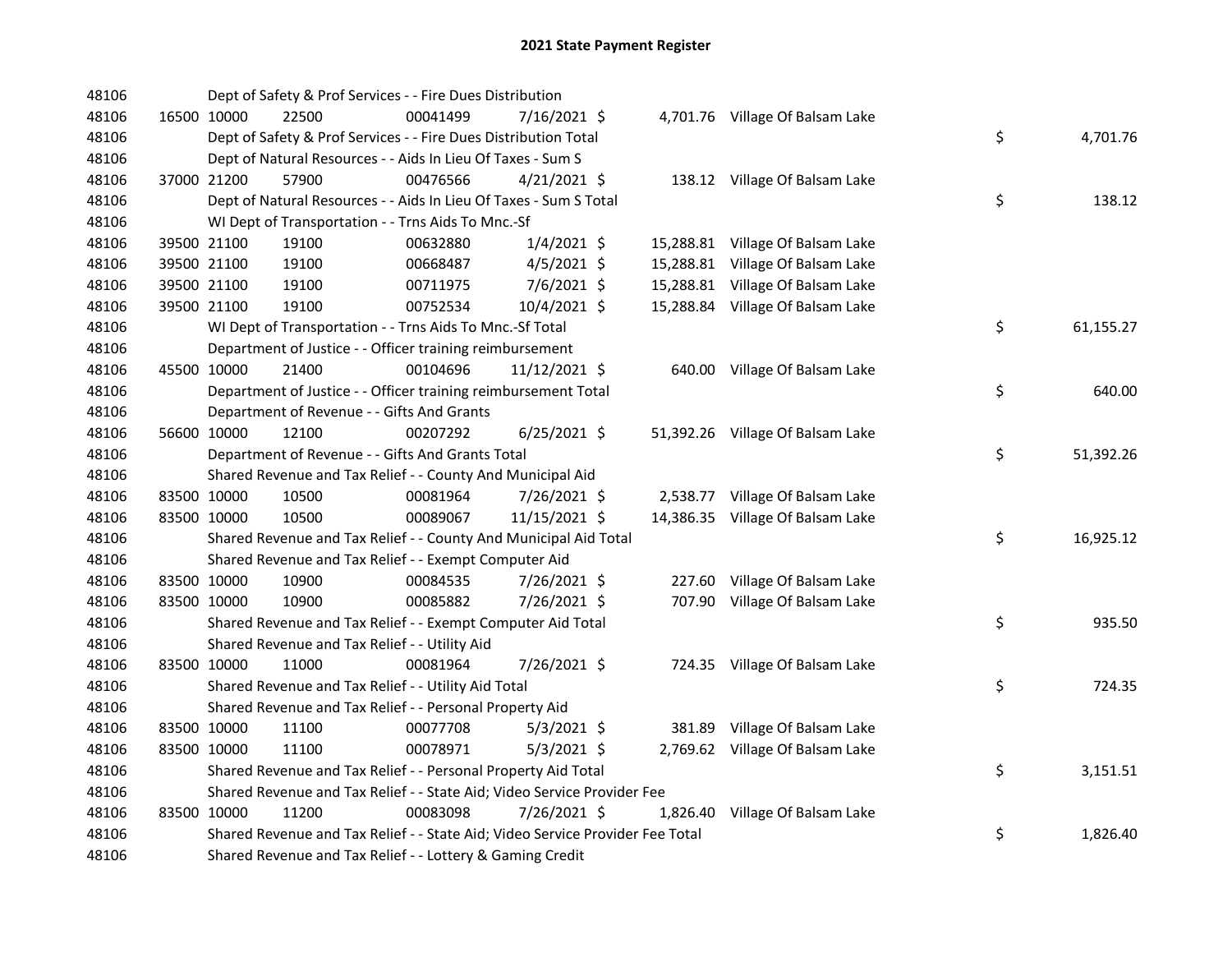| 48106       | 83500 52100 | 36300                                                           | 00074339 | 3/22/2021 S |  | 9,809.64 Village Of Balsam Lake |            |
|-------------|-------------|-----------------------------------------------------------------|----------|-------------|--|---------------------------------|------------|
| 48106       |             | Shared Revenue and Tax Relief - - Lottery & Gaming Credit Total |          |             |  |                                 | 9.809.64   |
| 48106 Total |             |                                                                 |          |             |  |                                 | 151,399.93 |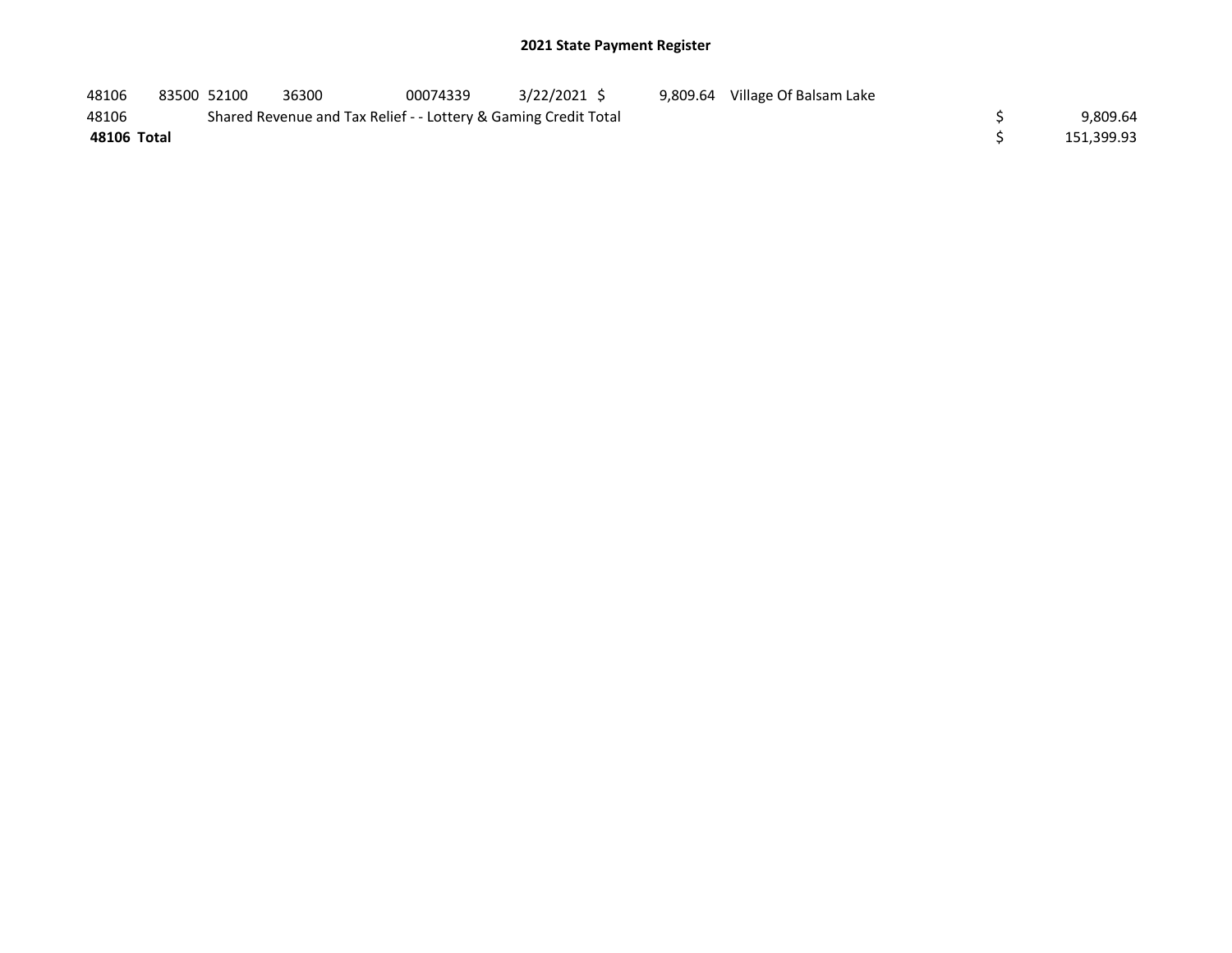| 48111 |             |                      | Dept of Safety & Prof Services - - Fire Dues Distribution                     |                |  |                                |    |            |
|-------|-------------|----------------------|-------------------------------------------------------------------------------|----------------|--|--------------------------------|----|------------|
| 48111 |             | 16500 10000<br>22500 | 00041500                                                                      | 7/16/2021 \$   |  | 1,649.23 Village Of Centuria   |    |            |
| 48111 |             |                      | Dept of Safety & Prof Services - - Fire Dues Distribution Total               |                |  |                                | \$ | 1,649.23   |
| 48111 |             |                      | Dept of Natural Resources - - Aids In Lieu Of Taxes - Gener                   |                |  |                                |    |            |
| 48111 |             | 37000 10000<br>50300 | 00476573                                                                      | $4/21/2021$ \$ |  | 10.48 Village Of Centuria      |    |            |
| 48111 |             |                      | Dept of Natural Resources - - Aids In Lieu Of Taxes - Gener Total             |                |  |                                | \$ | 10.48      |
| 48111 |             |                      | WI Dept of Transportation - - Trns Aids To Mnc.-Sf                            |                |  |                                |    |            |
| 48111 |             | 39500 21100<br>19100 | 00632881                                                                      | $1/4/2021$ \$  |  | 14,725.46 Village Of Centuria  |    |            |
| 48111 |             | 39500 21100<br>19100 | 00668488                                                                      | $4/5/2021$ \$  |  | 14,725.46 Village Of Centuria  |    |            |
| 48111 |             | 39500 21100<br>19100 | 00711976                                                                      | $7/6/2021$ \$  |  | 14,725.46 Village Of Centuria  |    |            |
| 48111 |             | 39500 21100<br>19100 | 00752535                                                                      | 10/4/2021 \$   |  | 14,725.48 Village Of Centuria  |    |            |
| 48111 |             |                      | WI Dept of Transportation - - Trns Aids To Mnc.-Sf Total                      |                |  |                                | \$ | 58,901.86  |
| 48111 |             |                      | Department of Revenue - - Gifts And Grants                                    |                |  |                                |    |            |
| 48111 |             | 56600 10000<br>12100 | 00207293                                                                      | $6/25/2021$ \$ |  | 47,624.19 Village Of Centuria  |    |            |
| 48111 |             |                      | Department of Revenue - - Gifts And Grants Total                              |                |  |                                | \$ | 47,624.19  |
| 48111 |             |                      | Shared Revenue and Tax Relief - - Expenditure Restraint Program               |                |  |                                |    |            |
| 48111 | 83500 10000 | 10100                | 00081965                                                                      | 7/26/2021 \$   |  | 4,219.03 Village Of Centuria   |    |            |
| 48111 |             |                      | Shared Revenue and Tax Relief - - Expenditure Restraint Program Total         |                |  |                                | \$ | 4,219.03   |
| 48111 |             |                      | Shared Revenue and Tax Relief - - County And Municipal Aid                    |                |  |                                |    |            |
| 48111 |             | 83500 10000<br>10500 | 00081965                                                                      | 7/26/2021 \$   |  | 40,134.53 Village Of Centuria  |    |            |
| 48111 |             | 83500 10000<br>10500 | 00089068                                                                      | 11/15/2021 \$  |  | 227,429.03 Village Of Centuria |    |            |
| 48111 |             |                      | Shared Revenue and Tax Relief - - County And Municipal Aid Total              |                |  |                                | \$ | 267,563.56 |
| 48111 |             |                      | Shared Revenue and Tax Relief - - Exempt Computer Aid                         |                |  |                                |    |            |
| 48111 |             | 83500 10000<br>10900 | 00084536                                                                      | 7/26/2021 \$   |  | 299.30 Village Of Centuria     |    |            |
| 48111 | 83500 10000 | 10900                | 00085883                                                                      | 7/26/2021 \$   |  | 648.18 Village Of Centuria     |    |            |
| 48111 |             |                      | Shared Revenue and Tax Relief - - Exempt Computer Aid Total                   |                |  |                                | \$ | 947.48     |
| 48111 |             |                      | Shared Revenue and Tax Relief - - Utility Aid                                 |                |  |                                |    |            |
| 48111 |             | 83500 10000<br>11000 | 00081965                                                                      | 7/26/2021 \$   |  | 2,589.63 Village Of Centuria   |    |            |
| 48111 |             | 83500 10000<br>11000 | 00089068                                                                      | 11/15/2021 \$  |  | 15,144.47 Village Of Centuria  |    |            |
| 48111 |             |                      | Shared Revenue and Tax Relief - - Utility Aid Total                           |                |  |                                | \$ | 17,734.10  |
| 48111 |             |                      | Shared Revenue and Tax Relief - - Personal Property Aid                       |                |  |                                |    |            |
| 48111 |             | 83500 10000<br>11100 | 00077709                                                                      | $5/3/2021$ \$  |  | 634.28 Village Of Centuria     |    |            |
| 48111 | 83500 10000 | 11100                | 00078972                                                                      | $5/3/2021$ \$  |  | 1,029.39 Village Of Centuria   |    |            |
| 48111 |             |                      | Shared Revenue and Tax Relief - - Personal Property Aid Total                 |                |  |                                | \$ | 1,663.67   |
| 48111 |             |                      | Shared Revenue and Tax Relief - - State Aid; Video Service Provider Fee       |                |  |                                |    |            |
| 48111 | 83500 10000 | 11200                | 00083099                                                                      | 7/26/2021 \$   |  | 570.90 Village Of Centuria     |    |            |
| 48111 |             |                      | Shared Revenue and Tax Relief - - State Aid; Video Service Provider Fee Total |                |  |                                | \$ | 570.90     |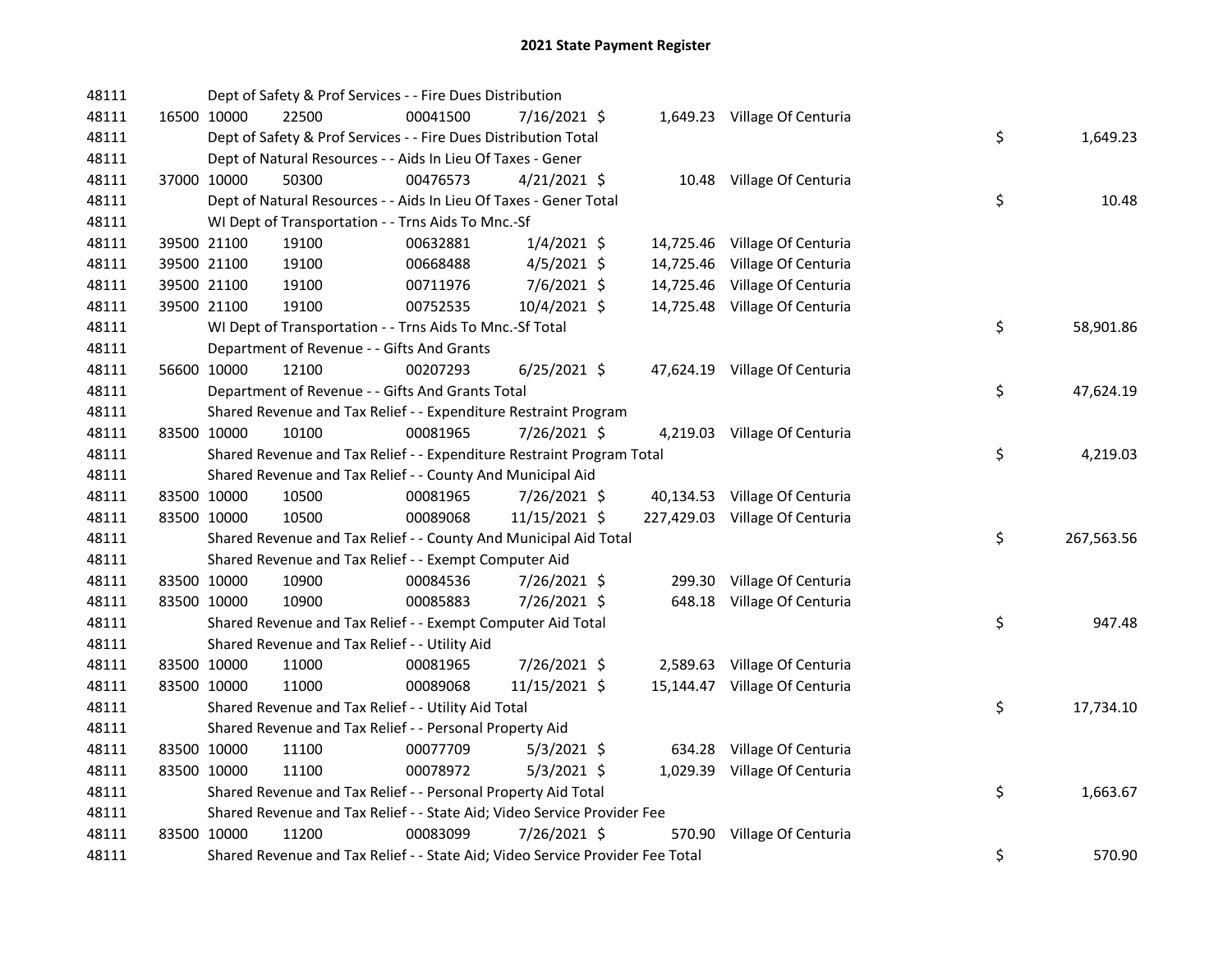| 48111       |             |                                                                 | Shared Revenue and Tax Relief - - Lottery & Gaming Credit |          |             |  |                              |  |            |  |  |  |
|-------------|-------------|-----------------------------------------------------------------|-----------------------------------------------------------|----------|-------------|--|------------------------------|--|------------|--|--|--|
| 48111       | 83500 52100 |                                                                 | 36300                                                     | 00074340 | 3/22/2021 S |  | 3,321.48 Village Of Centuria |  |            |  |  |  |
| 48111       |             | Shared Revenue and Tax Relief - - Lottery & Gaming Credit Total |                                                           | 3.321.48 |             |  |                              |  |            |  |  |  |
| 48111 Total |             |                                                                 |                                                           |          |             |  |                              |  | 404,205.98 |  |  |  |
|             |             |                                                                 |                                                           |          |             |  |                              |  |            |  |  |  |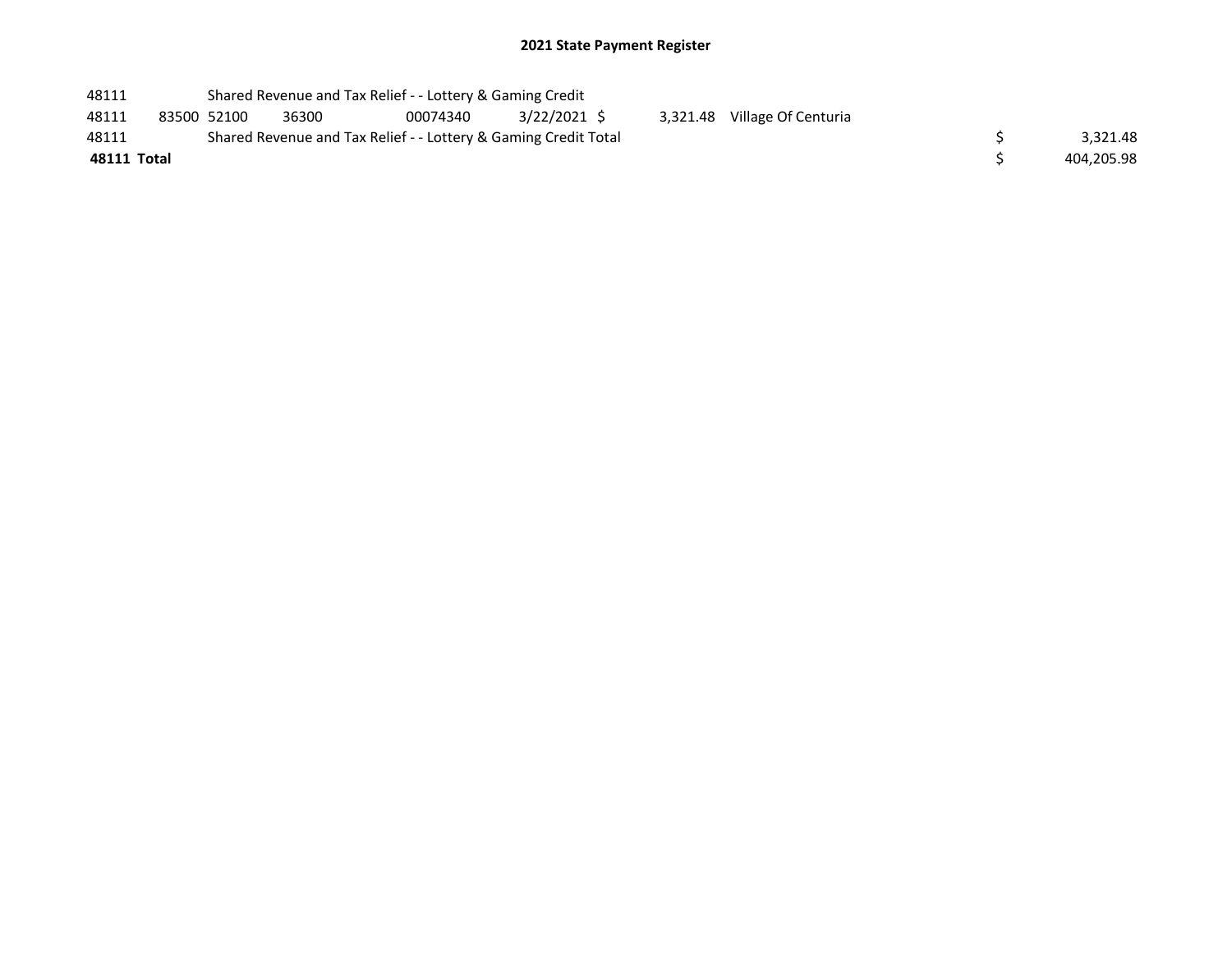| 48112 |             | Dept of Safety & Prof Services - - Fire Dues Distribution             |          |                |          |                               |    |            |
|-------|-------------|-----------------------------------------------------------------------|----------|----------------|----------|-------------------------------|----|------------|
| 48112 | 16500 10000 | 22500                                                                 | 00041501 | 7/16/2021 \$   |          | 1,093.84 Village Of Clayton   |    |            |
| 48112 |             | Dept of Safety & Prof Services - - Fire Dues Distribution Total       |          |                |          |                               | \$ | 1,093.84   |
| 48112 |             | Dept of Natural Resources - - Rec & Resource Aids, Fed                |          |                |          |                               |    |            |
| 48112 | 37000 21200 | 58300                                                                 | 00473832 | $4/19/2021$ \$ |          | 2,747.58 Village Of Clayton   |    |            |
| 48112 |             | Dept of Natural Resources - - Rec & Resource Aids, Fed Total          |          |                |          |                               | \$ | 2,747.58   |
| 48112 |             | WI Dept of Transportation - - Trns Aids To Mnc.-Sf                    |          |                |          |                               |    |            |
| 48112 | 39500 21100 | 19100                                                                 | 00632882 | $1/4/2021$ \$  |          | 8,468.09 Village Of Clayton   |    |            |
| 48112 | 39500 21100 | 19100                                                                 | 00668489 | $4/5/2021$ \$  | 8,468.09 | Village Of Clayton            |    |            |
| 48112 | 39500 21100 | 19100                                                                 | 00711977 | $7/6/2021$ \$  | 8,468.09 | Village Of Clayton            |    |            |
| 48112 | 39500 21100 | 19100                                                                 | 00752536 | 10/4/2021 \$   |          | 8,468.12 Village Of Clayton   |    |            |
| 48112 |             | WI Dept of Transportation - - Trns Aids To Mnc.-Sf Total              |          |                |          |                               | \$ | 33,872.39  |
| 48112 |             | WI Dept of Transportation - - Loc Rd Imp Prg St Fd                    |          |                |          |                               |    |            |
| 48112 | 39500 21100 | 27800                                                                 | 00785418 | 12/20/2021 \$  |          | 8,746.91 Village Of Clayton   |    |            |
| 48112 |             | WI Dept of Transportation - - Loc Rd Imp Prg St Fd Total              |          |                |          |                               | \$ | 8,746.91   |
| 48112 |             | Department of Justice - - Officer training reimbursement              |          |                |          |                               |    |            |
| 48112 | 45500 10000 | 21400                                                                 | 00105049 | 11/12/2021 \$  |          | 160.00 Village Of Clayton     |    |            |
| 48112 |             | Department of Justice - - Officer training reimbursement Total        |          |                |          |                               | \$ | 160.00     |
| 48112 |             | Commissioners of Public Lands - - Balsht Common School Fund           |          |                |          |                               |    |            |
| 48112 | 50700 37400 | 57700                                                                 | 00003913 | 11/16/2021 \$  |          | 97,000.00 Village Of Clayton  |    |            |
| 48112 |             | Commissioners of Public Lands - - Balsht Common School Fund Total     |          |                |          |                               | \$ | 97,000.00  |
| 48112 |             | Department of Revenue - - Gifts And Grants                            |          |                |          |                               |    |            |
| 48112 | 56600 10000 | 12100                                                                 | 00207294 | $6/25/2021$ \$ |          | 28,522.18 Village Of Clayton  |    |            |
| 48112 |             | Department of Revenue - - Gifts And Grants Total                      |          |                |          |                               | \$ | 28,522.18  |
| 48112 |             | Shared Revenue and Tax Relief - - Expenditure Restraint Program       |          |                |          |                               |    |            |
| 48112 | 83500 10000 | 10100                                                                 | 00081966 | 7/26/2021 \$   |          | 3,577.23 Village Of Clayton   |    |            |
| 48112 |             | Shared Revenue and Tax Relief - - Expenditure Restraint Program Total |          |                |          |                               | \$ | 3,577.23   |
| 48112 |             | Shared Revenue and Tax Relief - - County And Municipal Aid            |          |                |          |                               |    |            |
| 48112 | 83500 10000 | 10500                                                                 | 00081966 | 7/26/2021 \$   |          | 19,098.45 Village Of Clayton  |    |            |
| 48112 | 83500 10000 | 10500                                                                 | 00089069 | 11/15/2021 \$  |          | 108,224.58 Village Of Clayton |    |            |
| 48112 |             | Shared Revenue and Tax Relief - - County And Municipal Aid Total      |          |                |          |                               | \$ | 127,323.03 |
| 48112 |             | Shared Revenue and Tax Relief - - Exempt Computer Aid                 |          |                |          |                               |    |            |
| 48112 | 83500 10000 | 10900                                                                 | 00084537 | 7/26/2021 \$   |          | 167.32 Village Of Clayton     |    |            |
| 48112 | 83500 10000 | 10900                                                                 | 00085884 | 7/26/2021 \$   |          | 113.84 Village Of Clayton     |    |            |
| 48112 |             | Shared Revenue and Tax Relief - - Exempt Computer Aid Total           |          |                |          |                               | \$ | 281.16     |
| 48112 |             | Shared Revenue and Tax Relief - - Personal Property Aid               |          |                |          |                               |    |            |
| 48112 | 83500 10000 | 11100                                                                 | 00077710 | $5/3/2021$ \$  |          | 236.59 Village Of Clayton     |    |            |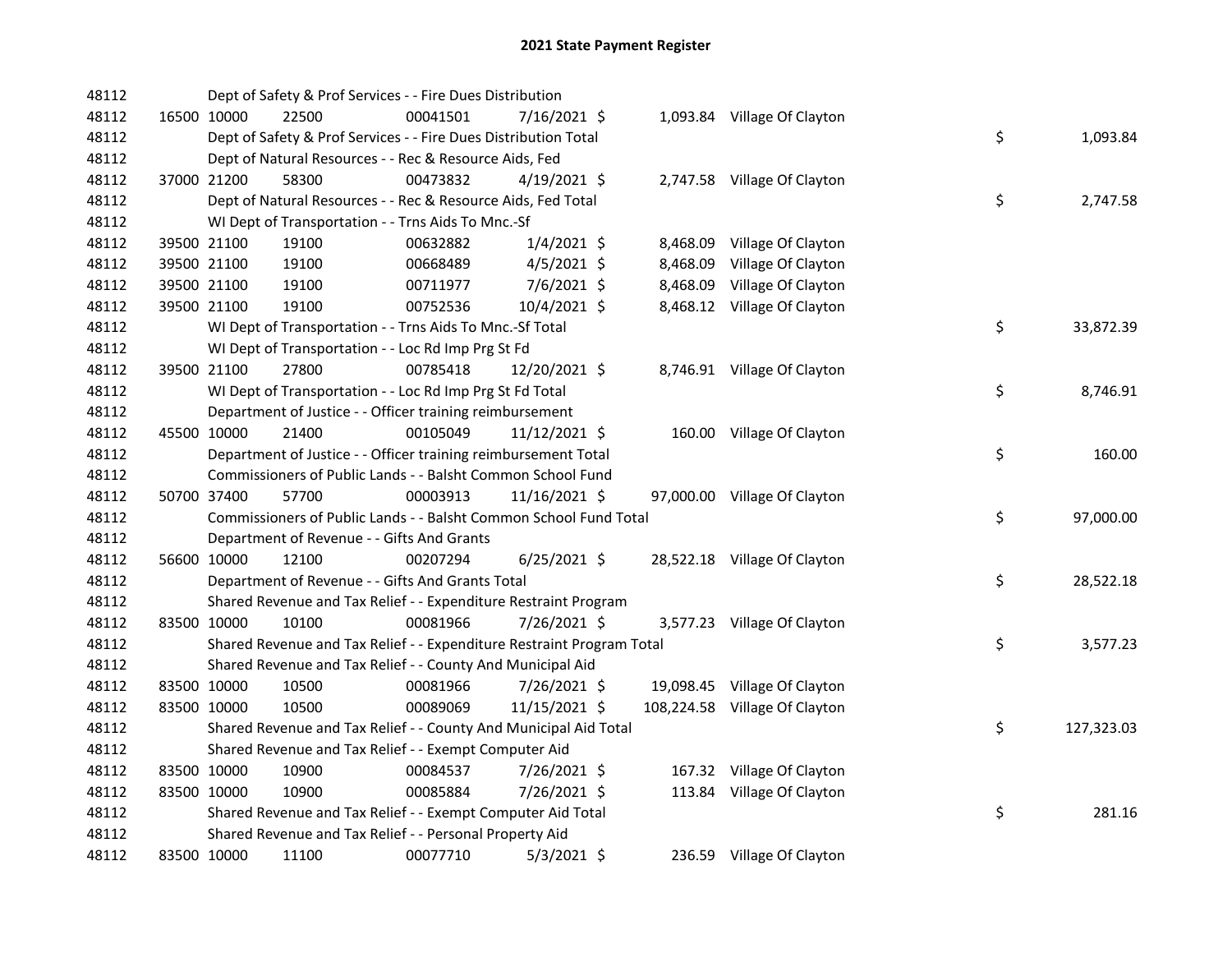| 48112       | Shared Revenue and Tax Relief - - Personal Property Aid Total | 236.59     |
|-------------|---------------------------------------------------------------|------------|
| 48112 Total |                                                               | 303,560.91 |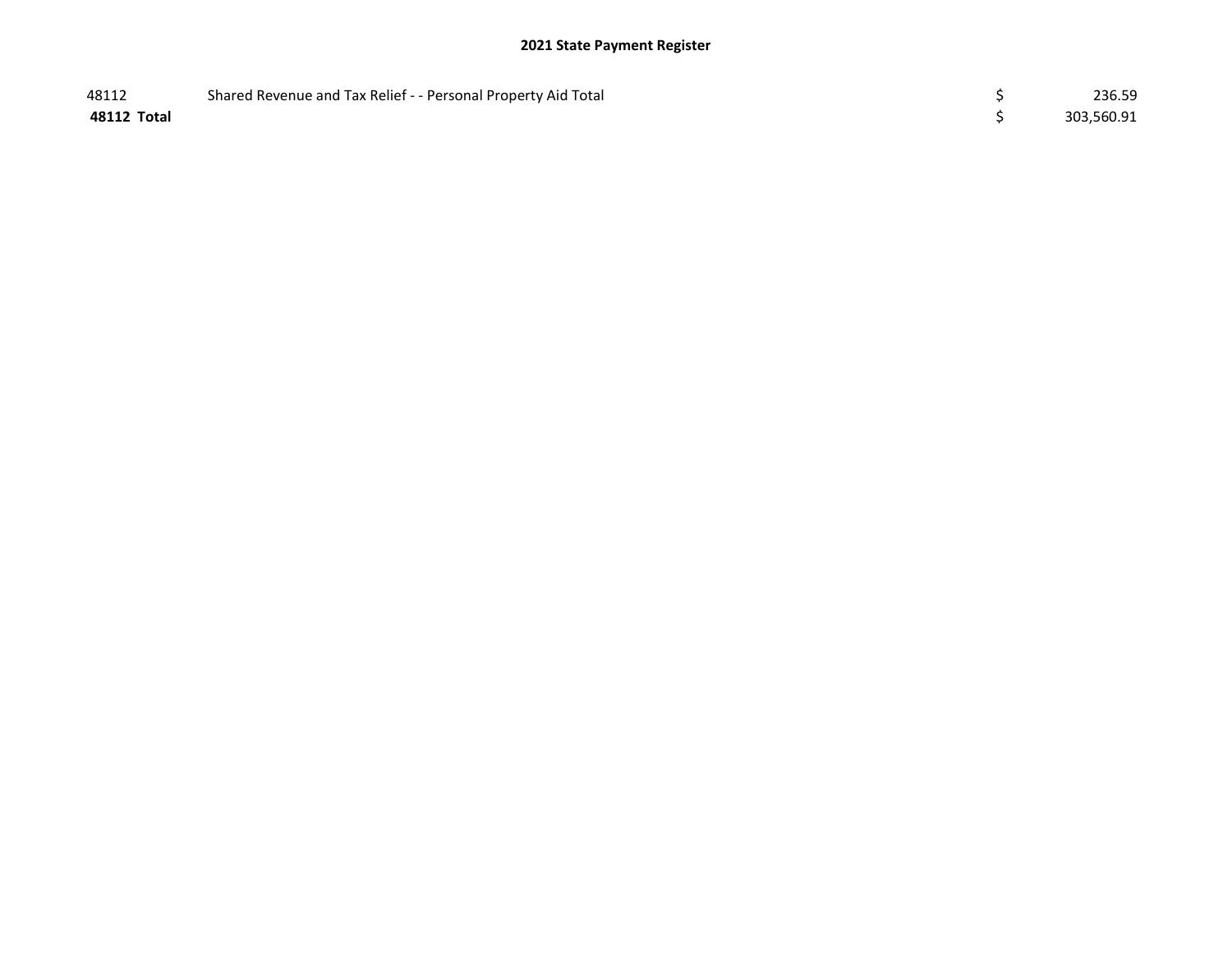| 48113 |             |             | Dept of Safety & Prof Services - - Fire Dues Distribution                       |                         |                |  |                                  |    |            |
|-------|-------------|-------------|---------------------------------------------------------------------------------|-------------------------|----------------|--|----------------------------------|----|------------|
| 48113 |             | 16500 10000 | 22500                                                                           | 00041502                | 7/16/2021 \$   |  | 3,284.25 Village Of Clear Lake   |    |            |
| 48113 |             |             | Dept of Safety & Prof Services - - Fire Dues Distribution Total                 |                         |                |  |                                  | \$ | 3,284.25   |
| 48113 |             |             | WI Dept of Transportation - - Trns Aids To Mnc.-Sf                              |                         |                |  |                                  |    |            |
| 48113 |             | 39500 21100 | 19100                                                                           | 00632883                | $1/4/2021$ \$  |  | 19,018.10 Village Of Clear Lake  |    |            |
| 48113 |             | 39500 21100 | 19100                                                                           | 00668490                | $4/5/2021$ \$  |  | 19,018.10 Village Of Clear Lake  |    |            |
| 48113 |             | 39500 21100 | 19100                                                                           | 00711978                | 7/6/2021 \$    |  | 19,018.10 Village Of Clear Lake  |    |            |
| 48113 |             | 39500 21100 | 19100                                                                           | 00752537                | 10/4/2021 \$   |  | 19,018.13 Village Of Clear Lake  |    |            |
| 48113 |             |             | WI Dept of Transportation - - Trns Aids To Mnc.-Sf Total                        |                         |                |  |                                  | \$ | 76,072.43  |
| 48113 |             |             | WI Dept of Transportation - - Trns Facl Econ Astsf                              |                         |                |  |                                  |    |            |
| 48113 |             | 39500 21100 | 26000                                                                           | 00746986                | $9/15/2021$ \$ |  | 145,249.13 Village Of Clear Lake |    |            |
| 48113 |             |             | WI Dept of Transportation - - Trns Facl Econ Astsf Total                        |                         |                |  |                                  | \$ | 145,249.13 |
| 48113 |             |             | WI Dept of Transportation - - Loc Rd Imp Prg St Fd                              |                         |                |  |                                  |    |            |
| 48113 |             | 39500 21100 | 27800                                                                           | 00716143                | $7/1/2021$ \$  |  | 17,056.13 Village Of Clear Lake  |    |            |
| 48113 |             |             | WI Dept of Transportation - - Loc Rd Imp Prg St Fd Total                        |                         |                |  |                                  | \$ | 17,056.13  |
| 48113 |             |             | Department of Health Services - - Prepaid Medical Transport Reimbursement       |                         |                |  |                                  |    |            |
| 48113 | 43500 10000 |             | 16300                                                                           | AMBULANCE 11/15/2021 \$ |                |  | 2,222.50 Village Of Clear Lake   |    |            |
| 48113 |             |             | Department of Health Services - - Prepaid Medical Transport Reimbursement Total |                         |                |  |                                  | \$ | 2,222.50   |
| 48113 |             |             | Department of Justice - - Officer training reimbursement                        |                         |                |  |                                  |    |            |
| 48113 |             | 45500 10000 | 21400                                                                           | 00105050                | 11/12/2021 \$  |  | 640.00 Village Of Clear Lake     |    |            |
| 48113 |             |             | Department of Justice - - Officer training reimbursement Total                  |                         |                |  |                                  | \$ | 640.00     |
| 48113 |             |             | Department of Justice - - Awards For Victims Of Crimes                          |                         |                |  |                                  |    |            |
| 48113 |             | 45500 10000 | 50200                                                                           | 00098185                | $5/17/2021$ \$ |  | 1,100.00 Village Of Clear Lake   |    |            |
| 48113 |             |             | Department of Justice - - Awards For Victims Of Crimes Total                    |                         |                |  |                                  | \$ | 1,100.00   |
| 48113 |             |             | Department of Revenue - - Gifts And Grants                                      |                         |                |  |                                  |    |            |
| 48113 |             | 56600 10000 | 12100                                                                           | 00207295                | $6/25/2021$ \$ |  | 57,724.71 Village Of Clear Lake  |    |            |
| 48113 |             |             | Department of Revenue - - Gifts And Grants Total                                |                         |                |  |                                  | \$ | 57,724.71  |
| 48113 |             |             | Shared Revenue and Tax Relief - - Expenditure Restraint Program                 |                         |                |  |                                  |    |            |
| 48113 |             | 83500 10000 | 10100                                                                           | 00081967                | 7/26/2021 \$   |  | 5,111.51 Village Of Clear Lake   |    |            |
| 48113 |             |             | Shared Revenue and Tax Relief - - Expenditure Restraint Program Total           |                         |                |  |                                  | \$ | 5,111.51   |
| 48113 |             |             | Shared Revenue and Tax Relief - - County And Municipal Aid                      |                         |                |  |                                  |    |            |
| 48113 |             | 83500 10000 | 10500                                                                           | 00081967                | 7/26/2021 \$   |  | 49,501.76 Village Of Clear Lake  |    |            |
| 48113 | 83500 10000 |             | 10500                                                                           | 00089070                | 11/15/2021 \$  |  | 278,287.44 Village Of Clear Lake |    |            |
| 48113 |             |             | Shared Revenue and Tax Relief - - County And Municipal Aid Total                |                         |                |  |                                  | \$ | 327,789.20 |
| 48113 |             |             | Shared Revenue and Tax Relief - - Exempt Computer Aid                           |                         |                |  |                                  |    |            |
| 48113 |             | 83500 10000 | 10900                                                                           | 00084538                | 7/26/2021 \$   |  | 1,607.73 Village Of Clear Lake   |    |            |
| 48113 | 83500 10000 |             | 10900                                                                           | 00085885                | 7/26/2021 \$   |  | 767.67 Village Of Clear Lake     |    |            |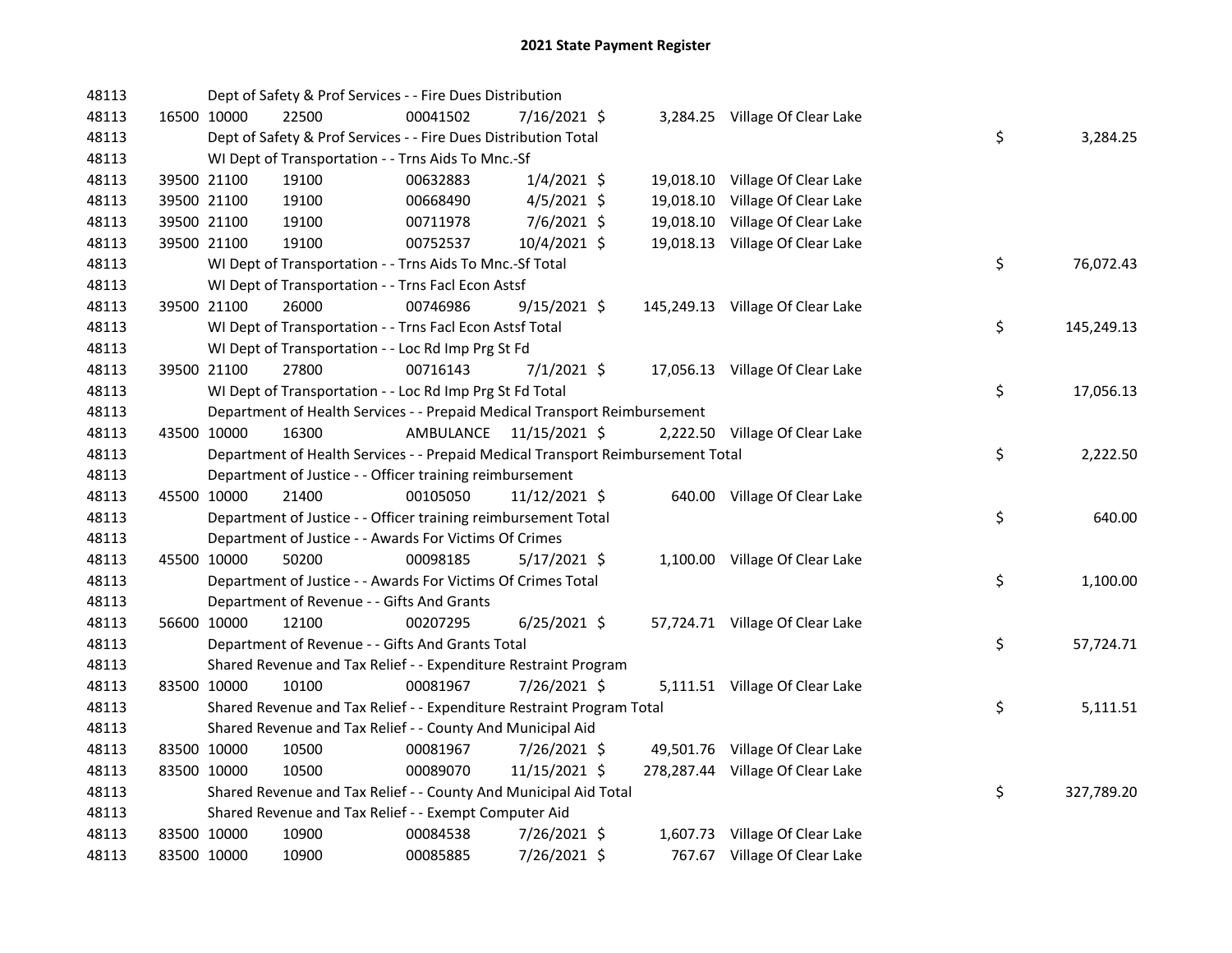| 48113       |             |             |       | Shared Revenue and Tax Relief - - Exempt Computer Aid Total     |               | 2,375.40  |                       |            |
|-------------|-------------|-------------|-------|-----------------------------------------------------------------|---------------|-----------|-----------------------|------------|
| 48113       |             |             |       | Shared Revenue and Tax Relief - - Utility Aid                   |               |           |                       |            |
| 48113       | 83500 10000 |             | 11000 | 00081967                                                        | 7/26/2021 \$  | 1.127.19  | Village Of Clear Lake |            |
| 48113       |             | 83500 10000 | 11000 | 00089070                                                        | 11/15/2021 \$ | 33,148.51 | Village Of Clear Lake |            |
| 48113       |             |             |       | Shared Revenue and Tax Relief - - Utility Aid Total             |               |           |                       | 34,275.70  |
| 48113       |             |             |       | Shared Revenue and Tax Relief - - Personal Property Aid         |               |           |                       |            |
| 48113       | 83500 10000 |             | 11100 | 00077711                                                        | $5/3/2021$ \$ | 3.280.10  | Village Of Clear Lake |            |
| 48113       |             | 83500 10000 | 11100 | 00078973                                                        | $5/3/2021$ \$ | 3,272.03  | Village Of Clear Lake |            |
| 48113       |             |             |       | Shared Revenue and Tax Relief - - Personal Property Aid Total   |               |           |                       | 6,552.13   |
| 48113       |             |             |       | Shared Revenue and Tax Relief - - Lottery & Gaming Credit       |               |           |                       |            |
| 48113       | 83500 52100 |             | 36300 | 00074341                                                        | 3/22/2021 \$  | 4.038.37  | Village Of Clear Lake |            |
| 48113       |             |             |       | Shared Revenue and Tax Relief - - Lottery & Gaming Credit Total |               |           |                       | 4,038.37   |
| 48113 Total |             |             |       |                                                                 |               |           |                       | 683,491.46 |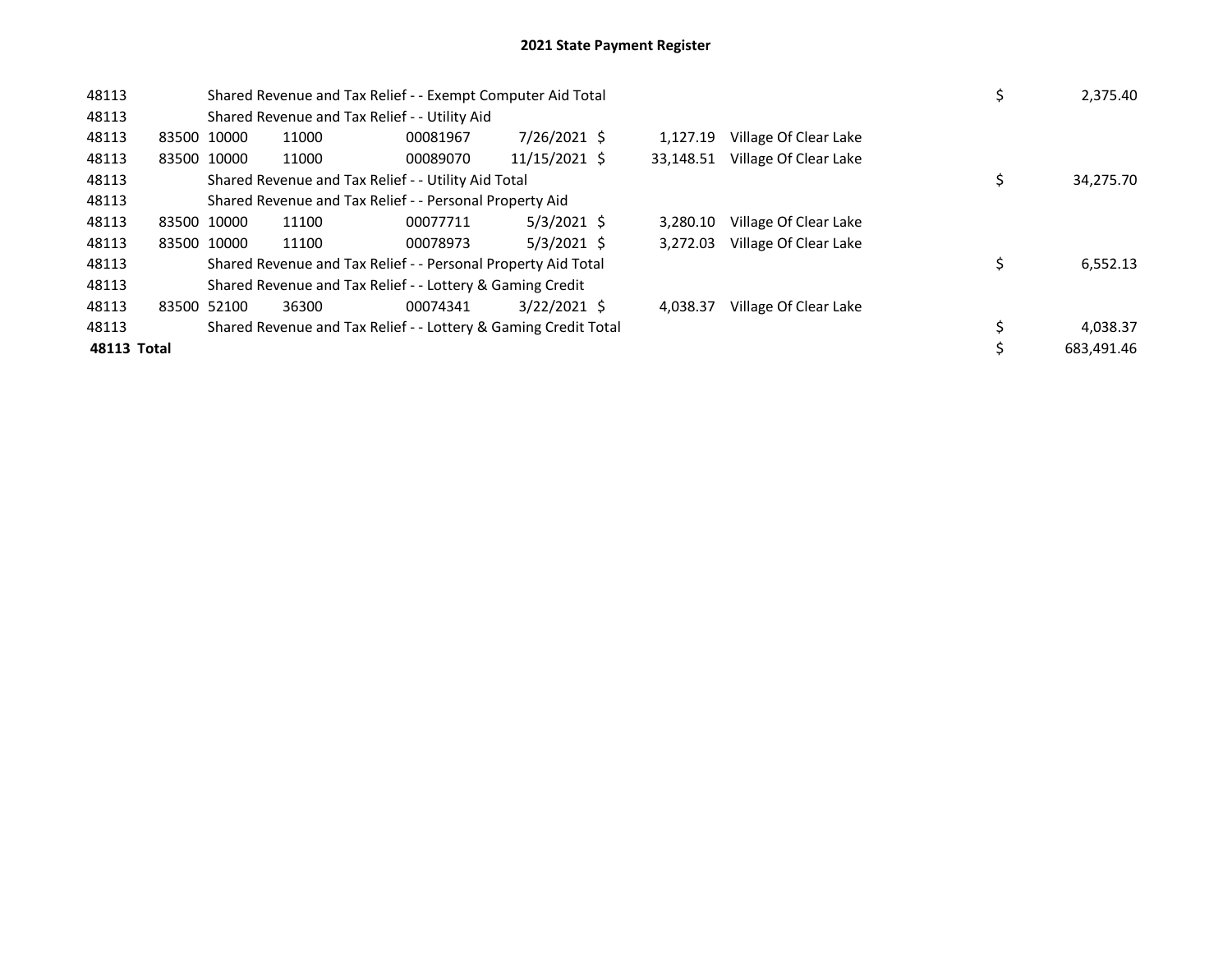| 48116 |             | Dept of Safety & Prof Services - - Fire Dues Distribution                     |          |                |           |                              |    |            |
|-------|-------------|-------------------------------------------------------------------------------|----------|----------------|-----------|------------------------------|----|------------|
| 48116 | 16500 10000 | 22500                                                                         | 00041503 | 7/16/2021 \$   |           | 2,927.13 Village of Dresser  |    |            |
| 48116 |             | Dept of Safety & Prof Services - - Fire Dues Distribution Total               |          |                |           |                              | \$ | 2,927.13   |
| 48116 |             | WI Dept of Transportation - - Trns Aids To Mnc.-Sf                            |          |                |           |                              |    |            |
| 48116 | 39500 21100 | 19100                                                                         | 00632884 | $1/4/2021$ \$  |           | 14,889.33 Village of Dresser |    |            |
| 48116 | 39500 21100 | 19100                                                                         | 00668491 | $4/5/2021$ \$  | 14,889.33 | Village of Dresser           |    |            |
| 48116 | 39500 21100 | 19100                                                                         | 00711979 | $7/6/2021$ \$  | 14,889.33 | Village of Dresser           |    |            |
| 48116 | 39500 21100 | 19100                                                                         | 00752538 | 10/4/2021 \$   |           | 14,889.35 Village of Dresser |    |            |
| 48116 |             | WI Dept of Transportation - - Trns Aids To Mnc.-Sf Total                      |          |                |           |                              | \$ | 59,557.34  |
| 48116 |             | Department of Justice - - Officer training reimbursement                      |          |                |           |                              |    |            |
| 48116 | 45500 10000 | 21400                                                                         | 00105008 | 11/15/2021 \$  |           | 160.00 Village of Dresser    |    |            |
| 48116 |             | Department of Justice - - Officer training reimbursement Total                |          |                |           |                              | \$ | 160.00     |
| 48116 |             | Department of Revenue - - Gifts And Grants                                    |          |                |           |                              |    |            |
| 48116 | 56600 10000 | 12100                                                                         | 00207296 | $6/25/2021$ \$ |           | 45,321.48 Village of Dresser |    |            |
| 48116 |             | Department of Revenue - - Gifts And Grants Total                              |          |                |           |                              | \$ | 45,321.48  |
| 48116 |             | Shared Revenue and Tax Relief - - Expenditure Restraint Program               |          |                |           |                              |    |            |
| 48116 | 83500 10000 | 10100                                                                         | 00081968 | 7/26/2021 \$   |           | 10,550.29 Village of Dresser |    |            |
| 48116 |             | Shared Revenue and Tax Relief - - Expenditure Restraint Program Total         |          |                |           |                              | \$ | 10,550.29  |
| 48116 |             | Shared Revenue and Tax Relief - - County And Municipal Aid                    |          |                |           |                              |    |            |
| 48116 | 83500 10000 | 10500                                                                         | 00081968 | 7/26/2021 \$   |           | 16,148.31 Village of Dresser |    |            |
| 48116 | 83500 10000 | 10500                                                                         | 00089071 | 11/15/2021 \$  |           | 91,507.06 Village of Dresser |    |            |
| 48116 |             | Shared Revenue and Tax Relief - - County And Municipal Aid Total              |          |                |           |                              | \$ | 107,655.37 |
| 48116 |             | Shared Revenue and Tax Relief - - Exempt Computer Aid                         |          |                |           |                              |    |            |
| 48116 | 83500 10000 | 10900                                                                         | 00084539 | 7/26/2021 \$   |           | 1,624.36 Village of Dresser  |    |            |
| 48116 |             | Shared Revenue and Tax Relief - - Exempt Computer Aid Total                   |          |                |           |                              | \$ | 1,624.36   |
| 48116 |             | Shared Revenue and Tax Relief - - Utility Aid                                 |          |                |           |                              |    |            |
| 48116 | 83500 10000 | 11000                                                                         | 00081968 | 7/26/2021 \$   |           | 1,743.52 Village of Dresser  |    |            |
| 48116 | 83500 10000 | 11000                                                                         | 00089071 | 11/15/2021 \$  |           | 10,031.01 Village of Dresser |    |            |
| 48116 |             | Shared Revenue and Tax Relief - - Utility Aid Total                           |          |                |           |                              | \$ | 11,774.53  |
| 48116 |             | Shared Revenue and Tax Relief - - Personal Property Aid                       |          |                |           |                              |    |            |
| 48116 | 83500 10000 | 11100                                                                         | 00077712 | $5/3/2021$ \$  |           | 7,072.48 Village of Dresser  |    |            |
| 48116 |             | Shared Revenue and Tax Relief - - Personal Property Aid Total                 |          |                |           |                              | \$ | 7,072.48   |
| 48116 |             | Shared Revenue and Tax Relief - - State Aid; Video Service Provider Fee       |          |                |           |                              |    |            |
| 48116 | 83500 10000 | 11200                                                                         | 00083100 | 7/26/2021 \$   |           | 1,238.39 Village of Dresser  |    |            |
| 48116 |             | Shared Revenue and Tax Relief - - State Aid; Video Service Provider Fee Total |          |                |           |                              | \$ | 1,238.39   |
| 48116 |             | Shared Revenue and Tax Relief - - Lottery & Gaming Credit                     |          |                |           |                              |    |            |
| 48116 | 83500 52100 | 36300                                                                         | 00074342 | 3/22/2021 \$   |           | 822.92 Village of Dresser    |    |            |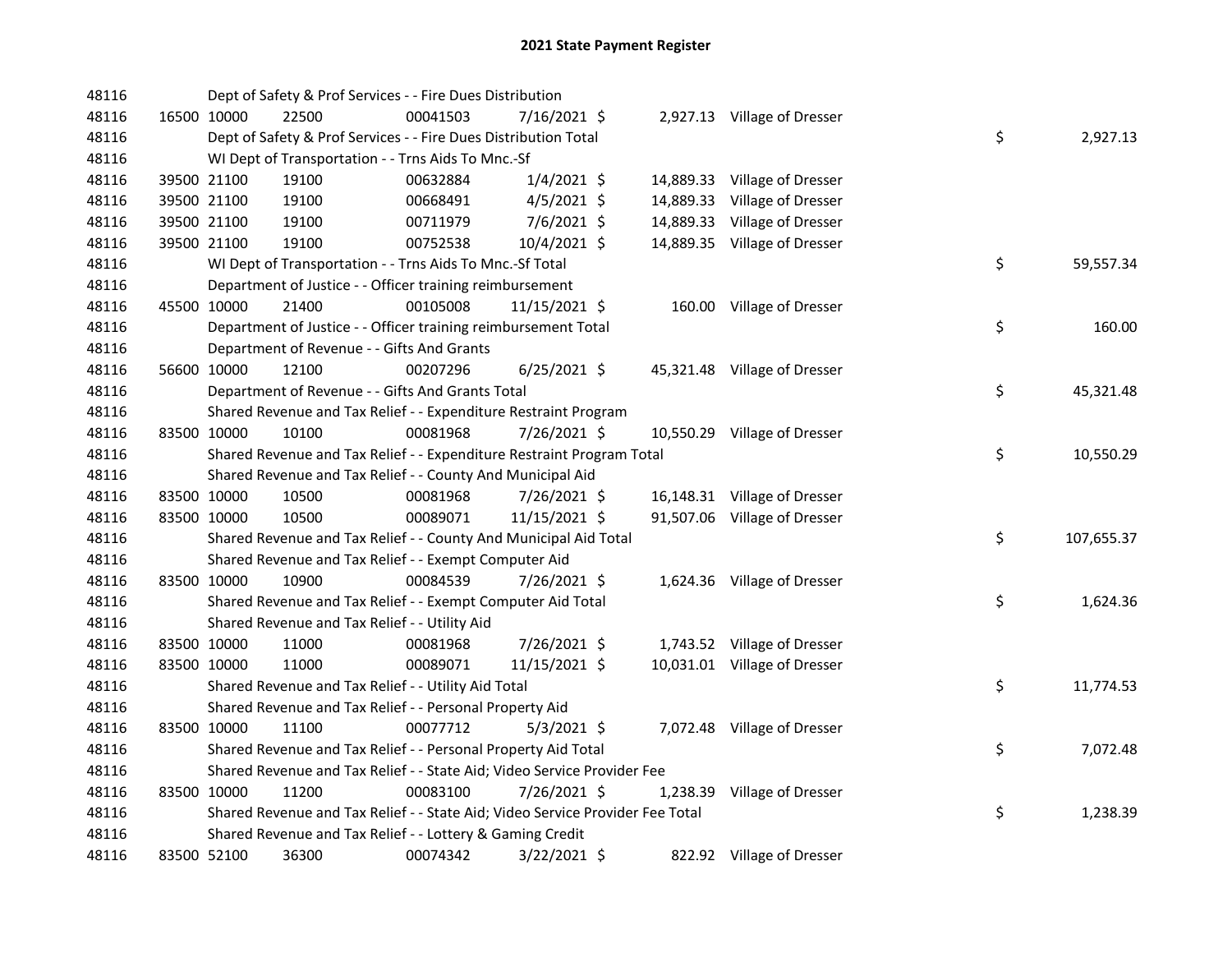| 48116       | Shared Revenue and Tax Relief - - Lottery & Gaming Credit Total | 822.92     |
|-------------|-----------------------------------------------------------------|------------|
| 48116 Total |                                                                 | 248,704.29 |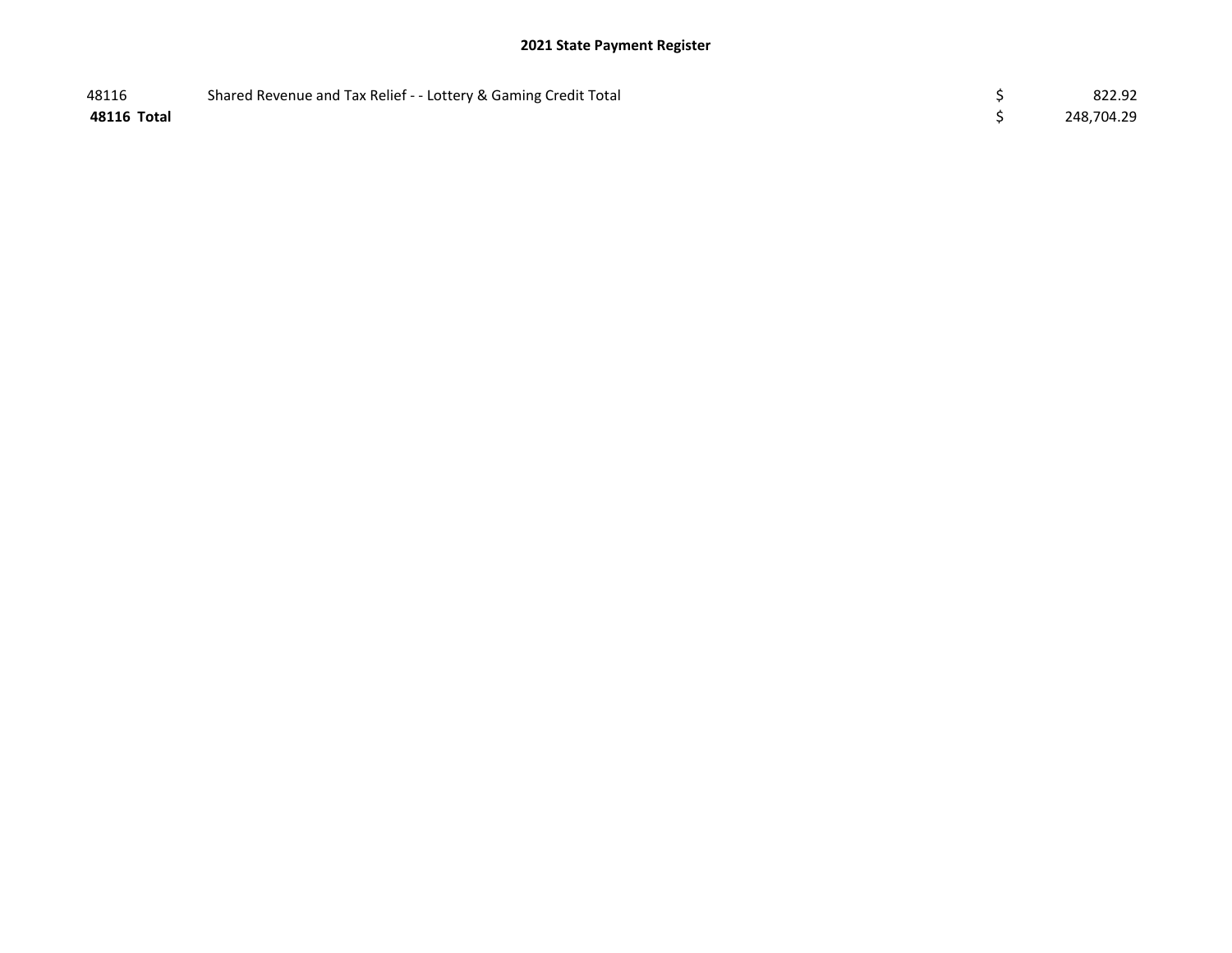| 48126 |             | Dept of Safety & Prof Services - - Fire Dues Distribution             |          |                |  |                                 |    |            |
|-------|-------------|-----------------------------------------------------------------------|----------|----------------|--|---------------------------------|----|------------|
| 48126 | 16500 10000 | 22500                                                                 | 00041504 | 7/16/2021 \$   |  | 2,846.22 Frederic, Village of   |    |            |
| 48126 |             | Dept of Safety & Prof Services - - Fire Dues Distribution Total       |          |                |  |                                 | \$ | 2,846.22   |
| 48126 |             | Dept of Natural Resources - - Aids In Lieu Of Taxes - Gener           |          |                |  |                                 |    |            |
| 48126 | 37000 10000 | 50300                                                                 | 00476579 | $4/21/2021$ \$ |  | 14.39 Frederic, Village of      |    |            |
| 48126 |             | Dept of Natural Resources - - Aids In Lieu Of Taxes - Gener Total     |          |                |  |                                 | \$ | 14.39      |
| 48126 |             | Dept of Natural Resources - - Resaids - Urban Forestry Grant          |          |                |  |                                 |    |            |
| 48126 | 37000 21200 | 58700                                                                 | 00492782 | $6/29/2021$ \$ |  | 5,000.00 Frederic, Village of   |    |            |
| 48126 |             | Dept of Natural Resources - - Resaids - Urban Forestry Grant Total    |          |                |  |                                 | \$ | 5,000.00   |
| 48126 |             | WI Dept of Transportation - - Trns Aids To Mnc.-Sf                    |          |                |  |                                 |    |            |
| 48126 | 39500 21100 | 19100                                                                 | 00632885 | $1/4/2021$ \$  |  | 20,344.24 Frederic, Village of  |    |            |
| 48126 | 39500 21100 | 19100                                                                 | 00668492 | $4/5/2021$ \$  |  | 20,344.24 Frederic, Village of  |    |            |
| 48126 | 39500 21100 | 19100                                                                 | 00711980 | 7/6/2021 \$    |  | 20,344.24 Frederic, Village of  |    |            |
| 48126 | 39500 21100 | 19100                                                                 | 00752539 | 10/4/2021 \$   |  | 20,344.27 Frederic, Village of  |    |            |
| 48126 |             | WI Dept of Transportation - - Trns Aids To Mnc.-Sf Total              |          |                |  |                                 | \$ | 81,376.99  |
| 48126 |             | WI Dept of Transportation - - Loc Rd Imp Prg St Fd                    |          |                |  |                                 |    |            |
| 48126 | 39500 21100 | 27800                                                                 | 00735827 | 8/17/2021 \$   |  | 8,746.89 Frederic, Village of   |    |            |
| 48126 |             | WI Dept of Transportation - - Loc Rd Imp Prg St Fd Total              |          |                |  |                                 | \$ | 8,746.89   |
| 48126 |             | Department of Justice - - Officer training reimbursement              |          |                |  |                                 |    |            |
| 48126 | 45500 10000 | 21400                                                                 | 00105272 | 11/16/2021 \$  |  | 480.00 Frederic, Village of     |    |            |
| 48126 |             | Department of Justice - - Officer training reimbursement Total        |          |                |  |                                 | \$ | 480.00     |
| 48126 |             | Department of Administration - - Federal Aid, Local Assistance        |          |                |  |                                 |    |            |
| 48126 | 50500 10000 | 74300                                                                 | 00143261 | $4/5/2021$ \$  |  | 467,815.12 Frederic, Village of |    |            |
| 48126 | 50500 10000 | 74300                                                                 | 00147858 | 7/2/2021 \$    |  | 456,262.56 Frederic, Village of |    |            |
| 48126 |             | Department of Administration - - Federal Aid, Local Assistance Total  |          |                |  |                                 | \$ | 924,077.68 |
| 48126 |             | Department of Revenue - - Gifts And Grants                            |          |                |  |                                 |    |            |
| 48126 | 56600 10000 | 12100                                                                 | 00207297 | $6/25/2021$ \$ |  | 56,992.03 Frederic, Village of  |    |            |
| 48126 |             | Department of Revenue - - Gifts And Grants Total                      |          |                |  |                                 | \$ | 56,992.03  |
| 48126 |             | Shared Revenue and Tax Relief - - Expenditure Restraint Program       |          |                |  |                                 |    |            |
| 48126 | 83500 10000 | 10100                                                                 | 00081969 | 7/26/2021 \$   |  | 9,715.76 Frederic, Village of   |    |            |
| 48126 |             | Shared Revenue and Tax Relief - - Expenditure Restraint Program Total |          |                |  |                                 | \$ | 9,715.76   |
| 48126 |             | Shared Revenue and Tax Relief - - County And Municipal Aid            |          |                |  |                                 |    |            |
| 48126 | 83500 10000 | 10500                                                                 | 00081969 | 7/26/2021 \$   |  | 17,590.09 Frederic, Village of  |    |            |
| 48126 | 83500 10000 | 10500                                                                 | 00089072 | 11/15/2021 \$  |  | 280,970.87 Frederic, Village of |    |            |
| 48126 |             | Shared Revenue and Tax Relief - - County And Municipal Aid Total      |          |                |  |                                 | \$ | 298,560.96 |
| 48126 |             | Shared Revenue and Tax Relief - - Exempt Computer Aid                 |          |                |  |                                 |    |            |
| 48126 | 83500 10000 | 10900                                                                 | 00084540 | 7/26/2021 \$   |  | 907.27 Frederic, Village of     |    |            |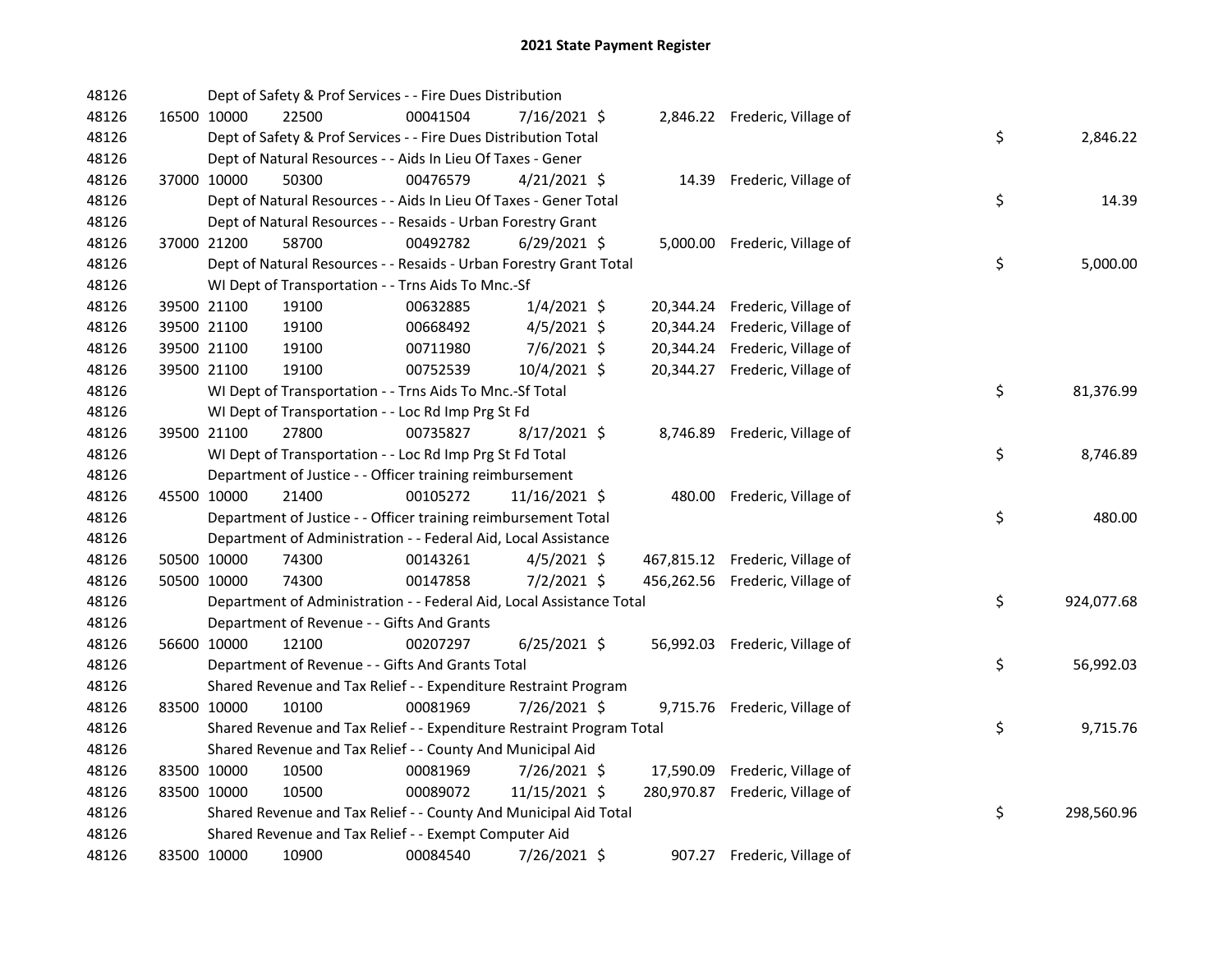| 48126       |       | 83500 10000 | 10900                                                           | 00085886 | 7/26/2021 \$   | 79.14    | Frederic, Village of           |  |              |
|-------------|-------|-------------|-----------------------------------------------------------------|----------|----------------|----------|--------------------------------|--|--------------|
| 48126       |       |             | Shared Revenue and Tax Relief - - Exempt Computer Aid Total     |          |                |          |                                |  | 986.41       |
| 48126       |       |             | Shared Revenue and Tax Relief - - Utility Aid                   |          |                |          |                                |  |              |
| 48126       |       | 83500 10000 | 11000                                                           | 00081969 | 7/26/2021 \$   | 4.588.02 | Frederic, Village of           |  |              |
| 48126       |       | 83500 10000 | 11000                                                           | 00089072 | 11/15/2021 \$  |          | 29,255.15 Frederic, Village of |  |              |
| 48126       |       |             | Shared Revenue and Tax Relief - - Utility Aid Total             |          |                |          |                                |  | 33,843.17    |
| 48126       |       |             | Shared Revenue and Tax Relief - - Personal Property Aid         |          |                |          |                                |  |              |
| 48126       |       | 83500 10000 | 11100                                                           | 00077713 | $5/3/2021$ \$  | 6.691.99 | Frederic, Village of           |  |              |
| 48126       |       |             | Shared Revenue and Tax Relief - - Personal Property Aid Total   |          |                |          |                                |  | 6,691.99     |
| 48126       |       |             | Shared Revenue and Tax Relief - - Lottery & Gaming Credit       |          |                |          |                                |  |              |
| 48126       | 83500 | 52100       | 36300                                                           | 00074343 | $3/22/2021$ \$ | 1.928.46 | Frederic, Village of           |  |              |
| 48126       |       |             | Shared Revenue and Tax Relief - - Lottery & Gaming Credit Total |          |                |          |                                |  | 1,928.46     |
| 48126 Total |       |             |                                                                 |          |                |          |                                |  | 1,431,260.95 |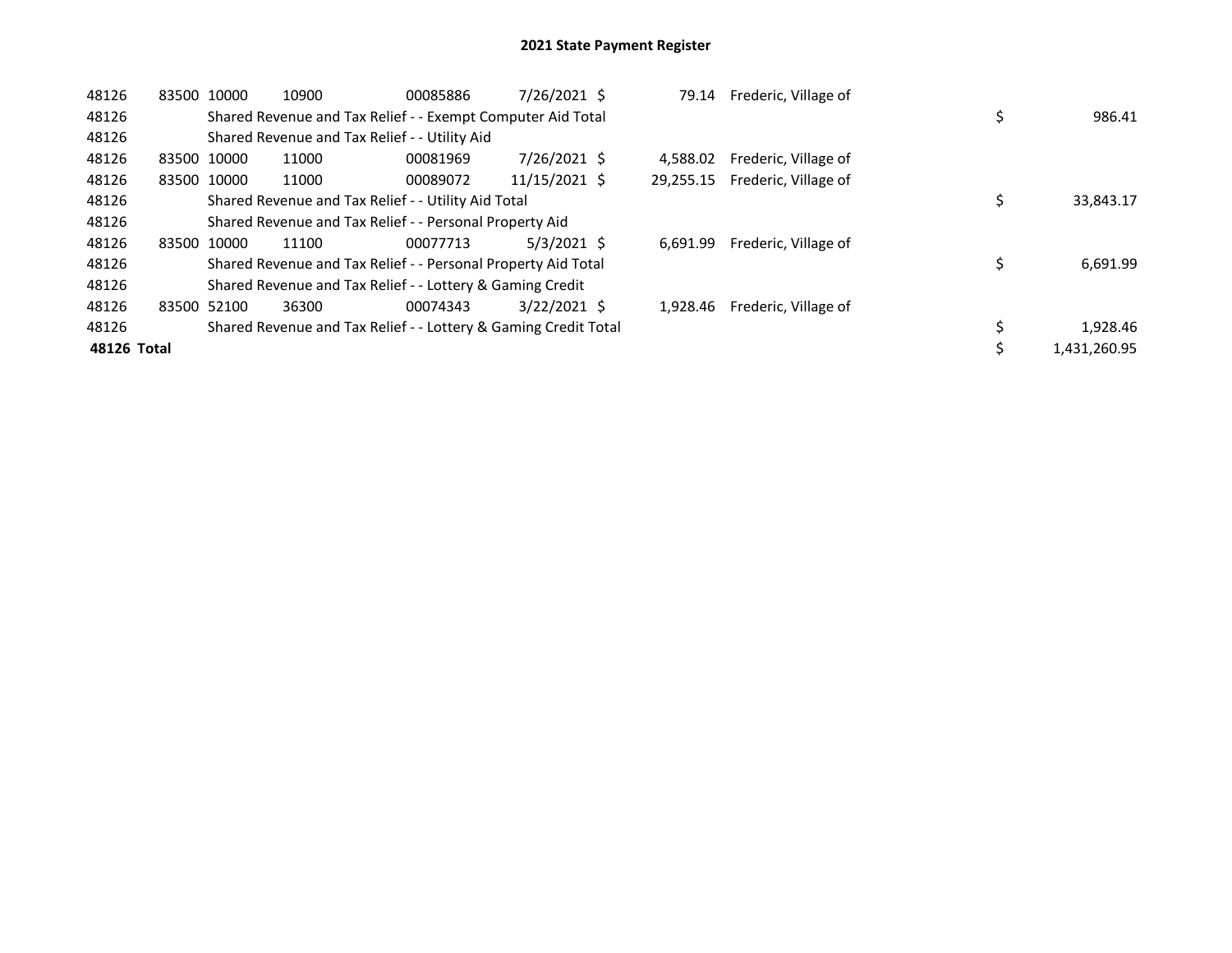| 48146 |             | Dept of Safety & Prof Services - - Fire Dues Distribution                       |                         |           |                           |                  |
|-------|-------------|---------------------------------------------------------------------------------|-------------------------|-----------|---------------------------|------------------|
| 48146 | 16500 10000 | 22500<br>00041509                                                               | 7/16/2021 \$            |           | 3,633.33 Village Of Luck  |                  |
| 48146 |             | Dept of Safety & Prof Services - - Fire Dues Distribution Total                 |                         |           |                           | \$<br>3,633.33   |
| 48146 |             | Dept of Natural Resources - - Aids In Lieu Of Taxes - Gener                     |                         |           |                           |                  |
| 48146 | 37000 10000 | 50300<br>00476586                                                               | $4/21/2021$ \$          |           | 7.92 Village Of Luck      |                  |
| 48146 |             | Dept of Natural Resources - - Aids In Lieu Of Taxes - Gener Total               |                         |           |                           | \$<br>7.92       |
| 48146 |             | WI Dept of Transportation - - Trns Aids To Mnc.-Sf                              |                         |           |                           |                  |
| 48146 | 39500 21100 | 19100<br>00632886                                                               | $1/4/2021$ \$           |           | 25,261.88 Village Of Luck |                  |
| 48146 |             | 39500 21100<br>19100<br>00668493                                                | $4/5/2021$ \$           | 25,261.88 | Village Of Luck           |                  |
| 48146 |             | 39500 21100<br>19100<br>00711981                                                | $7/6/2021$ \$           | 25,261.88 | Village Of Luck           |                  |
| 48146 | 39500 21100 | 19100<br>00752540                                                               | $10/4/2021$ \$          |           | 25,261.88 Village Of Luck |                  |
| 48146 |             | WI Dept of Transportation - - Trns Aids To Mnc.-Sf Total                        |                         |           |                           | \$<br>101,047.52 |
| 48146 |             | WI Dept of Transportation - - Loc Rd Imp Prg St Fd                              |                         |           |                           |                  |
| 48146 | 39500 21100 | 27800<br>00656375                                                               | 2/22/2021 \$            |           | 8,746.91 Village Of Luck  |                  |
| 48146 |             | WI Dept of Transportation - - Loc Rd Imp Prg St Fd Total                        |                         |           |                           | \$<br>8,746.91   |
| 48146 |             | Department of Health Services - - Prepaid Medical Transport Reimbursement       |                         |           |                           |                  |
| 48146 | 43500 10000 | 16300                                                                           | AMBULANCE 11/15/2021 \$ |           | 15,938.47 Village Of Luck |                  |
| 48146 |             | Department of Health Services - - Prepaid Medical Transport Reimbursement Total |                         |           |                           | \$<br>15,938.47  |
| 48146 |             | Department of Justice - - Officer training reimbursement                        |                         |           |                           |                  |
| 48146 |             | 00105503<br>45500 10000<br>21400                                                | 11/18/2021 \$           |           | 800.00 Village Of Luck    |                  |
| 48146 |             | Department of Justice - - Officer training reimbursement Total                  |                         |           |                           | \$<br>800.00     |
| 48146 |             | Department of Military Affairs - - Federal Aid, Local Assistance                |                         |           |                           |                  |
| 48146 | 46500 10000 | 34200<br>00103931                                                               | 12/15/2021 \$           |           | 1,972.05 Village Of Luck  |                  |
| 48146 |             | Department of Military Affairs - - Federal Aid, Local Assistance Total          |                         |           |                           | \$<br>1,972.05   |
| 48146 |             | Department of Administration - - Federal Aid, Local Assistance                  |                         |           |                           |                  |
| 48146 | 50500 10000 | 74300<br>00139356                                                               | $1/25/2021$ \$          |           | 30,000.00 Village Of Luck |                  |
| 48146 |             | Department of Administration - - Federal Aid, Local Assistance Total            |                         |           |                           | \$<br>30,000.00  |
| 48146 |             | Elections Commission - - General Program Ops, GPR                               |                         |           |                           |                  |
| 48146 | 51000 10000 | 10100<br>00005177                                                               | $1/11/2021$ \$          |           | 265.60 Village Of Luck    |                  |
| 48146 |             | Elections Commission - - General Program Ops, GPR Total                         |                         |           |                           | \$<br>265.60     |
| 48146 |             | Department of Revenue - - Gifts And Grants                                      |                         |           |                           |                  |
| 48146 |             | 56600 10000<br>12100<br>00207298                                                | $6/25/2021$ \$          |           | 55,003.33 Village Of Luck |                  |
| 48146 |             | Department of Revenue - - Gifts And Grants Total                                |                         |           |                           | \$<br>55,003.33  |
| 48146 |             | Shared Revenue and Tax Relief - - Expenditure Restraint Program                 |                         |           |                           |                  |
| 48146 | 83500 10000 | 10100<br>00081970                                                               | 7/26/2021 \$            |           | 16,237.97 Village Of Luck |                  |
| 48146 |             | Shared Revenue and Tax Relief - - Expenditure Restraint Program Total           |                         |           |                           | \$<br>16,237.97  |
| 48146 |             | Shared Revenue and Tax Relief - - County And Municipal Aid                      |                         |           |                           |                  |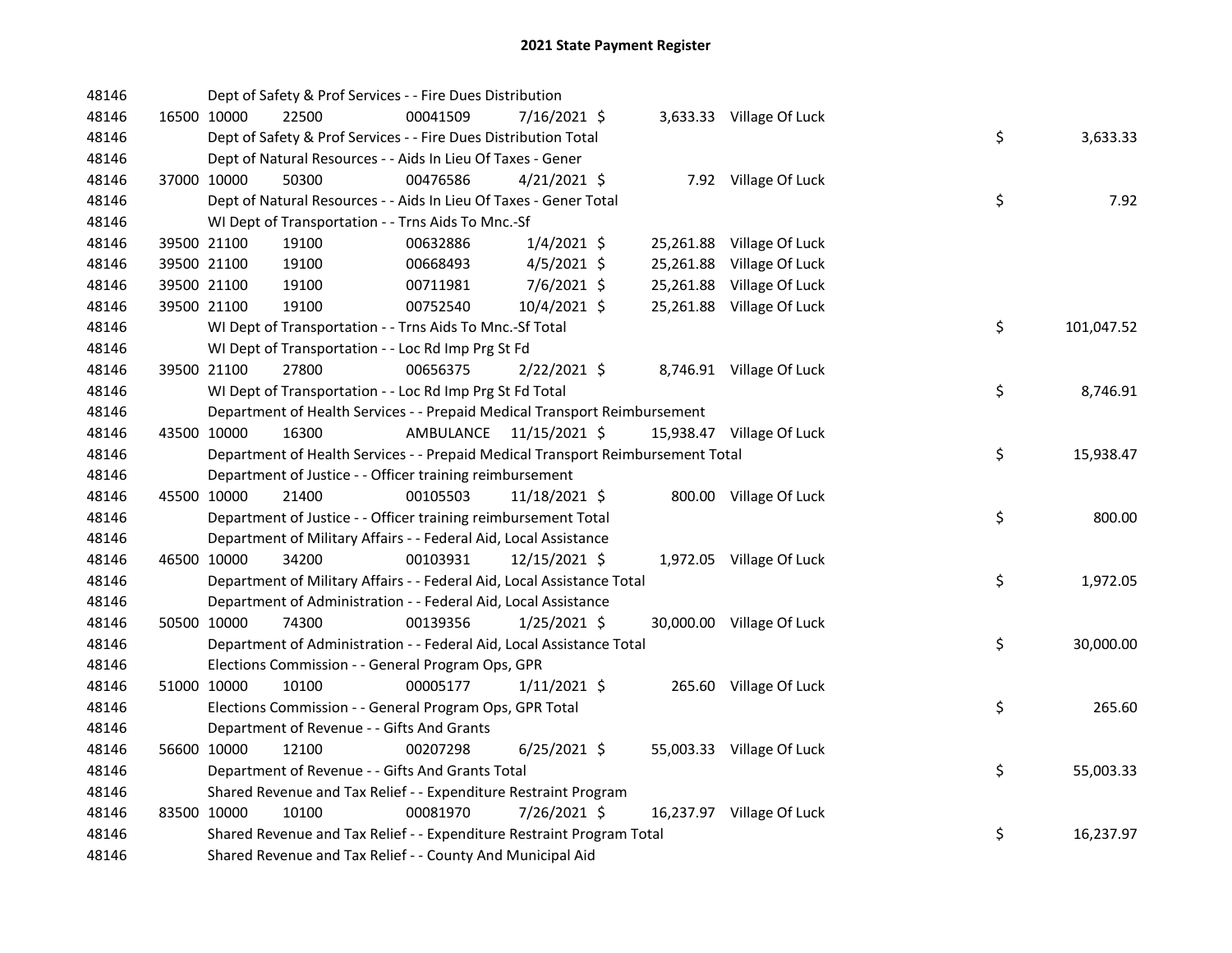| 48146       | 83500 10000 |             | 10500                                                            | 00081970 | $7/26/2021$ \$ | 27,453.85  | Village Of Luck |    |            |
|-------------|-------------|-------------|------------------------------------------------------------------|----------|----------------|------------|-----------------|----|------------|
| 48146       | 83500 10000 |             | 10500                                                            | 00089073 | 11/15/2021 \$  | 141,955.12 | Village Of Luck |    |            |
| 48146       |             |             | Shared Revenue and Tax Relief - - County And Municipal Aid Total |          |                |            |                 | \$ | 169,408.97 |
| 48146       |             |             | Shared Revenue and Tax Relief - - Exempt Computer Aid            |          |                |            |                 |    |            |
| 48146       |             | 83500 10000 | 10900                                                            | 00084541 | 7/26/2021 \$   | 505.07     | Village Of Luck |    |            |
| 48146       | 83500       | 10000       | 10900                                                            | 00085887 | $7/26/2021$ \$ | 348.00     | Village Of Luck |    |            |
| 48146       |             |             | Shared Revenue and Tax Relief - - Exempt Computer Aid Total      |          |                |            |                 | \$ | 853.07     |
| 48146       |             |             | Shared Revenue and Tax Relief - - Utility Aid                    |          |                |            |                 |    |            |
| 48146       | 83500       | 10000       | 11000                                                            | 00089073 | 11/15/2021 \$  | 561.50     | Village Of Luck |    |            |
| 48146       |             |             | Shared Revenue and Tax Relief - - Utility Aid Total              |          |                |            |                 | \$ | 561.50     |
| 48146       |             |             | Shared Revenue and Tax Relief - - Personal Property Aid          |          |                |            |                 |    |            |
| 48146       | 83500       | 10000       | 11100                                                            | 00077714 | $5/3/2021$ \$  | 2,242.52   | Village Of Luck |    |            |
| 48146       |             |             | Shared Revenue and Tax Relief - - Personal Property Aid Total    |          |                |            |                 | \$ | 2,242.52   |
| 48146       |             |             | Shared Revenue and Tax Relief - - Lottery & Gaming Credit        |          |                |            |                 |    |            |
| 48146       | 83500 52100 |             | 36300                                                            | 00074344 | $3/22/2021$ \$ | 2,503.44   | Village Of Luck |    |            |
| 48146       |             |             | Shared Revenue and Tax Relief - - Lottery & Gaming Credit Total  |          |                |            |                 | \$ | 2,503.44   |
| 48146 Total |             |             |                                                                  |          |                |            |                 | \$ | 409,222.60 |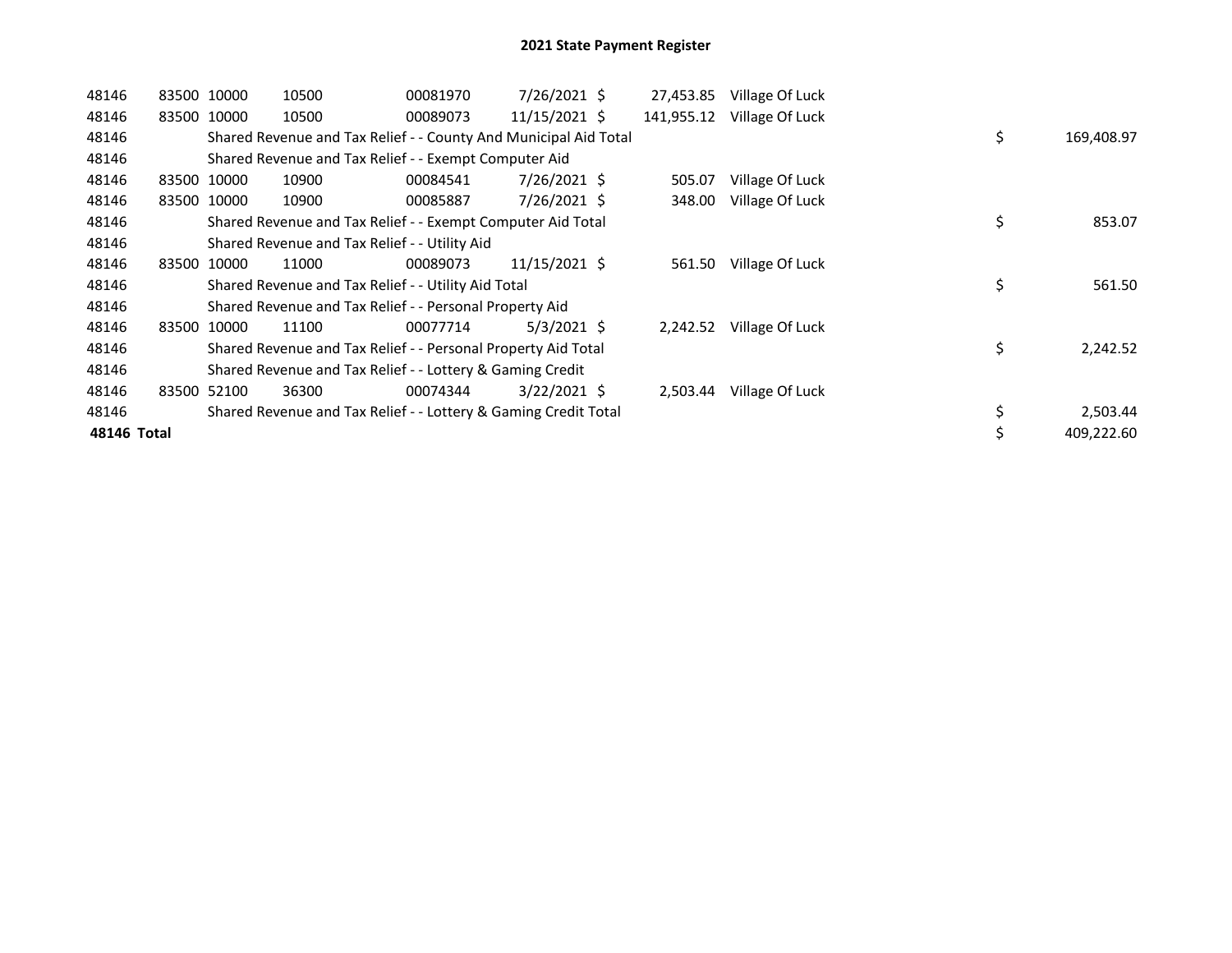| 48151 |             | Dept of Safety & Prof Services - - Fire Dues Distribution             |          |                |           |                                |    |            |
|-------|-------------|-----------------------------------------------------------------------|----------|----------------|-----------|--------------------------------|----|------------|
| 48151 | 16500 10000 | 22500                                                                 | 00041512 | 7/16/2021 \$   |           | 2,119.58 Village Of Milltown   |    |            |
| 48151 |             | Dept of Safety & Prof Services - - Fire Dues Distribution Total       |          |                |           |                                | \$ | 2,119.58   |
| 48151 |             | Dept of Natural Resources - - Aids In Lieu Of Taxes - Gener           |          |                |           |                                |    |            |
| 48151 | 37000 10000 | 50300                                                                 | 00476587 | $4/21/2021$ \$ |           | 20.52 Village Of Milltown      |    |            |
| 48151 |             | Dept of Natural Resources - - Aids In Lieu Of Taxes - Gener Total     |          |                |           |                                | \$ | 20.52      |
| 48151 |             | WI Dept of Transportation - - Trns Aids To Mnc.-Sf                    |          |                |           |                                |    |            |
| 48151 | 39500 21100 | 19100                                                                 | 00632887 | $1/4/2021$ \$  |           | 17,829.88 Village Of Milltown  |    |            |
| 48151 | 39500 21100 | 19100                                                                 | 00668494 | $4/5/2021$ \$  | 17,829.88 | Village Of Milltown            |    |            |
| 48151 | 39500 21100 | 19100                                                                 | 00711982 | $7/6/2021$ \$  | 17,829.88 | Village Of Milltown            |    |            |
| 48151 | 39500 21100 | 19100                                                                 | 00752541 | 10/4/2021 \$   |           | 17,829.90 Village Of Milltown  |    |            |
| 48151 |             | WI Dept of Transportation - - Trns Aids To Mnc.-Sf Total              |          |                |           |                                | \$ | 71,319.54  |
| 48151 |             | Department of Justice - - Officer training reimbursement              |          |                |           |                                |    |            |
| 48151 | 45500 10000 | 21400                                                                 | 00105440 | 11/18/2021 \$  |           | 160.00 Village Of Milltown     |    |            |
| 48151 |             | Department of Justice - - Officer training reimbursement Total        |          |                |           |                                | \$ | 160.00     |
| 48151 |             | Department of Administration - - Federal Aid, Local Assistance        |          |                |           |                                |    |            |
| 48151 | 50500 10000 | 74300                                                                 | 00139351 | $1/22/2021$ \$ |           | 25,000.00 Village Of Milltown  |    |            |
| 48151 | 50500 10000 | 74300                                                                 | 00154968 | 11/26/2021 \$  |           | 202,226.81 Village Of Milltown |    |            |
| 48151 |             | Department of Administration - - Federal Aid, Local Assistance Total  |          |                |           |                                | \$ | 227,226.81 |
| 48151 |             | Department of Revenue - - Gifts And Grants                            |          |                |           |                                |    |            |
| 48151 | 56600 10000 | 12100                                                                 | 00207299 | $6/25/2021$ \$ |           | 45,897.16 Village Of Milltown  |    |            |
| 48151 |             | Department of Revenue - - Gifts And Grants Total                      |          |                |           |                                | \$ | 45,897.16  |
| 48151 |             | Shared Revenue and Tax Relief - - Expenditure Restraint Program       |          |                |           |                                |    |            |
| 48151 | 83500 10000 | 10100                                                                 | 00081971 | 7/26/2021 \$   |           | 17,955.96 Village Of Milltown  |    |            |
| 48151 |             | Shared Revenue and Tax Relief - - Expenditure Restraint Program Total |          |                |           |                                | \$ | 17,955.96  |
| 48151 |             | Shared Revenue and Tax Relief - - County And Municipal Aid            |          |                |           |                                |    |            |
| 48151 | 83500 10000 | 10500                                                                 | 00081971 | 7/26/2021 \$   |           | 35,489.55 Village Of Milltown  |    |            |
| 48151 | 83500 10000 | 10500                                                                 | 00089074 | 11/15/2021 \$  |           | 201,107.45 Village Of Milltown |    |            |
| 48151 |             | Shared Revenue and Tax Relief - - County And Municipal Aid Total      |          |                |           |                                | \$ | 236,597.00 |
| 48151 |             | Shared Revenue and Tax Relief - - Exempt Computer Aid                 |          |                |           |                                |    |            |
| 48151 | 83500 10000 | 10900                                                                 | 00084542 | 7/26/2021 \$   |           | 515.47 Village Of Milltown     |    |            |
| 48151 | 83500 10000 | 10900                                                                 | 00085888 | 7/26/2021 \$   |           | 239.14 Village Of Milltown     |    |            |
| 48151 |             | Shared Revenue and Tax Relief - - Exempt Computer Aid Total           |          |                |           |                                | \$ | 754.61     |
| 48151 |             | Shared Revenue and Tax Relief - - Utility Aid                         |          |                |           |                                |    |            |
| 48151 | 83500 10000 | 11000                                                                 | 00081971 | 7/26/2021 \$   |           | 49.07 Village Of Milltown      |    |            |
| 48151 | 83500 10000 | 11000                                                                 | 00089074 | 11/15/2021 \$  | 281.69    | Village Of Milltown            |    |            |
| 48151 |             | Shared Revenue and Tax Relief - - Utility Aid Total                   |          |                |           |                                | \$ | 330.76     |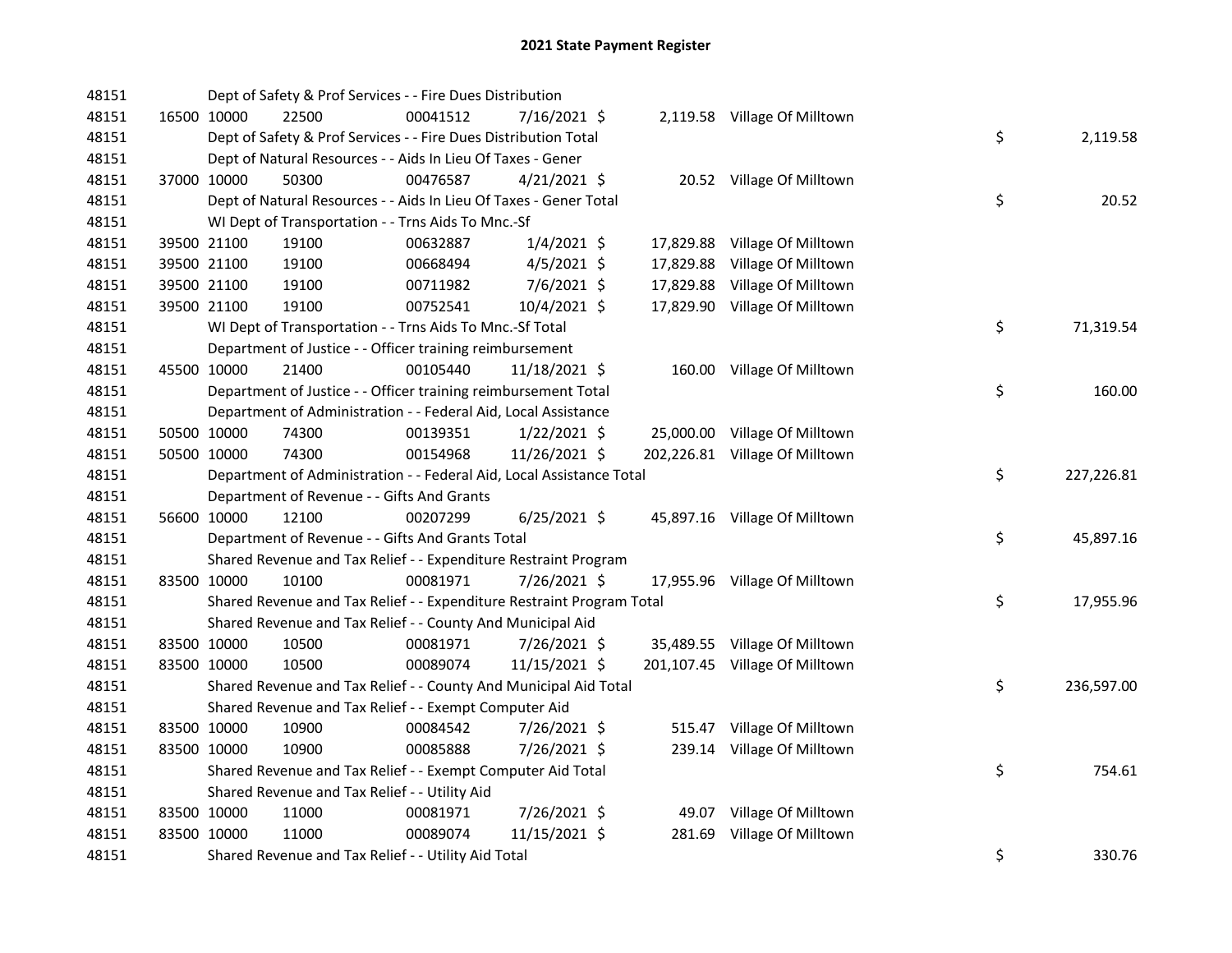## 2021 State Payment Register

| 48151       |             | Shared Revenue and Tax Relief - - Personal Property Aid       |          |               |  |                              |            |
|-------------|-------------|---------------------------------------------------------------|----------|---------------|--|------------------------------|------------|
| 48151       | 83500 10000 | 11100                                                         | 00077715 | $5/3/2021$ \$ |  | 1,524.72 Village Of Milltown |            |
| 48151       | 83500 10000 | 11100                                                         | 00078974 | $5/3/2021$ \$ |  | 6,406.06 Village Of Milltown |            |
| 48151       |             | Shared Revenue and Tax Relief - - Personal Property Aid Total |          |               |  |                              | 7.930.78   |
| 48151 Total |             |                                                               |          |               |  |                              | 610.312.72 |
|             |             |                                                               |          |               |  |                              |            |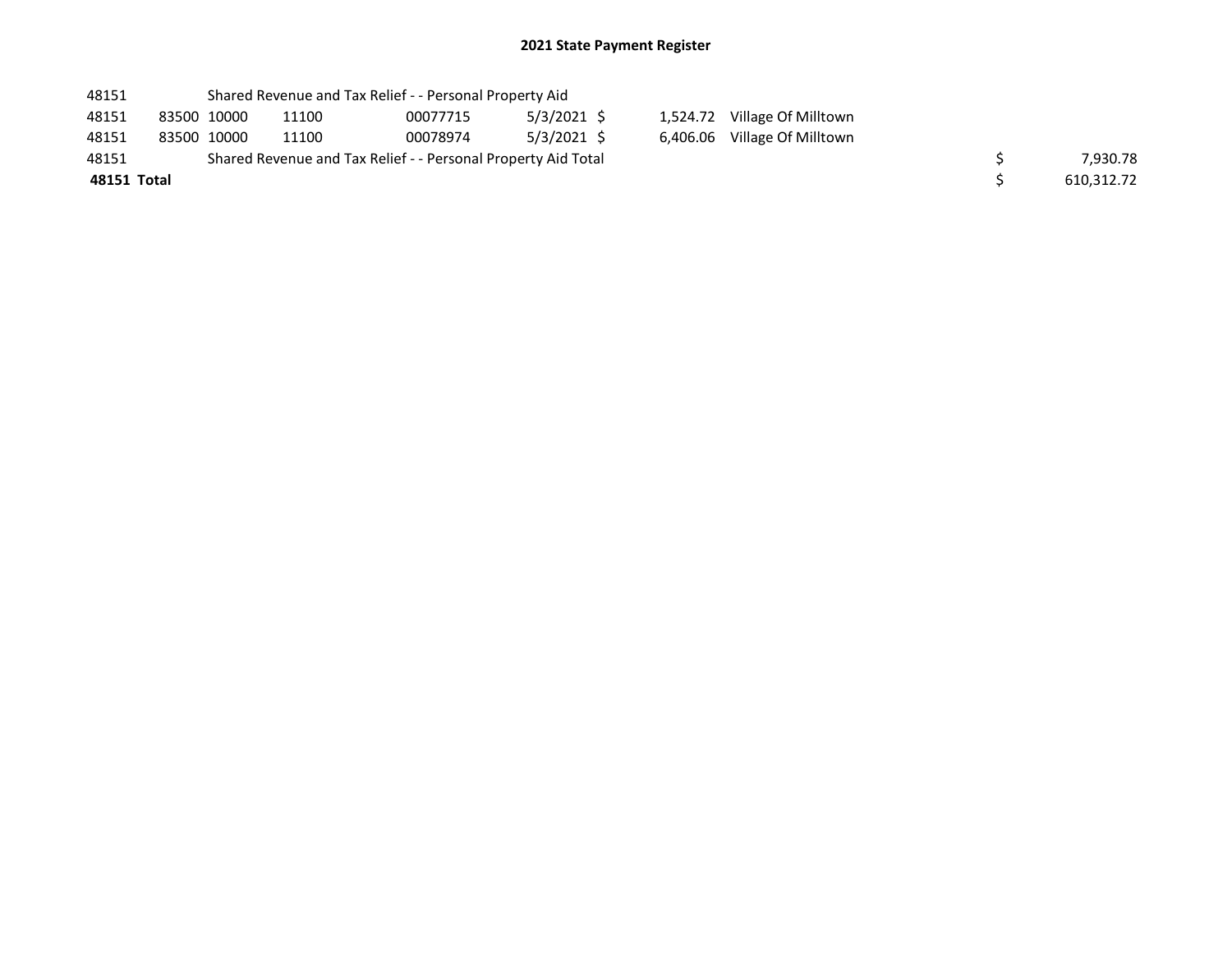| 48165 |             | Dept of Safety & Prof Services - - Fire Dues Distribution                       |           |                |           |                                |    |            |
|-------|-------------|---------------------------------------------------------------------------------|-----------|----------------|-----------|--------------------------------|----|------------|
| 48165 | 16500 10000 | 22500                                                                           | 00041514  | 7/16/2021 \$   |           | 9,827.96 Osceola, Village of   |    |            |
| 48165 |             | Dept of Safety & Prof Services - - Fire Dues Distribution Total                 |           |                |           |                                | \$ | 9,827.96   |
| 48165 |             | Dept of Natural Resources - - Aids In Lieu Of Taxes - Gener                     |           |                |           |                                |    |            |
| 48165 | 37000 10000 | 50300                                                                           | 00460059  | $1/29/2021$ \$ |           | 2,415.76 Osceola, Village of   |    |            |
| 48165 |             | Dept of Natural Resources - - Aids In Lieu Of Taxes - Gener Total               |           |                |           |                                | \$ | 2,415.76   |
| 48165 |             | WI Dept of Transportation - - Trns Aids To Mnc.-Sf                              |           |                |           |                                |    |            |
| 48165 | 39500 21100 | 19100                                                                           | 00632888  | $1/4/2021$ \$  | 49,265.90 | Osceola, Village of            |    |            |
| 48165 | 39500 21100 | 19100                                                                           | 00668495  | $4/5/2021$ \$  | 49,265.90 | Osceola, Village of            |    |            |
| 48165 | 39500 21100 | 19100                                                                           | 00711983  | $7/6/2021$ \$  | 49,265.90 | Osceola, Village of            |    |            |
| 48165 | 39500 21100 | 19100                                                                           | 00752542  | 10/4/2021 \$   |           | 49,265.92 Osceola, Village of  |    |            |
| 48165 |             | WI Dept of Transportation - - Trns Aids To Mnc.-Sf Total                        |           |                |           |                                | \$ | 197,063.62 |
| 48165 |             | WI Dept of Transportation - - Aero Assistance Ffd                               |           |                |           |                                |    |            |
| 48165 | 39500 21100 | 28400                                                                           | 00779881  | 12/3/2021 \$   |           | 25,432.75 Osceola, Village of  |    |            |
| 48165 |             | WI Dept of Transportation - - Aero Assistance Ffd Total                         |           |                |           |                                | \$ | 25,432.75  |
| 48165 |             | Department of Health Services - - Prepaid Medical Transport Reimbursement       |           |                |           |                                |    |            |
| 48165 | 43500 10000 | 16300                                                                           | AMBULANCE | 11/15/2021 \$  |           | 3,555.99 Osceola, Village of   |    |            |
| 48165 |             | Department of Health Services - - Prepaid Medical Transport Reimbursement Total |           |                |           |                                | \$ | 3,555.99   |
| 48165 |             | Department of Justice - - Officer training reimbursement                        |           |                |           |                                |    |            |
| 48165 | 45500 10000 | 21400                                                                           | 00105892  | 11/24/2021 \$  |           | 1,120.00 Osceola, Village of   |    |            |
| 48165 |             | Department of Justice - - Officer training reimbursement Total                  |           |                |           |                                | \$ | 1,120.00   |
| 48165 |             | Department of Justice - - Federal Aid, Local Assistance                         |           |                |           |                                |    |            |
| 48165 | 45500 10000 | 25100                                                                           | 00096241  | $3/29/2021$ \$ |           | 9,394.00 Osceola, Village of   |    |            |
| 48165 |             | Department of Justice - - Federal Aid, Local Assistance Total                   |           |                |           |                                | \$ | 9,394.00   |
| 48165 |             | Department of Revenue - - Gifts And Grants                                      |           |                |           |                                |    |            |
| 48165 | 56600 10000 | 12100                                                                           | 00207300  | $6/25/2021$ \$ |           | 133,766.41 Osceola, Village of |    |            |
| 48165 |             | Department of Revenue - - Gifts And Grants Total                                |           |                |           |                                | \$ | 133,766.41 |
| 48165 |             | Department of Revenue - - Misc Revenue Holding Clearing                         |           |                |           |                                |    |            |
| 48165 | 56600 10000 | 99500                                                                           | 00188952  | $1/8/2021$ \$  | 186.39    | Osceola, Village of            |    |            |
| 48165 | 56600 10000 | 99500                                                                           | 00193636  | $3/5/2021$ \$  | 1,865.77  | Osceola, Village of            |    |            |
| 48165 | 56600 10000 | 99500                                                                           | 00195097  | 3/15/2021 \$   | 525.62    | Osceola, Village of            |    |            |
| 48165 | 56600 10000 | 99500                                                                           | 00197919  | $4/7/2021$ \$  | 2,597.22  | Osceola, Village of            |    |            |
| 48165 | 56600 10000 | 99500                                                                           | 00201277  | $5/7/2021$ \$  | 151.05    | Osceola, Village of            |    |            |
| 48165 | 56600 10000 | 99500                                                                           | 00204505  | $6/7/2021$ \$  | 1,167.62  | Osceola, Village of            |    |            |
| 48165 | 56600 10000 | 99500                                                                           | 00209072  | 7/8/2021 \$    | 331.61    | Osceola, Village of            |    |            |
| 48165 | 56600 10000 | 99500                                                                           | 00211820  | $8/6/2021$ \$  | 1,300.25  | Osceola, Village of            |    |            |
| 48165 | 56600 10000 | 99500                                                                           | 00214431  | $9/8/2021$ \$  | 497.60    | Osceola, Village of            |    |            |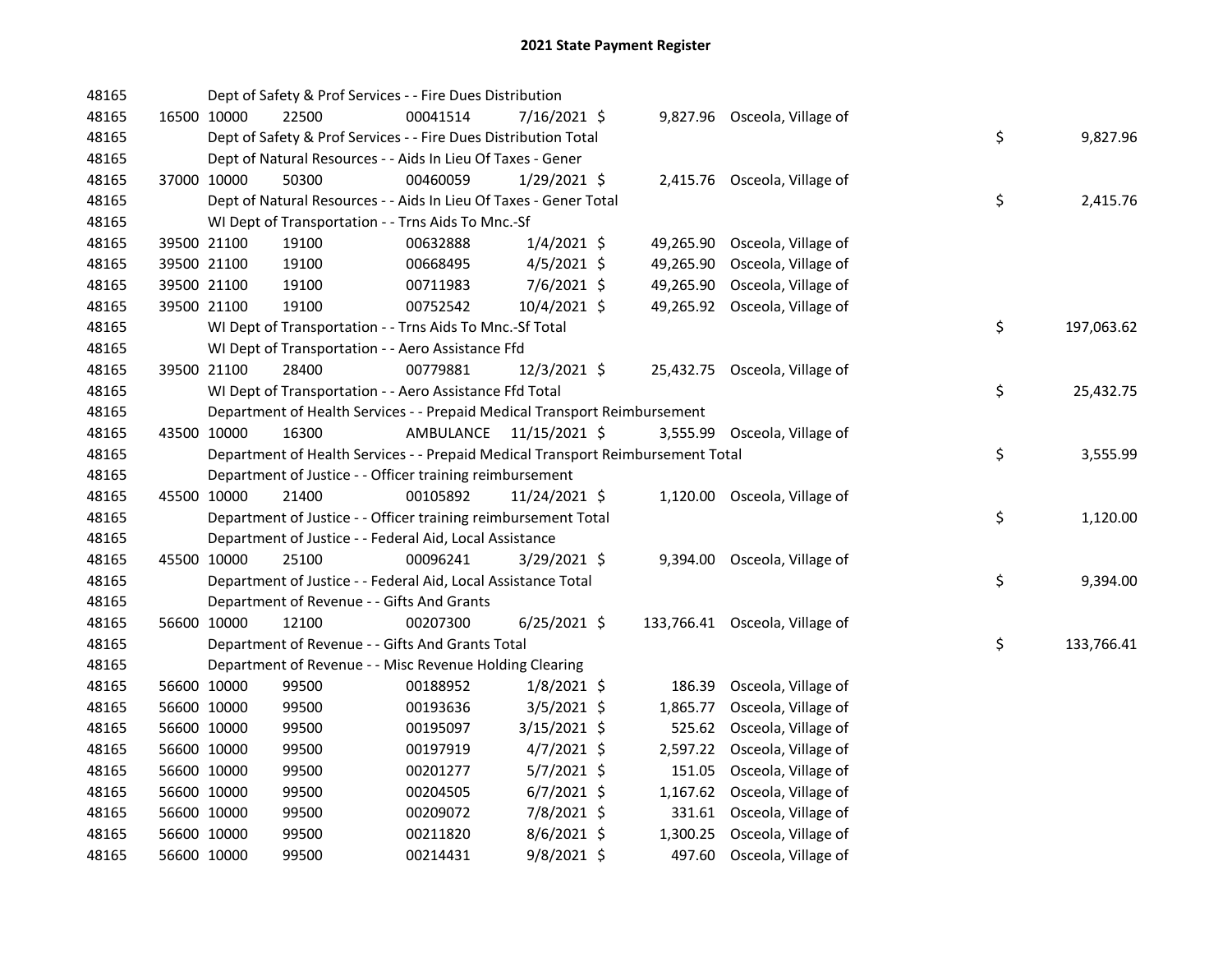| 48165       | 56600 10000 | 99500                                                                         | 00216680 | $10/7/2021$ \$  | 506.37     | Osceola, Village of           |    |            |
|-------------|-------------|-------------------------------------------------------------------------------|----------|-----------------|------------|-------------------------------|----|------------|
| 48165       | 56600 10000 | 99500                                                                         | 00219273 | $11/5/2021$ \$  | 1,091.93   | Osceola, Village of           |    |            |
| 48165       | 56600 10000 | 99500                                                                         | 00221423 | $12/7/2021$ \$  | 388.22     | Osceola, Village of           |    |            |
| 48165       |             | Department of Revenue - - Misc Revenue Holding Clearing Total                 |          |                 |            |                               | \$ | 10,609.65  |
| 48165       |             | Shared Revenue and Tax Relief - - County And Municipal Aid                    |          |                 |            |                               |    |            |
| 48165       | 83500 10000 | 10500                                                                         | 00081972 | 7/26/2021 \$    | 48.643.44  | Osceola, Village of           |    |            |
| 48165       | 83500 10000 | 10500                                                                         | 00089075 | $11/15/2021$ \$ | 272,090.17 | Osceola, Village of           |    |            |
| 48165       |             | Shared Revenue and Tax Relief - - County And Municipal Aid Total              |          |                 |            |                               | \$ | 320,733.61 |
| 48165       |             | Shared Revenue and Tax Relief - - Exempt Computer Aid                         |          |                 |            |                               |    |            |
| 48165       | 83500 10000 | 10900                                                                         | 00084543 | 7/26/2021 \$    | 11,854.22  | Osceola, Village of           |    |            |
| 48165       | 83500 10000 | 10900                                                                         | 00085889 | 7/26/2021 \$    | 5,387.03   | Osceola, Village of           |    |            |
| 48165       |             | Shared Revenue and Tax Relief - - Exempt Computer Aid Total                   |          |                 |            |                               | \$ | 17,241.25  |
| 48165       |             | Shared Revenue and Tax Relief - - Personal Property Aid                       |          |                 |            |                               |    |            |
| 48165       | 83500 10000 | 11100                                                                         | 00077716 | $5/3/2021$ \$   | 88.21      | Osceola, Village of           |    |            |
| 48165       | 83500 10000 | 11100                                                                         | 00078975 | $5/3/2021$ \$   | 11,922.39  | Osceola, Village of           |    |            |
| 48165       |             | Shared Revenue and Tax Relief - - Personal Property Aid Total                 |          |                 |            |                               | \$ | 12,010.60  |
| 48165       |             | Shared Revenue and Tax Relief - - State Aid; Video Service Provider Fee       |          |                 |            |                               |    |            |
| 48165       | 83500 10000 | 11200                                                                         | 00083101 | 7/26/2021 \$    | 3,714.50   | Osceola, Village of           |    |            |
| 48165       |             | Shared Revenue and Tax Relief - - State Aid; Video Service Provider Fee Total |          |                 |            |                               | \$ | 3,714.50   |
| 48165       |             | Shared Revenue and Tax Relief - - Lottery & Gaming Credit                     |          |                 |            |                               |    |            |
| 48165       | 83500 52100 | 36300                                                                         | 00074345 | $3/22/2021$ \$  |            | 10,527.12 Osceola, Village of |    |            |
| 48165       |             | Shared Revenue and Tax Relief - - Lottery & Gaming Credit Total               |          |                 |            |                               | \$ | 10,527.12  |
| 48165 Total |             |                                                                               |          |                 |            |                               | \$ | 757,413.22 |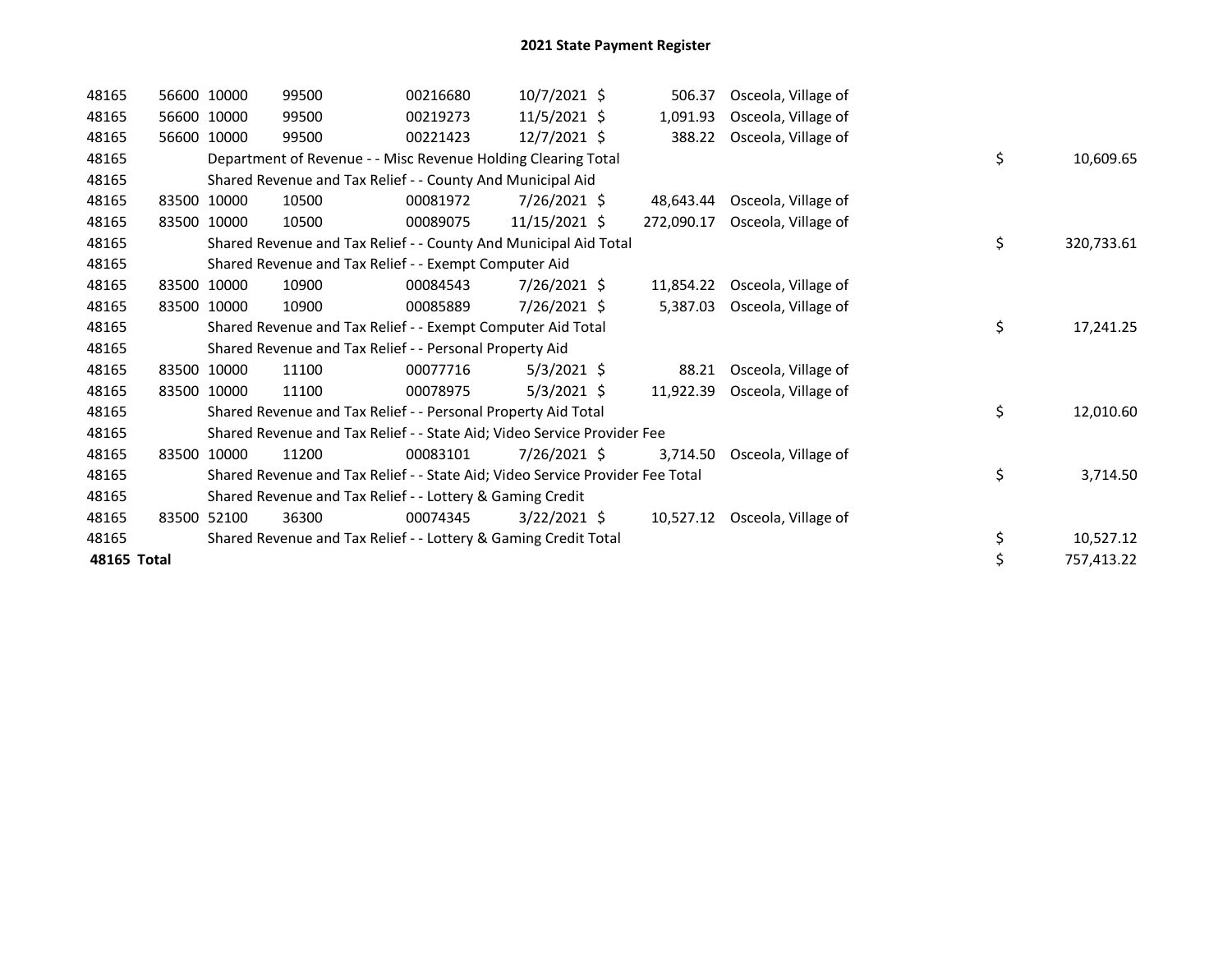## 2021 State Payment Register

| 48168       |             | Shared Revenue and Tax Relief - - Exempt Computer Aid       |                                                               |              |            |                        |            |
|-------------|-------------|-------------------------------------------------------------|---------------------------------------------------------------|--------------|------------|------------------------|------------|
| 48168       | 83500 10000 | 10900                                                       | 00084544                                                      | 7/26/2021 \$ | 551.85     | VILLAGE OF TURTLE LAKE |            |
| 48168       |             | Shared Revenue and Tax Relief - - Exempt Computer Aid Total | 551.85                                                        |              |            |                        |            |
| 48168       |             |                                                             | Shared Revenue and Tax Relief - - Personal Property Aid       |              |            |                        |            |
| 48168       | 83500 10000 | 11100                                                       | 00078976                                                      | 5/3/2021 \$  | 201.049.25 | VILLAGE OF TURTLE LAKE |            |
| 48168       |             |                                                             | Shared Revenue and Tax Relief - - Personal Property Aid Total |              |            |                        | 201,049.25 |
| 48168 Total |             |                                                             |                                                               |              |            |                        | 201,601.10 |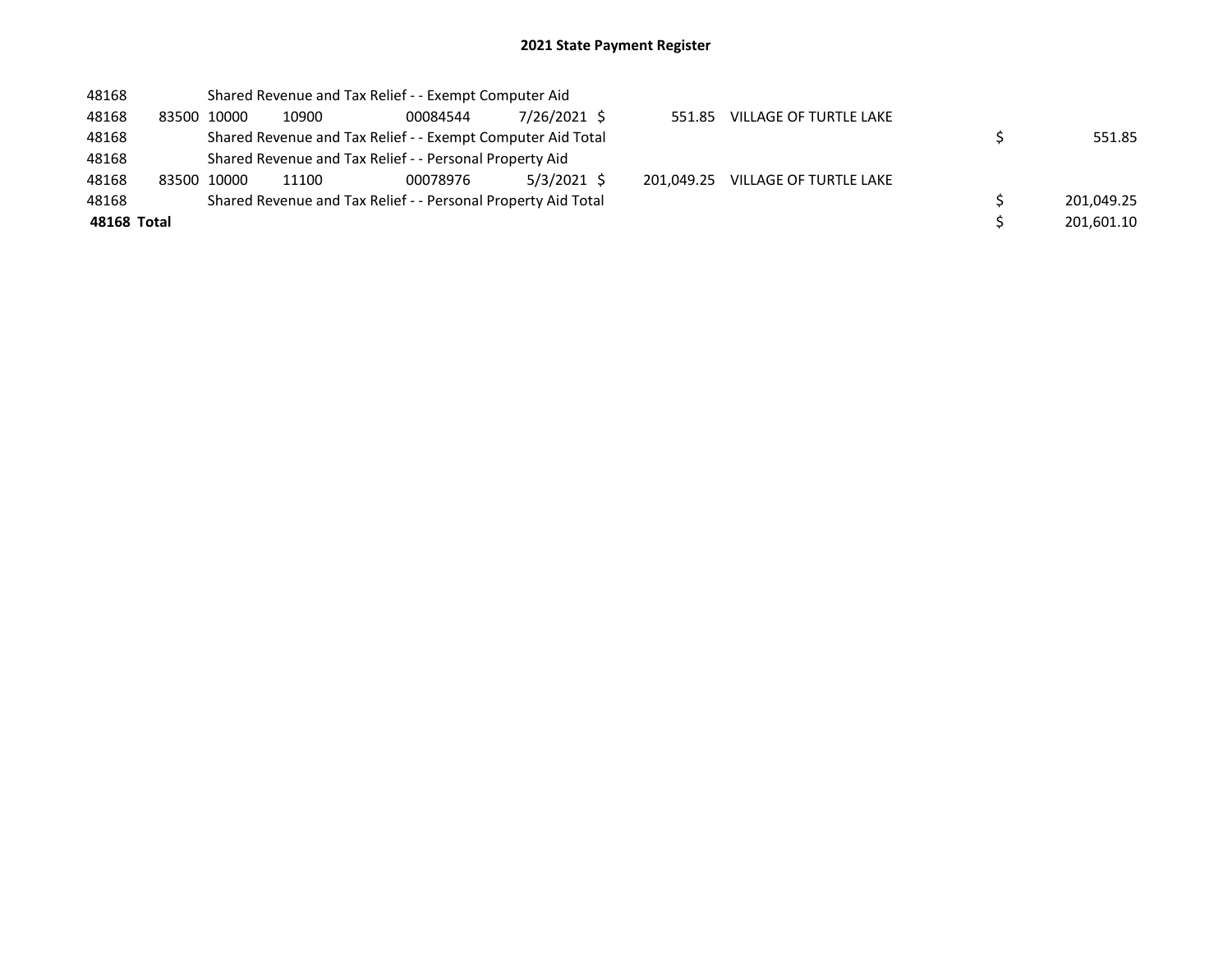| 48201 |             | Dept of Ag, Trade & Cons Protc - - Retail Petroleum                             |           |                |           |                          |    |            |
|-------|-------------|---------------------------------------------------------------------------------|-----------|----------------|-----------|--------------------------|----|------------|
| 48201 | 11500 27200 | 16100                                                                           | 00067598  | 3/17/2021 \$   | 2,496.00  | City Of Amery            |    |            |
| 48201 | 11500 27200 | 16100                                                                           | 00070849  | 7/13/2021 \$   | 187.20    | City Of Amery            |    |            |
| 48201 | 11500 27200 | 16100                                                                           | 00071083  | 7/27/2021 \$   | 627.00    | City Of Amery            |    |            |
| 48201 | 11500 27200 | 16100                                                                           | 00072312  | $9/8/2021$ \$  | 727.00    | City Of Amery            |    |            |
| 48201 |             | Dept of Ag, Trade & Cons Protc - - Retail Petroleum Total                       |           |                |           |                          | \$ | 4,037.20   |
| 48201 |             | Dept of Safety & Prof Services - - Fire Dues Distribution                       |           |                |           |                          |    |            |
| 48201 | 16500 10000 | 22500                                                                           | 00041498  | 7/16/2021 \$   |           | 10,192.40 City Of Amery  |    |            |
| 48201 |             | Dept of Safety & Prof Services - - Fire Dues Distribution Total                 |           |                |           |                          | \$ | 10,192.40  |
| 48201 |             | Dept of Natural Resources - - Aids In Lieu Of Taxes - Gener                     |           |                |           |                          |    |            |
| 48201 | 37000 10000 | 50300                                                                           | 00459998  | $1/29/2021$ \$ |           | 705.36 City Of Amery     |    |            |
| 48201 |             | Dept of Natural Resources - - Aids In Lieu Of Taxes - Gener Total               |           |                |           |                          | \$ | 705.36     |
| 48201 |             | Dept of Natural Resources - - Resaids - Cnty Forst, Cl & Mfl                    |           |                |           |                          |    |            |
| 48201 | 37000 21200 | 57100                                                                           | 00488215  | $6/14/2021$ \$ |           | 2.80 City Of Amery       |    |            |
| 48201 |             | Dept of Natural Resources - - Resaids - Cnty Forst, Cl & Mfl Total              |           |                |           |                          | \$ | 2.80       |
| 48201 |             | Dept of Natural Resources - - Ea - Invasive Aqu & Lake Mon                      |           |                |           |                          |    |            |
| 48201 | 37000 21200 | 67800                                                                           | 00461393  | $2/4/2021$ \$  | 768.75    | City Of Amery            |    |            |
| 48201 | 37000 21200 | 67800                                                                           | 00526594  | 12/30/2021 \$  | 2,306.25  | City Of Amery            |    |            |
| 48201 |             | Dept of Natural Resources - - Ea - Invasive Aqu & Lake Mon Total                |           |                |           |                          | \$ | 3,075.00   |
| 48201 |             | WI Dept of Transportation - - Trns Aids To Mnc.-Sf                              |           |                |           |                          |    |            |
| 48201 | 39500 21100 | 19100                                                                           | 00632889  | $1/4/2021$ \$  | 51,458.89 | City Of Amery            |    |            |
| 48201 | 39500 21100 | 19100                                                                           | 00668496  | $4/5/2021$ \$  | 51,458.89 | City Of Amery            |    |            |
| 48201 | 39500 21100 | 19100                                                                           | 00711984  | 7/6/2021 \$    | 51,458.89 | City Of Amery            |    |            |
| 48201 | 39500 21100 | 19100                                                                           | 00752543  | 10/4/2021 \$   | 51,458.89 | City Of Amery            |    |            |
| 48201 |             | WI Dept of Transportation - - Trns Aids To Mnc.-Sf Total                        |           |                |           |                          | \$ | 205,835.56 |
| 48201 |             | Department of Health Services - - Prepaid Medical Transport Reimbursement       |           |                |           |                          |    |            |
| 48201 | 43500 10000 | 16300                                                                           | AMBULANCE | 11/15/2021 \$  |           | 24,447.45 City Of Amery  |    |            |
| 48201 |             | Department of Health Services - - Prepaid Medical Transport Reimbursement Total |           |                |           |                          | \$ | 24,447.45  |
| 48201 |             | Department of Justice - - Officer training reimbursement                        |           |                |           |                          |    |            |
| 48201 | 45500 10000 | 21400                                                                           | 00104683  | 11/12/2021 \$  |           | 960.00 City Of Amery     |    |            |
| 48201 |             | Department of Justice - - Officer training reimbursement Total                  |           |                |           |                          | \$ | 960.00     |
| 48201 |             | Department of Administration - - Federal Aid, Local Assistance                  |           |                |           |                          |    |            |
| 48201 | 50500 10000 | 74300                                                                           | 00149209  | $7/27/2021$ \$ |           | 472,979.25 City Of Amery |    |            |
| 48201 | 50500 10000 | 74300                                                                           | 00153163  | 10/19/2021 \$  |           | 129,413.10 City Of Amery |    |            |
| 48201 |             | Department of Administration - - Federal Aid, Local Assistance Total            |           |                |           |                          | \$ | 602,392.35 |
| 48201 |             | Department of Revenue - - Gifts And Grants                                      |           |                |           |                          |    |            |
| 48201 | 56600 10000 | 12100                                                                           | 00207301  | $6/25/2021$ \$ |           | 147,163.99 City Of Amery |    |            |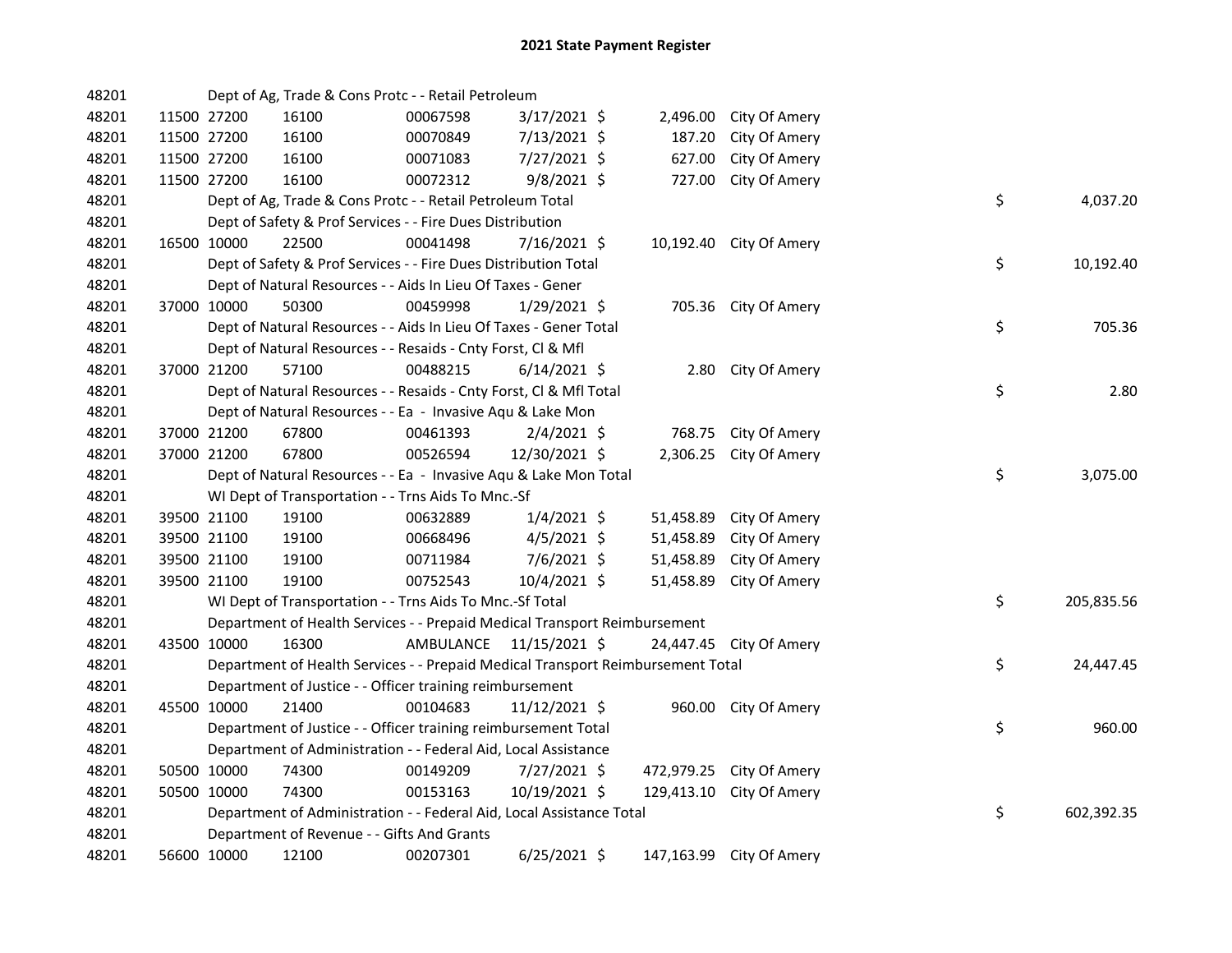| 48201 |             | Department of Revenue - - Gifts And Grants Total                      |          |               |            |                        | \$ | 147,163.99 |
|-------|-------------|-----------------------------------------------------------------------|----------|---------------|------------|------------------------|----|------------|
| 48201 |             | Department of Revenue - - Misc Revenue Holding Clearing               |          |               |            |                        |    |            |
| 48201 | 56600 10000 | 99500                                                                 | 00188951 | $1/8/2021$ \$ | 1,808.60   | City Of Amery          |    |            |
| 48201 | 56600 10000 | 99500                                                                 | 00191018 | $2/5/2021$ \$ | 590.64     | City Of Amery          |    |            |
| 48201 | 56600 10000 | 99500                                                                 | 00192835 | $3/1/2021$ \$ | 498.00     | City Of Amery          |    |            |
| 48201 | 56600 10000 | 99500                                                                 | 00193635 | $3/5/2021$ \$ | 6,781.75   | City Of Amery          |    |            |
| 48201 | 56600 10000 | 99500                                                                 | 00194237 | 3/8/2021 \$   | 236.39     | City Of Amery          |    |            |
| 48201 | 56600 10000 | 99500                                                                 | 00195096 | 3/15/2021 \$  | 1,196.60   | City Of Amery          |    |            |
| 48201 | 56600 10000 | 99500                                                                 | 00197918 | 4/7/2021 \$   | 2,572.47   | City Of Amery          |    |            |
| 48201 | 56600 10000 | 99500                                                                 | 00200499 | $5/3/2021$ \$ | 821.50     | City Of Amery          |    |            |
| 48201 | 56600 10000 | 99500                                                                 | 00201276 | $5/7/2021$ \$ | 2,347.79   | City Of Amery          |    |            |
| 48201 | 56600 10000 | 99500                                                                 | 00204504 | $6/7/2021$ \$ | 1,584.23   | City Of Amery          |    |            |
| 48201 | 56600 10000 | 99500                                                                 | 00209071 | 7/8/2021 \$   | 1,461.39   | City Of Amery          |    |            |
| 48201 | 56600 10000 | 99500                                                                 | 00211819 | $8/6/2021$ \$ | 1,265.06   | City Of Amery          |    |            |
| 48201 | 56600 10000 | 99500                                                                 | 00214430 | $9/8/2021$ \$ | 1,314.04   | City Of Amery          |    |            |
| 48201 | 56600 10000 | 99500                                                                 | 00216679 | 10/7/2021 \$  | 1,094.33   | City Of Amery          |    |            |
| 48201 | 56600 10000 | 99500                                                                 | 00219272 | 11/5/2021 \$  | 786.63     | City Of Amery          |    |            |
| 48201 | 56600 10000 | 99500                                                                 | 00220787 | 11/30/2021 \$ | 60.00      | City Of Amery          |    |            |
| 48201 | 56600 10000 | 99500                                                                 | 00221422 | 12/7/2021 \$  | 3,215.24   | City Of Amery          |    |            |
| 48201 |             | Department of Revenue - - Misc Revenue Holding Clearing Total         |          |               |            |                        | \$ | 27,634.66  |
| 48201 |             | Shared Revenue and Tax Relief - - Expenditure Restraint Program       |          |               |            |                        |    |            |
| 48201 | 83500 10000 | 10100                                                                 | 00081973 | 7/26/2021 \$  | 52,892.66  | City Of Amery          |    |            |
| 48201 |             | Shared Revenue and Tax Relief - - Expenditure Restraint Program Total |          |               |            |                        | \$ | 52,892.66  |
| 48201 |             | Shared Revenue and Tax Relief - - County And Municipal Aid            |          |               |            |                        |    |            |
| 48201 | 83500 10000 | 10500                                                                 | 00081973 | 7/26/2021 \$  | 77,194.82  | City Of Amery          |    |            |
| 48201 | 83500 10000 | 10500                                                                 | 00089076 | 11/15/2021 \$ | 412,989.88 | City Of Amery          |    |            |
| 48201 |             | Shared Revenue and Tax Relief - - County And Municipal Aid Total      |          |               |            |                        | \$ | 490,184.70 |
| 48201 |             | Shared Revenue and Tax Relief - - Exempt Computer Aid                 |          |               |            |                        |    |            |
| 48201 | 83500 10000 | 10900                                                                 | 00084545 | 7/26/2021 \$  | 7,989.74   | City Of Amery          |    |            |
| 48201 | 83500 10000 | 10900                                                                 | 00085890 | 7/26/2021 \$  | 6,826.22   | City Of Amery          |    |            |
| 48201 |             | Shared Revenue and Tax Relief - - Exempt Computer Aid Total           |          |               |            |                        | \$ | 14,815.96  |
| 48201 |             | Shared Revenue and Tax Relief - - Utility Aid                         |          |               |            |                        |    |            |
| 48201 | 83500 10000 | 11000                                                                 | 00081973 | 7/26/2021 \$  | 3,044.49   | City Of Amery          |    |            |
| 48201 | 83500 10000 | 11000                                                                 | 00089076 | 11/15/2021 \$ | 17,476.88  | City Of Amery          |    |            |
| 48201 |             | Shared Revenue and Tax Relief - - Utility Aid Total                   |          |               |            |                        | \$ | 20,521.37  |
| 48201 |             | Shared Revenue and Tax Relief - - Personal Property Aid               |          |               |            |                        |    |            |
| 48201 | 83500 10000 | 11100                                                                 | 00077717 | $5/3/2021$ \$ |            | 6,642.68 City Of Amery |    |            |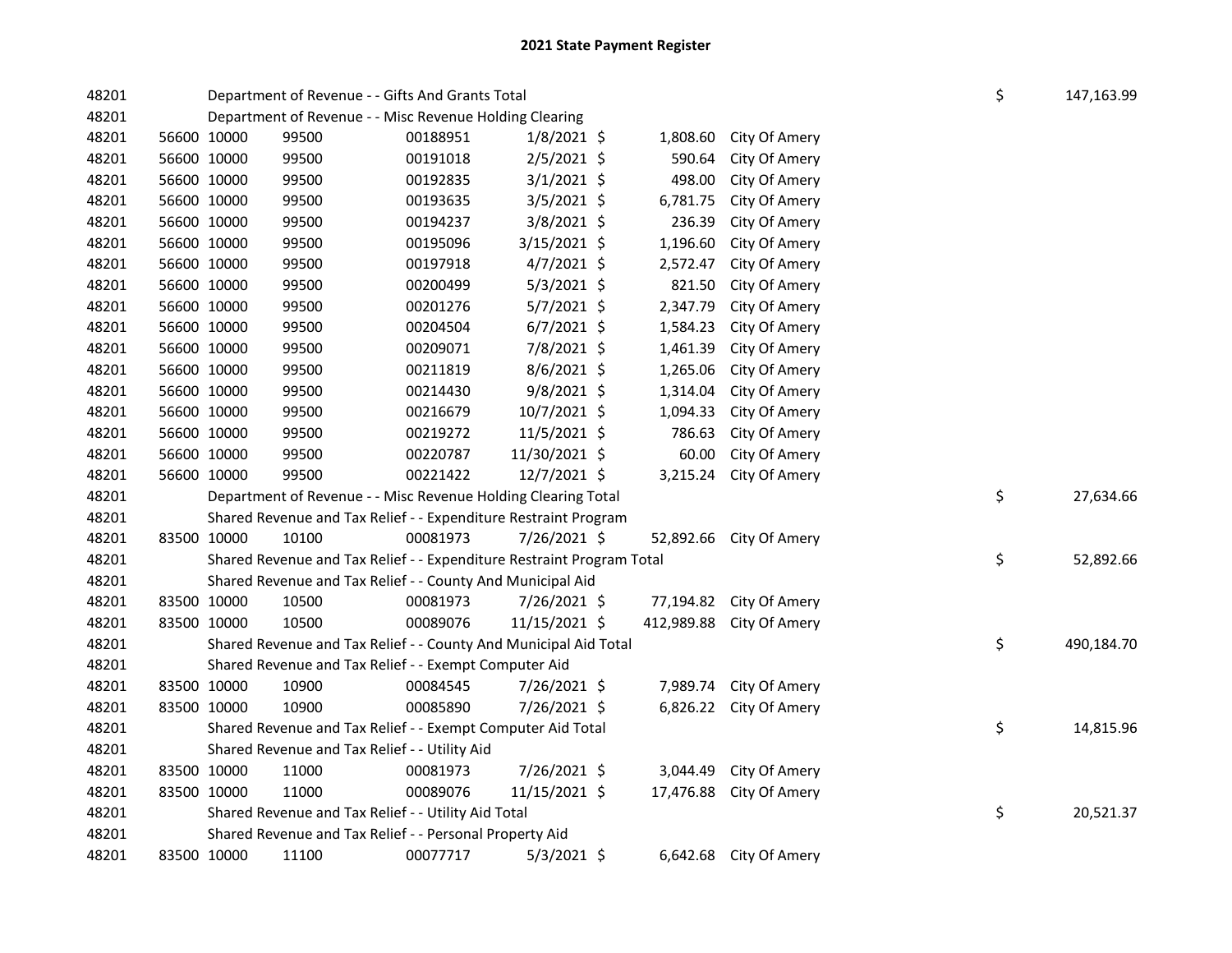## 2021 State Payment Register

| 48201       | 83500 10000                                                   | 11100 | 00078977                                                        | $5/3/2021$ \$ | 16,877.13 City Of Amery |  |              |
|-------------|---------------------------------------------------------------|-------|-----------------------------------------------------------------|---------------|-------------------------|--|--------------|
| 48201       | Shared Revenue and Tax Relief - - Personal Property Aid Total |       | 23.519.81                                                       |               |                         |  |              |
| 48201       | Shared Revenue and Tax Relief - - Lottery & Gaming Credit     |       |                                                                 |               |                         |  |              |
| 48201       | 83500 52100                                                   | 36300 | 00074346                                                        | 3/22/2021 \$  | 5,872.40 City Of Amery  |  |              |
| 48201       |                                                               |       | Shared Revenue and Tax Relief - - Lottery & Gaming Credit Total |               |                         |  | 5.872.40     |
| 48201 Total |                                                               |       |                                                                 |               |                         |  | 1,634,253.67 |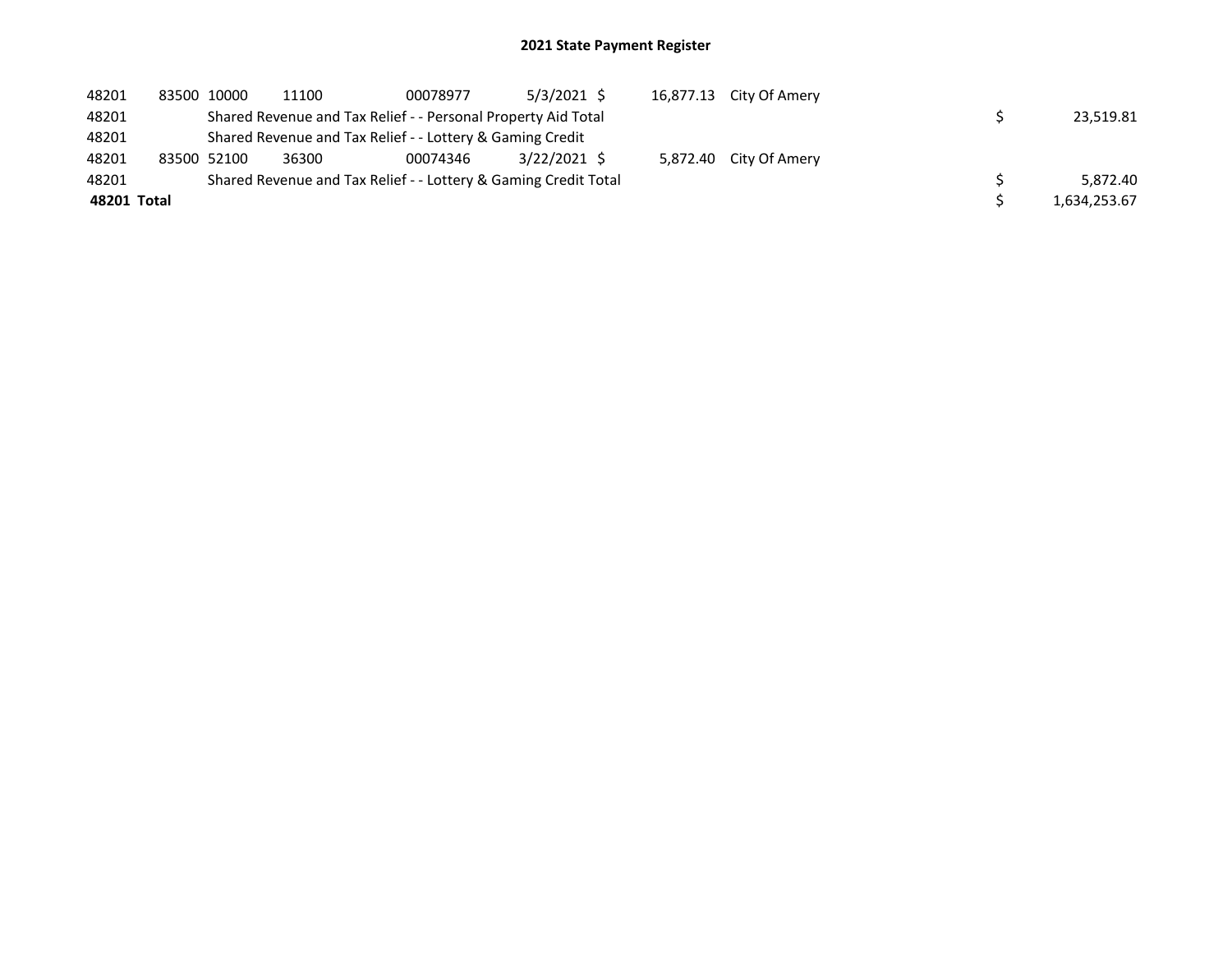| 48281 |             | Dept of Safety & Prof Services - - Fire Dues Distribution         |          |                |           |                                      |    |            |
|-------|-------------|-------------------------------------------------------------------|----------|----------------|-----------|--------------------------------------|----|------------|
| 48281 | 16500 10000 | 22500                                                             | 00041515 | 7/16/2021 \$   |           | 10,705.07 Saint Croix Falls, City of |    |            |
| 48281 |             | Dept of Safety & Prof Services - - Fire Dues Distribution Total   |          |                |           |                                      | \$ | 10,705.07  |
| 48281 |             | Dept of Natural Resources - - Aids In Lieu Of Taxes - Gener       |          |                |           |                                      |    |            |
| 48281 | 37000 10000 | 50300                                                             | 00460061 | 1/29/2021 \$   | 2,596.07  | Saint Croix Falls, City of           |    |            |
| 48281 | 37000 10000 | 50300                                                             | 00476599 | $4/21/2021$ \$ | 121.31    | Saint Croix Falls, City of           |    |            |
| 48281 | 37000 10000 | 50300                                                             | 00476601 | $4/21/2021$ \$ |           | 31.86 Saint Croix Falls, City of     |    |            |
| 48281 |             | Dept of Natural Resources - - Aids In Lieu Of Taxes - Gener Total |          |                |           |                                      | \$ | 2,749.24   |
| 48281 |             | Dept of Natural Resources - - Gen Program Ops-State Funds         |          |                |           |                                      |    |            |
| 48281 | 37000 21200 | 16100                                                             | 00455036 | $1/6/2021$ \$  | 784.67    | Saint Croix Falls, City of           |    |            |
| 48281 | 37000 21200 | 16100                                                             | 00455037 | $1/6/2021$ \$  | 104.64    | Saint Croix Falls, City of           |    |            |
| 48281 | 37000 21200 | 16100                                                             | 00455039 | $1/6/2021$ \$  |           | 1,086.11 Saint Croix Falls, City of  |    |            |
| 48281 | 37000 21200 | 16100                                                             | 00455372 | $1/12/2021$ \$ |           | 354.12 Saint Croix Falls, City of    |    |            |
| 48281 | 37000 21200 | 16100                                                             | 00467286 | $4/2/2021$ \$  | 144.39    | Saint Croix Falls, City of           |    |            |
| 48281 | 37000 21200 | 16100                                                             | 00472008 | $4/8/2021$ \$  | 104.64    | Saint Croix Falls, City of           |    |            |
| 48281 | 37000 21200 | 16100                                                             | 00472009 | $4/8/2021$ \$  | 859.31    | Saint Croix Falls, City of           |    |            |
| 48281 | 37000 21200 | 16100                                                             | 00472012 | $4/8/2021$ \$  | 535.19    | Saint Croix Falls, City of           |    |            |
| 48281 | 37000 21200 | 16100                                                             | 00472019 | $4/8/2021$ \$  | 444.84    | Saint Croix Falls, City of           |    |            |
| 48281 | 37000 21200 | 16100                                                             | 00496784 | 7/13/2021 \$   |           | 1,154.15 Saint Croix Falls, City of  |    |            |
| 48281 | 37000 21200 | 16100                                                             | 00496788 | 7/13/2021 \$   | 1,385.69  | Saint Croix Falls, City of           |    |            |
| 48281 | 37000 21200 | 16100                                                             | 00496790 | 7/13/2021 \$   | 104.64    | Saint Croix Falls, City of           |    |            |
| 48281 | 37000 21200 | 16100                                                             | 00496925 | 7/14/2021 \$   |           | 422.16 Saint Croix Falls, City of    |    |            |
| 48281 | 37000 21200 | 16100                                                             | 00514490 | 10/13/2021 \$  | 433.50    | Saint Croix Falls, City of           |    |            |
| 48281 | 37000 21200 | 16100                                                             | 00514527 | 10/13/2021 \$  | 1,505.69  | Saint Croix Falls, City of           |    |            |
| 48281 | 37000 21200 | 16100                                                             | 00514529 | 10/13/2021 \$  | 2,490.17  | Saint Croix Falls, City of           |    |            |
| 48281 | 37000 21200 | 16100                                                             | 00514530 | 10/13/2021 \$  |           | 115.98 Saint Croix Falls, City of    |    |            |
| 48281 |             | Dept of Natural Resources - - Gen Program Ops-State Funds Total   |          |                |           |                                      | \$ | 12,029.89  |
| 48281 |             | Dept of Natural Resources - - Aids In Lieu Of Taxes - Sum S       |          |                |           |                                      |    |            |
| 48281 | 37000 21200 | 57900                                                             | 00476598 | $4/21/2021$ \$ |           | 148.16 Saint Croix Falls, City of    |    |            |
| 48281 | 37000 21200 | 57900                                                             | 00476600 | $4/21/2021$ \$ | 9.90      | Saint Croix Falls, City of           |    |            |
| 48281 |             | Dept of Natural Resources - - Aids In Lieu Of Taxes - Sum S Total |          |                |           |                                      | \$ | 158.06     |
| 48281 |             | WI Dept of Transportation - - Trns Aids To Mnc.-Sf                |          |                |           |                                      |    |            |
| 48281 | 39500 21100 | 19100                                                             | 00632890 | $1/4/2021$ \$  |           | 41,955.37 Saint Croix Falls, City of |    |            |
| 48281 | 39500 21100 | 19100                                                             | 00668497 | 4/5/2021 \$    |           | 41,955.37 Saint Croix Falls, City of |    |            |
| 48281 | 39500 21100 | 19100                                                             | 00711985 | 7/6/2021 \$    |           | 41,955.37 Saint Croix Falls, City of |    |            |
| 48281 | 39500 21100 | 19100                                                             | 00752544 | 10/4/2021 \$   | 41,955.40 | Saint Croix Falls, City of           |    |            |
| 48281 |             | WI Dept of Transportation - - Trns Aids To Mnc.-Sf Total          |          |                |           |                                      | \$ | 167,821.51 |
|       |             |                                                                   |          |                |           |                                      |    |            |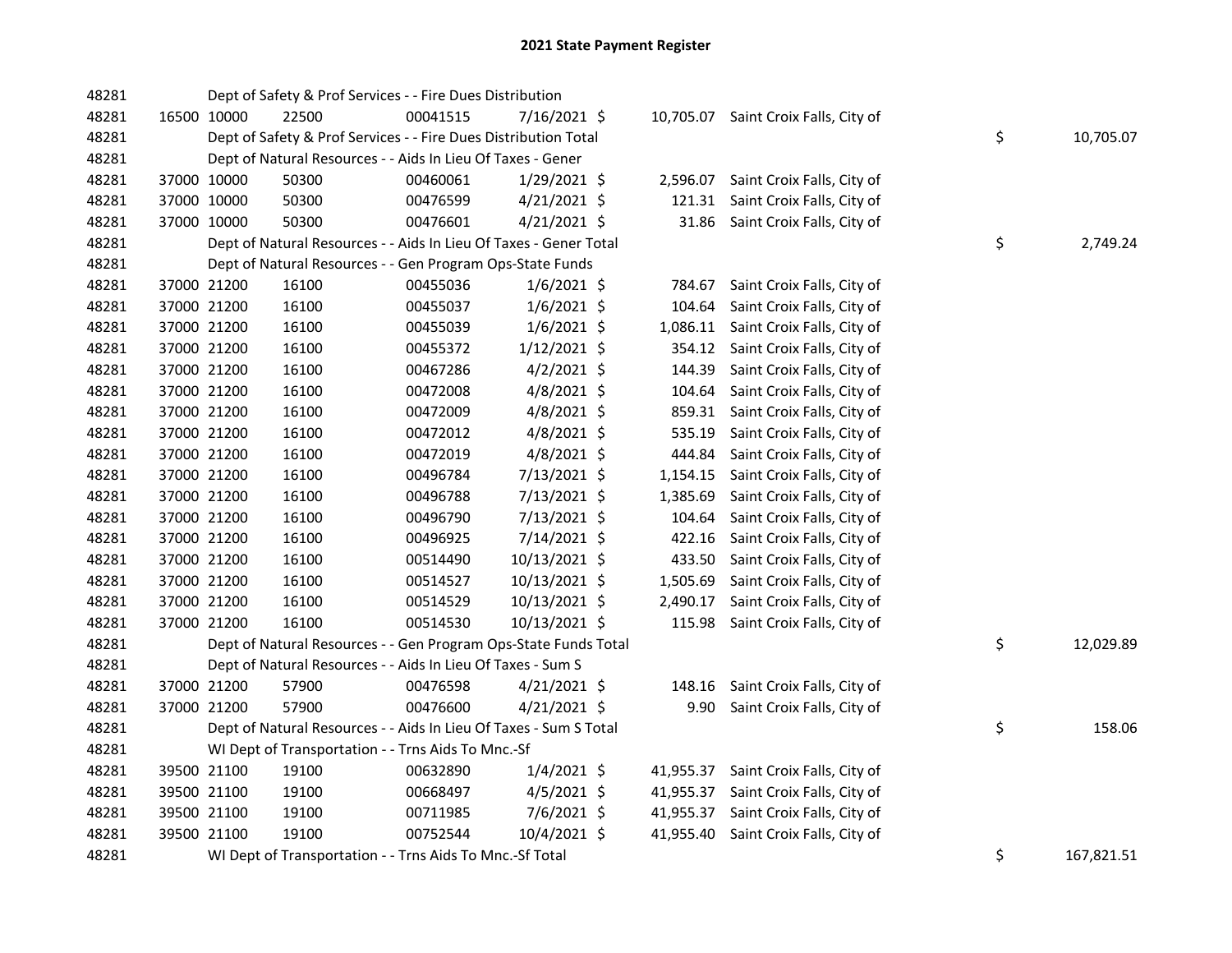| 48281 |             | WI Dept of Transportation - - Loc Rd Imp Prg St Fd                    |          |                |       |                                       |    |            |
|-------|-------------|-----------------------------------------------------------------------|----------|----------------|-------|---------------------------------------|----|------------|
| 48281 | 39500 21100 | 27800                                                                 | 00785419 | 12/20/2021 \$  |       | 8,746.91 Saint Croix Falls, City of   |    |            |
| 48281 |             | WI Dept of Transportation - - Loc Rd Imp Prg St Fd Total              |          |                |       |                                       | \$ | 8,746.91   |
| 48281 |             | Department of Justice - - Officer training reimbursement              |          |                |       |                                       |    |            |
| 48281 | 45500 10000 | 21400                                                                 | 00106097 | 11/29/2021 \$  |       | 960.00 Saint Croix Falls, City of     |    |            |
| 48281 |             | Department of Justice - - Officer training reimbursement Total        |          |                |       |                                       | \$ | 960.00     |
| 48281 |             | Department of Justice - - Federal Aid, Local Assistance               |          |                |       |                                       |    |            |
| 48281 | 45500 10000 | 25100                                                                 | 00099158 | $6/9/2021$ \$  |       | 9,312.47 Saint Croix Falls, City of   |    |            |
| 48281 |             | Department of Justice - - Federal Aid, Local Assistance Total         |          |                |       |                                       | \$ | 9,312.47   |
| 48281 |             | Elections Commission - - General Program Ops, GPR                     |          |                |       |                                       |    |            |
| 48281 | 51000 10000 | 10100                                                                 | 00005069 | $1/8/2021$ \$  |       | 236.20 Saint Croix Falls, City of     |    |            |
| 48281 |             | Elections Commission - - General Program Ops, GPR Total               |          |                |       |                                       | \$ | 236.20     |
| 48281 |             | Department of Revenue - - Gifts And Grants                            |          |                |       |                                       |    |            |
| 48281 | 56600 10000 | 12100                                                                 | 00207302 | $6/25/2021$ \$ |       | 107,075.93 Saint Croix Falls, City of |    |            |
| 48281 |             | Department of Revenue - - Gifts And Grants Total                      |          |                |       |                                       | \$ | 107,075.93 |
| 48281 |             | Department of Revenue - - Misc Revenue Holding Clearing               |          |                |       |                                       |    |            |
| 48281 | 56600 10000 | 99500                                                                 | 00188953 | $1/8/2021$ \$  |       | 271.80 Saint Croix Falls, City of     |    |            |
| 48281 | 56600 10000 | 99500                                                                 | 00191019 | $2/5/2021$ \$  |       | 288.38 Saint Croix Falls, City of     |    |            |
| 48281 | 56600 10000 | 99500                                                                 | 00197920 | $4/7/2021$ \$  |       | 687.72 Saint Croix Falls, City of     |    |            |
| 48281 | 56600 10000 | 99500                                                                 | 00201278 | 5/7/2021 \$    |       | 113.48 Saint Croix Falls, City of     |    |            |
| 48281 | 56600 10000 | 99500                                                                 | 00204506 | $6/7/2021$ \$  |       | 172.10 Saint Croix Falls, City of     |    |            |
| 48281 | 56600 10000 | 99500                                                                 | 00209073 | 7/8/2021 \$    |       | 254.72 Saint Croix Falls, City of     |    |            |
| 48281 | 56600 10000 | 99500                                                                 | 00211821 | $8/6/2021$ \$  |       | 428.18 Saint Croix Falls, City of     |    |            |
| 48281 | 56600 10000 | 99500                                                                 | 00214432 | 9/8/2021 \$    |       | 294.11 Saint Croix Falls, City of     |    |            |
| 48281 | 56600 10000 | 99500                                                                 | 00216681 | 10/7/2021 \$   |       | 139.15 Saint Croix Falls, City of     |    |            |
| 48281 | 56600 10000 | 99500                                                                 | 00219274 | 11/5/2021 \$   | 20.00 | Saint Croix Falls, City of            |    |            |
| 48281 | 56600 10000 | 99500                                                                 | 00221424 | 12/7/2021 \$   |       | 858.36 Saint Croix Falls, City of     |    |            |
| 48281 |             | Department of Revenue - - Misc Revenue Holding Clearing Total         |          |                |       |                                       | \$ | 3,528.00   |
| 48281 |             | Shared Revenue and Tax Relief - - Expenditure Restraint Program       |          |                |       |                                       |    |            |
| 48281 | 83500 10000 | 10100                                                                 | 00081974 | 7/26/2021 \$   |       | 16,080.64 Saint Croix Falls, City of  |    |            |
| 48281 |             | Shared Revenue and Tax Relief - - Expenditure Restraint Program Total |          |                |       |                                       | \$ | 16,080.64  |
| 48281 |             | Shared Revenue and Tax Relief - - County And Municipal Aid            |          |                |       |                                       |    |            |
| 48281 | 83500 10000 | 10500                                                                 | 00081974 | 7/26/2021 \$   |       | 22,023.39 Saint Croix Falls, City of  |    |            |
| 48281 | 83500 10000 | 10500                                                                 | 00089077 | 11/15/2021 \$  |       | 124,799.20 Saint Croix Falls, City of |    |            |
| 48281 |             | Shared Revenue and Tax Relief - - County And Municipal Aid Total      |          |                |       |                                       | \$ | 146,822.59 |
| 48281 |             | Shared Revenue and Tax Relief - - Exempt Computer Aid                 |          |                |       |                                       |    |            |
| 48281 | 83500 10000 | 10900                                                                 | 00084546 | 7/26/2021 \$   |       | 8,935.16 Saint Croix Falls, City of   |    |            |